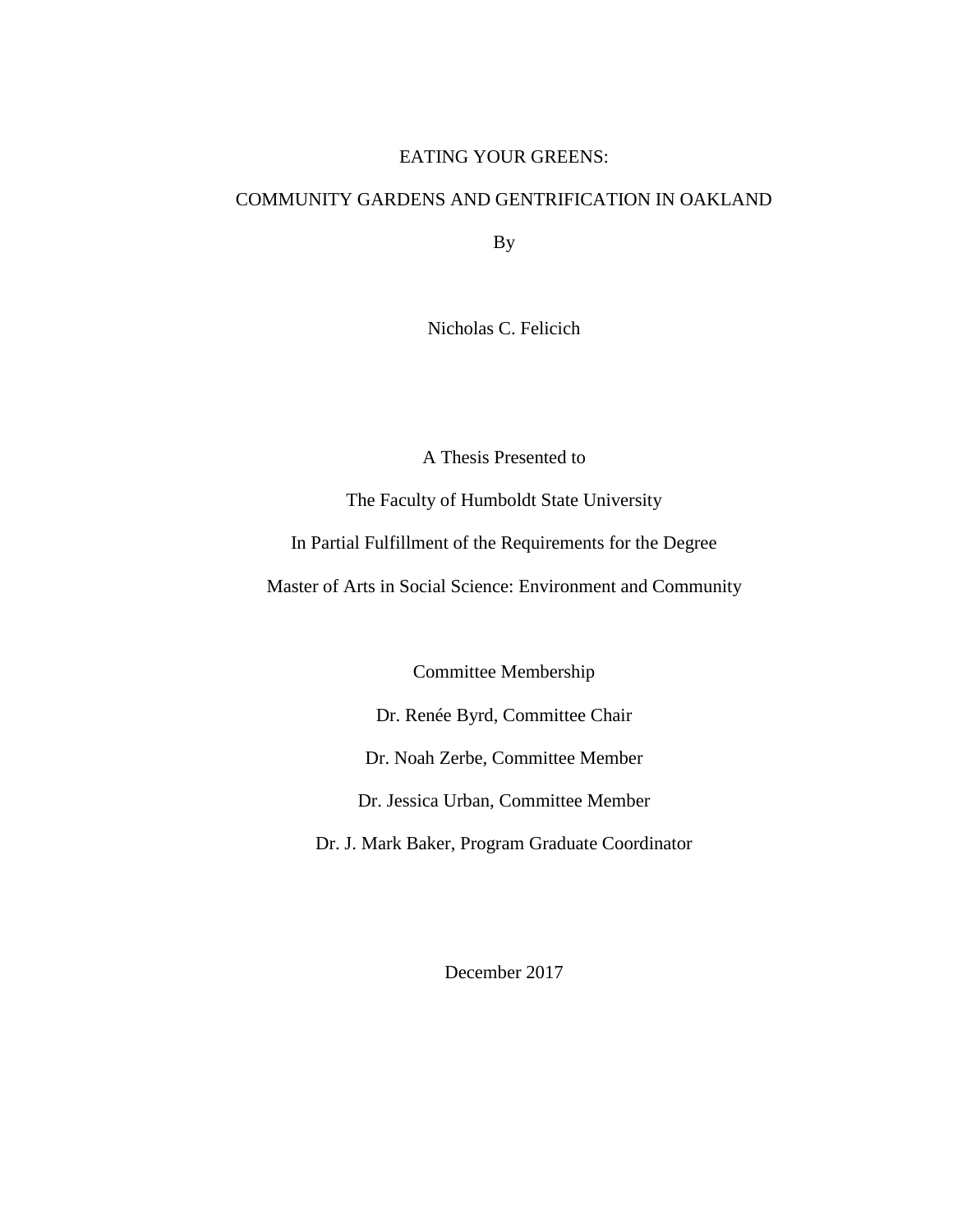#### ABSTRACT

## <span id="page-1-0"></span>EATING YOUR GREENS: COMMUNITY GARDENS AND GENTRIFICATION IN OAKLAND

### Nicholas C. Felicich

The issue of gentrification is paramount to the viability of poor and at risk communities in Oakland. Literature on gentrification has historically focused on larger societal and economic movements, but little has been studied about the role planned green space and gardens play in the spatial transformation of the urban environment. In this case study of two gardens in West Oakland, I explore questions of community involvement in the gardens, the role of garden aesthetics in attracting development and new residents to the neighborhood, the unique relationship between the City government and the gardens, the larger symbolic significance of green space in contemporary urban society, and the use of urban gardens as sites of resistance against gentrification. Through interviews, participant observation, analysis of City planning documents, and a social constructivist, grounded theory approach to this qualitative case study, I find that while the two gardens are organized around different concepts of citizenship, resistance, and approaches to community resilience, they have both been used by the City in advancing its development plans, demonstrating the vulnerability of radical political and cultural movements to recuperation by capital and the state. However, the gardens and adjacent green spaces still serve as places of community and belonging for some residents, and at night are transformed into sites of resistance at night for houseless residents and sex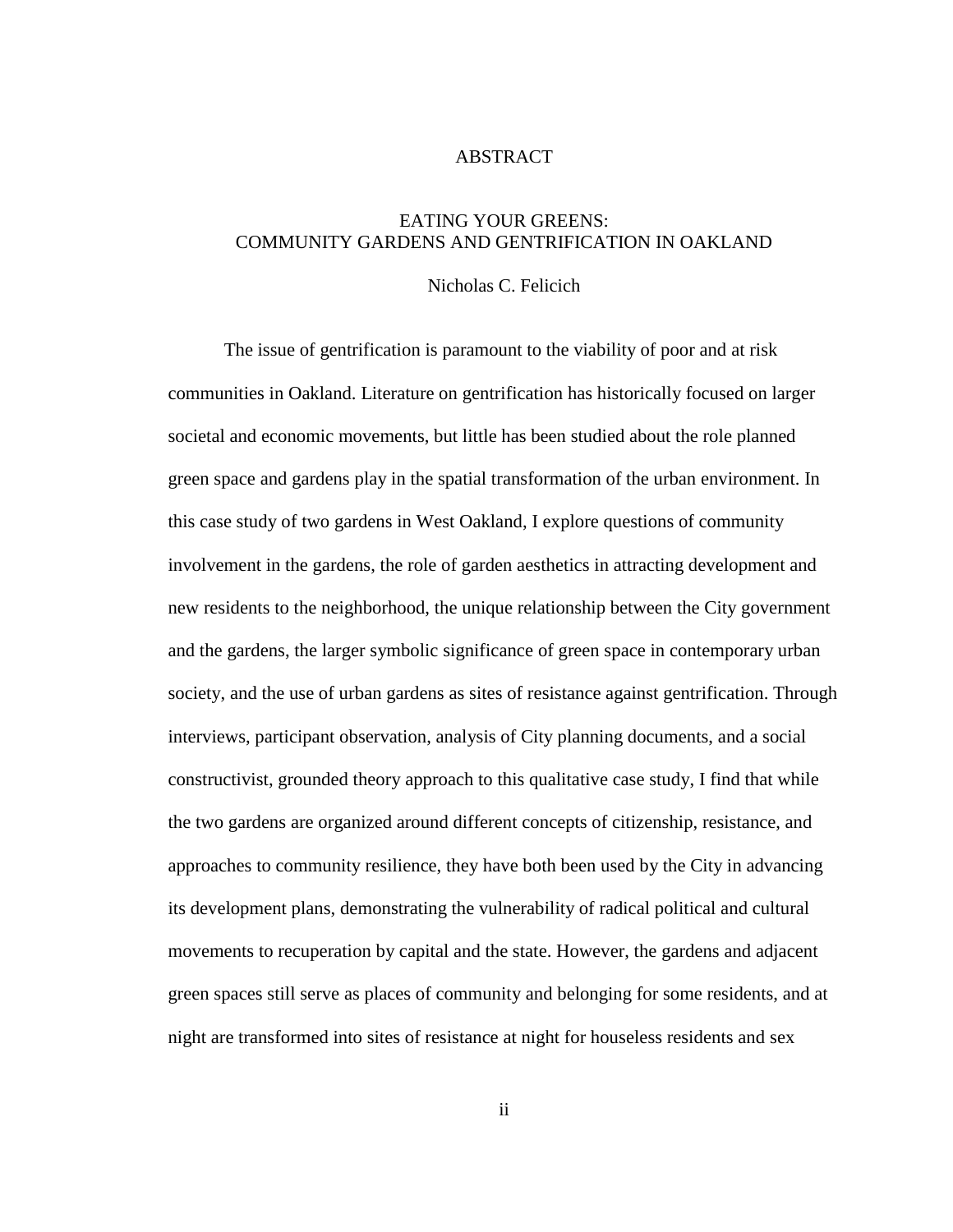workers. This has implications for the strategies of food justice and anti-gentrification organizations, and opens up the potential for future research into new tactics of resistance and community building as the onslaught of gentrification continues to displace marginalized residents in Oakland.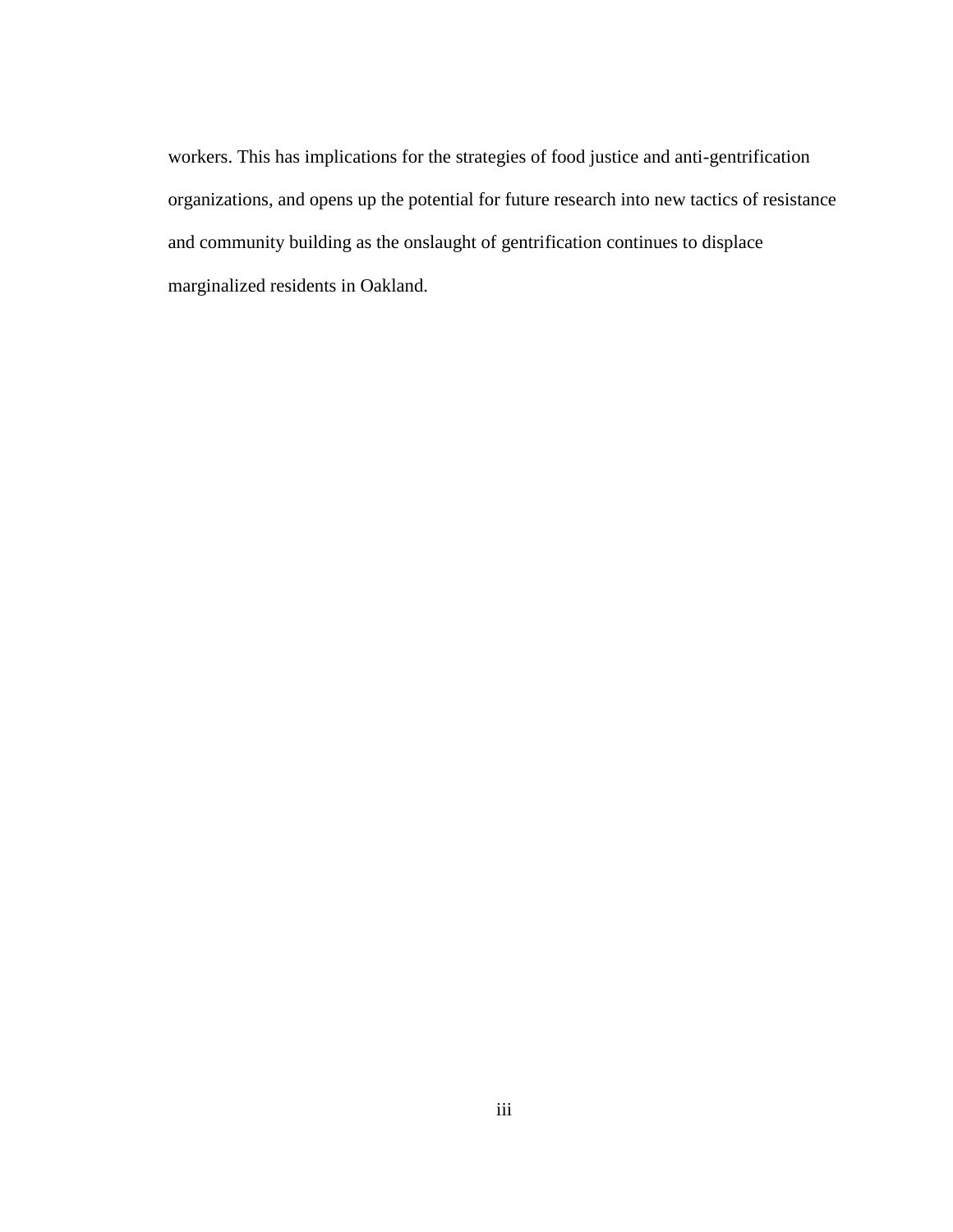# TABLE OF CONTENTS

| Finding Yourself in the Growth Machine: Theories of Gentrification in the Post- |  |
|---------------------------------------------------------------------------------|--|
|                                                                                 |  |
|                                                                                 |  |
|                                                                                 |  |
|                                                                                 |  |
|                                                                                 |  |
|                                                                                 |  |
|                                                                                 |  |
|                                                                                 |  |
|                                                                                 |  |
|                                                                                 |  |
|                                                                                 |  |
|                                                                                 |  |
|                                                                                 |  |
|                                                                                 |  |
|                                                                                 |  |
|                                                                                 |  |
|                                                                                 |  |
|                                                                                 |  |
|                                                                                 |  |
|                                                                                 |  |
|                                                                                 |  |
|                                                                                 |  |
|                                                                                 |  |
|                                                                                 |  |
|                                                                                 |  |
|                                                                                 |  |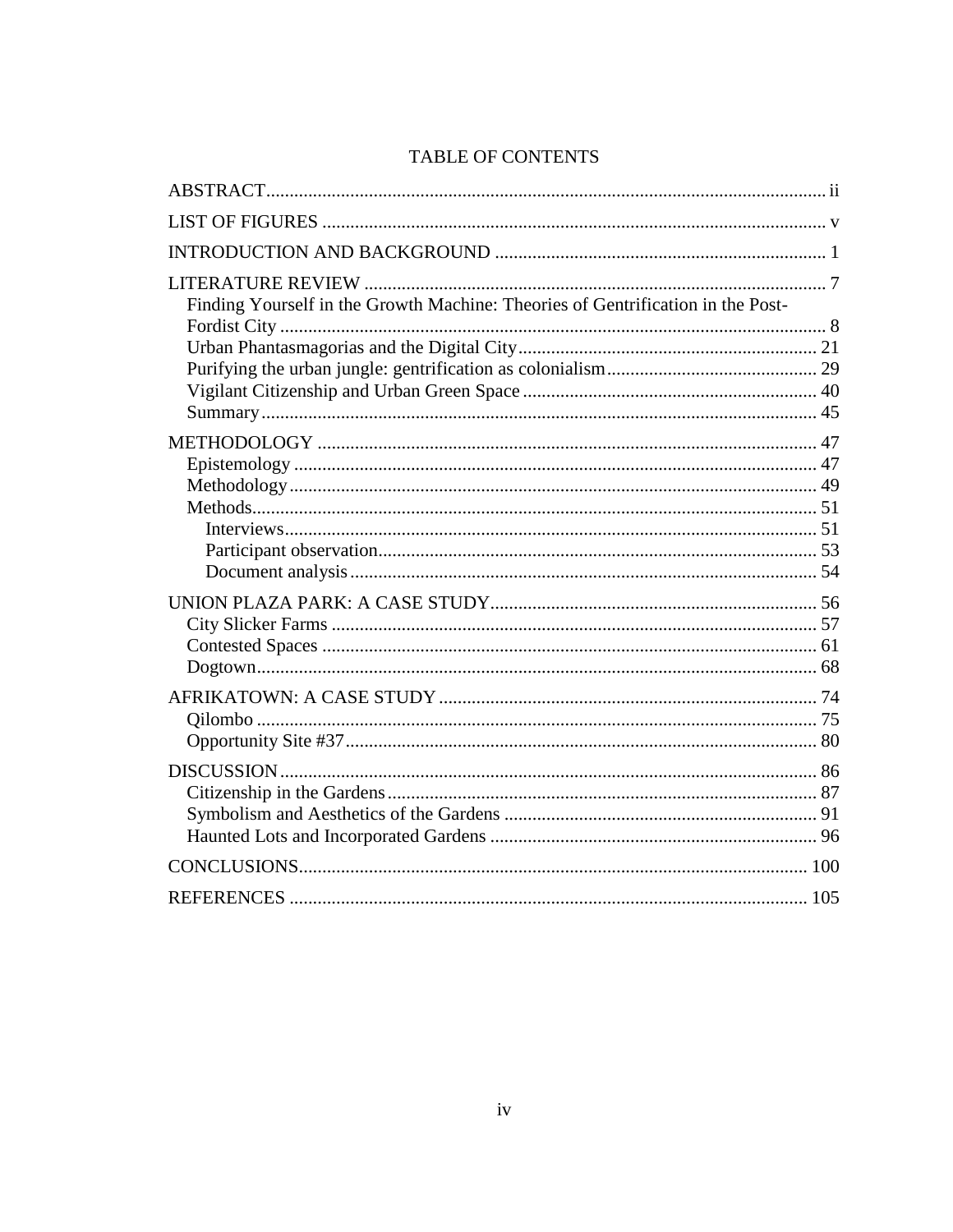# LIST OF FIGURES

<span id="page-4-0"></span>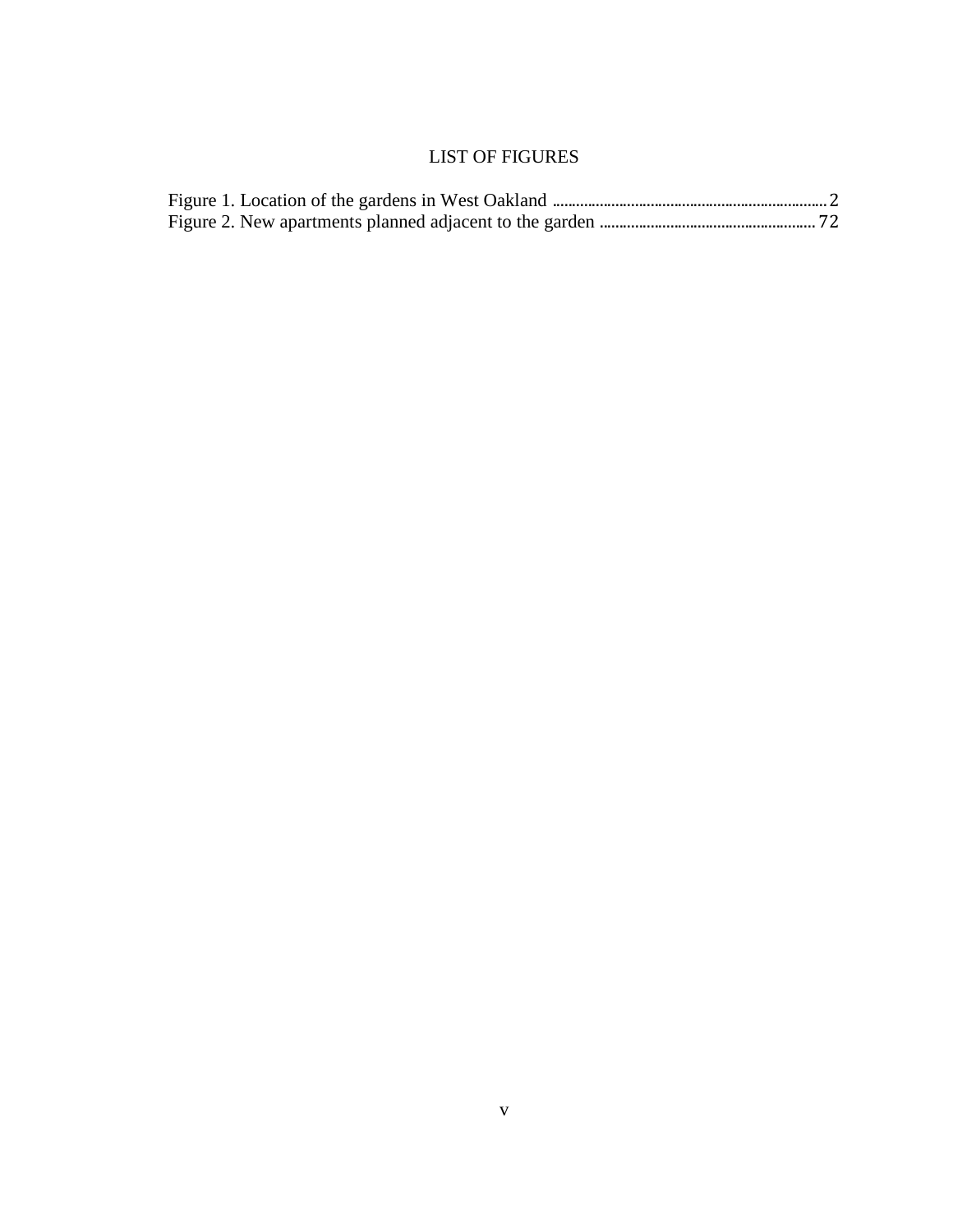#### INTRODUCTION AND BACKGROUND

<span id="page-5-0"></span>Eating greens is established as benefiting bodily health, but the impacts of the production and consumption of green *spaces* in the city are much less understood. Urban parks and community gardens have been celebrated in recent years as places of reclamation, transforming "blighted" post-industrial urban areas into "vibrant" and "inviting" community spaces where leisure and education on local food production can occur (Turner, 2011). How the creation of these green spaces contributes to larger processes of gentrification, however, has not been thoroughly discussed. In examining the role of these spaces in a gentrifying neighborhood of Oakland, I conducted a case study of two gardens and attempted to answer the following questions: How do the surrounding communities interact with the gardens? Do the aesthetics of the gardens attract development and new residents? How do the gardens fit in the City's development plans? What is the symbolic significance of the gardens? Can urban gardens be used as sites of resistance against gentrification?

My interest in these questions is admittedly highly personal. Having grown up and spent much of my adult life in Oakland, I experience its physical and cultural landscape as part of myself. I mention this here because it has important implications for the rest of this work. Analysis of external space is at times also psychoanalysis, and any notion of strict objectivity here should be dispelled. This also allows room for the existence of the unknown within the research - an important presence, as the intent of my writing is not only to answer questions but also to raise new ones. Finally, it recognizes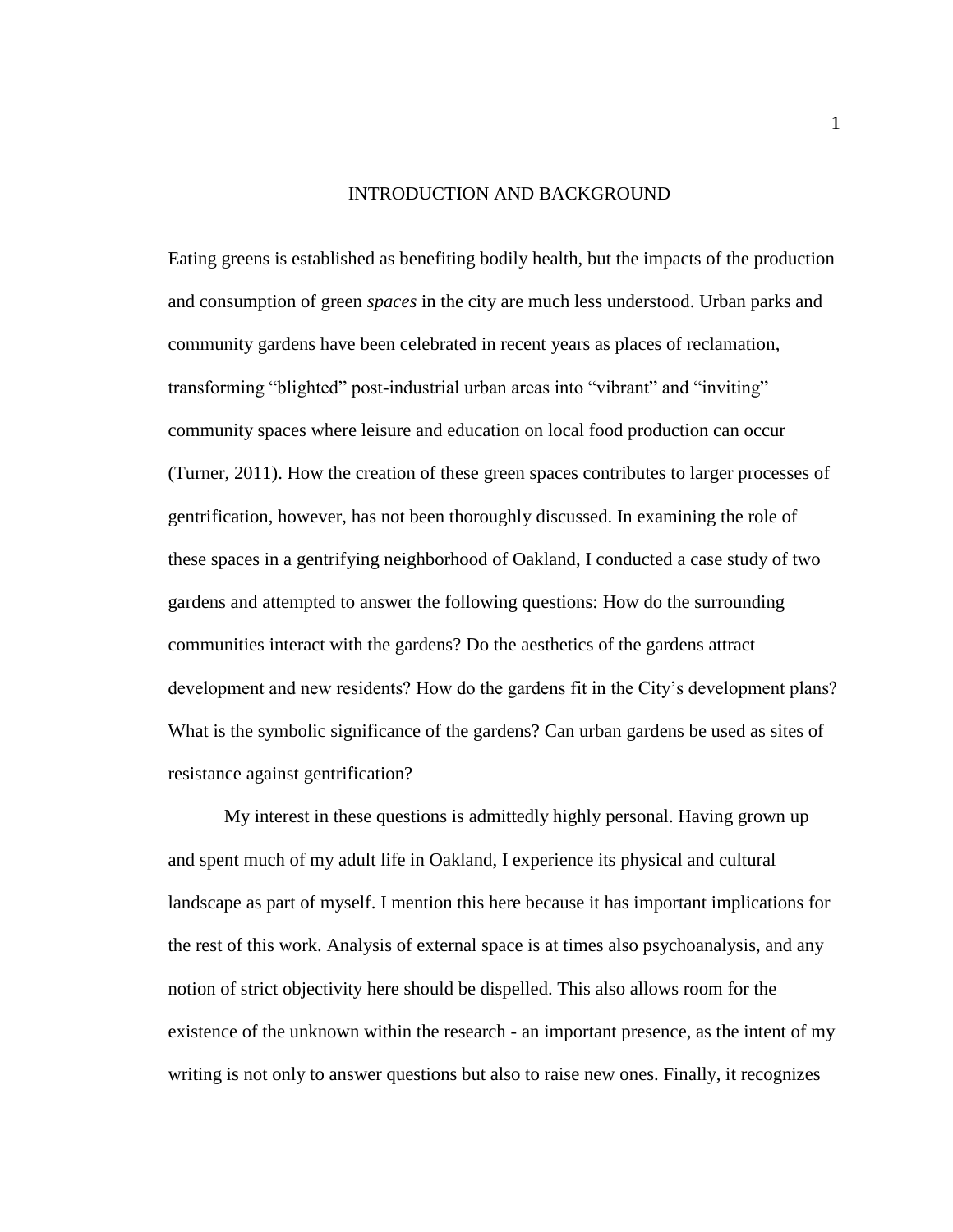that there is no *one* Oakland; that the physical landscape is imbued with a myriad of different impressions, memories, interpretations, and desires, which constitute the subjective experience of place.



*Figure 1. Location of the gardens in West Oakland (OpenStreetMap, 2017)*

My research centers around two different community gardens at opposite ends of the San Pablo Avenue corridor in West Oakland, a historical stronghold of black culture and political activism against state racism and "urban renewal" projects. A mix of commercial and residential buildings constructed as Oakland first began to expand out from downtown around the turn of the century, the area was at the center of heavy industry during the first half of the century. The naval supply center, army base, port, and railway terminals that surrounded the area provided jobs, and in the Lower Bottoms, a neighborhood which was filled with jazz and blues clubs, Marcus Garvey's Universal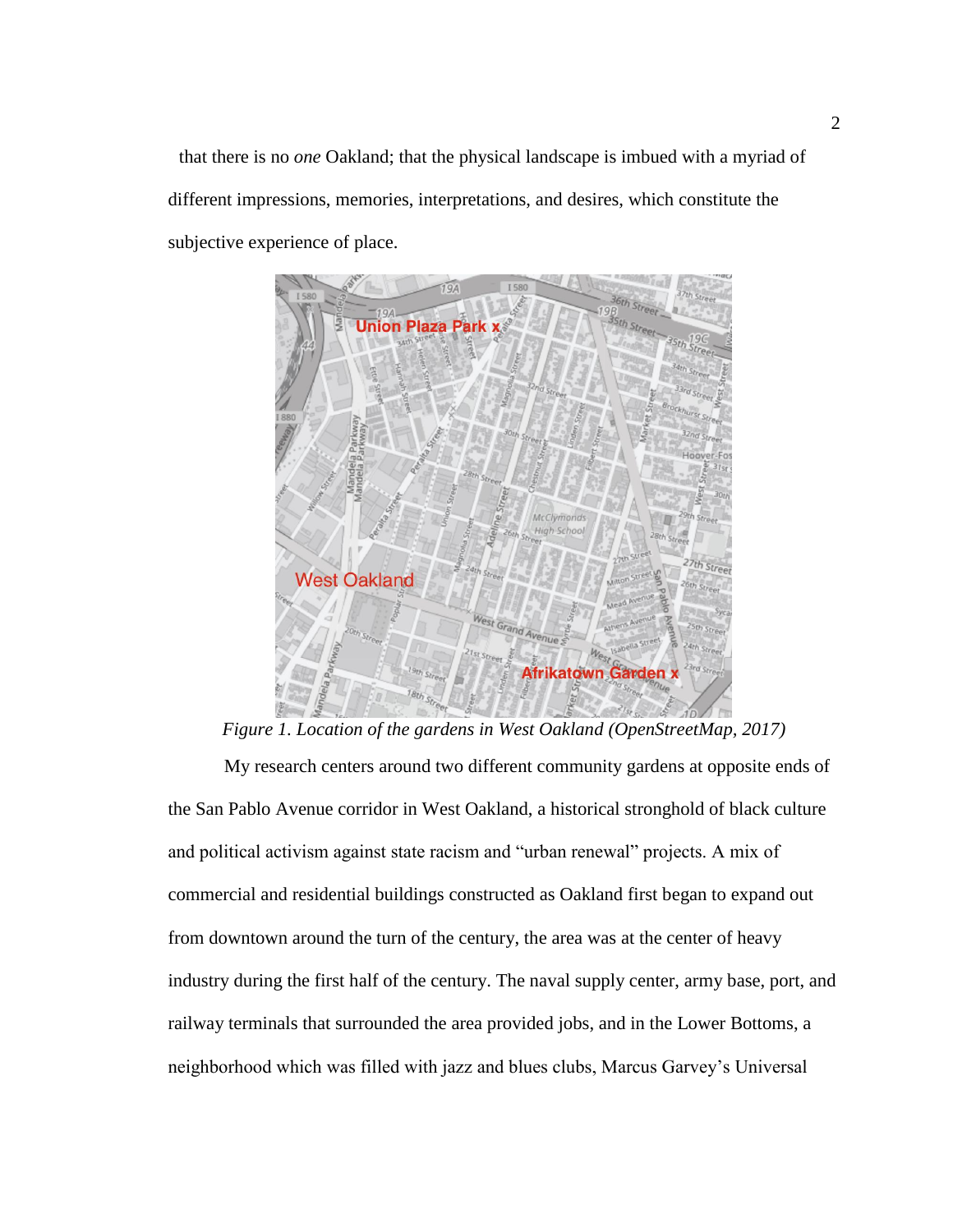Negro Improvement Association had its West Coast Headquarters.

After WWII military production slowed, jobs left, and the railways and terminal were decommissioned. Like many urban areas in the postwar era, West Oakland suffered from economic decline and disinvestment. During this period massive infrastructure projects transformed the area. Nearly 500 homes in the Bottoms were seized by eminent domain and bulldozed for the construction of a new main post office. The Acorn Redevelopment Project further razed several square blocks to construct housing projects, a loud elevated transit line was constructed above the black business district on Seventh St, and two massive freeways were erected that bisected West Oakland and isolated it from Downtown (The East Bay Solidarity Network 2014, 7). In response to protest against the post office plan, surplus WWII tanks were brought in to do most of the demolition (Ibid.). In 1966, while the new post office was still being constructed, the Black Panther Party was founded in West Oakland and began armed citizen's patrols to monitor the police and protect residents from police brutality.

During the late '60s and '70s, federal and local police conducted an extensive campaign to destroy the Black Panthers. My uncle, one of the first black men hired by the FBI, worked on the COINTELPRO program and infiltrated the Panthers for intelligence gathering (something he later regretted), and has shared stories with me about the activities of the police during that time. Ultimately the government was successful in killing and imprisoning Black Panther members, and in 1982 the party dissolved. During the '80s and '90s, devastated by the war on drugs and increased policing, West Oakland was one of the poorest and most violent urban areas in the country. In 1989, an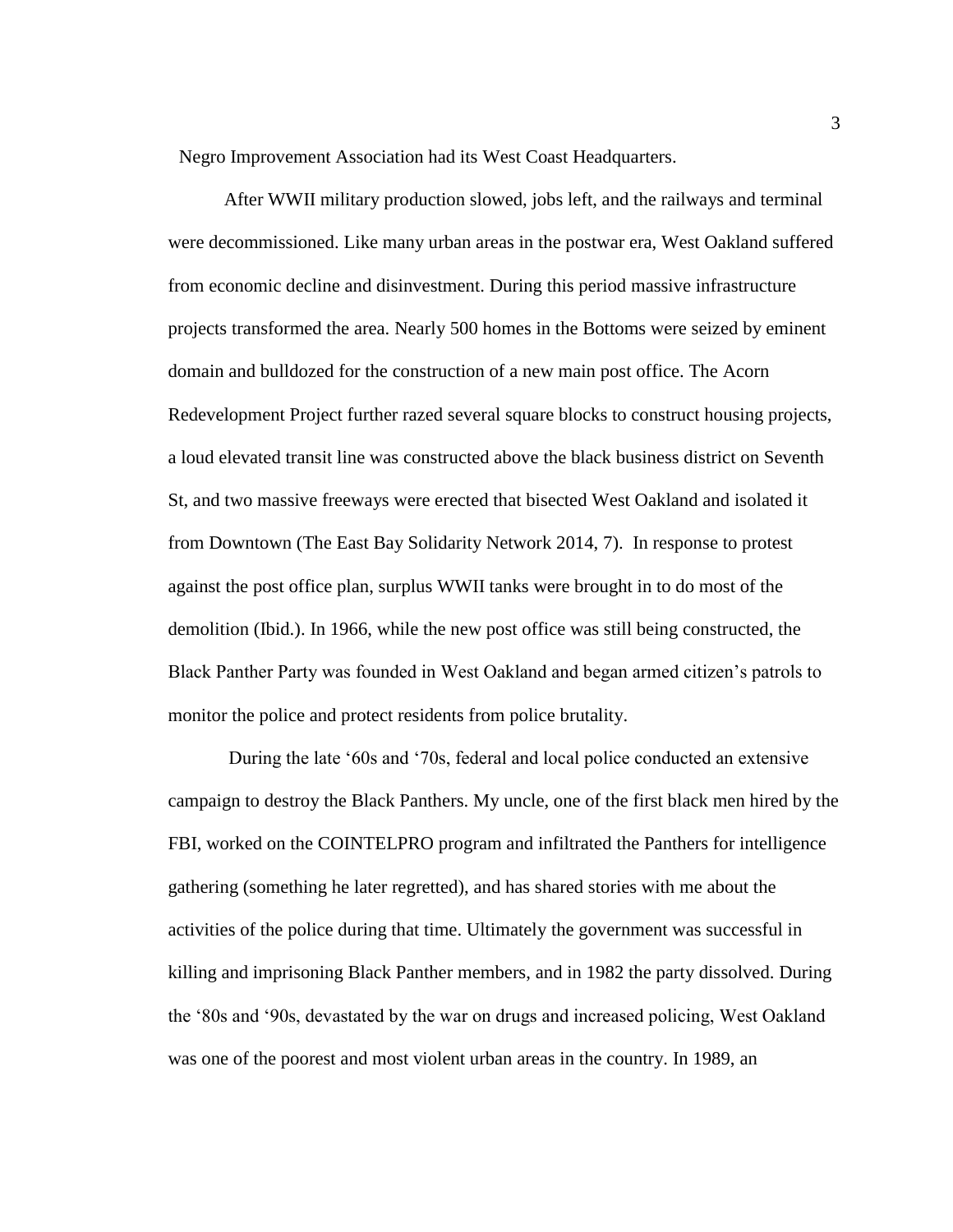earthquake collapsed the double-deck Cypress structure, one of the freeway projects constructed in West Oakland during the late '50s, and three years later Oakland recorded a record 175 murders (McCarthy & Lawrence 2014, 20).

Following the general trend of capital's movement from the suburbs back into cities in the '90s, California governor Jerry Brown was elected mayor of Oakland in 1999 on a platform that promised to revitalize the downtown area by refurbishing theatres and attracting artists and those with disposable income (Elinson, 2010). Brown was successful in redeveloping the Uptown District into an arts and entertainment center, and by the end of his term in 2007 had surpassed his goal of attracting 10,000 new residents to the downtown area (Ibid.). During the 2000s neighboring San Francisco's burgeoning tech industry was also attracting thousands of new residents, and housing prices in both cities skyrocketed before the collapse of the housing bubble in 2007. From 2007-2011, at the height of the financial crisis, there were 10,508 foreclosures in Oakland, concentrated most heavily in the poorest neighborhoods of East Oakland and along the San Pablo corridor and Lower Bottoms in West Oakland (Cagle, 2016). Investors took advantage of the foreclosure crisis, buying 4,446 of those housing units during the same period (Ibid.).

The booming tech industry in San Francisco, relatively unfazed by the financial crisis, continued to attract wealthy new residents to the area, and San Francisco rents became the most expensive in the country. Many residents who could no longer afford living in San Francisco set their sights on the arts districts of Uptown and West Oakland. From 2012 to 2016 the median house price in Oakland doubled, from \$300,000 to \$622,000 (Zillow, 2016), and the median apartment rent also doubled from \$1,400 to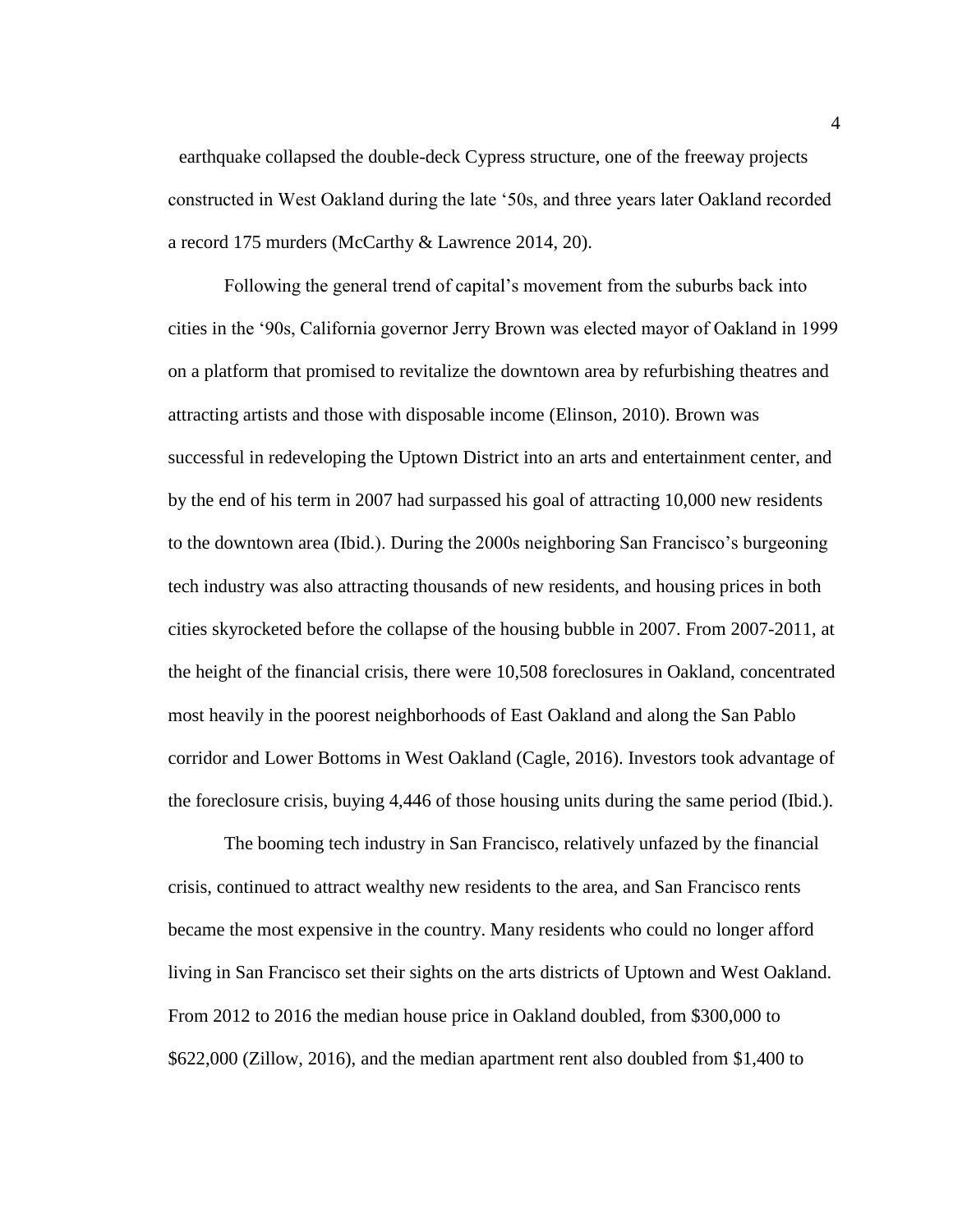\$2,760, making Oakland the fourth most expensive rental market in the country (O'Brien, 2016). In response to the huge demographic shift underway, in 2014 the city drafted the West Oakland Specific Plan (WOSP), a city zoning plan that will transform West Oakland through large scale economic and housing development.

The WOSP is one of several specific zoning plans finalized by the City of Oakland in response to the concentrated influx of capital and development anticipated over the next decade. The WOSP will allow for 4.7 million square feet of new industrial and commercial space, as well as 5,000 new residential units. In addition it will allow new "green space" for farmers markets and planned community gardens (City of Oakland, 2014). The plan was finalized by the city council and became effective in July 2015, and one of the first areas for planned redevelopment includes the site of a community garden on San Pablo known as Afrikatown, one of the two gardens centered in my research. Afrikatown came into existence as community activists tore down chain link fences erected by the city around an empty lot planned for luxury apartments and created raised beds, benches, murals, and a temporary soup kitchen. Affiliated with Qilombo, a radical community social center started by black anarchists in the building next to the lot, the garden space is intentionally organized without hierarchy and is maintained by both long-term and new residents who have a stake in the neighborhood and the outcomes of development.

Union Plaza Park, the second community garden centered in my research, is located further down the San Pablo corridor, in an area of planned high intensity development near the border with Emeryville. An officially private garden that is "open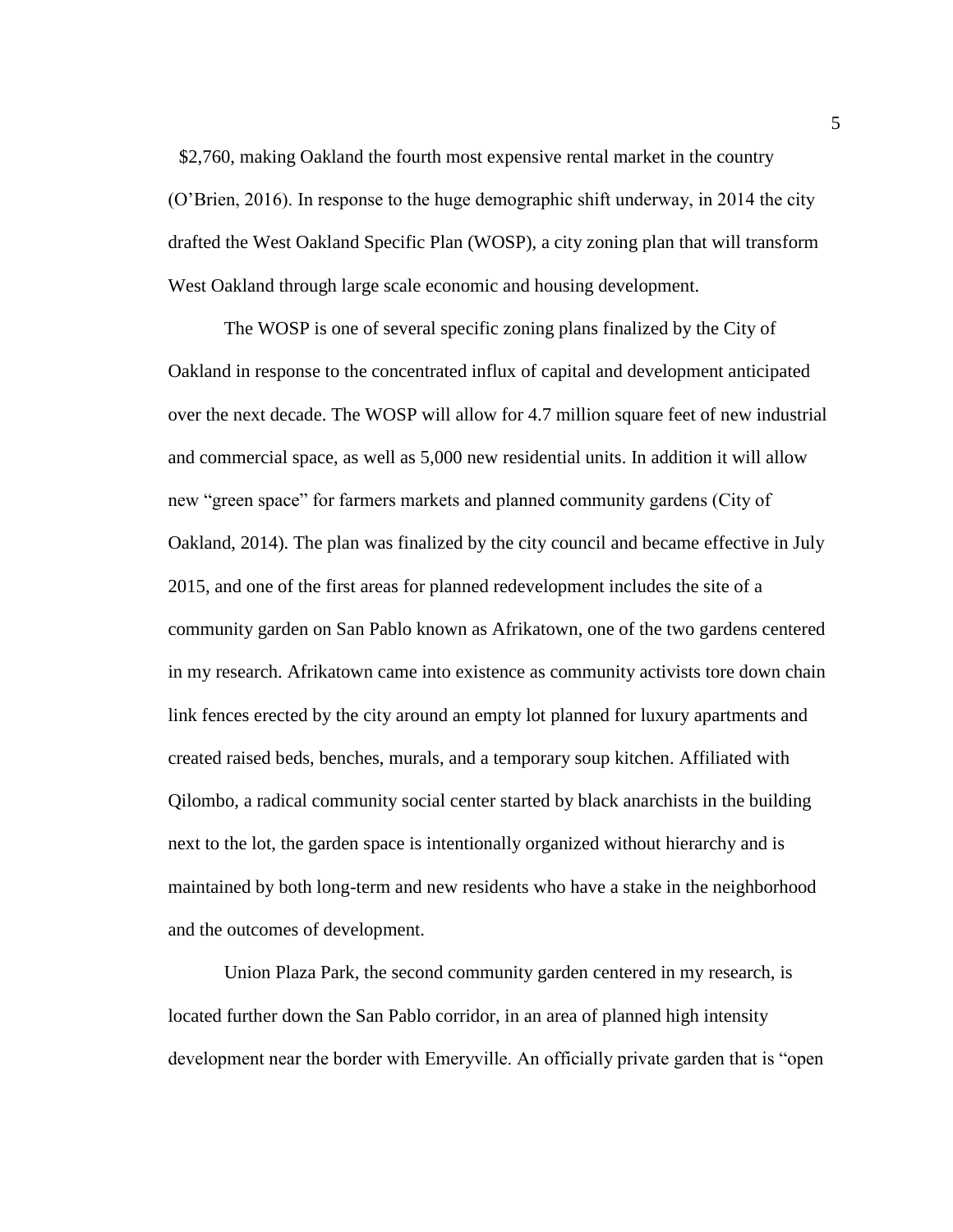to the public," it is owned and run by City Slicker Farms, a  $501(c)(3)$  organization with a stated mission of "empowering West Oakland community members to meet the immediate and basic need for healthy organic food for themselves and their families by creating high-yield urban farms and backyard gardens" (City Slicker Farms, 2015). City Slicker Farms staff manage the garden space with the help of volunteers, and the vegetables produces are sold at a weekly farmstand. Together with Afrikatown, these gardens are examples of two different approaches to community gardening and exist at the intersection of intensive capitalist development, anti-gentrification activism, and a battle over the control of space.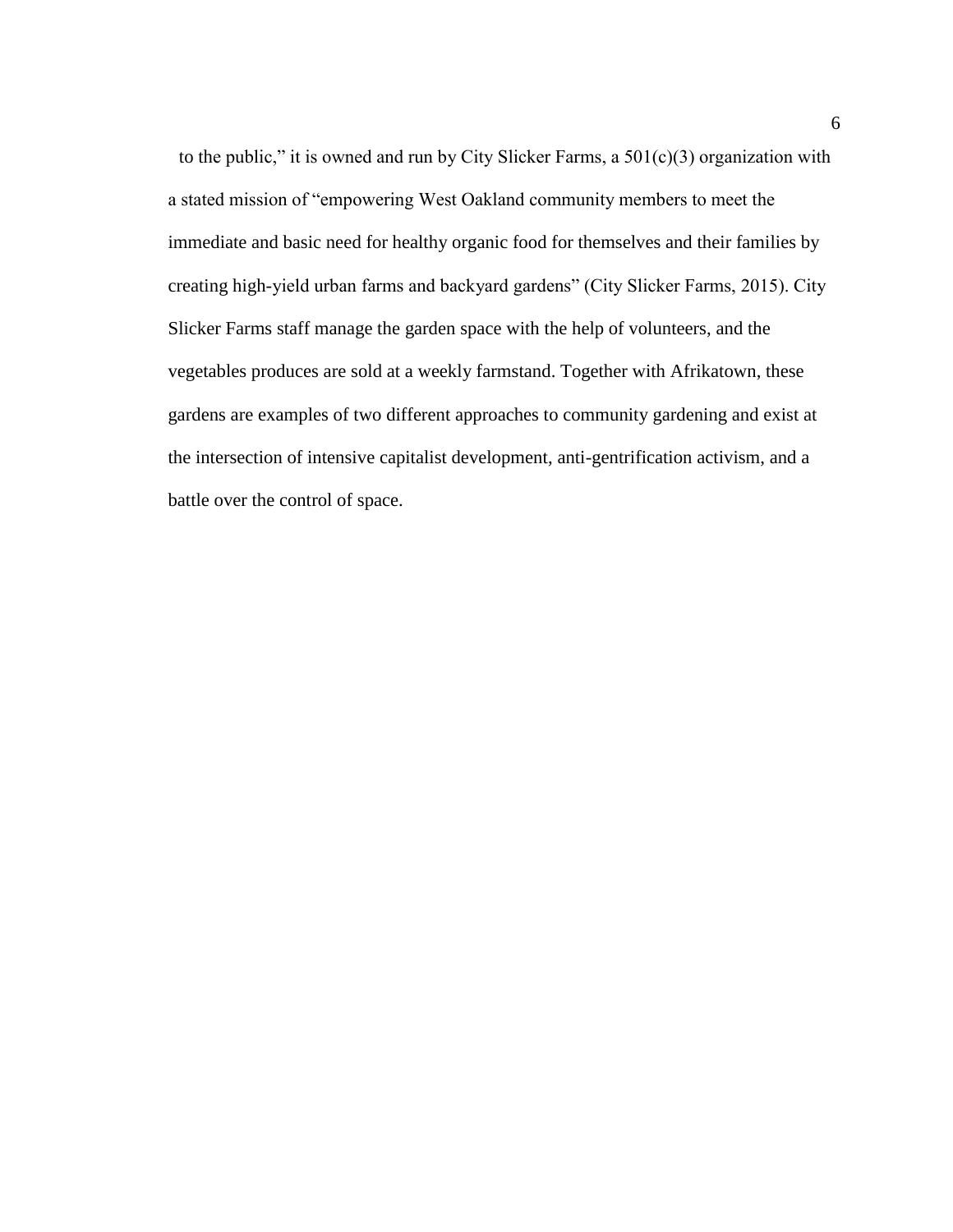#### LITERATURE REVIEW

<span id="page-11-0"></span>Gentrification, colonialism, and race have been topics of extensive academic interest over the past several decades, providing a nearly endless pool of compelling writing to draw from. The goal of this literature review is not to summarize these fields of study in their entirety, but rather to draw on the specific studies most relevant to my theoretical synthesis. With this in mind, I've organized the following review into four parts. The first part presents foundational writing on gentrification, and explores the ways in which gentrifying landscapes are rendered as consumable goods; the second discusses the use of new technologies in gentrification, the allure of the imagined city, and the way haunted places have resisted development; the third covers the aesthetic of gentrification and its connection to colonialism and conceptions of wilderness and citizenship; the fourth reviews writing on urban green space and its relationship to gentrification.

The interdisciplinary focus of this review allows for theoretical connections between different fields of academic literature on processes of gentrification. Much of the foundational writing on gentrification was focused on class and gender, but as Lees (2000, 399) discusses in her excellent reappraisal of the gentrification literature, race and ethnicity have been strangely absent. Smith (1996) was one of the first academics to link gentrification to colonialism and conceptions of race. Because Oakland is a historically black city, and is still ranked as the most diverse city in the United States (Bernardo, 2017), the topic of race features prominently in my review. In addition, my research studies the politics of community gardens, so I also included literature that connects race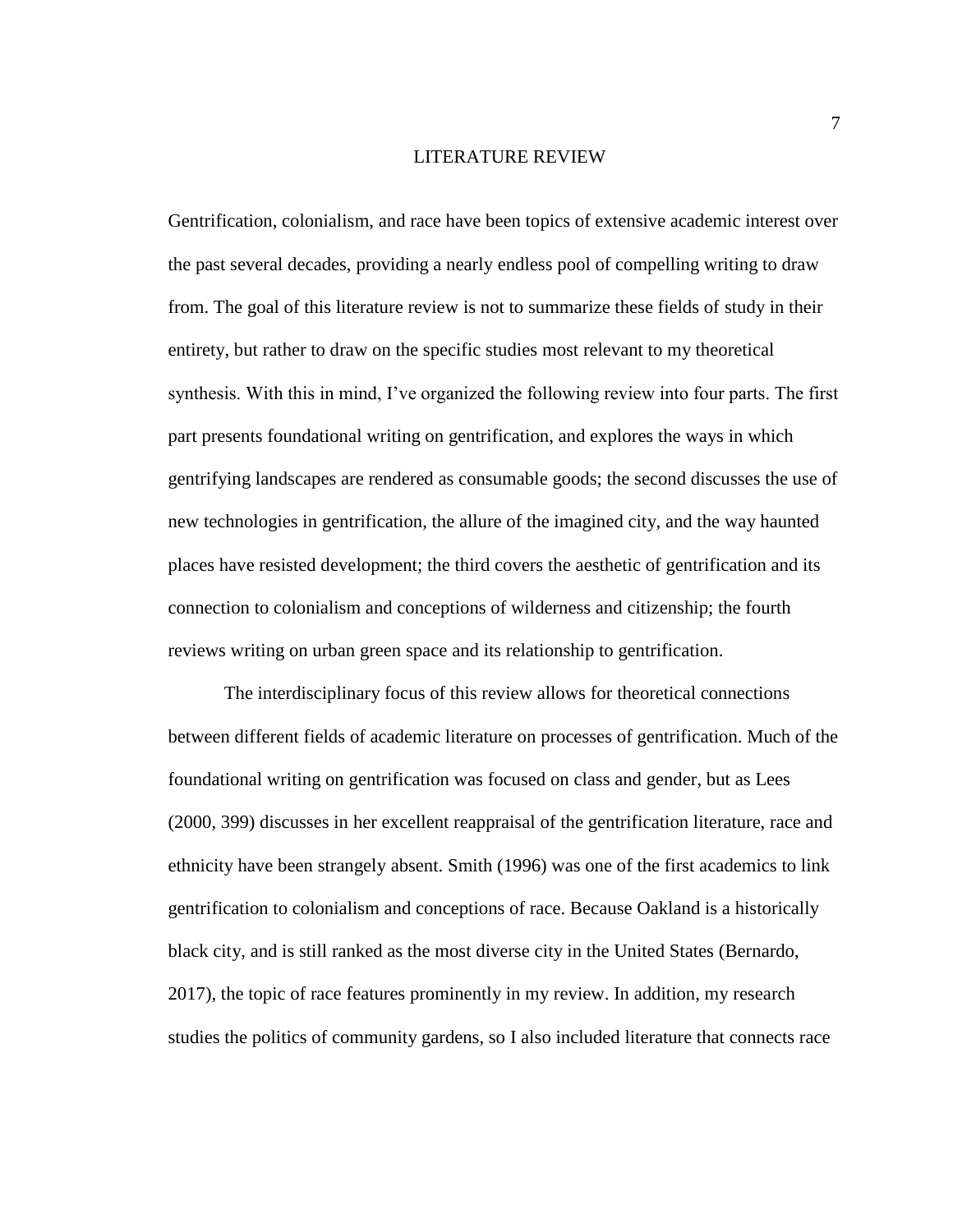to dominant imaginings of green space. Furthermore, the unique influence of the technology industry on gentrification in Oakland warranted a review of literature exploring conceptions of the urban in the digital age.

# <span id="page-12-0"></span>Finding Yourself in the Growth Machine: Theories of Gentrification in the Post-Fordist **City**

The term "gentrification" was first coined in the 1960s by British sociologist Ruth Glass to describe the displacement of the working class by middle and upper class landowners in central London. Ever since, the phenomenon has been the subject of theoretical and political debate. Dominant economic definitions of gentrification during the 1970s framed the process as a natural, rehabilitative response to urban decay and celebrated it as a return of the middle class from the suburbs (Ley, 1996). During the late 1970s critical theoretical work on gentrification began, which culminated in 1986 with the publication of *Gentrification of the City*, a collection of essays edited by Neil Smith and Peter Williams. Smith and Williams criticized dominant definitions of gentrification and argued that rather than being a distinct and isolated phenomenon driven by a return of a "new middle class" to the city, it was instead a visible spatial component of a much larger societal restructuring (1986, 7). This restructuring encompassed the decline of industrial manufacturing and the subsequent transformation of the working class, marked a shift towards privatization and consumption, and was advanced by specific economic, social, and political forces (1986, 5). To Smith and Williams an understanding of gentrification should not be limited to restrictive definitions; rather, gentrification should be seen as an expression of the broad range of processes playing out on the urban landscape (Ibid.).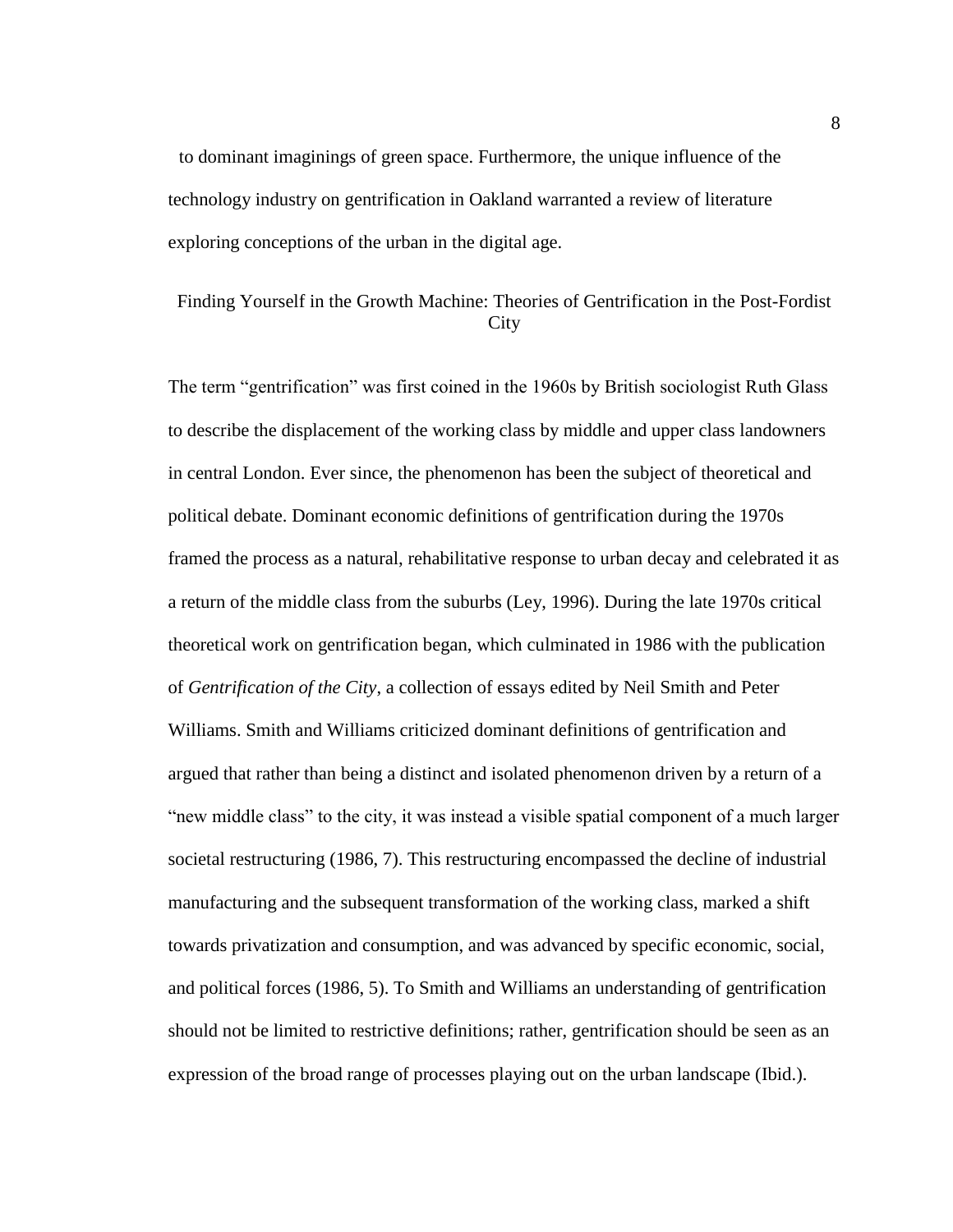Smith and Williams' understanding of gentrification was heavily influenced by Marxist theory and they labeled their approach *production-side*, which they contrasted to *consumption-side* literature emerging at the time which focused more on the role of individual consumptive behavior, the growth of the service economy, and the transition to a "post-industrial" city (Ibid.). While theorists in the early 1990s portrayed these approaches as polar opposites and framed the literature as belonging to either one side or the other (Hamnet, 1991), Smith and Williams note that few authors have argued for an exclusively production or consumption-based approach, and most have attempted to balance these two perspectives (1986, 5). More recent literature has similarly concluded that such dualisms are unrealistic and should be treated with skepticism (Slater, 2012). Still, this binary of theory was important in identifying the different forces driving processes of gentrification forward, and early gentrification literature is still highly relevant and influential.

One of Smith's most important concepts is that of capitalism's *uneven development*, which he took from Marx and uses to explore how "the production of space has contributed to the survival of capitalism" (Smith 1984, 66). Smith locates the division of labor in society as the historical basis for the spatial differentiation of development. Uneven geographical development then is not simply a byproduct of capitalism, but is in fact one of its essential qualities. In earlier societies labor was not alienated from the land, and space was not differentiated from force and matter (Smith 1984, 77). In the capitalist city, however, space becomes a commodity, and its production "also implies the production of the meaning, concepts, and consciousness of space which are inseparably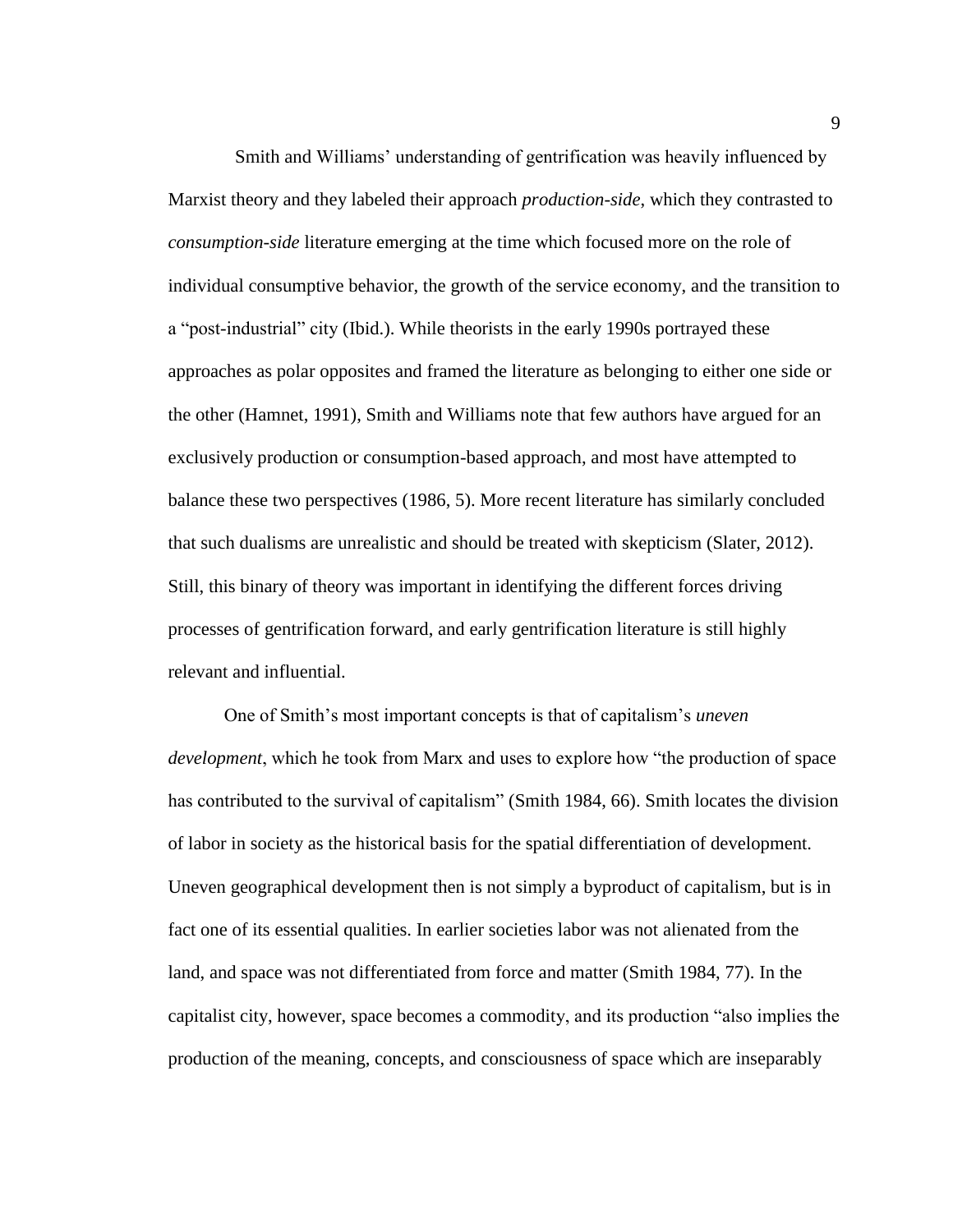linked to its physical production" (Ibid.). While an apartment block may be the same height as a tree on the street, the distance between floors "can also be measured in terms of social rank and class, whereas the height of the tree cannot" (Ibid.). Thus, capitalism reshapes the world in its own image, and the dynamic space of geography becomes an expression of the image of capital (Ibid).

One of the material consequences of capital's uneven development is the creation of rent gaps, a term for urban areas experiencing large gaps between actual and potential land values (Smith 1986, 21). Rent gaps are typically found in highly developed central city districts that were disinvested in during suburbanization in the 1940s and '50s. "The suburbanization process," Smith writes, "represents a simultaneous centralization and decentralization of capital and of human activity in geographical space" (1986, 22). The driving force behind this shift in development and capital was the cheap cost of land on the periphery of cities, creating a high rate of profit in the construction of suburbs. As the suburbs developed, less and less capital was invested in the maintenance of central city areas, resulting in rents that are dramatically lower than the property's potential value (given the central location). This devaluation of property in the center creates the opportunity for profitable redevelopment, leading to processes of gentrification (Ibid.).

The processes of gentrification that result from this shift of capital back into the inner city can be explained using the concept of the "growth machine." The growth machine is "the idea that nested interest groups with common stakes in development use the institutional fabric, including the political and cultural apparatus, to intensify land use and make money" (Molotch 1993, 31). These interest groups, typically large property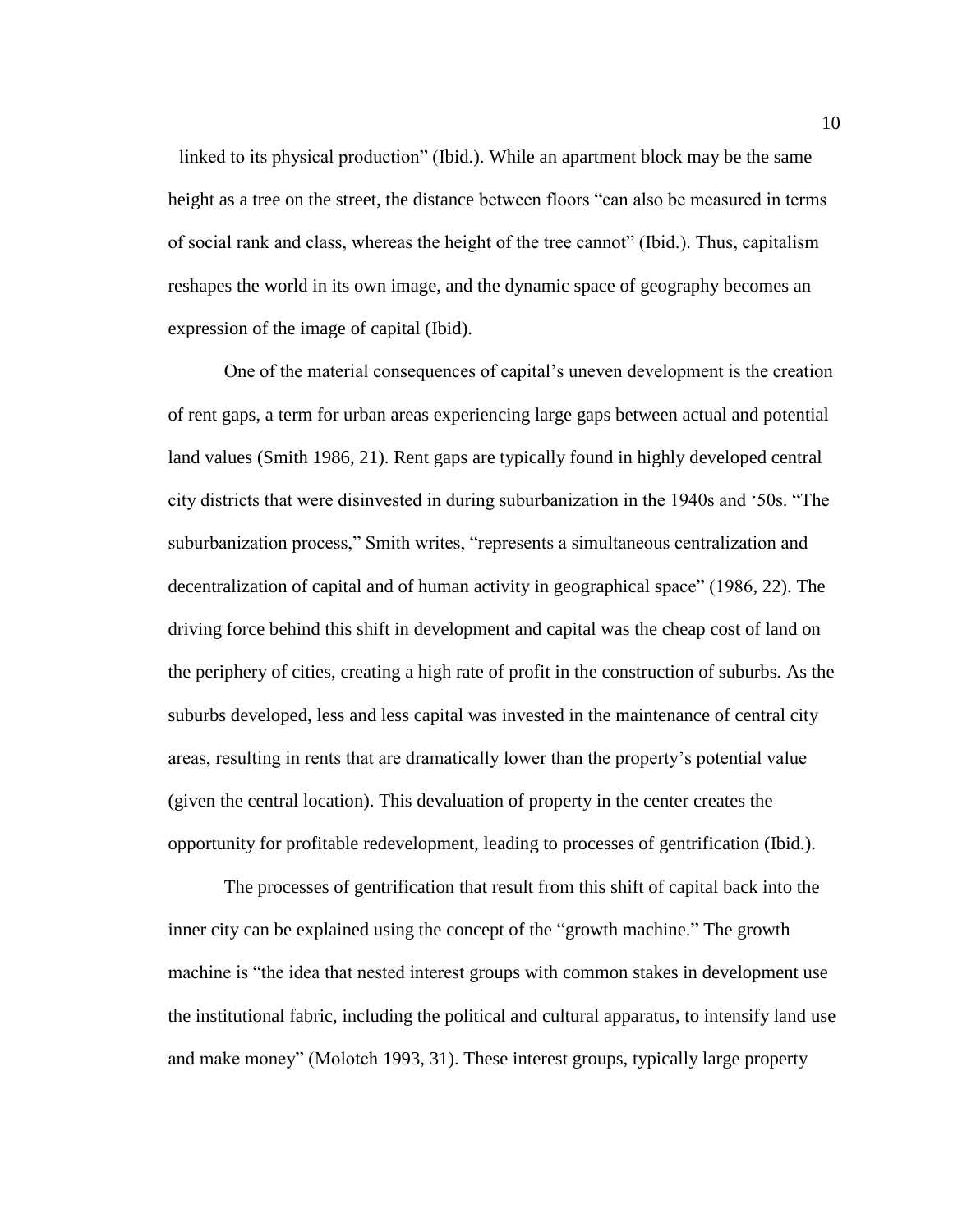holders, banks, and local newspapers, use city governments as tools for their own profit, transforming and incorporating local state agencies into the growth machine (Ibid.). However, while he was focused on these groups, Molotch's approach to gentrification remained skeptical of totalizing logics and the kinds of production side critiques that reduced gentrification to a simple economic formula. To Molotch, classical Marxist critiques that focused entirely on structures were devoid of the power of human agency. In his critique of these approaches, he asks:

How can urban political economy make sense after the onslaught of postmodern thinking? What is urban political economy when we can see the impact of new regimes of production, i.e., the capitalisms of the Far East, that defy all past theoretical models, whether from Weber, Marx, or the classical economists? What is urban political economy when the earth itself 'talks back' as an environment supersaturated with the waste of modern production? Just as urban political economy derived from general models of the world that could not predict such events, so it is that we practitioners must now grapple with a world that has gone theoretically incorrect. (1993, 30)

Central to Molotch's understanding of gentrification is the idea that growth, even more than a maximization of capital, is the driving force of gentrification. To Molotch, the abstract concept takes on religious significance to city planners and developers. Growth, which is so central to capitalist conceptions of progress, is what energizes these groups to organize and "alter [the] spatial relations and the social conditions the built environment imposes" (1993, 32). The growth machine disrupts the urban landscape and generates its own energy, becoming a focal point of further development and capital influx. There's certainly much more that can be said about the importance that concepts of growth and progress hold in gentrification, and I will return to them later, but the key idea to take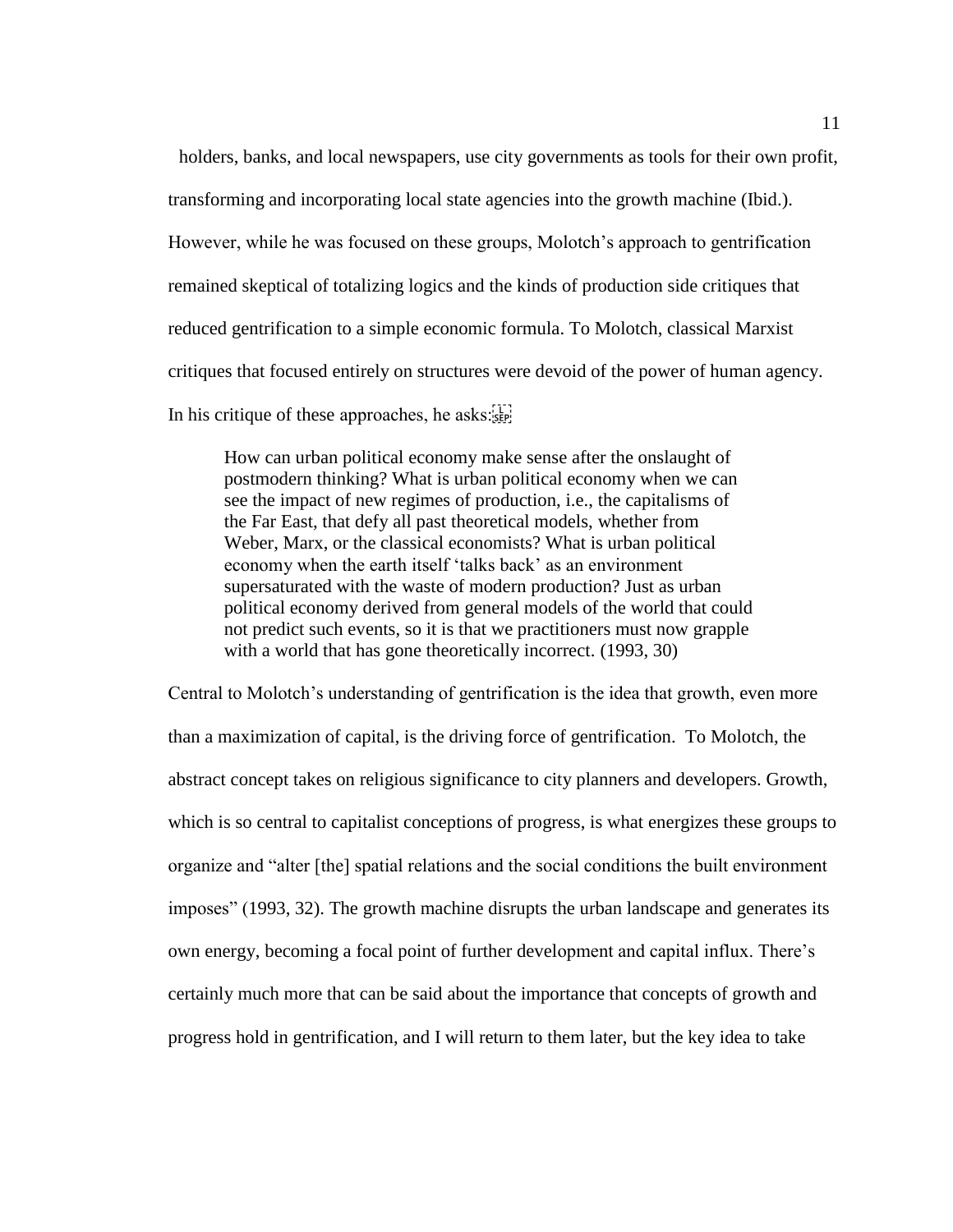from this theoretical discussion is that capital and individual agency operate in tandem, valorized by ideas of growth, and radically transform the urban landscape in its image.

Like a religion, the growth machine evangelizes its own merits and chastises the unbelievers. Using the concept of the growth machine, Taylor and Gin (2010) analyze print media coverage of gentrification in the Bay Area over a 10-year period. They uncover dominant narratives that frame anti-gentrification protests as violent, radical fringe movements. Not only does the media profit from increased real estate ads and investments that are generated as a result of gentrification, but they also gain viewership from sensationalized coverage of law and order and neighborhood "clean ups" (2010, 76). In doing so Taylor and Ginn expose the role that the media has played in encouraging gentrification, showing that the process is the not the result of one single monolithic structure such as city government or real estate agencies, but is instead supported by many different interests and actors working together in the name of "progress" (2010, 85)

One of the causes championed by the media during the ongoing process of gentrification in Oakland has been gang injunctions, which are used by the police to control poor neighborhoods that are targeted for development. Gang injunctions, which are used to enforce curfews and restrictions and to incarcerate "problem" residents, are one way in which the state disrupts these resident's sense of home and community, thus facilitating the transference of neighborhood ownership. Arnold (2011) studied the Oakland Police Department's policy of gang injunctions within this context of gentrification and found that while ineffective at reducing violent crime, injunctions are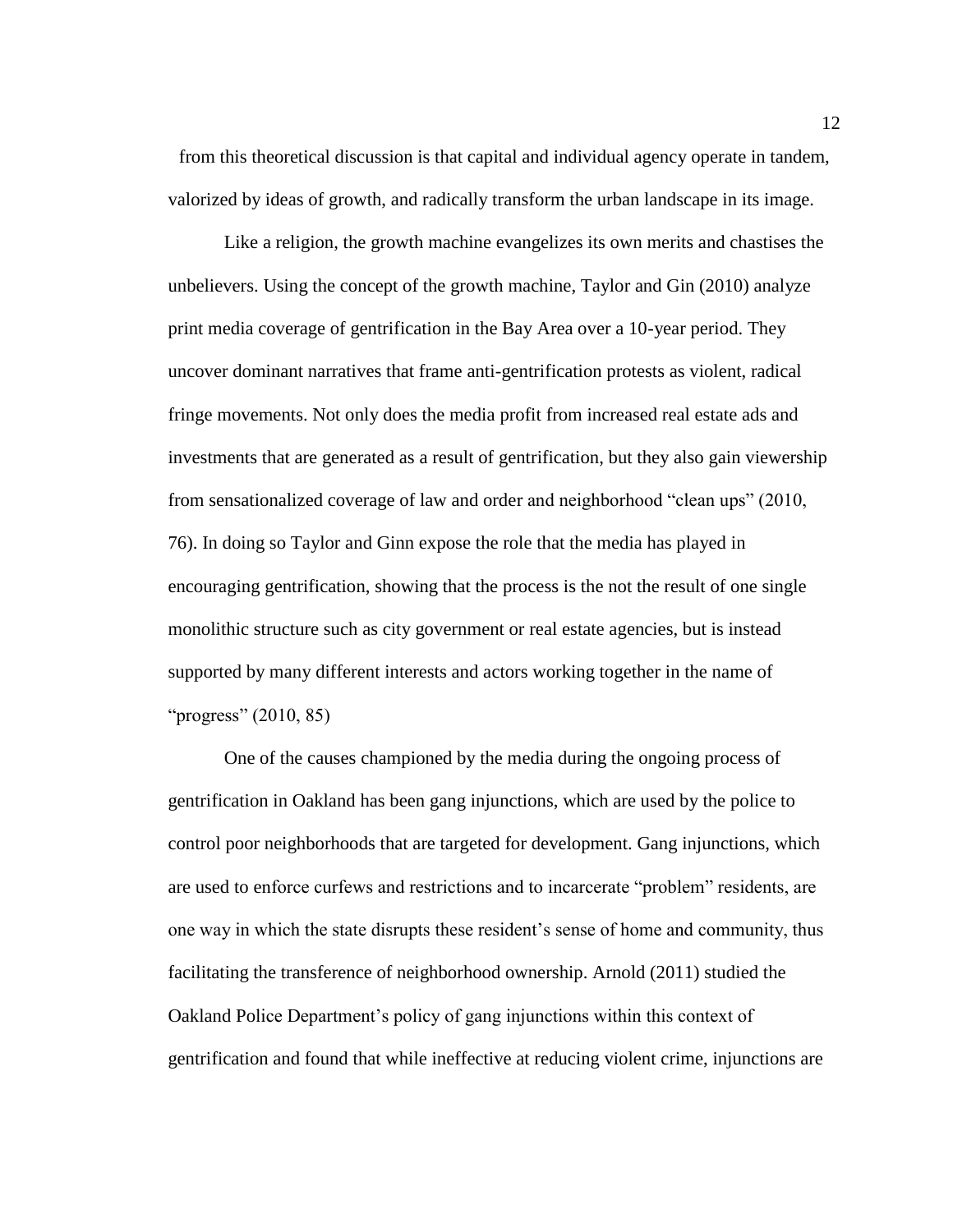very effective at alienating residents of color and changing the sense of community in neighborhoods. He found that injunctions typically targeted the most desired real estate, were often pursued for political campaign results, were covered favorably in the media, and resulted in the most economically vulnerable residents being incarcerated or otherwise pushed out of development zones (Ibid.).

Herbert (1998), further explores the role that policing plays in establishing the sovereignty of the state and capital in neighborhoods that have historically functioned as places of political resistance. To Herbert, police patrols serve to insert state authority into every day street life, to make visible the face of state authority, and to assert claims to territory through the display of power and enforcement of law and order (1998, 221). To police officers, the street is the most important place where their authority is established, and any opposition to their control becomes in effect a threat to the identity of the patrolman. Police hegemony, however, is never completely realized; in patrolled neighborhoods police legitimacy is not only contested by "criminals," but is also challenged through subtle displays of solidarity by other residents (Herbert 1998, 228). The police are therefore highly invested in transforming neighborhoods and implementing community policing and controls, and their omnipresence in the gentrifying city is necessary to facilitate the orderly colonization of the landscape by new, friendly residents.

In Oakland, sex workers have been a main target of this policing, and have been the focal point in city efforts to "clean up" the San Pablo corridor, an area where extensive development is planned. Intimidation, surveillance, and sexual violence is used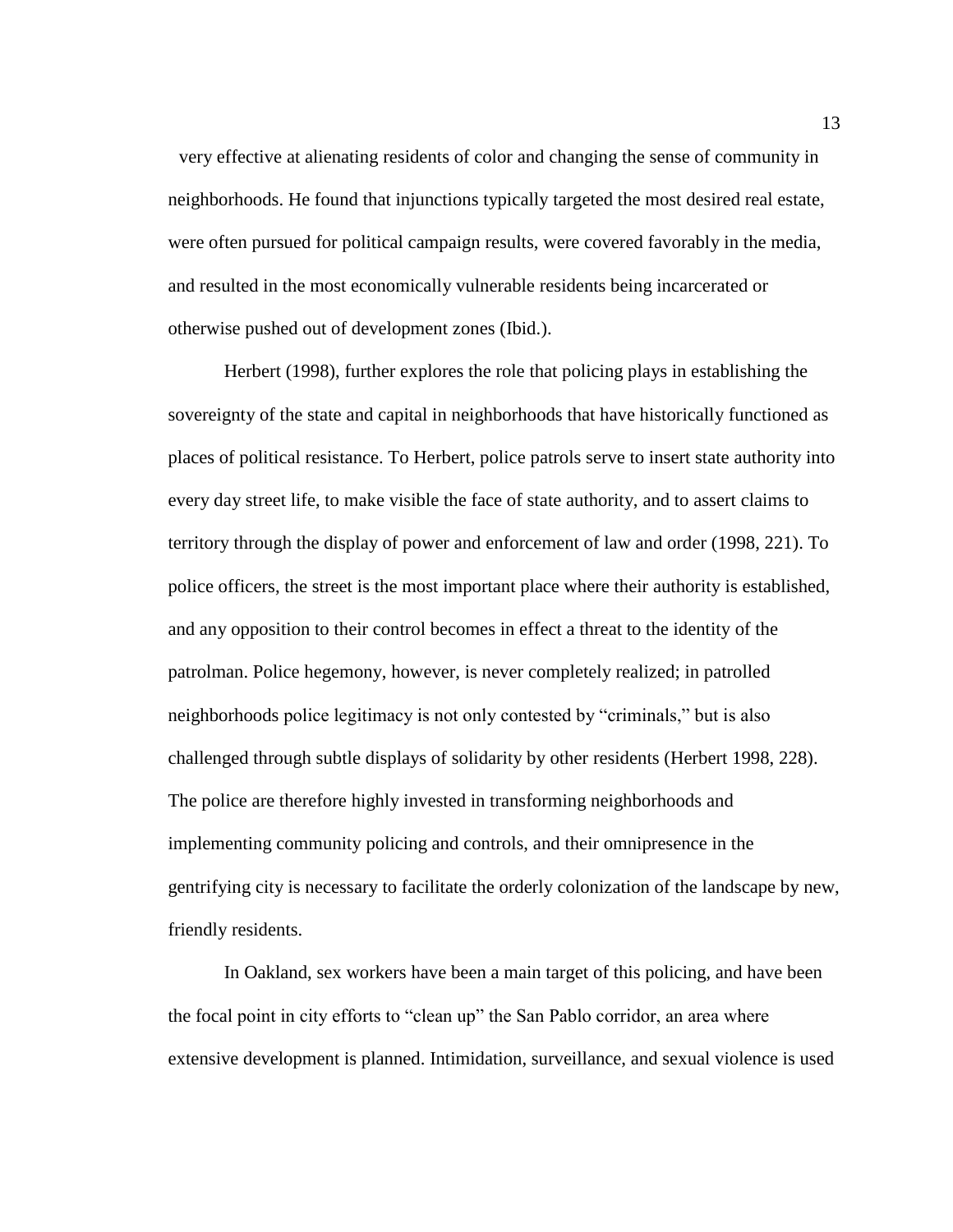by the police in efforts to criminalize, evict, and relocate sex workers and other poor women of color. At the same time, these women are portrayed in dominant discourses as the helpless victims of trafficking and violence at the hands of abusive and criminal black and brown men. Bumiller (2008) analyzes the dominant cultural construction of sexual violence and critiques the feminist movement's partnership with the neoliberal carcereal state. By attempting to address the threat of sexual violence through legislation and policing, the relationship between women and the state has been solidified as one of victim-protector.

To Bumiller, the "iconography of rape" dominates the rhetoric of those empowered by neoliberalism, and is central to efforts of police control over neighborhoods of color. Images of sexually violated black bodies open up a kind of morbid fascination and psycho-cultural projection of hatred that associates poor women of color with the abject – what is most fearful about human existence (2008, 22). "The abject appears a kind of ghost, coming onto the scene as a hallucination at the edge of reality, often marking the boundaries between life and death" (2008, 23). Images of ravaged dead female bodies and media coverage of prostitution busts, savage violence, and rape, convey a social understanding of women of color as dangerous and as subjects of danger. As Bumiller writes, "the sight of a dead body arouses the threat of the breaking down of borders and the possibility of a stranger who poses a potential threat to social identity and safety… symbols of a white woman's youth and innocence tragically sacrificed by the uncontainable wildness of black and ethnic gangs" (2008, 24). Bumiller argues that feminist campaigns against rape and domestic violence, despite attempting to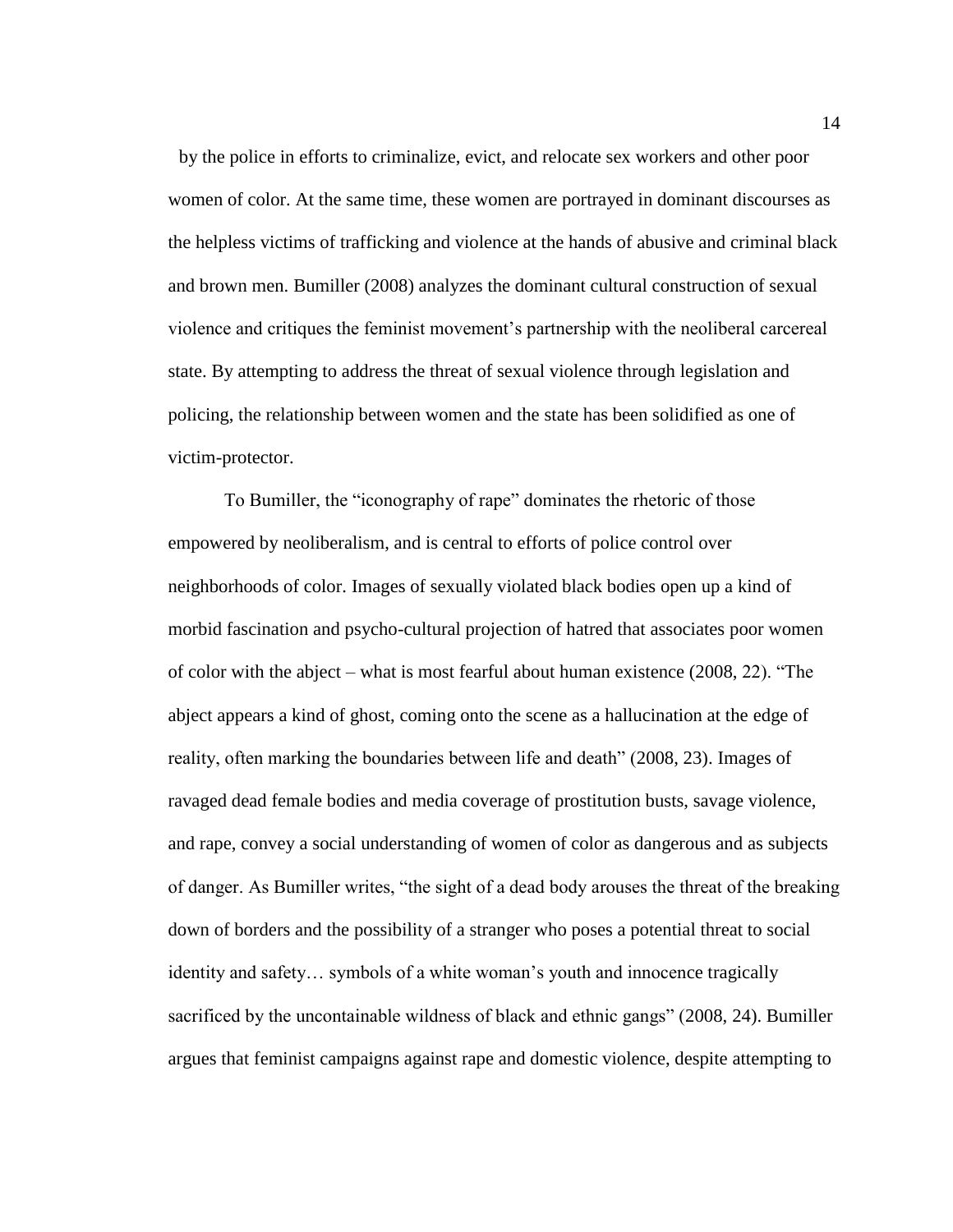unsettle social conventions and empower women, can conform to these deeply located archetypes and helps the state justify its use of violence in policing communities of color and establishing order (2008, 25).

This iconography of violence is invoked in media and police representations of poor neighborhoods as "combat zones" (Lees 1998, 231), and reflects the militarization of law enforcement, increasing economic inequality, and the segmentation of urban space by class. Belina (2007) examines how undesirable classes of people have been restricted from entering central city spaces in Germany by the state's use of spatial policing called "area bans." Although gentrification has developed differently in Europe than it has in the United States, there are many parallels, especially as racial tensions and segregation have risen with the recent arrival of African and Middle Eastern migrants in Northern Europe. For example, the German area bans have been enacted in part through the racist logic of the drug war; certain "problem" people – abstracted from the complex totalities of the "drug problem" – are simply banned from entering certain places. In reducing a social problem into a spatial one (Belina 2007, 330), area bans are part of a new strategy for policing that is:

markedly less concerned with responsibility, fault, moral sensitbility, diagnosis, or intervention and treatment of the individual offender. Rather, it is concerned with techniques to identify, classify, and manage groupings sorted by dangerousness. The task is managerial, not transformative […]. It seeks to *regulate* levels of deviance, not intervene or respond to individual deviants or social malformations. (Feeley and Simon 1992, 452)

This new "governing at a distance" shifts the focus from dealing with the causes of crime, such as poverty and social alienation, towards the "abstract danger" that crime poses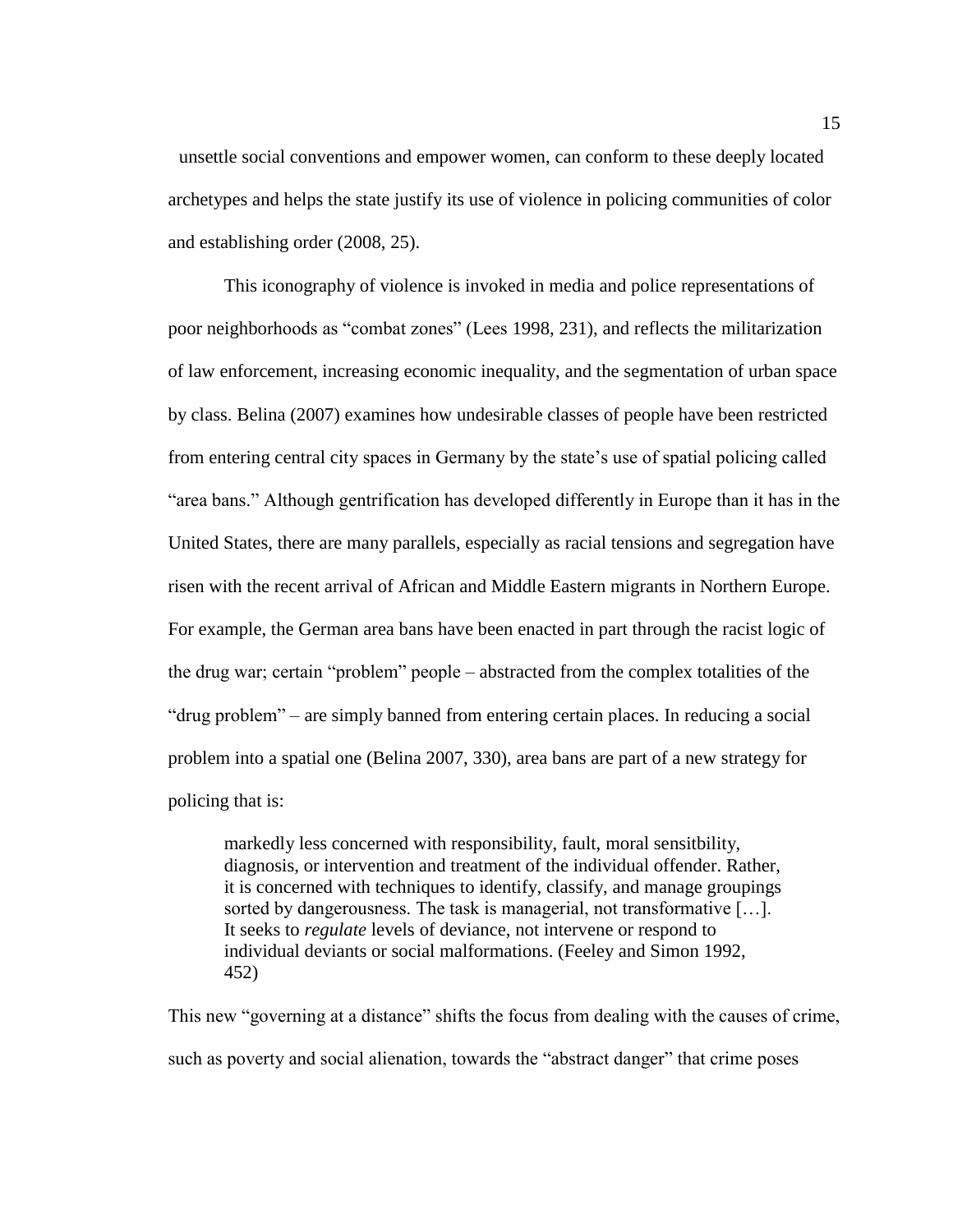(Belina 2007, 330). This abstract danger isn't feared for the threat it poses to the poor communities that are most intimately affected by drug violence, but instead for the threat it poses to the "entrepreneurial city," which must at all times appear as an innovative, creative, clean, and safe place to live and consume. Policing, then, operates to cleanse the city of all those who do not live up to this image (Belina 2007, 331).

In the United States, gentrification operates through similar projects of social control and surveillance in the neoliberal city (Coleman, 2003). Neoliberalism "represents a complex, multifaceted project of socio-spatial transformation – it contains not only a utopian vision of a fully commodified form of social life, but also a concrete program of institutional modification through which the unfettered rule of capital is to be promoted" (Brenner & Theodore 2002, 363). The influence of neoliberalism on the urban landscape can be characterized as a process of creative destruction, as older models of state welfare and forms of community are razed to build free trade zones, privatized spaces for bourgeoisie consumption, and zero tolerance policing and surveillance (Coleman, 2003; Brown 2005). Like previous forms of state power, neoliberal strategies of rule have involved the application of management techniques that appear to offer development growth as a "value-free" and technical solution to urban problems claimed in the "interests of all" (Coleman 2003, 23). However, these strategies ultimately encourage authoritarian measures that bypass local community sovereignty and cleanse marketable city spaces of the people and aesthetics that serve no utility to the growth machine. After all, "neoliberalism does not simply assume that all aspects of social, cultural, and political life can be reduced to such a calculus; rather, it develops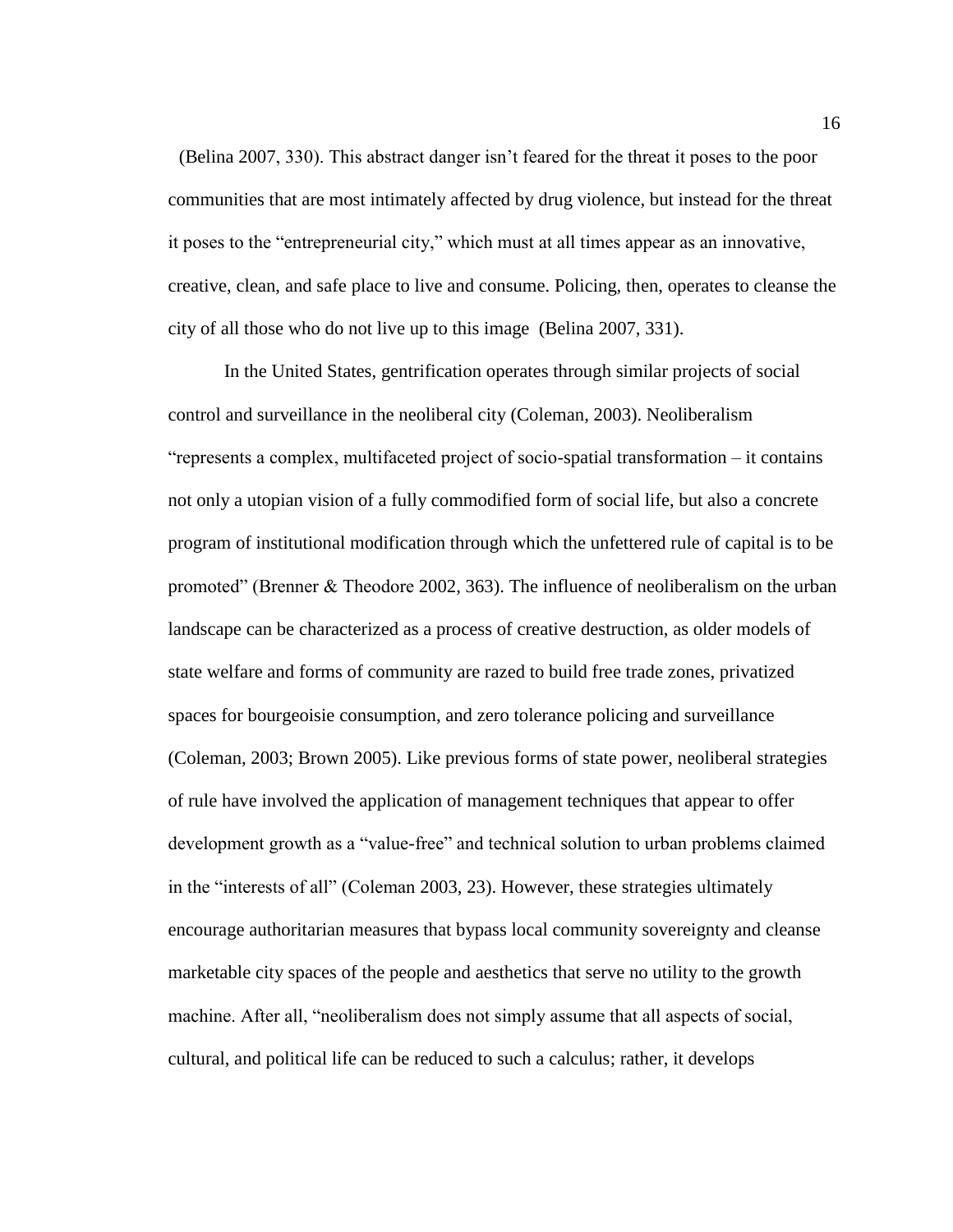institutional practices and rewards for enacting this vision" (Brown 2005, 40). Rather than passively influencing society, the neoliberal project actively engages in its transformation through its institutionalization and adoption in state policies (Ibid.).

These theories of gentrification ultimately rely on abstract conceptualizations of the state that at times defy definition. The idea of the state, which primarily refers to government agencies, has been blurred and infused by corporate power. Government surveillance has become increasingly reliant on private data collection and advertising, which has saturated prosaic day-to-day life. This intensification of the symbolic presence of the state and capital across society, a process that Painter (2006, 758) calls "statization," functions to interpellate us in our daily lives as either citizen or foreigner, consumer or producer, subject or object. By focusing on the way that the state asserts its control just as much through the mundane as through spectacular displays of centralized power, the idea of the state as a unitary object falls apart. Painter describes the state as a set of practices enacted through relationships between people, places, and institutions (2006, 770). These relationships are often contradictory and vulnerable, highlighting the openness, fallibility, unevenness and creativity of state practices (Ibid.).

Painter's statization can be seen playing out in processes of gentrification. While attention is mostly paid to the most visible, symbolic acts of gentrification – the police evictions, and new luxury apartments going up – these are often the culmination of a protracted displacement that is experienced through the cultural transformation of lived space (Stabrowski 2014, 813). Neighborhood spaces of social reproduction for old residents are "increasingly brought under the capitalist imperative of accumulation,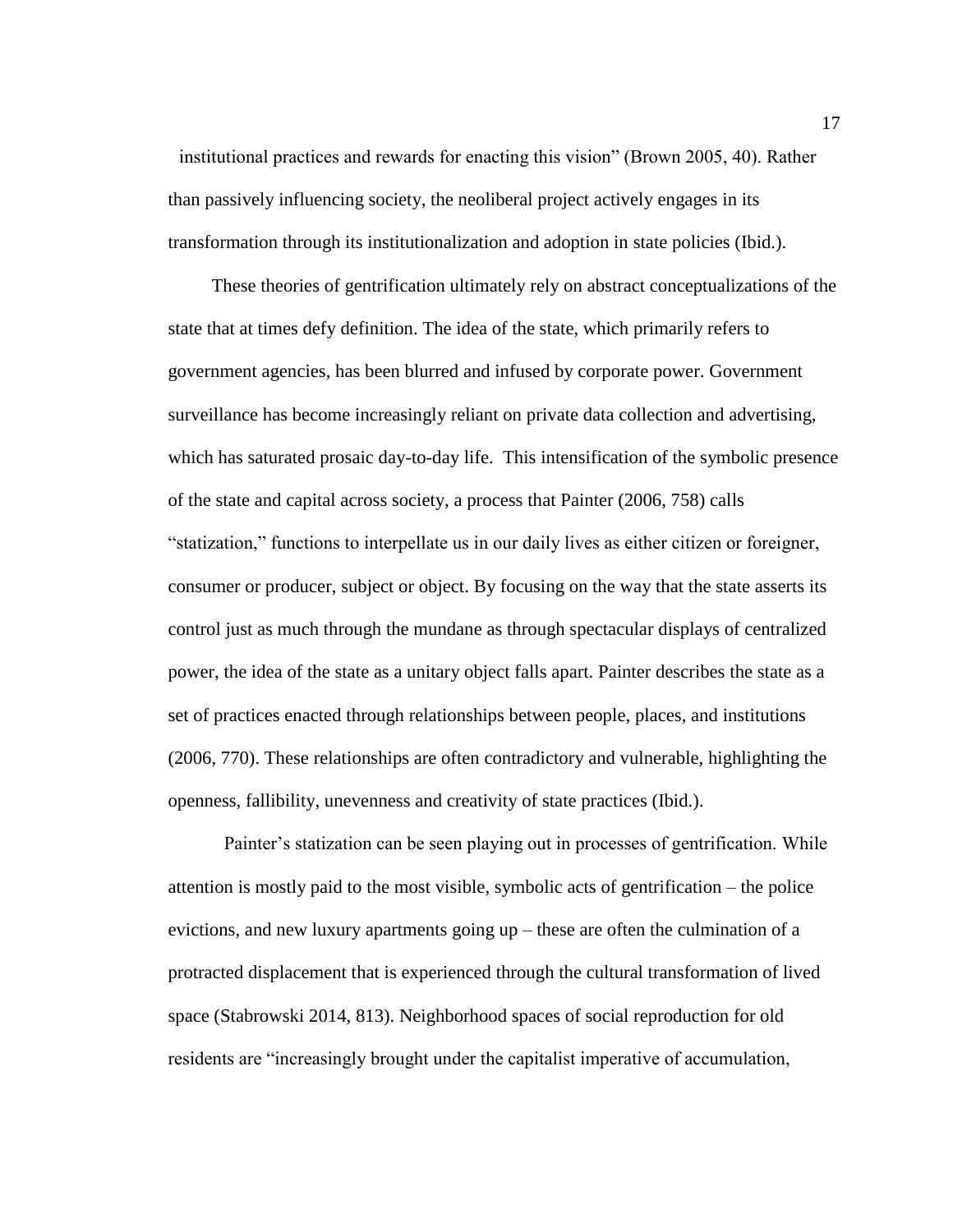subordinating social use values to monetary exchange values. In the process, gentrification produces its own space – of prohibition, appropriation, and insecurity – which conflict and collide with the place-making practices of low-income and workingclass tenants" (Ibid.). Thus, direct physical displacement is made possible by an everyday displacement, a prosaic spatial transformation that is as much cultural as it is material.

In Oakland, this spatial transformation has been discussed as a phenomenon of white residents displacing black residents. While this may be largely accurate, it ignores the quotidian, multifaceted nature of gentrification that involves contradictory relationships and diverse actors. In similar historically black neighborhoods in Chicago, middle-class black residents and community organizations have initiated gentrification as a defensive measure against state violence and racism (Boyd, 2008). These groups support community building and economic revitalization as "defensive development" strategies designed to protect their neighborhoods from racial displacement by white gentrifiers (Boyd 2008, 752). This political strategy ultimately facilitated the white gentrification it attempted to avoid, as it demobilized poorer residents that were most likely to experience displacement. The failure of this strategy reflects the role that class privilege plays in black neighborhoods, and contradicts the dominant narrative in gentrification literature that portrays black communities as homogenous victims of state and capitalist development (Ibid.).

This strategy may have also failed because it did not acknowledge the changing meaning of race in space over time. Race, as Back and Solomos (1996, 27) have argued, has never comprised "a fixed trans-historical category whose meaning is the same."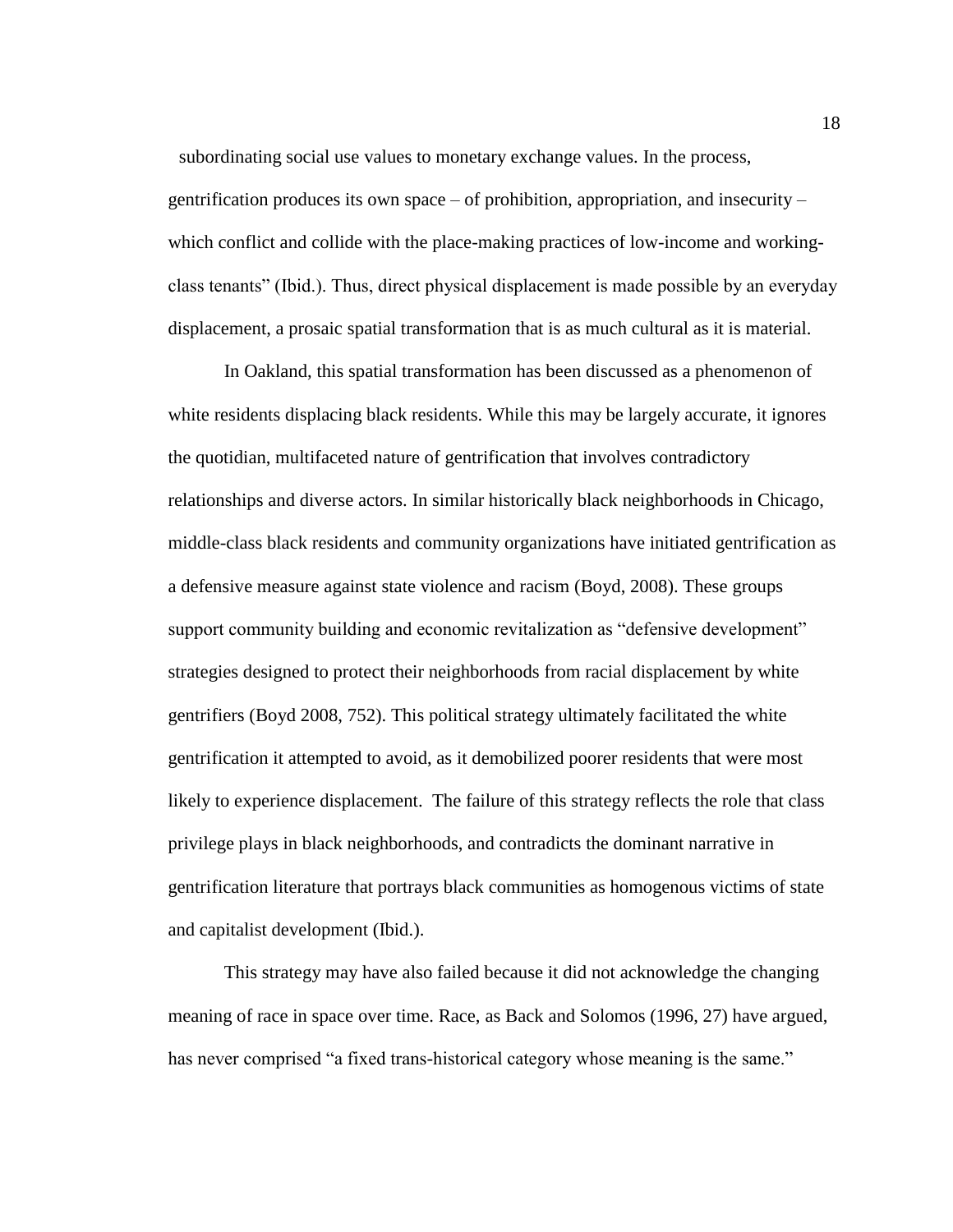While the vision of an all-black neighborhood would have repelled wealthy whites in the 1970s and early 1980s, by the 1990s diversity had become a focal point in marketing new urban development. In an analysis of ethnic diversity discourse within local urban regeneration policies in London, Mavrommatis (2010, 569) found that the celebration of "difference" and ethnic diversity was deployed in order to gentrify working class neighborhoods where race had historically been associated as a problem. Similarly, dominant discourses of the 1970s framed race as the main reason for urban deterioration and crime in New York (Smith 1996, 133), but by the 1990s the media had begun celebrating a reconstructed imagination of those neighborhoods as stabilized, safe spaces for the consumption of difference (Kaltmeier 2011, 242).

These changes in the construction of race in urban space in the United States were connected to a larger societal and economic restructuring in the post-Fordist economy. This restructuring saw the rise of a "new middle class" (Ley 1996) and the emergence of consumption as the most important marker of social position (Erbacher 2011, 246). Influenced by celebrations of individuality and diversity in the 1960s and 1970s, members of the educated middle class turned to lifestyle issues to construct their identities. The *image* of consumer products became as important as their utility, and the choice of residential location in the old, decaying, socially diverse and dense inner city offered a chance for these newcomers to distinguish and emancipate themselves from the aesthetic homogeneity of suburban middle class life (Ibid.). The urban landscape and its aesthetics were central to these processes of class constitution and definition, acting as both "a container and expression of social relations" (Jager 1986, 79). These changes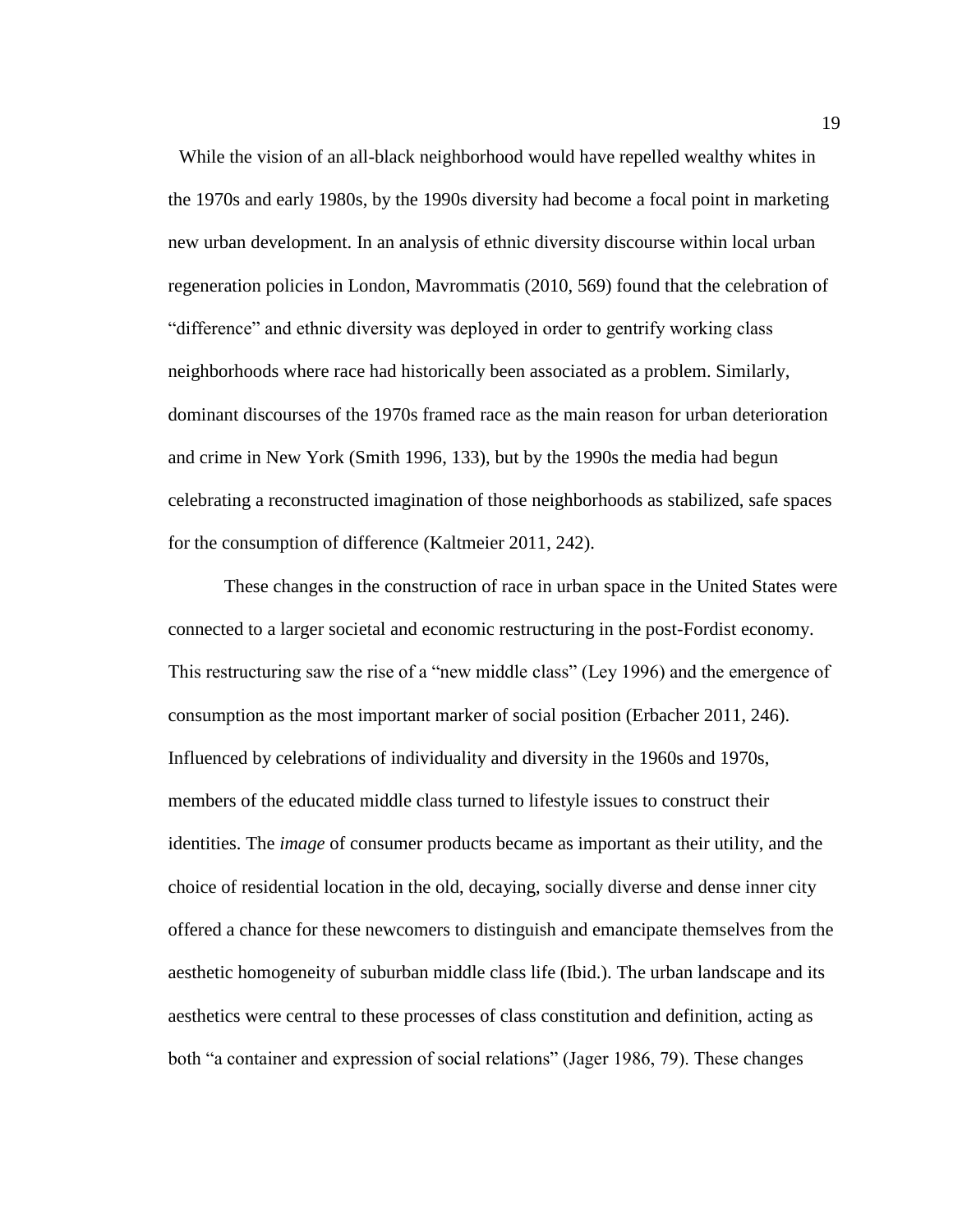were not merely social, but were "both reflected in and reconstructed by the spatial order and the buildings, which are a part of it"(Ibid.). In other words, in their attempt to redefine their self-image, newcomers also changed the image of their new neighborhoods.

The attraction of gentrifiers to the "authentic," "emancipatory city" (Caulfield, 1989), paradoxically alters and recreates the urban environment in the sanitized aesthetic of suburbia. While perceived authenticity constructs ethnic neighborhoods as highly valuable commodities, their more unruly and impolite aspects – graffiti, exuberant celebrations, brown men sitting on their porch drinking and socializing – are considered deviant and become the subject of policing and "clean ups" by new residents and city government (Betancur 2002; Erbacher 2011, 250). The "processes of urban renewal and revalorisation," Jacobs (1996, 36) explains, "dismantle 'older urban solidarities', grounded in locality-linked production, and replace them with consumption spaces 'shaded by new modes of cultural appropriation'."

The transformation of space through gentrification rarely happens all at once. As Lees (2000, 398) notes, gentrification is a cyclical process that is driven largely by finance and investment flows. First and second wave gentrifiers, typically middle-class people looking for affordable housing, generally don't renovate their apartments, open up boutiques, or organize clean up campaigns to give their new neighborhoods a face lift. Instead, it is a later, much more wealthy wave of "financifiers" who *re*gentrify neighborhoods and radically transform their physical constitution in the image of a luxury enclave (Lees 2000, 402). As this final wave of gentrification spreads across the city, it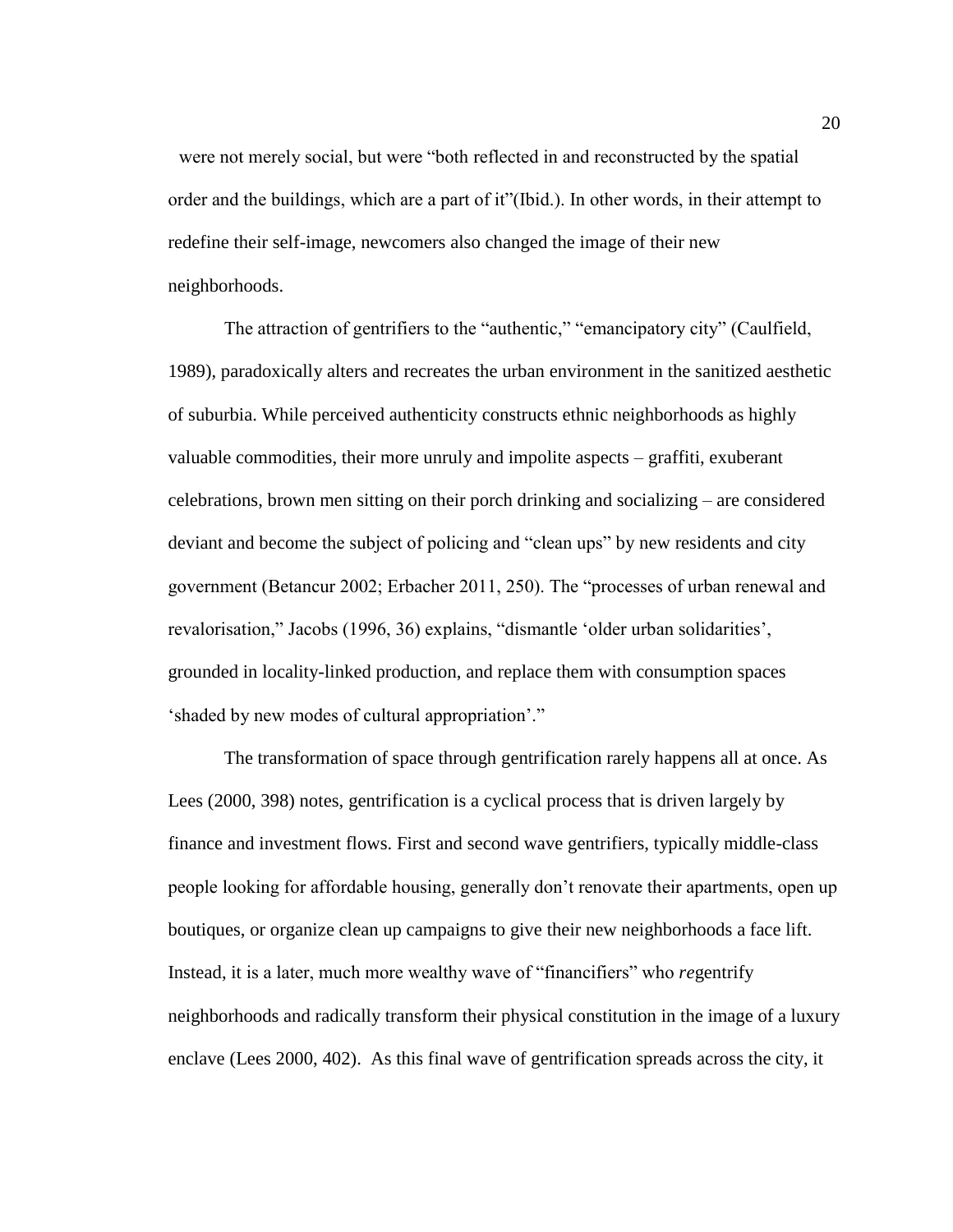advances the aesthetics and brutal logics of corporate and state power. The unifying theme across the entire process of gentrification, however, is the imagination and consumption of an unreal city. The urban landscape is not seen and valued for what it is, but rather what it represents or what it could become.

#### Urban Phantasmagorias and the Digital City

<span id="page-25-0"></span>The representation of cities in cinema offers insight into the cultural imagination of urban space that drives gentrification. Cinema is the first industrial art form, and has from its beginning been a medium through which visions of technology and the changing city have been imagined (Neumann 1999). In the city, "lines of power continue to be inscribed in space. Landscapes are still seen through the ideological lens of cultural codes that are firmly embedded in social power structures" (Jarvis 1998, 187). Cinema, more than any other medium, can capture the subconscious emotional currents that project meaning onto the concrete of the cityscape, a process central to the commodification of urban space. Duarte et al. (2015) use the concept of *phantasmagoria* to describe this:

This ever-present collective urban imagery, intrinsically rooted in concrete aspects of a changing reality, and supported by existent and fictional technological systems, forms what we call urban phantasmagorias. Neither a fantastic, impossible world nor a completely materialized reality, a phantasmagoria lies somewhere in between, a potential existence, a virtual realization – in the sense that the virtual is not the opposite of the real but, on the contrary, the expression of a reality to come, as a potential and plausible existence (Levy, 1995), a reality constantly in the making, but never completely satisfied as imagined, permanently haunting the present. (133)

Urban phantasmagorias in cinema offer us an image of a future city that haunts the present, an imagination that both eludes and influences our understanding. In our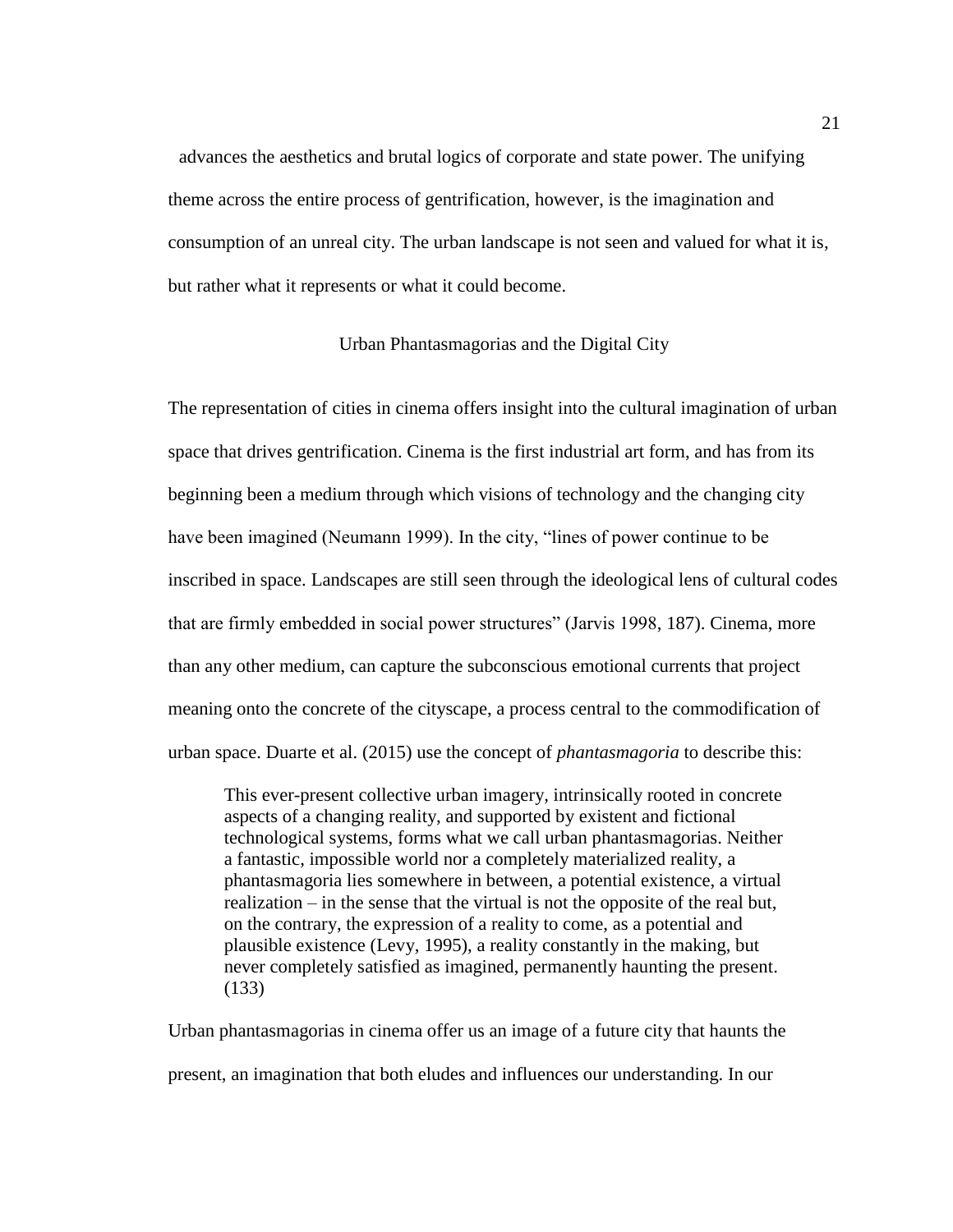subjective experience, the urban form is superimposed by symbols, memories, and visual media, which create a simulation of reality (Baudrillard, 1994). "In phantasmagorias, the real is questioned by an emerging technological world that infiltrates the known world in such a way as to blur the boundaries" (Duarte et al. 2015, 140). This concept is critical in understanding the contradictory consumptive patterns of gentrifiers, who desire a city that is simultaneously rebellious and commercial, diverse and homogenous, and emancipatory and comfortable. Contemporary gentrification can be interpreted as a process energized and driven by the desire for an imagined city that can't actually physically exist: an artificial city that seduces the gentrifier into consumption.

The fusion of artificial reality and utopian futurity with the physical landscape is especially apparent in Oakland, where gentrification has been driven by the influx of capital into neighboring San Francisco, an epicenter of the technology, finance, and new media industry. The digital utopianism of the tech boom has created new forms of consumption and ways of relating to what Barreneche (2012) calls the "geocoded world," an environment governed by computer algorithms and digital databases. Location tracking and tagging, which has become prominent in digital communication and media, and which is essential for the functioning of popular applications (such as Oakland based Uber, a transportation service), come to constitute a new form of governance (Barreneche 2012, 344). In the case of Uber, the locations of users are tracked not only while in transit, but for up to 5 minutes afterwards, a feature the company says enhances the "safety" of its customers (Roman, 2016). What is created by this technology is a new way of interacting with the city, as movement and intimate moments are recorded and become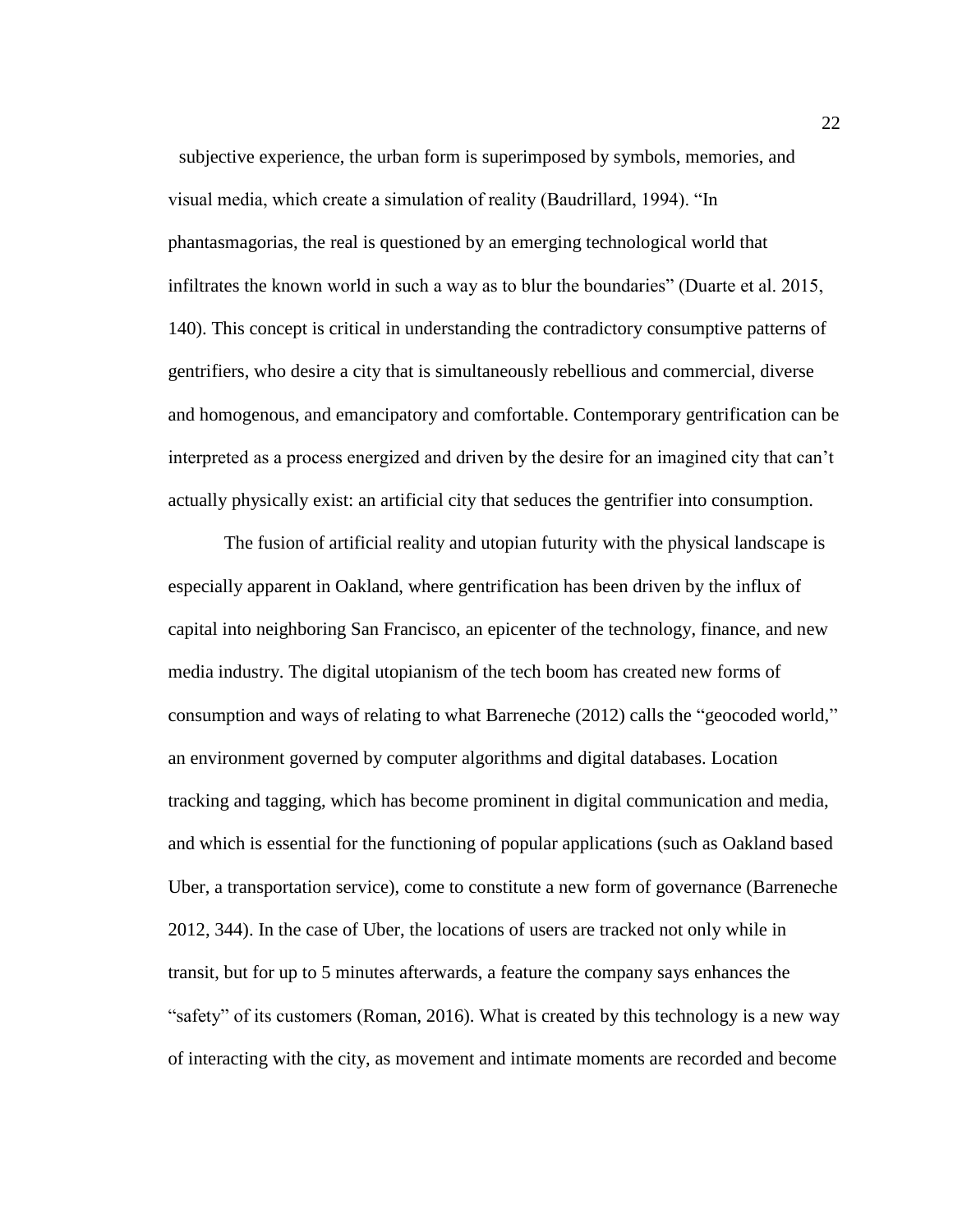the property of corporations. By geotagging social media objects, people's experiences are given permanence in place, but they are also incorporated into database indexes and information flows that generate advertising and encourage consumption (Berreneche 2012, 332).

To date, the academic literature on these emerging forms of technology and governance have not been included in the discussion on gentrification, although the two share similar critiques of consumptive behavior and spatial restructuring. Post-Fordist identity formation in the city is facilitated through the consumption and production of images. The production of images entails "a significant change and distortion of our lives and perceptions," as "real-life events start being organized by and around the logic of how well they can be photographed, what they will look like once posted – and how we will be reflected by them" (Faber 2017, para. 10). The city landscape is no longer taken in and contemplated for what it is, but rather for what kind of photo it might provide, and what kind of reaction and association that image might gain once on social media (Ibid.). These digital associations accomplish identity formation in a similar fashion to earlier versions of consumption in gentrification.

This new relationship between physical and virtual reality leads to situation Baudrillard called *hyperreality*, the inability to distinguish what is real and unreal (1994). "America's materiality is thus dissolved into a self-referential play of ghostly images… a revised version of consensus is produced, in which all social relations, the circulation of capital and desire, all crisis and conflict, struggle, promise and hope dissipate in the white heat of a semiotic phantasmagoria" (Jarvis 1998, 41). In hyperreality, imaginary and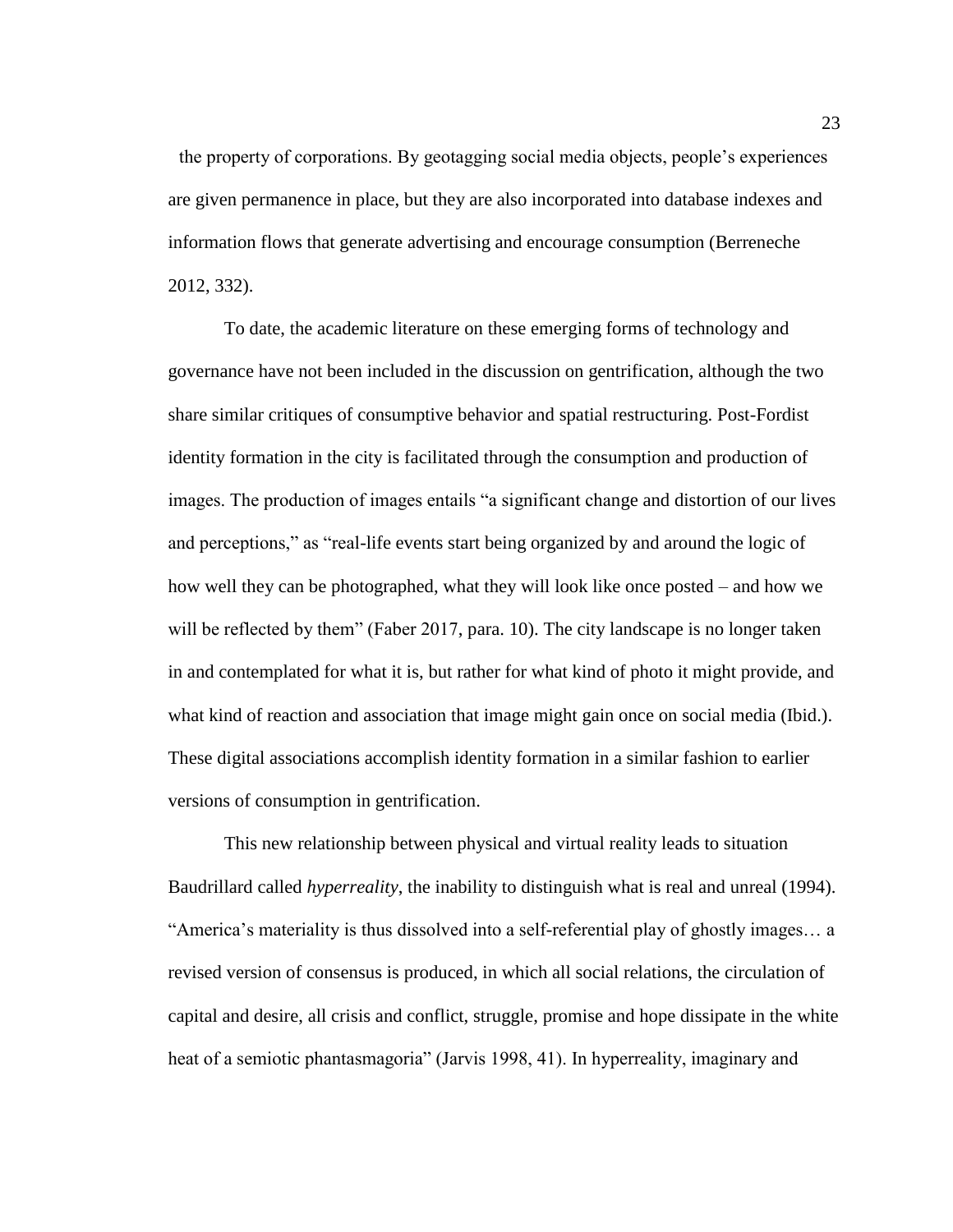material geographies are intertwined and mutually constitutive, and together they give energy to the territorialisations (Jacobs 1996, 158) of postmodern capitalism. What emerges from this arrangement is a second urban landscape, a highly saturated digital mesh composed of images, reviews, advertisements, and other consumptive objects, floating in a cloud above the city, restlessly and efficiently collecting personal data and haunting our conscious and unconscious experience of space.

The 'cloud' does not simply collect data for monetization, but also does so in support of more traditional forms of state control and violence. The largest database providers, Google and Amazon, which have been shown to have close connections with intelligence agencies (Price 2014, 46), exist on this new digital landscape as monolithic state entities, filtering and mining data and rendering space legible for navigation and reorganization (Troshynski 2008, 491). Otherwise private or autonomous city spaces, such as squats, artist collectives, community organization and other 'underground' spaces, are made legible (and vulnerable to recuperation) by their inclusion in search databases and advertising and review platforms. Google captures "the collective symbolic capital of places in its databases" by increasingly improving its ability to claim usergenerated content, and then uses it to create place profiles and repackage it to the consumer (Berreneche 2012, 342), rendering city spaces subject to new forms of government (Berreneche 2012, 346).

In addition, online mapping platforms can be used to monitor and control certain populations. Parole officers have used MapQuest to track the location of sex offenders, and in California the next group that is likely to be subject to GPS tracking is gang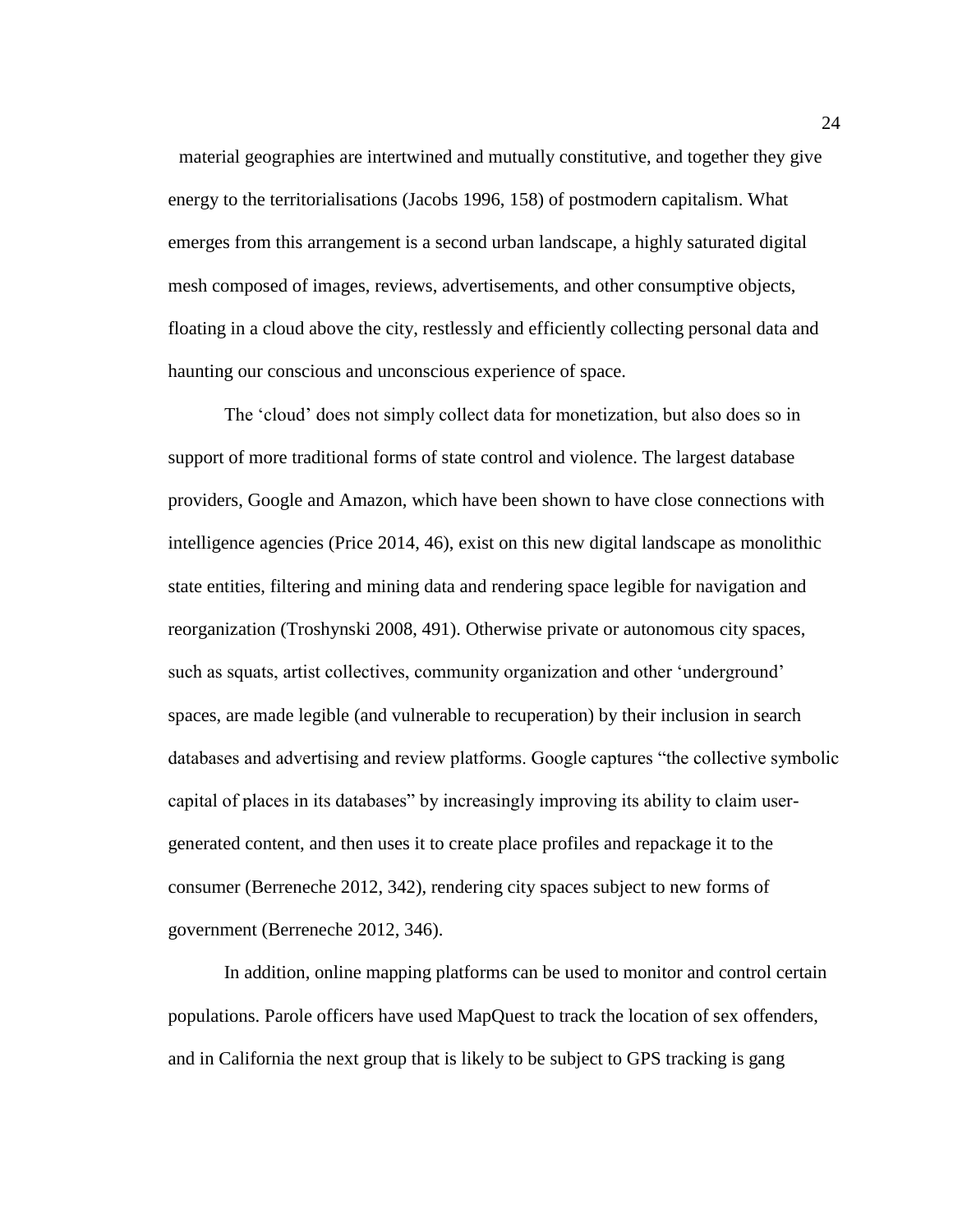members (Troshnyski 2008, 491). This use of location data by law enforcement may eventually be used to create zones of control such as the earlier discussed 'area bans' already in place in Germany. These location-enabled socio-technical systems, and the power relations they embody, are not fixed, but are temporary stabilizations of ongoing negotiations between programmers, government agencies, venture capitalists, and end users (Berreneche 2012, 346), and constitute contemporary forms of statization.

As the power and omnipresence of the state has risen, the enemies and threats it uses to justify its existence have become increasingly fantastic. To Aretxaga (2000, 43), the contemporary state's efforts at maintaining control transform it into something "ghostly," as it mirrors the imagined violence of its hidden enemies and in the process becomes an "unfathomable power which shape[s] social life as a dangerous universe of surfaces and disguises." In its relationship to the enemy, the state ultimately begins to reflect its characteristics; in its fight against terrorism, for example, state agencies mimic the violent strategies of the terrorists (Aretxaga 2000, 48). This relationship locks the state and its Other in a "phantomatic mode of production" that produces the them as "festishes of each other, constructing reality as an endless play of mirror images" (Aretxaga 2000, 53).

Aretxaga's phantom state connects to Baudrillard's influential writing on capitalism, which he believes is haunted by the repression of its Other. As Andrew Robinson summarizes:

To Baudrillard, capitalism rests on an obsession with the abolition of death. Capitalism tries to abolish death through accumulation. The idea of progress, and linear time, comes from the accumulation of time, and of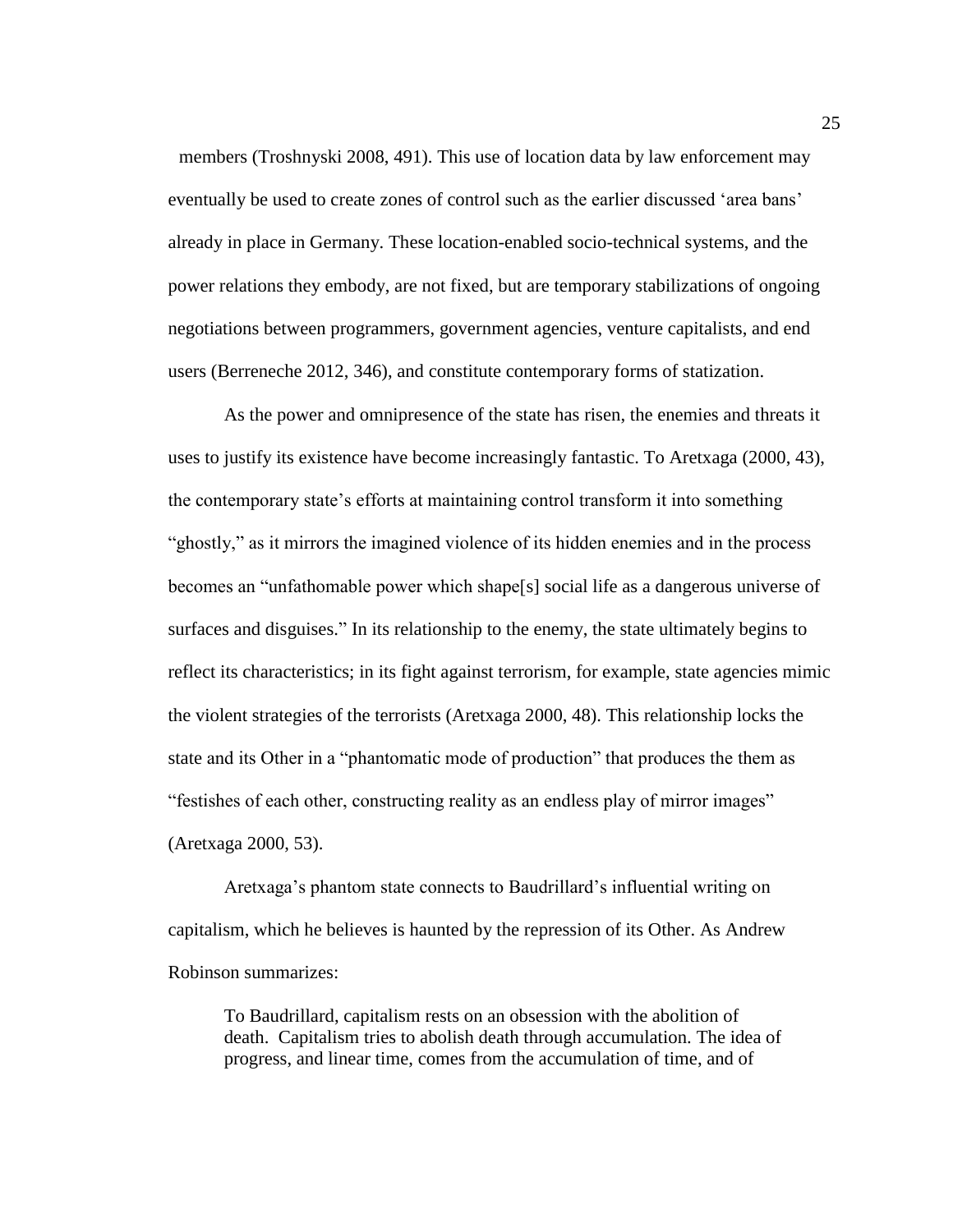stockpiles of the past. What is fatal to capitalism is reversibility. Capitalism continues to be haunted by the forces it has repressed. Separation does not destroy the remainder. Quite the opposite. The remainder continues to exist, and gains power from its repression. This turns the double or shadow into something unquiet, vampiric, and threatening. It becomes an image of the forgotten dead. (2012, para. 5)

Capital's obsession with abolishing death and its symbols relates back to the discussion on the growth machine's crusade for development and progress. In this context, the state's development and policing projects can never completely possess the urban landscape; pushed out to the periphery, the undesirables of society become even more threatening, because they bring into question the ideology that drives growth.

Gordon (2011) adds to this discussion of the way that contemporary society is haunted. To Gordon, we are haunted both by the "historic alternatives" to capitalism that never materialized (2011, 7), as well as by the spectre of social death, which "refers to the process by which a person is socially negated or made a human non-person as the terms of their incorporations into a society: living, they nonetheless appear as if they were dead" (2011, 10). Those groups that have been stripped of their citizenship and excluded from the benefits of capitalism, such as prisoners and the poor, continue to exist as a reminder of the uncertainty of the society. "The living dead haunt," Gordon explains, "because in their liminality and in their ability to cross between the worlds of the living and the dead, they carry a sharp double-edged message: it could be you" (2011, 13).

In relating the power of haunting to urban geography, Comaroff (2007) discusses an area of Singapore that has resisted the social control of the state by invoking the ghosts of its enemies. The burial sites of those who destabilized the political system, such as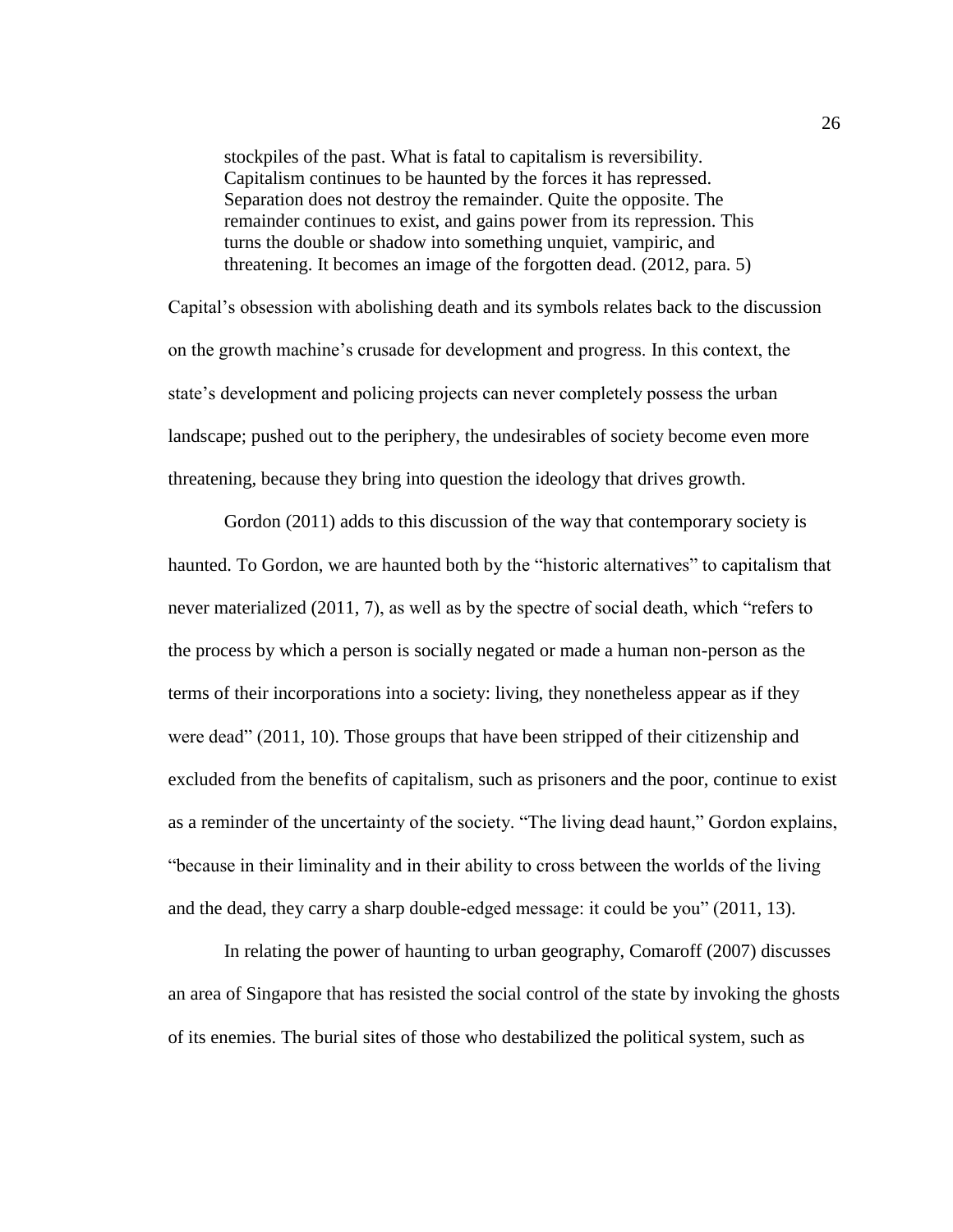unmarried female workers, have been targeted for development by the "cleaning campaign" of the state, which attempted to remove physical and cultural "pollutants" over concerns of societal hygiene (Comaroff 2007, 60). Occuring within a larger societal restructuring towards modernization and a rejection of the nations cultural past, these graveyards were dug up and paved over (Comaroff 2007, 63). Resistance and remembrance, however, persisted in the form of the Hungry Ghost festivals, where elaborate offerings to the dead appeared at nightfall in the now empty burial lots (Ibid.). Comaroff explains:

As darkness falls, it is as if a second map, a ghostly historical topography, appears on top of the familiar one, a radical disjuncture of memory and topography that is violently, temporarily conflated within the hypercontrolled surfaces of the contemporary city. The new landscapes are thus infiltrated by the ghosts of history, by familiar entreaties for memory within the unending flood of the new. (Ibid.)

Empty public spaces within the dense network of public housing, are now commonly described as haunted, and ghost stories circulate widely (Ibid.). These spaces "seem to militate against the unfettered production of new spaces and landscapes in place of the old" (Comaroff 2007, 61). Within this context the burial sites serve as spaces of spiritual remembrance and cultural resistance (Comaroff 2007, 64). "The land remains as an uncomfortable urban wound," a temporary "funeral landscape" that contrasts and contests the modern state (Ibid.). Singapore therefore exists as a site of biopower and intensive technological advancement, but simultaneously as the "most haunted city" on earth (Comaroff 2007, 63).

The persistence of haunting suggests that the narrative of biopower and the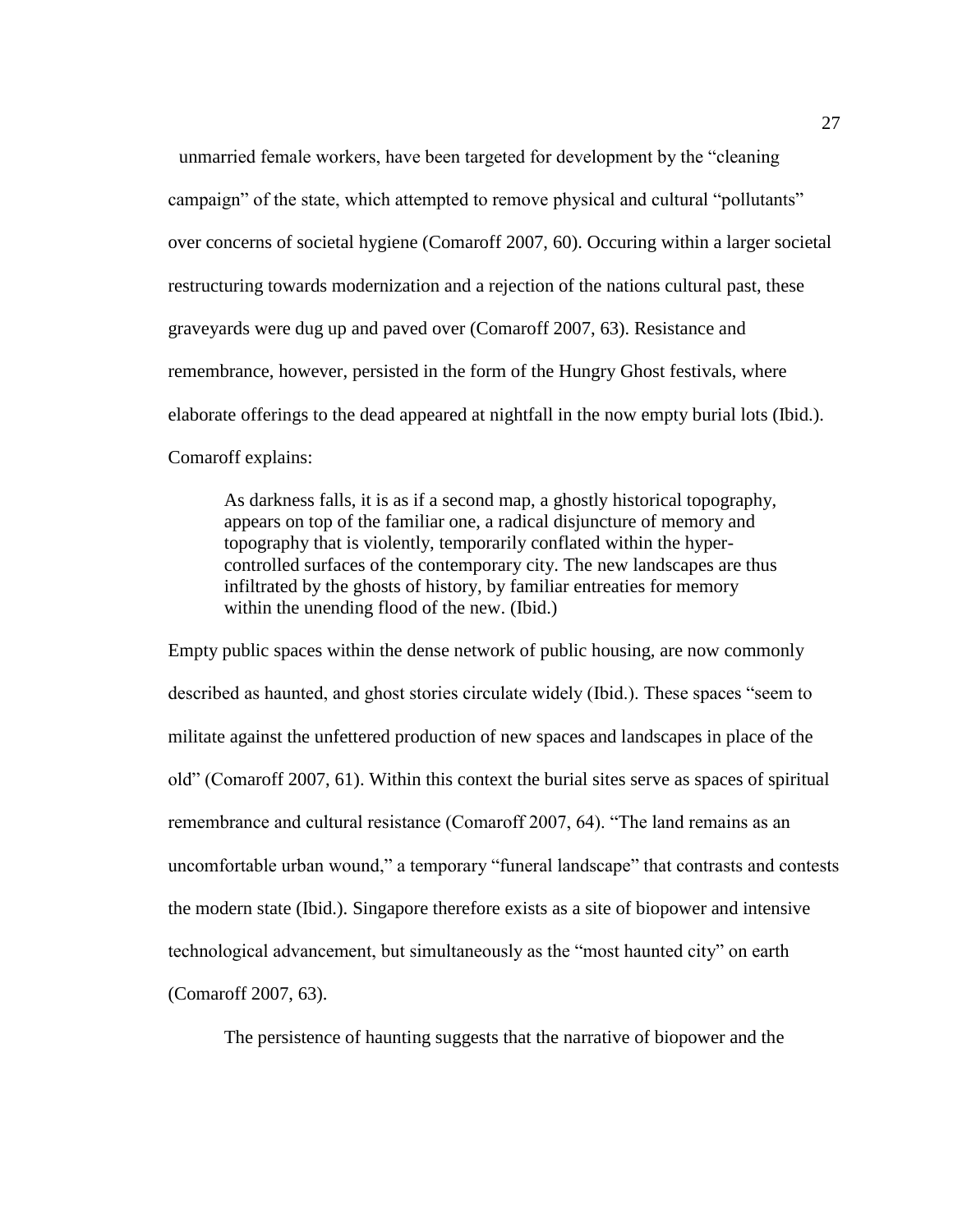politics of life have empowered death and its symbols through their exclusion of it.

Relating this back to the theory of the state Baudrillard presents, Comaroff writes:

The state attempted to banish the culture of death to hygienic and remote columbaria. But as Marx, among others, has famously observed, there is something deeply haunted about Western modernity itself. Despite a powerful focus on the politics of life, and a relegation of death to the sphere of religion, would-be secular modernity is continually subject to rumbling from the afterlife. […]. Existing theories of state power and biopower ignore these. Foucault's narrative neglects death, as well as the fact that the state is unable to control it. It would seem, after all, that there are limits to the fixation on life. (2007, 67)

Jonker and Till (2009) connect this discussion on the power of haunted geographies to a gentrifying neighborhood in Cape Town, where the skeletal remains of 2,500 slaves and members of the colonial lower classes were unearthed during the excavation of a lot for the construction of a New York style apartment building (304). Following the discovery, construction was halted as activists claiming to have familial ties to the dead (Ibid.). Capial's vision of the gentrifying neighborhood – which had become the most expensive in the country – was interrupted by the dead and their living mourners (2009, 304).

Jonker and Till describe the city as a "palimpsest" that can never fully erase its old histories. The surfacing of the dead, then, symbolizes an irruption of the past; "on the fault lines where multiple temporalities of change are entangled with normative modes of domination, subordination, and disavowal," the "counter-temporality" of the dead opens up new forms of resistance (Grunebaum 2007, cited in Jonker & Till 2009, 306). In cities undergoing dramatic social and physical change, these ghosts inhabit space and "constitute their social realities, particularly in places where the city and society are 'out of joint in terms of both time and space" (Jonker & Till 2009, 306), such as in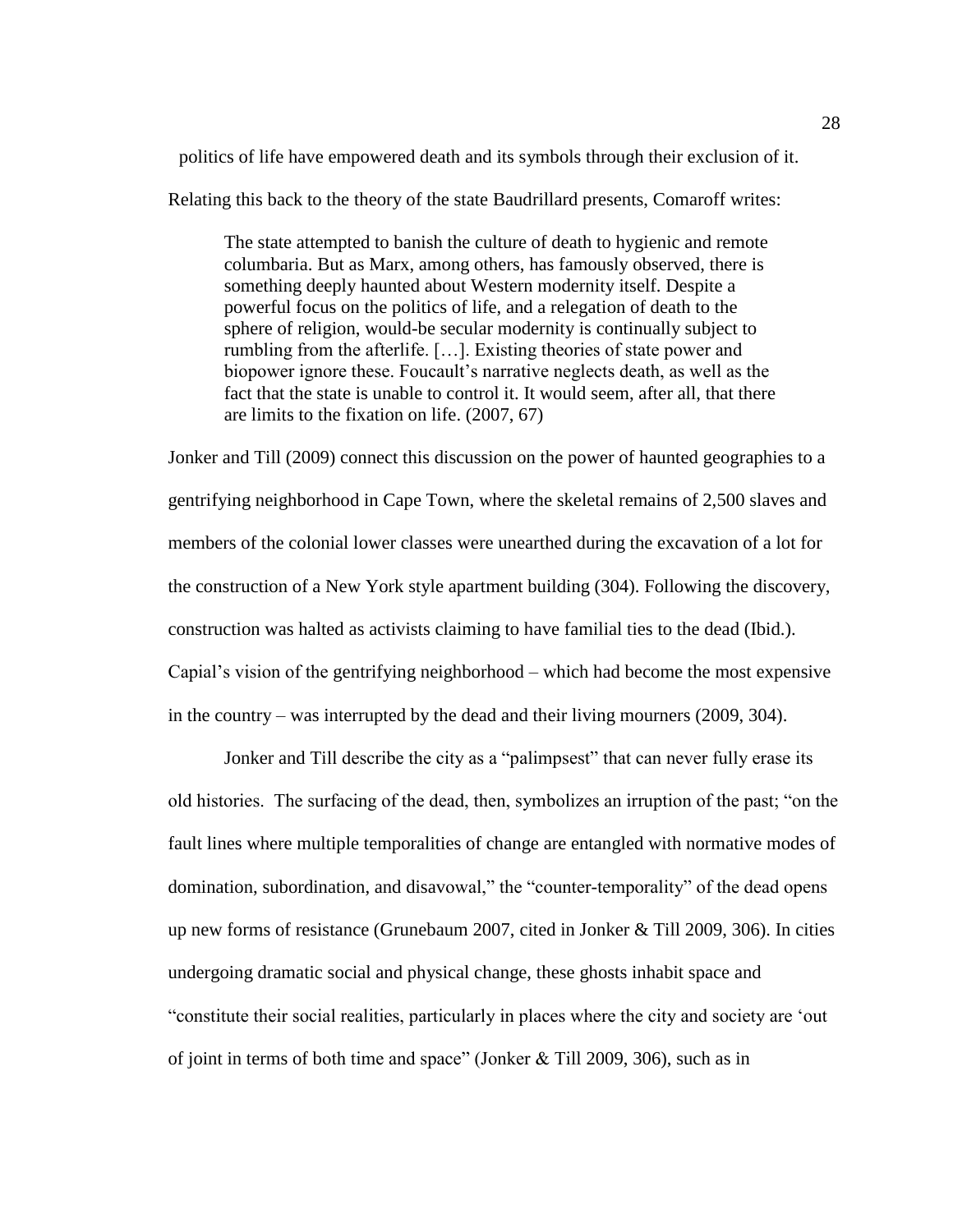Comaroff's Singapore and in Oakland, where the hyper-modern visions of technocapitalists clash with communities deeply entrenched in the memory of place. In these places, the "spectral traces" of the past disrupt the present, "linear memorial narratives are upset, habitual paths are littered with stumbling blocks, and capital no longer circulates in predictable patterns associated with rent gaps. The taken-for-grantedness of urban space shifts" (Ibid.).

This disruption of temporality by the ghosts of the past represents a powerful force that may be used in projects of resistance against gentrification. As Jonker and Till explain:

The emergence of human remains and haunted sites may work to interrupt taken-for-granted habits of thinking about citizenship and belonging, habits produced by colonial and apartheid articulations of spatiality and racial identity. The contours of memorial cartographies and the depths of haunted archaeologies thus disrupt comfortable and established zones of social belonging, while remaining sensitive to the tensions between the desires and hopes of the living, and the lingering presences and secrets of past lives. (2009, 307)

The forms of colonial citizenship and notions of progress that haunting challenges, however, are embedded in the cultural fabric of the contemporary city and are therefore not easily disrupted. Although disrupted temporalities may allow for the emergence of the state's ghosts, it can also recall memories of its triumphs. Discussion on the origins of colonial power and aesthetics, and their connection to gentrification, is therefore necessary in understanding and contextualizing the haunted city.

Purifying the urban jungle: gentrification as colonialism

<span id="page-33-0"></span>This discussion on consumption, technology, and the power of haunting has strong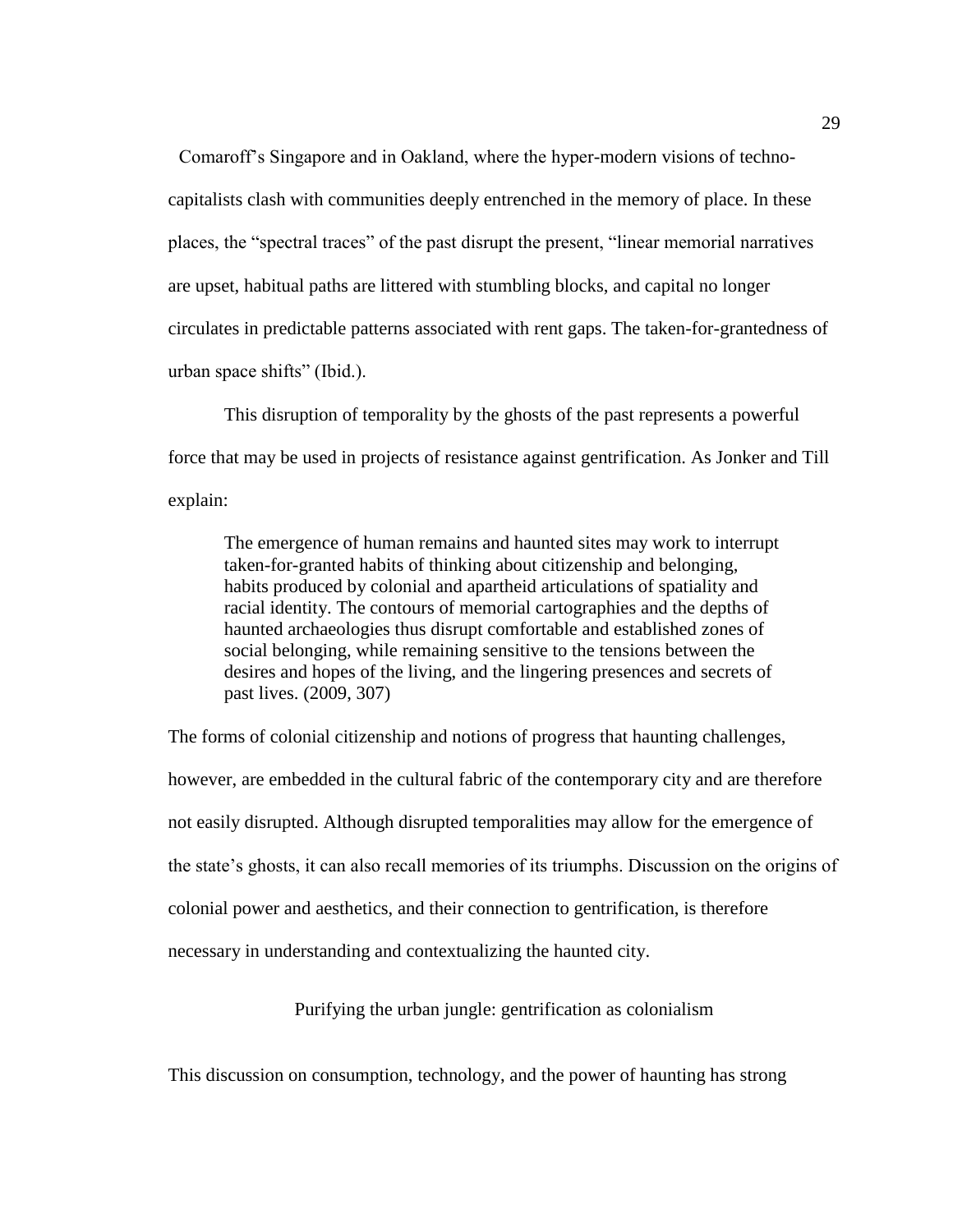parallels to writing on gentrification and the city that has focused on architecture, esthetics, and colonialism. The physical constitution of the city, just as much as the ideological and abstract imagining of it, both influences and is influenced by historical and contemporary modes of production and social control. From the colonial metropole to today's megacity, the meaning of urban space has largely been constructed as a means of defense against the unknown and terrifying: the wilderness, the black bodies on the periphery, and the still darkness of the night. It is essential to examine the aesthetic of urban space and the prevailing ideologies that have shaped it in order to fully understanding the mechanisms that drive modern gentrification.

One of the most interesting blind spots in the existing literature on urban geography and gentrification is the lack of writing on the importance of night in city life (van Liempt 2015, 407). When night falls the visible landscape of the city is transformed, permitting new ways of socializing and relating to place. Dunn (2016) describes the significance of this transformation:

The city, then, is on the one hand knowable but never completely captured. It eludes confinement as it reproduces itself in the mind into multiple versions, beckoning Italo Calvino's *Invisible Cities*. Interpretation of the city is how we locate ourselves in relation to each other. We form maps based on cognition and memorable places, street names and other spatial cursors. During the nocturnal hours such cartography may be dramatically rescaled and retraced as daytime landmarks recede and new, often highly illuminated ones become signifiers instead. The beguiling effects of urban illumination tell a different story of the city. Indeed an alternative historiography for architecture could concern itself with the nighttime city. (14)

Darkness, and in particular darkness in the city, has been a continuous subject of

contestations over power (Edensor 2015, 560). While darkness has been associated with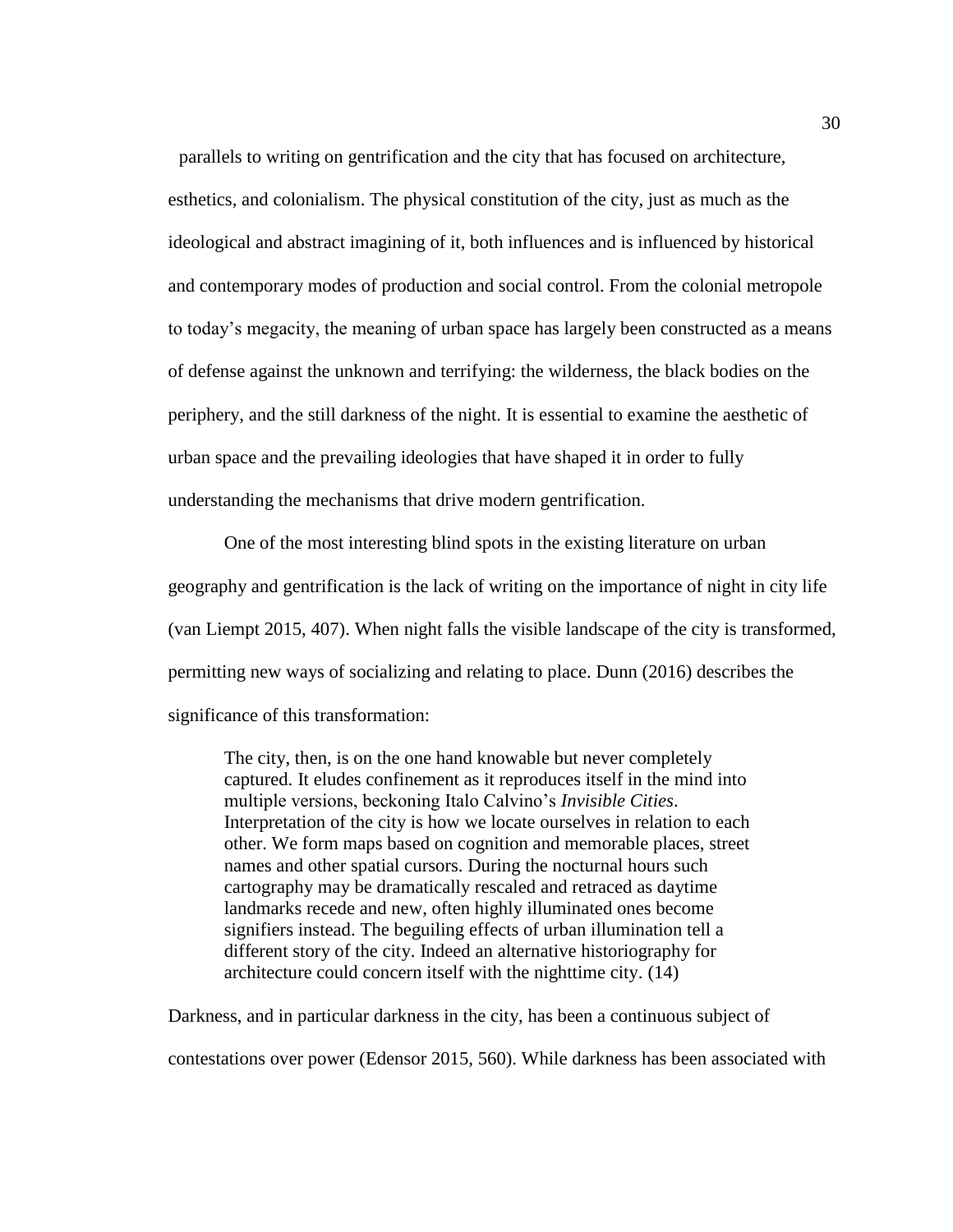the inhuman and the terrifying unknown, it has also been experienced as a liberating presence promoting excitement, intimacy, and liberation (Ibid.). In Victorian England, the darkness of urban slums was seen as a sign of moral decay and depravity, and the bourgeoisie employed strategies to order and control the nocturnal city with illumination, which facilitated surveillance and increased vigilance towards the self. Lantern smashing was a common form of resistance to the spread of illumination across early modern European cities, and criminals and persecuted minorities used darkness to escape domineering masters and to organize resistance movements (Edensor 2015, 560). Today, darkness continues to "deterritorialize the rationalizing order of society… when it obscures, obstructs, or otherwise hinders the deployment of the strategies, techniques, and technologies" of regulation (Williams 2008, cited in Edensor 2015, 561). The emergence of new technologies of surveillance such as night vision, motion-detection, and thermal imaging, has weakened the potential refuge that darkness offers, and thus the nocturnal city continues to be subject to a shifting spatial politics (Edensor 2015, 561).

The nocturnal city also functions as a site of libidinal desires and transgressive sexualities (Ibid.). "A phantasmagorical night-time city features in numerous cultural representations…conjuring a nocturnal sublime, a 'realm of fascination and fear which inhabits the edges of our existence, crowded by shadows, plagued by uncertainty, and shrouded in intrigue'"(Ibid.). The night offers city dwellers a time to be someone else, to socialize, play and do the things they're "not supposed to do" (van Liempt 2015, 408). Highly public spaces such as city center parks, which are used by families for picnics during the day, become centers of activity for drug users and sex workers at night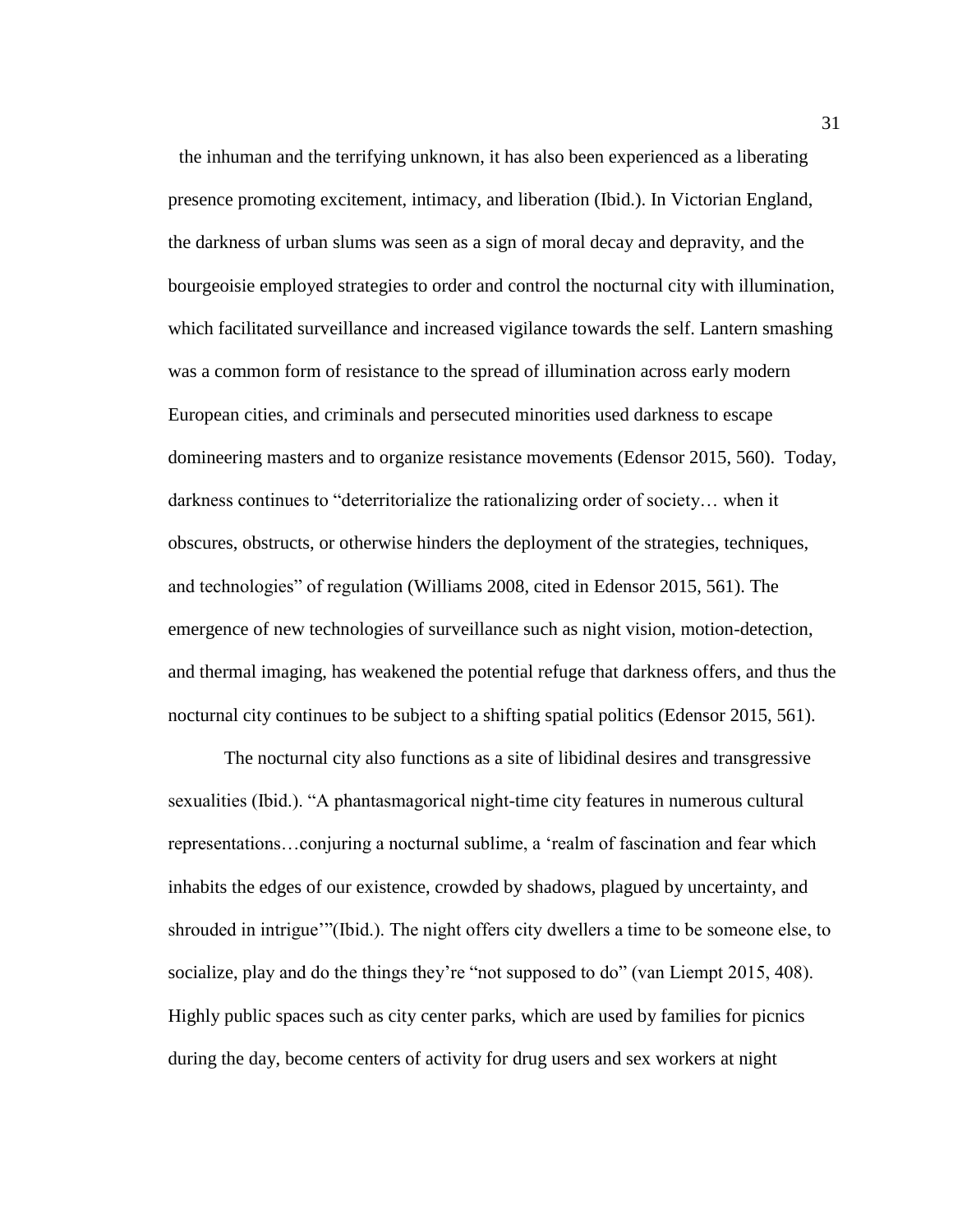(Gaissad 2005, 25), and in abandoned warehouses illegal dance parties offer the opportunity for morally transgressive activities (Martin 1999, 80). These uses of city space highlight the potential that night offers in exercising autonomy in an increasingly regulated society.

The night, however, is not without its own social orders and norms; patterns of urban development and routines implement their own moral regulations, and city nights, like days, "create institutions that determine the spatial acceptability of behaviors" (Gaissad 2005, 21). City governments have used the allure of the night to revitalize urban centers through the development of 'night time economies' that aim to attract wealthy new residents (van Liempt 2015, 412). The expansion of urban economic activity into the night, a process Koslovsky (2011) calls nocturnalisation, recuperates the transgressive potential of unregulated nightlife and colonizes the darkness (Edensor 2015, 559). As processes of gentrification develop, the nighttime revelers that city governments initially welcomed are increasingly portrayed as problematic in dominant discourses (van Liempt 2015, 413), and are subjected to crackdowns and policing (Hadfield et al., 2009). Similarly, urban planners in French cities have installed floodlights in urban parks and other locations dedicated to sexual desire, to displace sex workers and other unwanted groups (Gaissad 2005, 22).

The "cleansing" of public spaces through the exclusion and displacement of undesirable populations by authorities reflects the importance of public spaces in selling an idealized image of the city (Belanger 2012, 34). The revitalization of these spaces, which entails sanitization through "clean ups" and new construction, and which is guided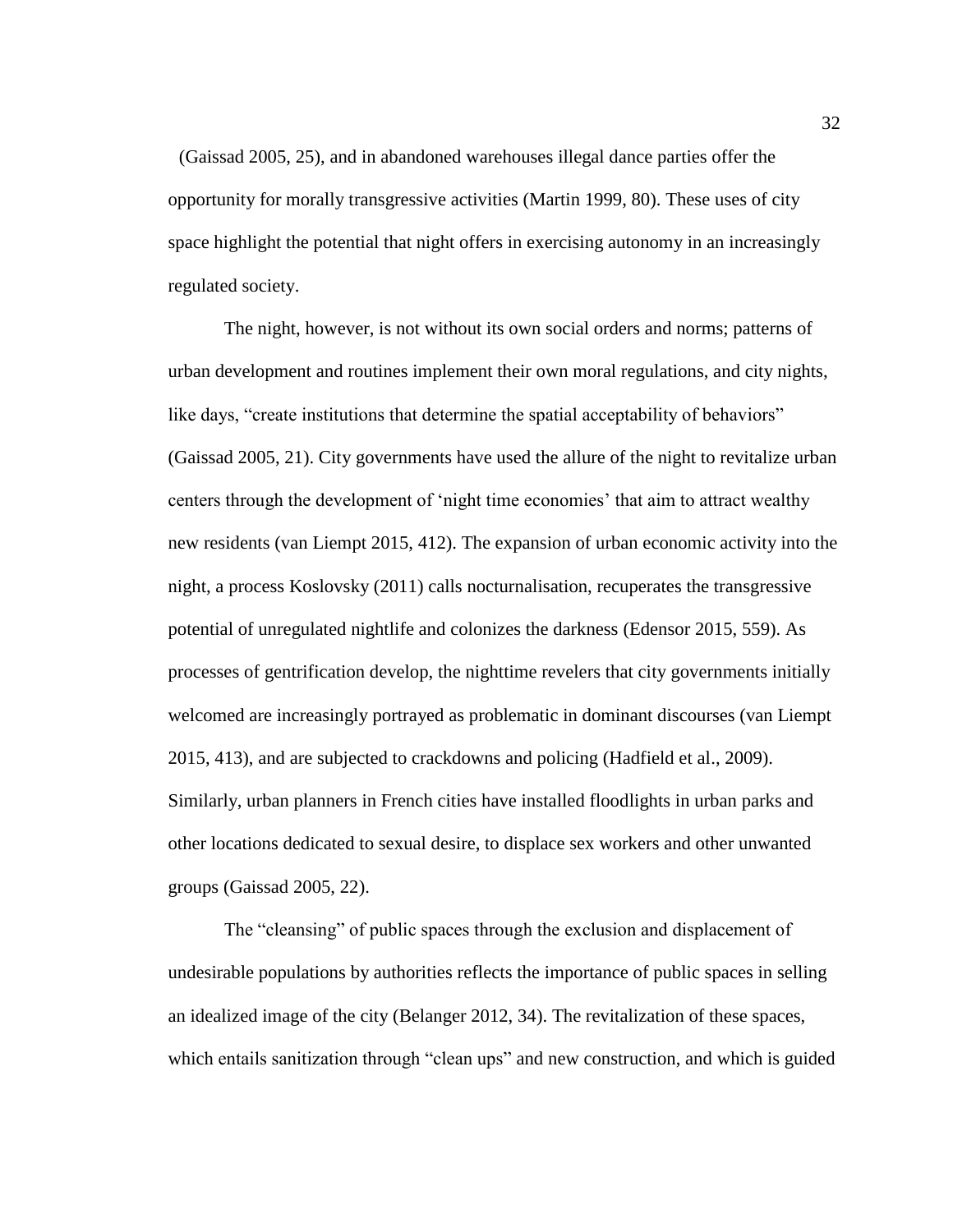by bourgeoisie aesthetic values, is intended to attract investors, tourists, and workers (Ibid.). Often this development is justified in dominant discourses in terms of moral panic, which exaggerates relatively minor threats to mobilize action (Ibid.). In New York City in the 1990s, a moral panic over graffiti was used by the growth machine to increase policing and to facilitate an aesthetic transformation of gentrifying neighborhoods (Kramer 2010, 307). These projects, which are advertised as improving quality of life, are often not in the public interest at all, but rather are advanced in service of privatism (Ibid.). "Broken windows and anti-graffiti rhetoric are politically popular frameworks insofar as they offer elites a powerful device that generates widespread public support for a set of economic pursuits that do not necessarily improve the lives of that public" (Kramer 2010, 308). By encouraging disproportionate punishments and increased policing, moral panics facilitate the "disneyfication" (Sorkin, 1992) of public space as undesirable groups are disappeared and wealthy gentrifiers are attracted.

The aesthetics of cleanliness and order that inform the transformation of urban space originate in an association of public space with risk, danger, and the unknown. From a psychoanalytic perspective, the 'purity' of self-identity is maintained by separating it from the impure, diseased, and abject – which are associated with the 'other' – and cultural and physical boundaries are designed and constructed to prevent them from polluting the self (Bickford 2000, 365). The contemporary practices of city-building, Bickford argues, "materialize particular versions of 'home' and of 'the public' that work not simply to privatize formerly public spaces, but to purify both public and private space – especially to purify them of fear, discomfort, and uncertainty" (2000, 356). These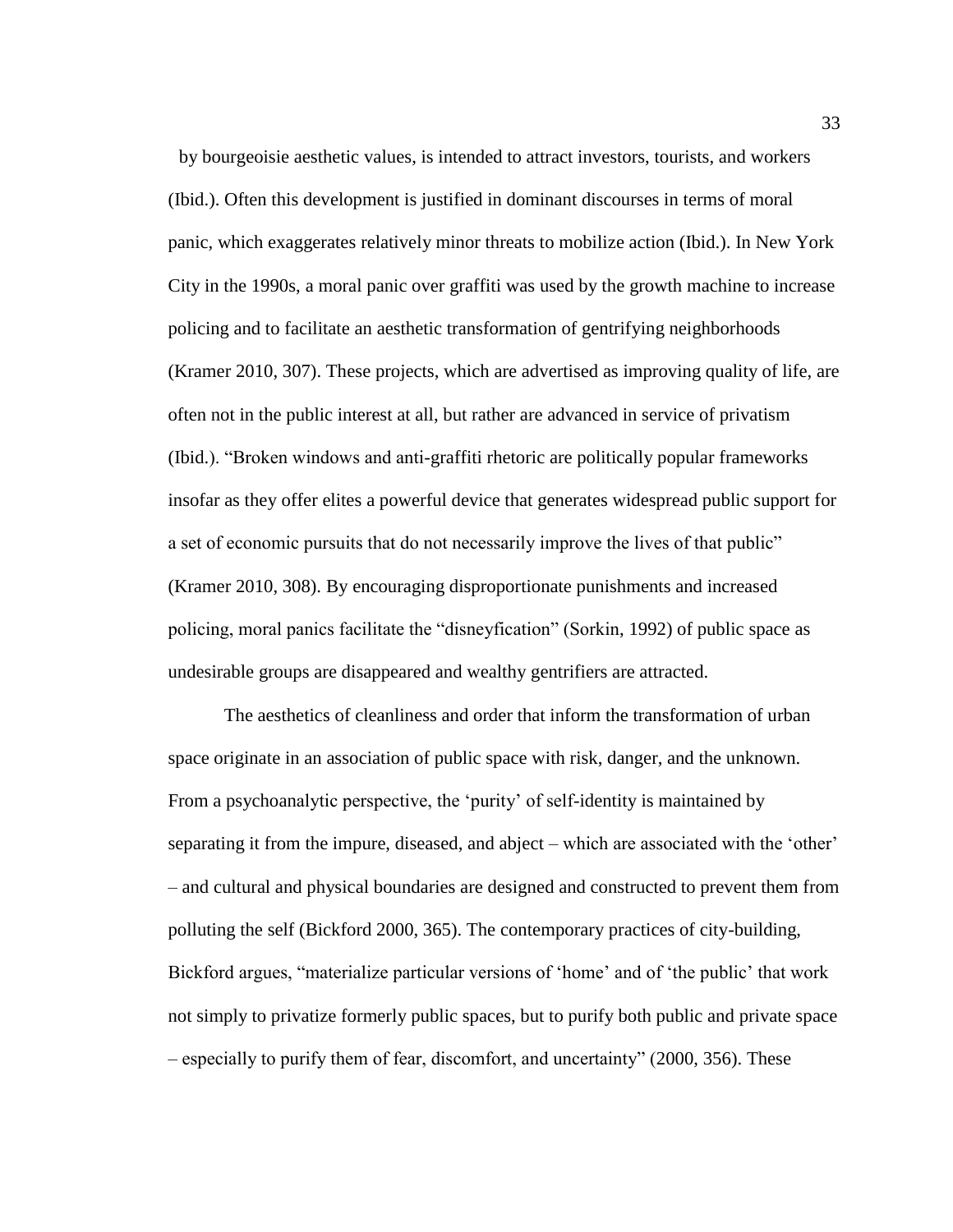efforts are in part inspired by a "phantasmatic imaginary" of home that "leaks into the politics of its bearers, animating a longing for a more homelike, (would-be) womblike universe, unriven by difference, conflicts, or dilemmas, a well-ordered and welcoming place" (Honig 1994, cited in Bickford 2000, 364). Although the achievement of this utopian space is ultimately impossible, its pursuit enacts deep forms of segregation that seek to restrict the 'other' from existing in public space (Bickford 2000, 364).

This exclusion is literally built into the new urban environment, which is designed not only to be amenable to surveillance, but also to be physically imposing. New urban development combines "interdictory space" – hidden spaces "ostentatiously bristling with walls and gates" – with "prickly space" – areas designed to be uncomfortable to occupy, especially for the homeless – to discourage undesirables from occupying space (Bickford 2000, 362). New development zones are also almost always commercial zones and are "policed in part by asserting an unambiguous and singular function: consumption" (Ibid.). It is in these spaces that neoliberalism operates as a technology of governing, offering citizenship and identity only to those active in the process of consumption (Ong 2006, 15).

At an abstract level, new development can also be seen to reflect the cultural values of capital. The sanitization of urban space "creates a clinical sterility which means these places bear more resemblance to an office lobby than a thriving part of the city which is full of life" (Minton 2009, 33). As historical phenomena, cities are composed in sedimentations and traces of power relations, events, and aesthetics (Kapferer 2007, 71). City buildings are themselves monuments symbolizing the ideologies of their financiers,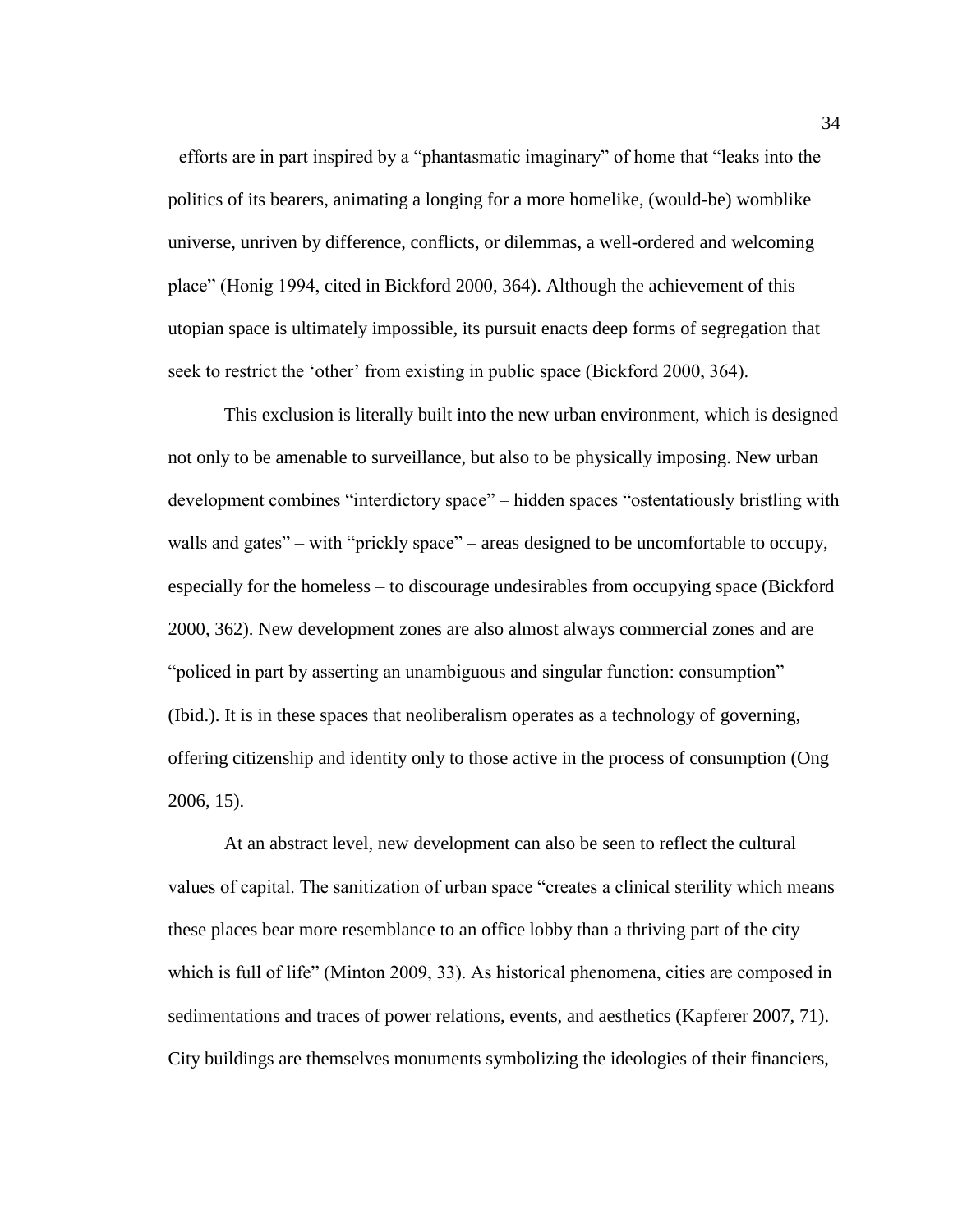and in new development "postmodern stainless steel, reinforced concrete, gleaming glass, and exterior riveting provides a telling demonstration of capitalist power" (Kapferer 2007, 72). This architectural display of power is intentional, as Jacobs (1996) explains:

The hold of imperialist regimes of power is tied to the very uncertainty they face in their manifestations on the ground: in their encounter with the unpredictability of the Other and the inconsistency of the Self. In the face of this uncertainty imperialism must always reinscribe its frames of power and difference and this is what helps to give it its tenacity: Space is a crucial component of this anxious articulation of imperial authority. (159)

This focus on imperialism is important. While gentrification is thought of as a postmodern phenomenon, it is influenced by a politics of race and nation that cannot be understood without examining what the present has inherited from imperialism (Jacobs 1996, 158). Imperialism established very specific spatial arrangements "in which the imaginative geographies of desire hardened into material spatialities of political connection, economic dependency, architectural imposition and landscape transformation" (Jacobs 1996, 18). In postcolonial cities, these old imperial constructs give rise to "spatially segregated, racialised geographies of disadvantage" (Jacobs 1996, 32), which are advanced in the everyday, local articulation of power (Jacobs 1996, 21). In the present moment, imperialism lingers as the idea of the frontier itself, and this frontier nostalgia guides the direction of new spatial development (Jacobs 1996, 159).

Today, as in the past, racialized conceptions of self and space are what drive dominant spatial transformations. Just as gentrification is advanced in the quotidian assertion of power in space, imperialism and colonialism were also exercised in intimate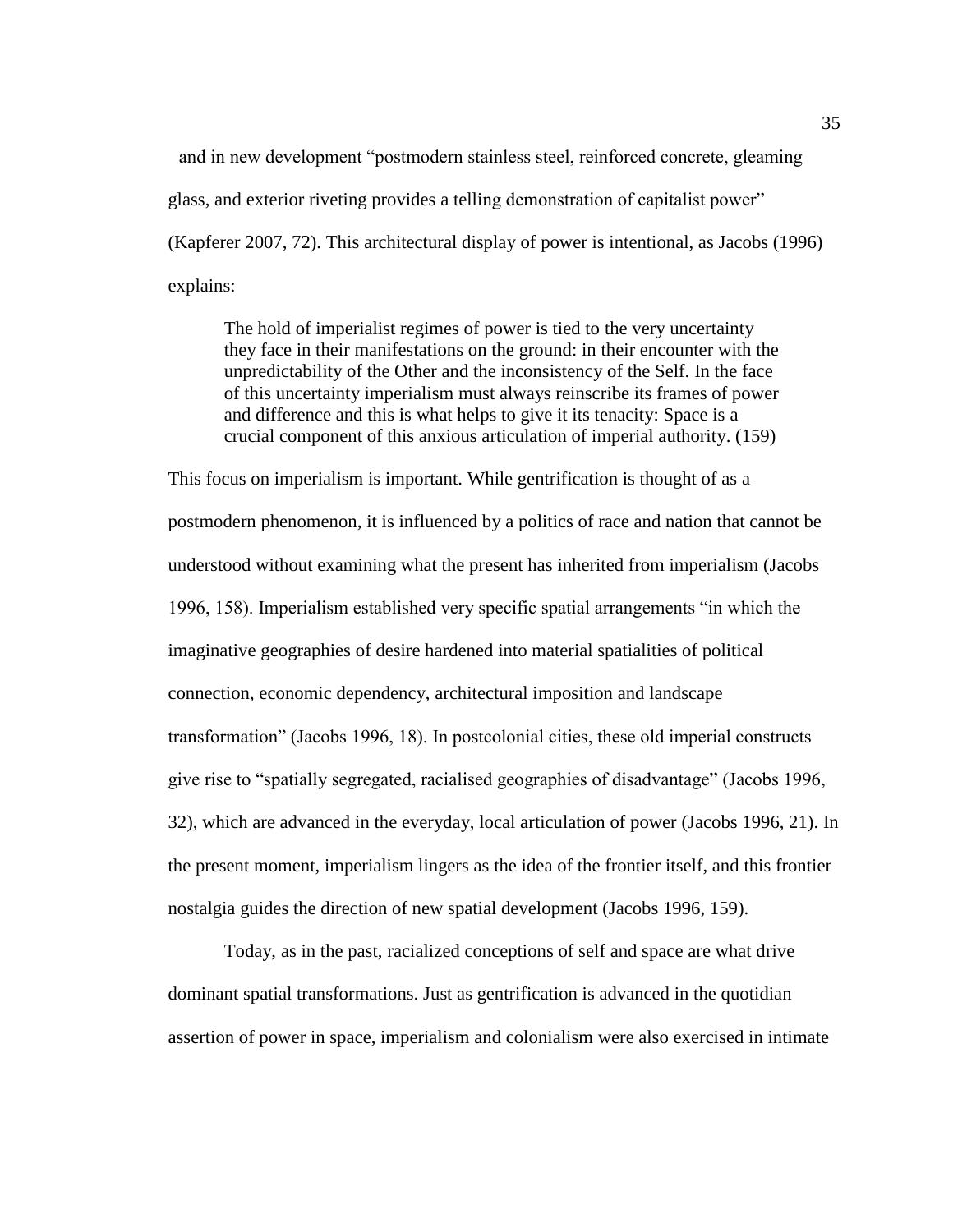and everyday experiences (Jacobs 1996, 5). Stoler (2002, 5) argues that nineteenth century bourgeois identity emerged in response to domestic life in the colonies, where European colonial citizens were having children with their Asian servants. Haunted by fears of sexual contamination and moral breakdown in the empire, the bourgeoisie were obsessed with defending their identities (Stoler 2002, 46). Central to this obsession was the spectre of an "interior frontier," which marked "the moral predicates by which a subject retains his or her national identity despite location outside the national frontier and despite heterogeneity within the nation-state" (Stoler 2002, 80). In the metropole, the influx of 'mixed race' children from the colonies blurred the established racial classifications that underpinned colonial rule and threatened the European body politic (Stoler 2002, 52).

In response to this threat, the European bourgeoisie established a regime of biopower (Foucault, 1978) to maintain its control – a regime that continues to inform the spatial restructuring of the contemporary city. In biopolitical projects racism isn't just a response to the crisis of the Other in the body politic, it is "a manifestation of preserved possibilities, the expression of an underlying discourse of permanent social war, nurtured by the biopolitical technologies of 'incessant purification'" (Stoler 2002, 69). Racism is internal to the biopolitical state, "woven into the weft of the social body, threaded through its fabric" (Ibid.). It is a technology of security, a "bioregulation by the state of its internal dangers" (Stoler 2002, 82). This regulation breaks up the continuum of human biology into distinct races that are placed in a hierarchy and dressed in the language of purity and contamination (Stoler 2002, 84). Thus, in the  $19<sup>th</sup>$  century race became the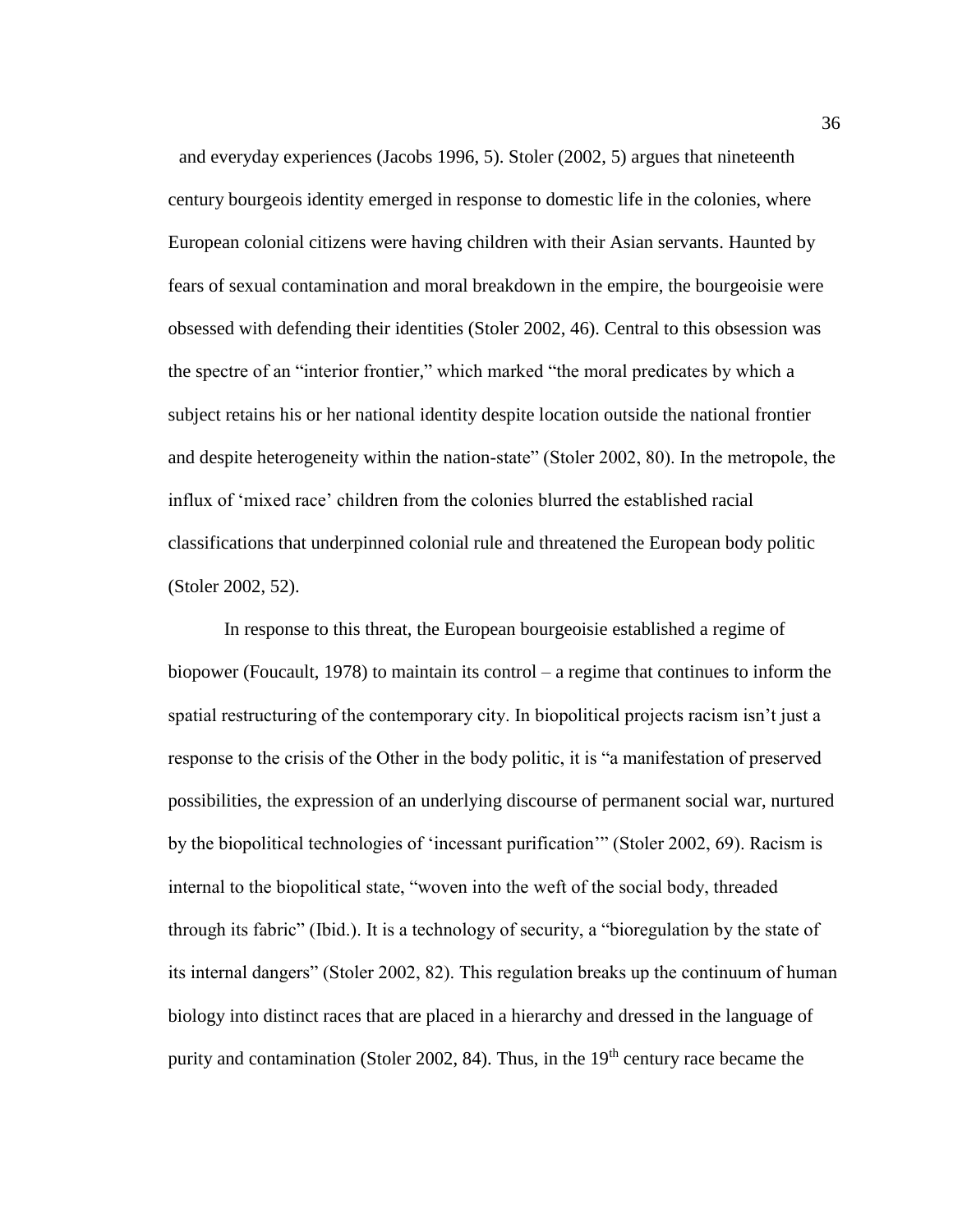organizing logic of an imperial order that used culture to do the political work of regulating, controlling, and solidifying social hierarchies and colonial rule (Stoler 2002, 27).

Neil Smith (1996) links this discussion of the imperialism and social purification to contemporary urban space through an analysis of frontier narratives in gentrification projects. In the postwar era the imagery of wilderness and frontier have been associated with urban centers, which are viewed as habitats of disease, crime, and danger (Smith 1996, 212). In the process of gentrification "hostile landscapes are regenerated, cleansed, reinfused with middle-class sensibility…[and] in taming the urban wilderness, the cowboy gets the girl but also finds and tames his inner self for the first time" (1996, 13). The tendency of the dominant class to construct a dangerous, diseased Other in order to maintain its imagined purity can be seen in efforts to "recolonize the city", as black residents and the homeless are criminalized and their neighborhoods patrolled, cleansed, and 'restored' in the nostalgic image of a nonexistent past (Smith 1996, 26).

Smith's symbolic cowboy connects the earlier discussion on colonialism and gentrification to the new American frontier, where neoliberal citizenship is not defined in opposition to *metis* on the periphery of empire, but against the perceived degradation, disease, and danger of racialized urban space, the new "Indian country" (Smith 1996, 8). Gentrification establishes a "revanchist city" through the vengeful reclamation of urban space. Smith explains:

The revanchist antiurbanism represents a reaction against the supposed 'theft' of the city, a desperate defense of a challenged phalanx of privileges, cloaked in the populist language of civic morality, family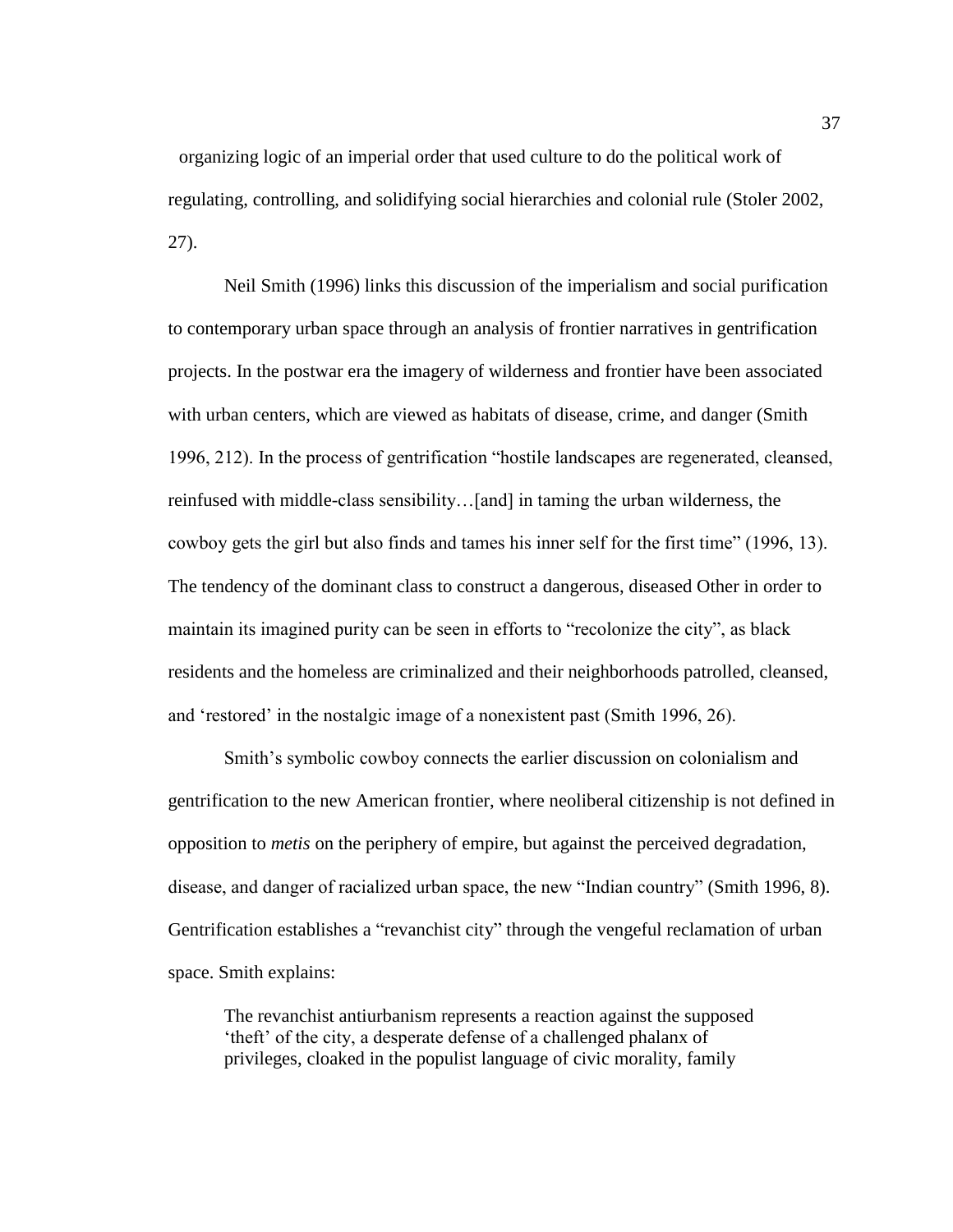values, and neighborhood security. More than anything the revanchist city expresses a race/class/gender terror felt by middle- and ruling-class whites who are suddenly stuck in place by a ravaged property market, the threat and reality of unemployment, the decimation of social services, and the emergence of minority and immigrant groups, as well as women, as powerful urban actors. (1996, 211)

This revanchist project, energized by a new manifest destiny, reclaims the urban landscape for white, neoliberal consumptive enjoyment through the mechanisms of spatial control discussed earlier: patrol, surveillance, and displacement. Revanchism is a reaction to an urban that is fantasized as a site of degradation, brutality, and uncontrolled passion. Ironically, through its displacement and policing of undesirables, revanchism reasserts many of the same oppressions that created the conditions of infrastructural decay and poverty that it seeks to address (Smith 1996, 212). In the process of cleaning and emptying urban space, minorities and the poorest of the working class are "herded to reservations on the urban edge" (Smith 1996, 26) in a reenactment of the nineteenth century frontier.

Smith's comparison of gentrification with the American frontier doesn't mention the significance of wilderness in the construction of race and in justifications for colonial expansion. In the United States, wilderness has historically functioned as a place of healing, where white bodies are reinfused with meaning and identity (Kosek 2006, 158). As Kosek explains:

Throughout the mid- to late eighteenth century, notions of whiteness and superiority relied deeply on formations of nature. From the natural 'destiny' of whites to 'manifest' their 'innate' tendencies towards western expansion, to the basis of racial difference in the eugenics movement, nature has been central to concepts of racial purity in the United States. It is no coincidence that in this context – once filled with obsession over the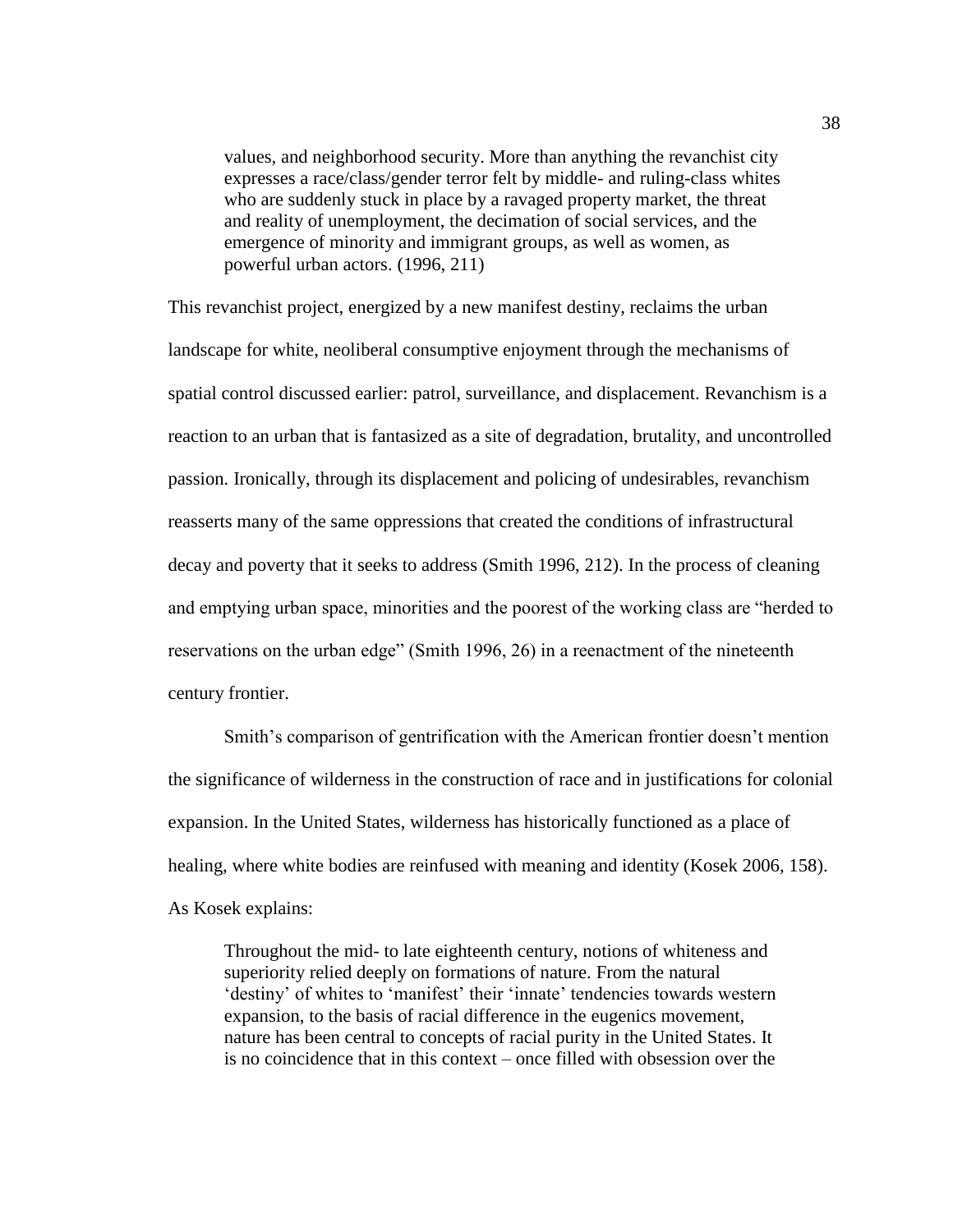purity of bloodlines and the nation's body politic – the wilderness movement was born. (2006, 154)

At the same time that immigrants "flooded" into cities and fears of racial contamination grew, environmentalists such as John Muir began campaigning to protect the natural environment from the "pollution" and "degradation" of modernity (Ibid.). Wilderness, then, came to serve as a "purification machine, a place where people became white. […]. The journey *into* nature (for purification) was just as much a journey *away* from something else, and that something else was race" (Braun cited in Kosek 2006, 157). The landscapes that would later become national parks were imagined as places untouched by human influence, but in reality the U.S. Cavalry had only recently cleared them of their long-time inhabitants, the "hostile Indians" (Kosek 2006, 158).

The desire to manage the natural environment through the formation of national parks was influenced in part by eugenics. "Those who claimed some knowledge of or control over nature," Kosek writes, "demonstrated, by their own logic, their superiority over those who did not. Thus, while the 'lesser races' were subject to nature's whims, the 'higher races' were able to bend nature and its subjects to their will, for their own good" (2006, 160). This conception of wilderness and the imagined superiority of those who controlled it can be related back to Smith's (1996) concept of the revanchist city, a place where whites have violently taken back control of the "polluted" urban "wilderness" to restore it to its previous, pure state. Community gardens and "urban reforestation" seek to transform the urban with what are imagined as the regenerative qualities of nature. "In affirming the connection with nature," Smith writes, "the new urban frontier erases the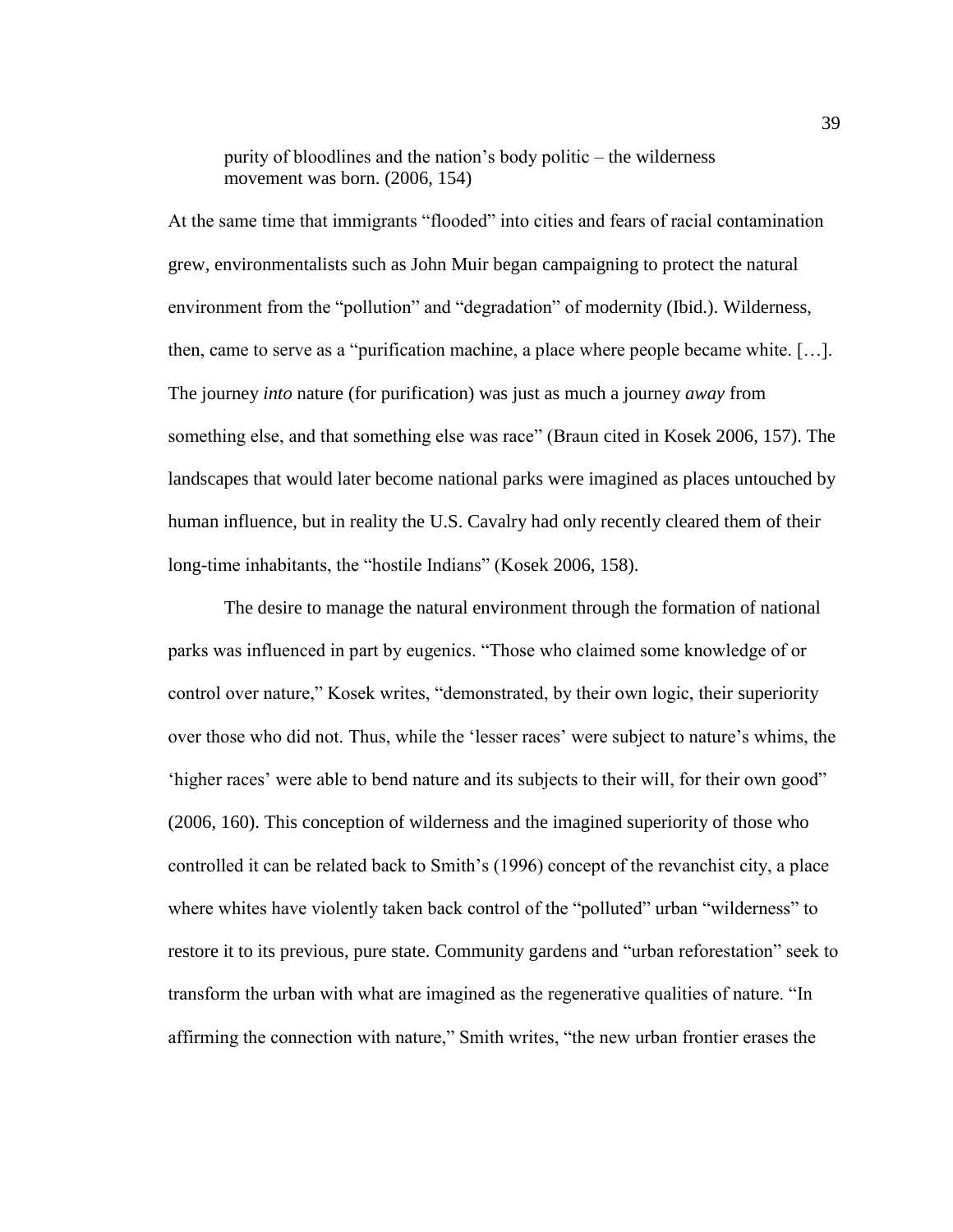social histories, struggles and geographies that made it" (1996, 16). This transformation of space is not accomplished passively, however, but rather is enforced through policing and the exclusion of "dangerous" and "hostile" groups.

### Vigilant Citizenship and Urban Green Space

The historical role of nature as a "purification machine" can be seen playing out in the contemporary governing of urban green spaces. As discussed earlier, the neoliberal transformation of urban space constructs new forms of citizenship rooted in the biopolitics of colonialism and imperialism. Newman (2013) adds to this discussion by locating emerging forms of citizenship in the micropolitics of urban green space in Paris. Through the construction and maintenance of a community park, a neighborhood association exercises "vigilant citizenship" in order to "pacify an urban commons whose unruly nature is frequently attributed to the presence of Maghrebi and West African youth in streets and public spaces" (Newman 2013, 948). By promoting local autonomy through grassroots activism, vigilant citizenship transfers the managerial responsibility of maintaining order in space from the state to individual residents, which is primarily accomplished through surveillance (Ibid.).

Public parks in particular are key sites in which the neoliberal transformation of citizenship can be traced. While they are experienced in everyday life as non-political areas, these spaces actually "naturalize republicanism by producing a space that defines and encompasses a particular relationship between –and among—individual citizens and the state. The design and intended use of public gardens symbolically intermingles the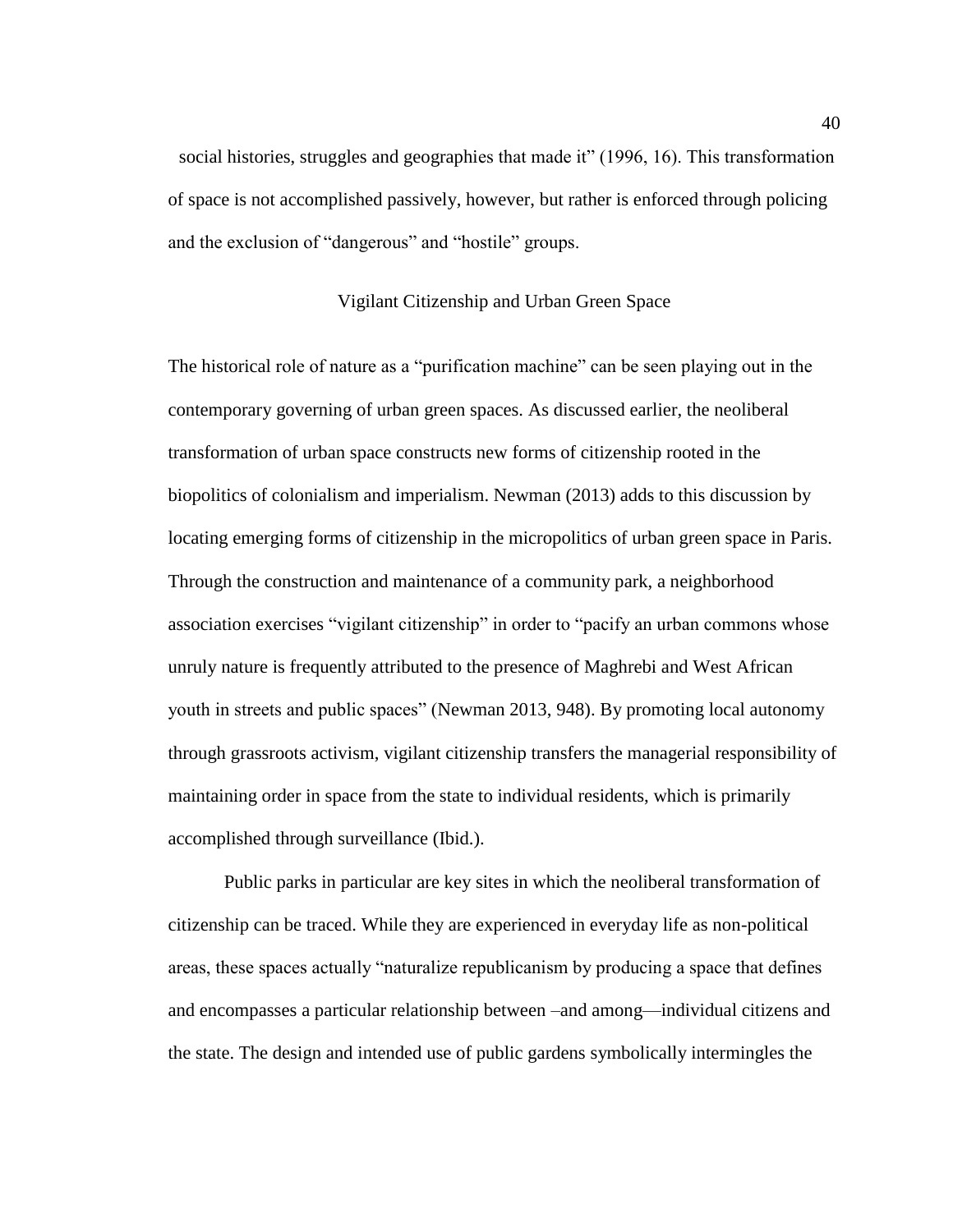agency of the state and nature; parks cultivate citizens" (Newman 2013, 949). For example, by entering the "carefully demarcated territory of the public garden," visitors are interpellated as 'user' citizens, gaining rights of access to green space in exchange for observing rules that enforce strict definitions of how the space can be used (Ibid.). Traditionally the power to produce and control these spaces has belonged to the state, but as neoliberalism has transformed the urban, this role has shifted to the privileged vigilant citizen, who carries out the ideological projects of the state and capital by deciding who can and cannot enter public park space. At its core the vigilant citizen is fueled by racist anxieties, and ultimately this phenomenon "captures the uncertainty of grassroots politics in the neoliberal era" (Newman 2013, 960).

Aristotle, who was one of the first to theorize and discuss the idea of citizenship, used the concept to mark the boundary between humans and animals, citizens from foreigners, and men from women (Johnson, 1984). This idea – that only those rational enough to control their passions can claim citizenship – gained even greater prominence with the rise of Christianity and later with the Enlightenment. Abstracted from the body, the free and rational citizen subject can look down on the world as an object (Gabrielson & Parady 2010, 375). With the recent emergence of citizenship studies, green political theorists have turned to the concept for its promise in promoting sustainability. Green citizenship, they imagine, broadens citizen obligations to environmental problems, promoting sustainable practices and problematizing the public/private divide as it applies to civic duty (Ibid.). In practice, however, this citizenship leads to the application of social control similar to Newman's vigilant citizenship. Gabrielson & Parady argue that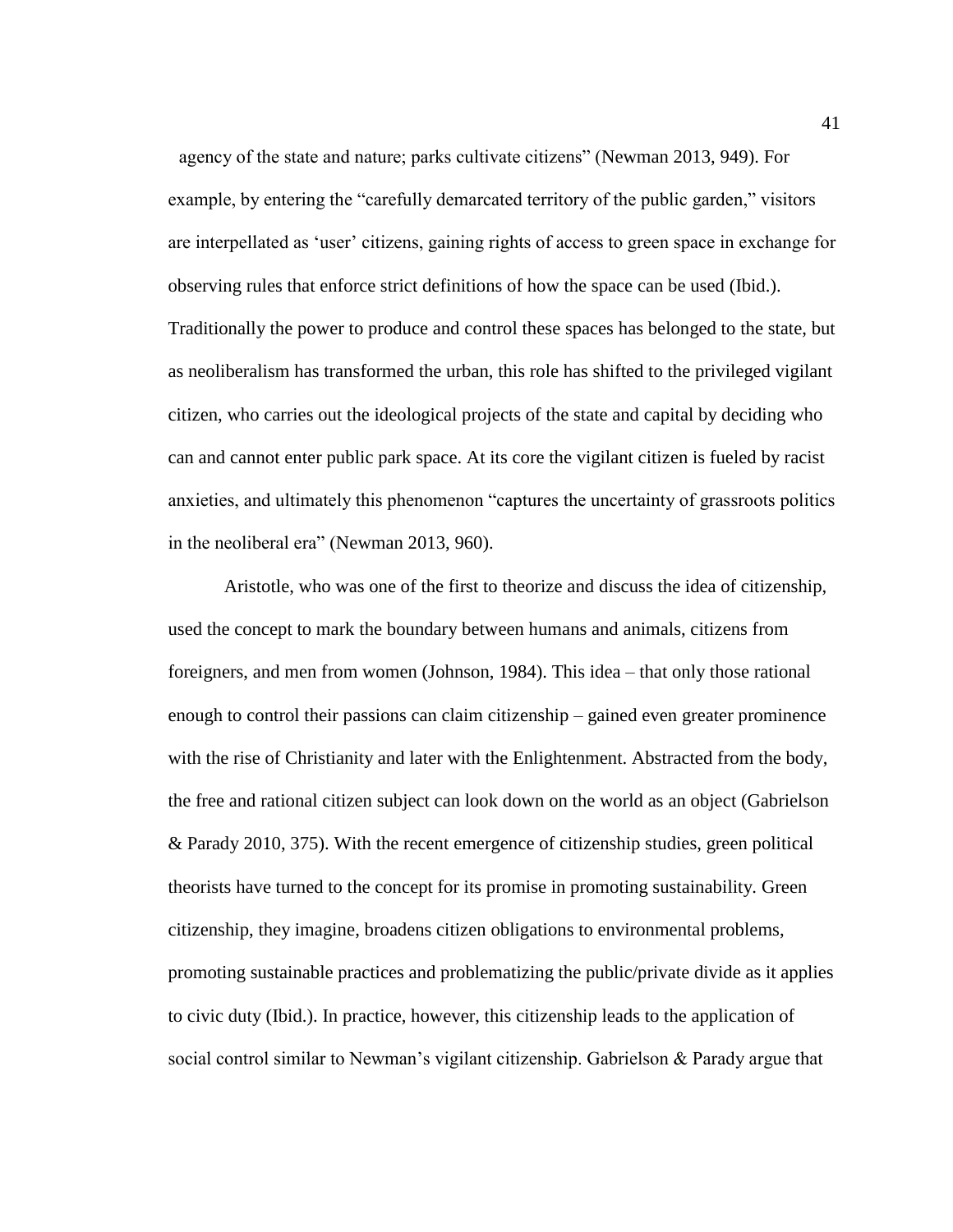most articulations of green citizenship "empower those positioned to know or imagine a particular conception of what a green 'good life' would entail," and excludes those not so positioned, often along lines of class, race, and gender (Ibid.). Analyses of structural inequalities are dismissed as being outside the appropriate domain of environmental citizenship, and the work on green citizenship thus tends to reproduce the epistemological privilege of traditional Western understanding of citizenship by "foregrounding an ecological dimension that comes to trump most other social and political concerns" (Gabrielson & Parady 2010, 376).

Urban community gardens have also been discussed as sites that reproduce the logics of neoliberalism. As state welfare programs including food stamps are cut, community gardens and other volunteer spaces are expected to replace them, but only for those who participate in them (Perkins 2009), reflecting the evaluation of human life in neoliberalism in terms of market rationalities (Brown 2005, 40). In community gardens, this "obscures and reproduces race and racism as organizing principles of society through discourses about individual responsibility and the supposed color-blindness of marketbased systems" (Ghose & Pettygrove 2014; Roberts & Mahtini 2010). While community gardens theoretically provide a site where black residents can develop alternative citizen subjectivities, access is only granted to those with the material resources required for participation (Ghose & Pettygrove 2014, 1108). Furthermore, as the property of city governments, public community gardens are ultimately regulated according to municipal codes, and citizenship is therefore contingent on the production of space that conforms to these strict specifications (Ghose & Pettygrove 2014, 1109).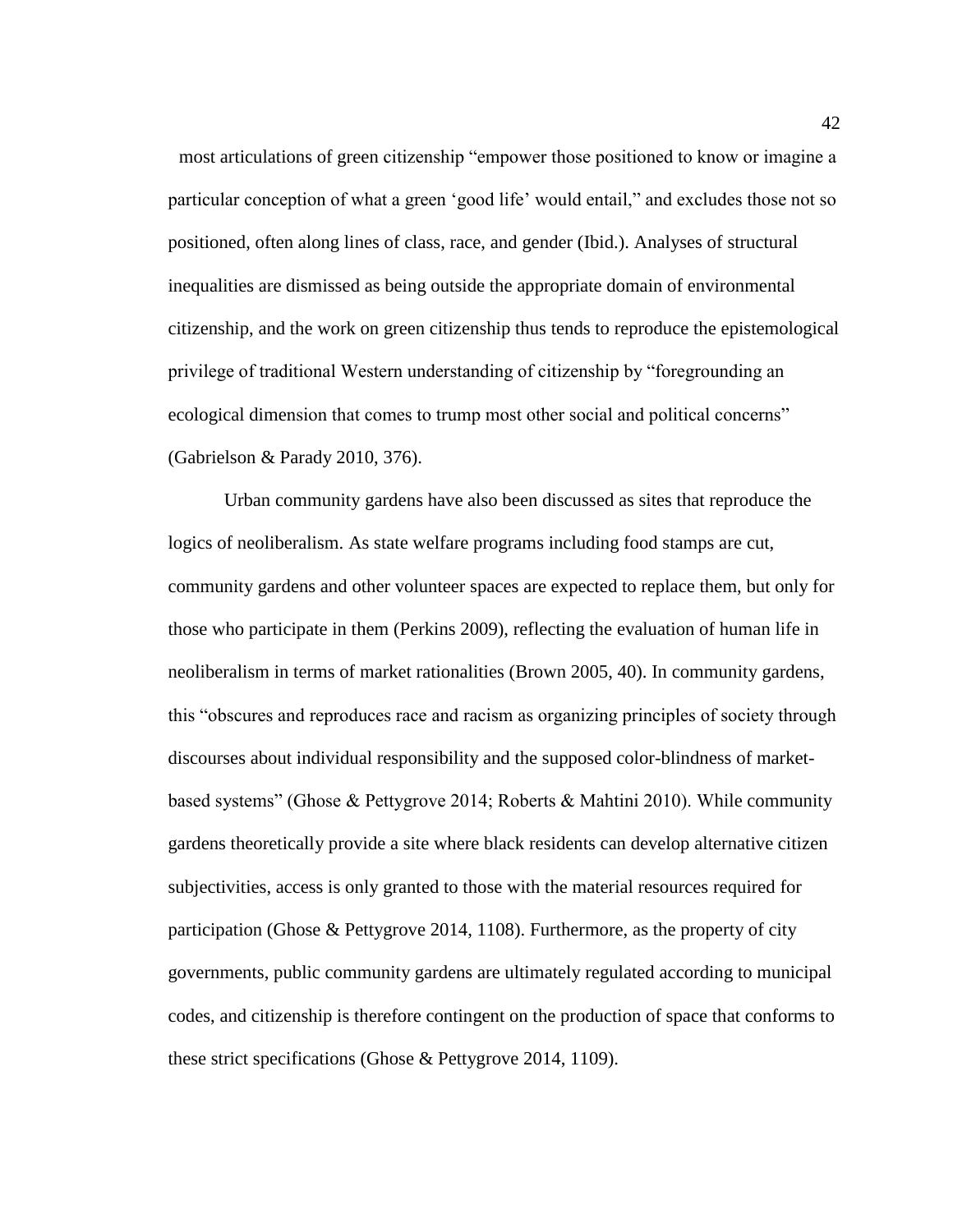In addition to being influenced by vigilant citizenship and race, the political significance and history of food production also influences garden spaces. Romanticizing an agrarian past is much easier for white people than it is for black people, whose enslaved ancestors subsidized U.S. agricultural development with their bodies (Guthman 2008, 394). For this reason community gardens and alternative food institutions such as farmers markets "tend to hail white subjects," and "whites continue to define the rhetoric, spaces, and broader projects of agro-food transformation" (Guthman 2008, 395). Anti-GMO sentiments, which abound in these gardens, often use the language of eugenics by referring to genetically modified crops as genetically contaminated, "mutant," "foreign" and "impure" (Guterson 2005, 120). While these historically charged associations dictate the way garden space is managed, to the colorblind green citizen they are apolitical, and the spectre of race in the garden is left unexamined (Guthman 2008, 391).

Without a political consciousness of race and space, urban garden projects are easily coopted by the growth machine. Checker (2011, 212) calls this "environmental gentrification," a process which, "operating under the seemingly a-political rubric of sustainability," appropriates the discursive successes of the urban environmental justice movement, and uses them "to serve high-end redevelopment that displaces low income residents." As part of a larger neoliberal strategy of subsidizing the financial sector and attracting global capital, the 'post-political' governance of environmental gentrification disassociates urban green space from justice and in the process disables meaningful resistance (Ibid.). By inviting community activists to participate in the planning of new green space in a Harlem neighborhood, city officials were successful in coopting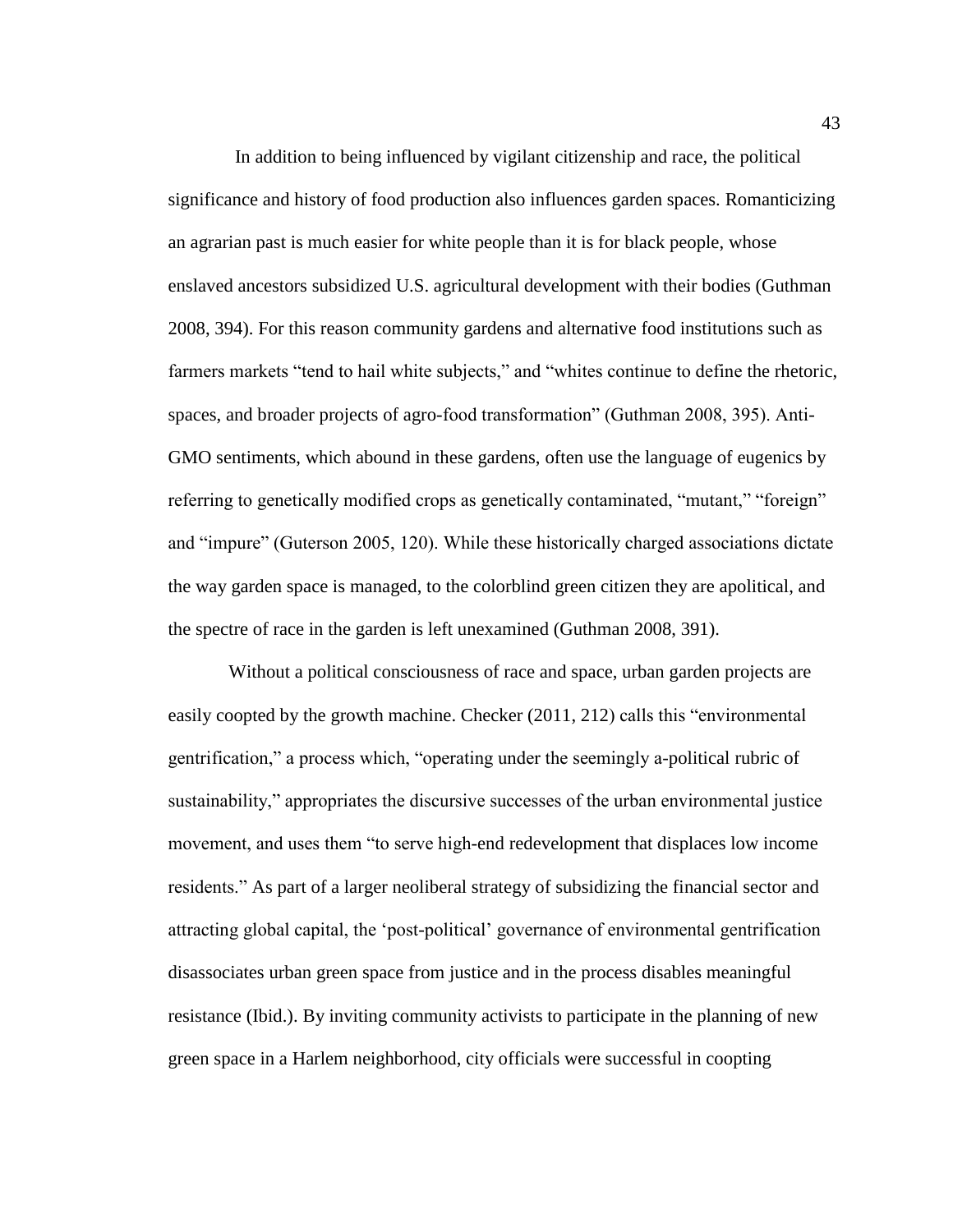resistance efforts, resulting in the influx of capital and the displacement of long-term residents (Checker 2011, 224). In a similar case of 'displacement through participation,' tenants who entered into formal discussion with the city of Amsterdam regarding planned redevelopment of their building, provided a platform through which the city imposed and legitimized its agenda of displacement (Huisman 2014).

In North Oakland's "NOBE" neighborhood (the city's new name for an amalgamation of existing communities) city planners and real estate firms used a garden created by environmental justice activists as a central point in advertisements for new residents (Markham 2014). Similarly, in New York's Lower East Side, mayor Bloomberg has celebrated community gardens that have long existed in resistance to the city's policies (Martinez 2010, 37). Bloomberg's plans to transform New York into a "sustainable city" have ignored issues of race, class, and the impacts of gentrification, which has "left the impression that the mayor's administration has been most concerned with greening and sustainability as part of the luxury branding of the city as a global elite destination" (Ibid.).

The dynamic of new parks leading to displacement is not new, as major projects, including Central Park, were specifically designed to increase the land values of adjacent properties and open up new development opportunities (Wolch et al. 2014, 239.). In another case, efforts to improve the ecology of riparian zones in Seattle were also used to justify the removal of houseless people who lived in the area (Wolch et al. 2014, 240). The creation of these new green spaces "literally 'naturalize' the disappearance of working-class communities, as such improved neighborhoods become targets for new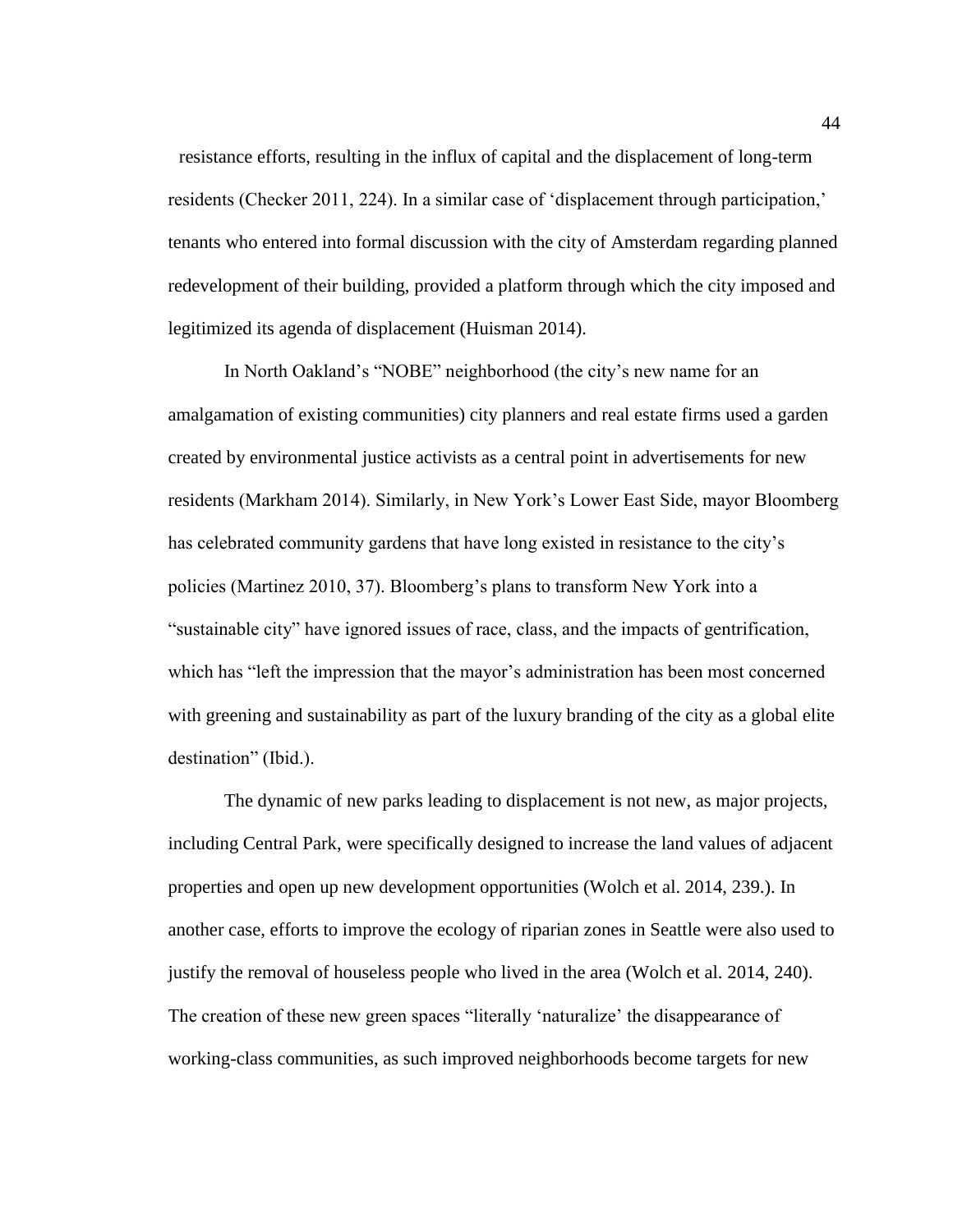and more upscale development" (Wolch et al. 2014, 241).

In discussing these cases, Wolch et al. (2014) ask how to make cities "just green enough" that quality of life for residents is improved, but not so green that it invites gentrification (239). This "just green enough" strategy relies on a close collaboration between planners and local residents to design spaces that reflect the community's actual needs rather than an ideological "restoration" approach (Wolch et al. 2014, 241). In an example of this strategy in practice, residents collaborated to "demand environmental cleanup strategies that allowed for continued industrial uses and preservation of bluecollar work, and explicitly avoided what they term the 'parks, cafes, and a riverwalk' model of a green city" (Ibid.).

## Summary

In summary, gentrification is accomplished both by the collaboration of interest groups and city governments in projects of capitalist development and growth, and by the consumptive patterns of a new middle class. Gentrifiers, who are drawn to the imagined authenticity of ethnic neighborhoods, experience the urban landscape as a consumable good, and transform it with the sanitized aesthetics of the suburbs. Digital technology has further facilitated this consumption of urban space, and has rendered the landscape as legible to a new corporate state. Emerging forms of neoliberal citizenship and biopolitics dominate this new city, which is redesigned in the image of corporate power. Nostalgic for the colonial past, gentrifiers invoke the rhetoric of the frontier in their "reclamation" of the racialized city. In this context urban gardens serve as colonies, transforming the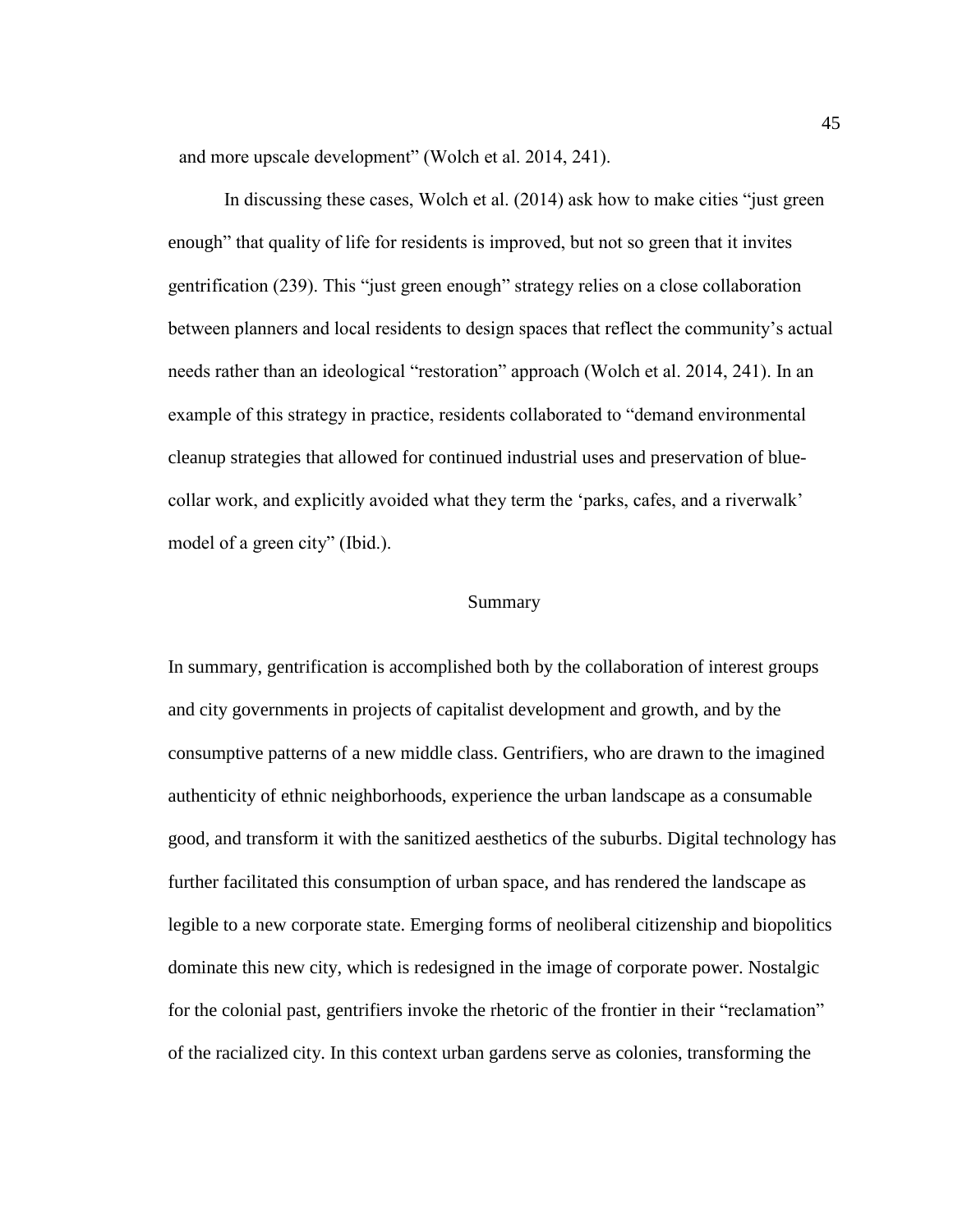aesthetics of urban space and encouraging an influx of capital and new residents. However, by associating undeveloped lots with the haunting of the dead, activists have resisted these processes of gentrification, which reflects the power of death in opposing the hegemony of capitalism.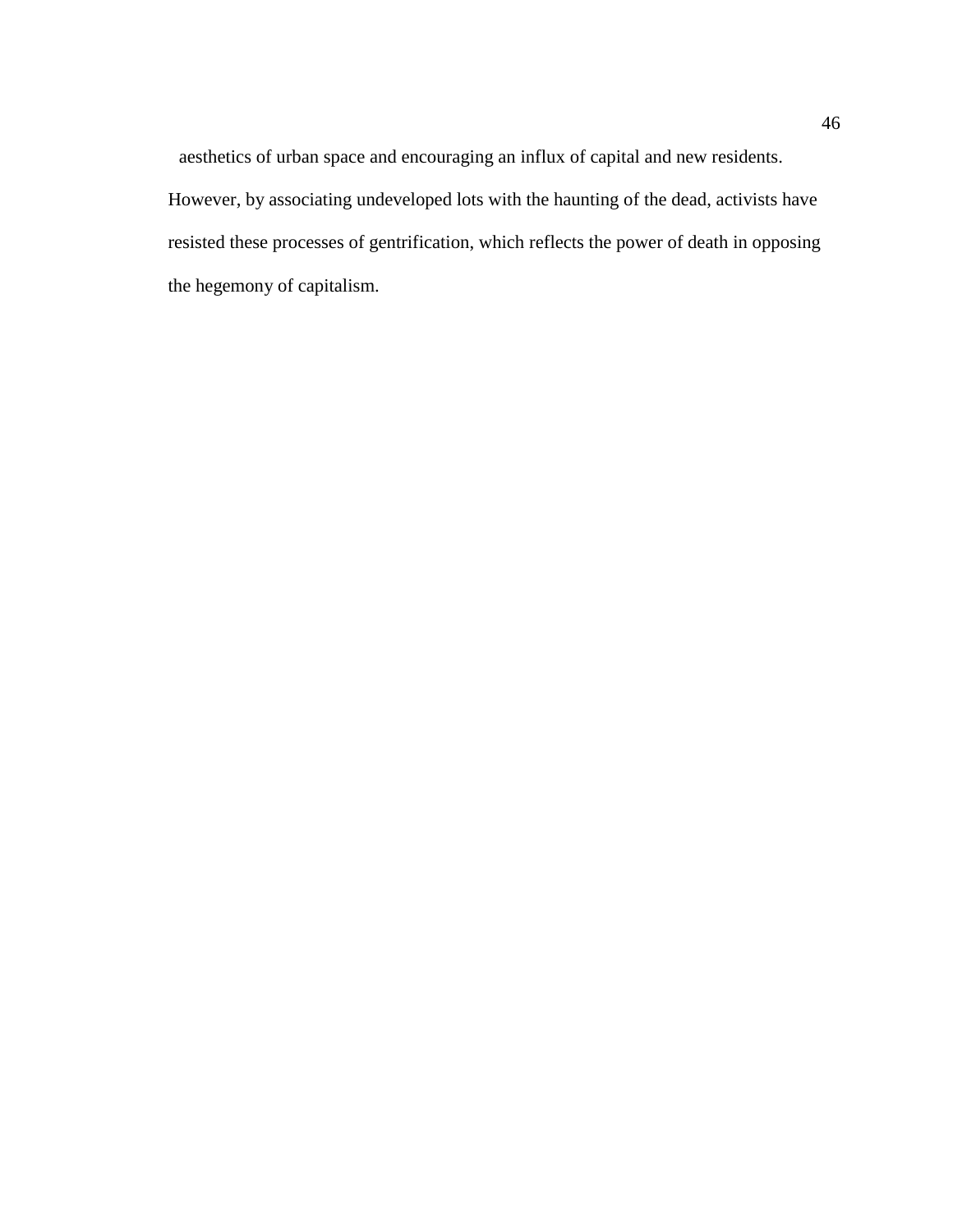#### **METHODOLOGY**

This research seeks to interpret the cultural significance of community garden spaces in Oakland within the larger context of ongoing gentrification. Beginning with a social constructivist perspective, I used grounded theory to conduct a case study of two different garden spaces: Union Plaza and Afrikatown. Data was collected during the summers of 2015 and 2016 using semi-structured and informal interviews, participant observation, and document analysis. What emerged from this research was a picture of these gardens as multivalent spaces, where divergent ideologies, fantasies, and expectations are worked out on the land. In this chapter I will discuss my methodology and its significance in shaping the research.

# Epistemology

This thesis began as an indistinct atmosphere of feelings that thickened over "my" Oakland as I watched it being gentrified in 2012 and 2013. Having grown up in Oakland, my understanding of reality is highly influenced by its people and places; to me, the city landscape is a repository of memories and intimate associations that shape what I value and what I expect from the future. Each Oakland I've known is layered on top of the last, a chronological sedimentation that imbues every street corner with my subjectivity. As these old places are excavated and built over in gentrification, their memory, without a structural reference, is left to hover over the landscape as a ghost. As the pace of change increased, I too found myself detached from the new city, and it was this detached feeling that inspired me to research gentrification in Oakland. From this starting point objectivity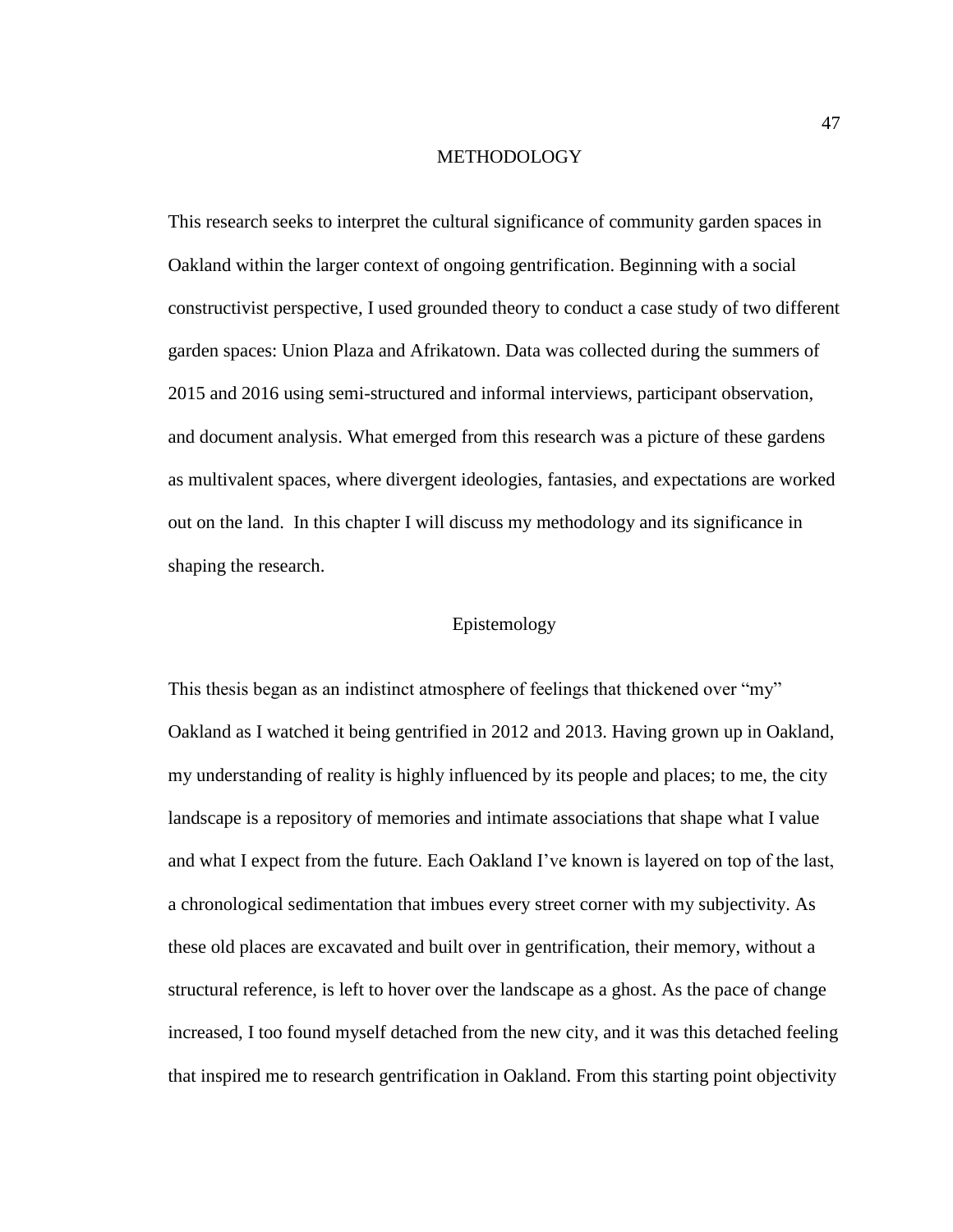is impossible. The only way to approach a topic of analysis as *personal* as this is to acknowledge the rich subjectivity that inspired it.

The importance of subjective experience in forming reality is acknowledged by social constructivism. Social constructivism is an epistemological perspective that views truth as being socially produced, as opposed to empirically discovered (Glasersfeld, 1995). Holding that our knowledge of reality is subjectively constructed within a framework of shared cultural meanings (Creswell 2003, 8), constructivism views social reality as a narrative or text that is constantly undergoing changes (Penguin reference 353). Because meaning is varied and fluid, social constructivist research focuses on the complexity of subjective experiences rather than on a narrow and fixed pursuit of empirical objectivity (Creswell 2003, 8). My research, which attempts to interpret the politics of urban gardens and the perspectives of those who use them, is fundamentally constructivist. In my research conceptions of objectivity have no value; the geography of Oakland, both physical and imagined, is as contested and varied as the understandings of those who live there.

A constructivist approach also acknowledges the problematic history of academic research in communities of color. Positivist academic research is "inextricably linked to European imperialism and colonialism," and has been used in the destructive collection of indigenous knowledge and artifacts by universities (Smith 1999, 1). In addition, black communities in the United States have historically been dehumanized by positivist studies, which were used in eugenics projects to justify segregation and racist criminal law (Ferguson 2012, 144). The communities in Oakland where my research is centered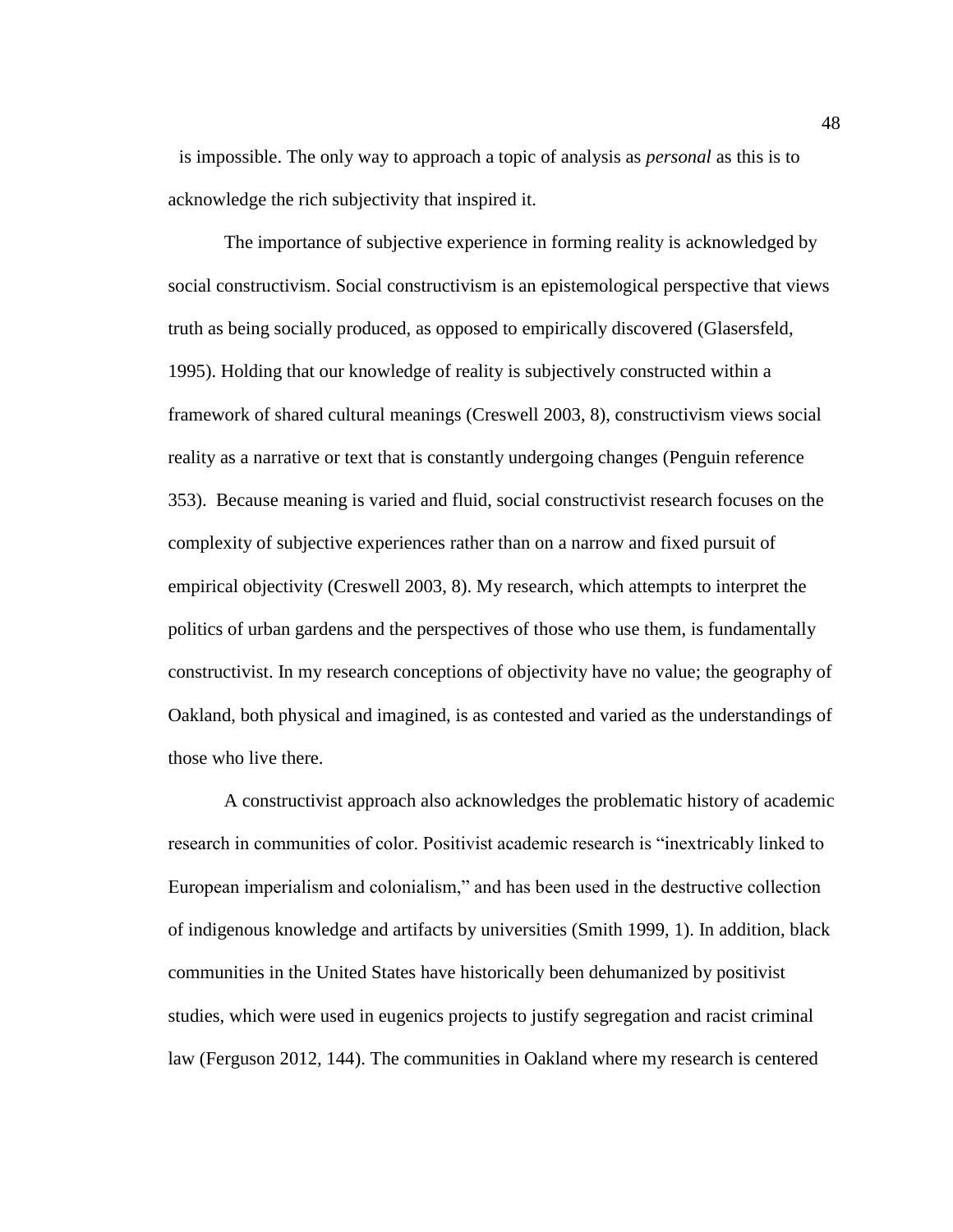continue to be defined by positivist, biological conceptions of race, and are exploited by the "natural" laws of neoliberal capitalism. As a white academic this history shadows my research, and with this in mind I personally felt obligated to reject positivism. This necessitated working with a constructivist approach that honors the lived realities of those marginalized groups most immediately affected by gentrification in Oakland.

The choice to situate this thesis in a social constructivist epistemology was significant in shaping my research. As intended, it allowed for a complex reading of the way that space and place are experienced and codified by individuals and their larger communities. This perspective also allowed me to acknowledge my own thoughts and biases, and their influence on the research. As a result, my findings value the diverse perspectives I encountered in my research, and I was able to situate them within an interdisciplinary discussion on gentrification, race, and environmental justice.

### Methodology

In order to facilitate the inclusion of multiple perspectives in my research, I chose a qualitative case study approach. A multiple case study design covering two garden spaces was chosen to highlight the richness and complexity of the politics of space in Oakland, and to understand the phenomena of interest shared between the two cases (Stake, 2000; Laukner et al. 2012, 5). This study also has the characteristics of an instrumental case study (Stake, 2000) that explores and contextualizes the research findings beyond the site of the gardens (Laukner et al. 2012, 5). The phenomena I examined in this case study were the construction of citizenship and particular forms of governance in garden spaces,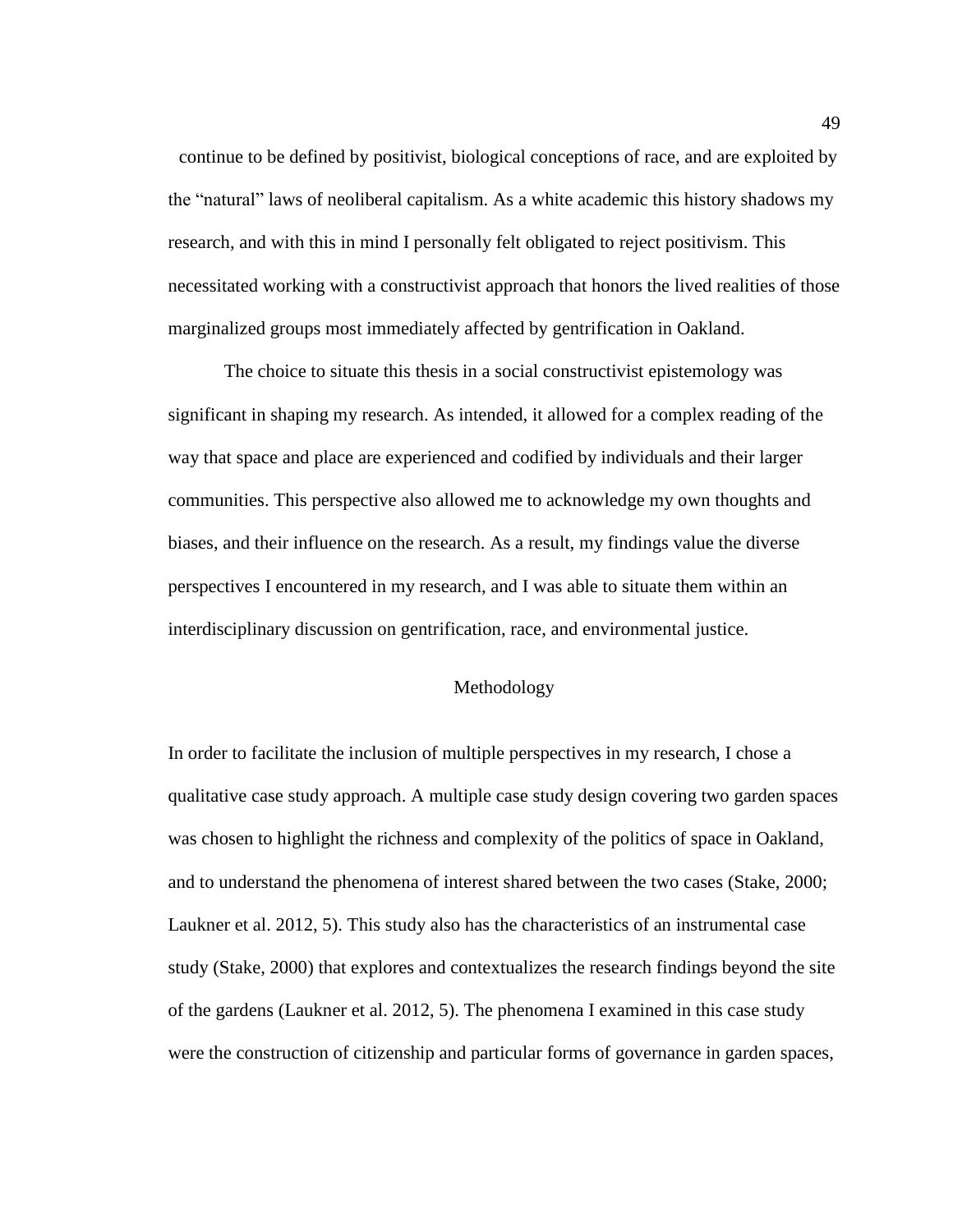and the impacts of community gardens on larger processes of gentrification; this required an analytic case study design to develop a framework that included the key aspects of these phenomena (Ibid.). Rather than simply describing each case's events, an analytic case study is "used to develop conceptual categories or to illustrate, support, or challenge theoretical assumptions held prior to data gathering" (Merriam 1998, cited in Laukner et al. 2012, 6). What emerges is a picture of two very different garden spaces that are connected through analysis of the phenomena observed and their significance to a broader theoretical discussion.

Following Laukner et al.'s lead, I felt this case study design would benefit from a grounded theory approach. As they note, "Strauss (1987) supports the integration of case studies and grounded theory when the focus of the researcher is on the development of analytic generalizations to contribute to theory building" (2012, 5). The intention of grounded theory is to move beyond description to generate a theory, an "abstract analytical schema of a process" (Creswell 2007, 63). A key idea of this theory development is that it is generated on the ground, in data from participants who have experienced the process being studied (Ibid.). When utilized in social justice-minded research, grounded theory can locate subjective and collective experiences in larger social structures, helping to understand how these structures work (Charmaz 2005, 508). Because I was simultaneously engaged in theory building as well as real world processes, grounded theory-based research provided "integrated theoretical statements about the conditions under which injustice or justice develops, changes, or continues" (Ibid.), and made visible "hierarchies of power, communication, and opportunity" (Creswell 2007,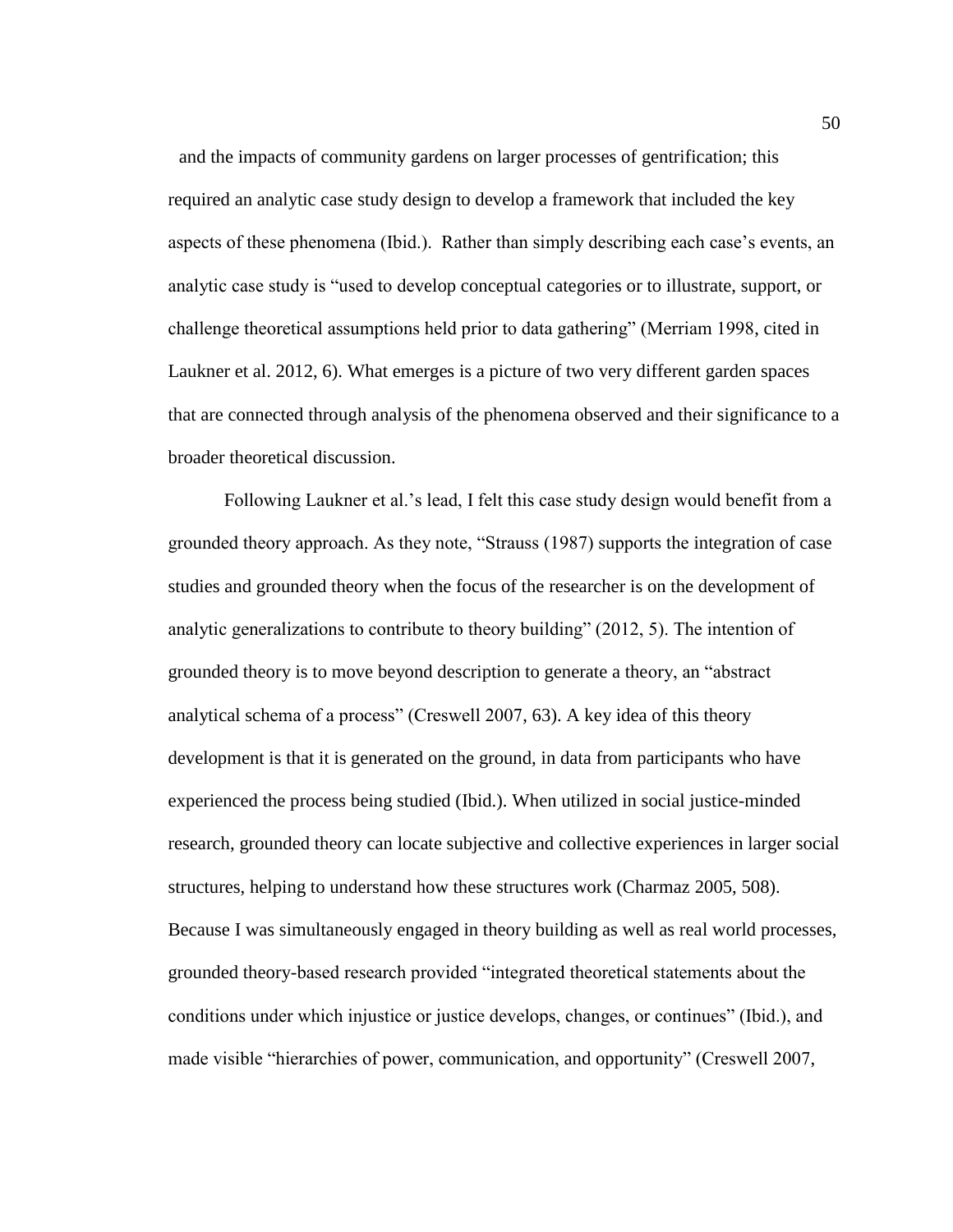65). Following from my epistemology, I chose to use a constructivist grounded theory that acknowledges the subjectivity of researchers who "construct our grounded theories through our past and present involvements and interactions with people, perspectives and the research practices" (Charmaz 2006, 10).

This methodology also allows for an acknowledgement of my positionality as a researcher. This is especially important when "writing about cultures or experiences of ethnic groups different from one's own becomes most political when the issue is who will be regarded as the 'authoritative' voice" (hooks 2015, 44). Although my analysis was highly personal and subjective, it was also important for me to highlight the experiences of marginalized groups in their own words. This was done with care, because I was aware that the state has used the knowledge shared publicly by activists to strengthen its control over them. Investigating the subaltern histories of dissidents, and thereby understanding the cause of their revolt, is one of the ways that the state has prevented a recurrence of similar disorders (Guha 1987, 74). Knowledge, after all, "is not a neutral entity, but a set of practices that produce relationships of power" (Fernandes 2003, 79). West Oakland, the birthplace of the Black Panthers and a current hotbed of radical activism, has been surveilled by government agencies in the past. In employing a grounded theory approach to case studies, I was careful to withhold what I intuited to be sensitive information that may have had a detrimental affect to the activists I interviewed if it had been published.

## Methods

## Interviews

I conducted interviews with 15 participants in order to collect a diverse sampling of data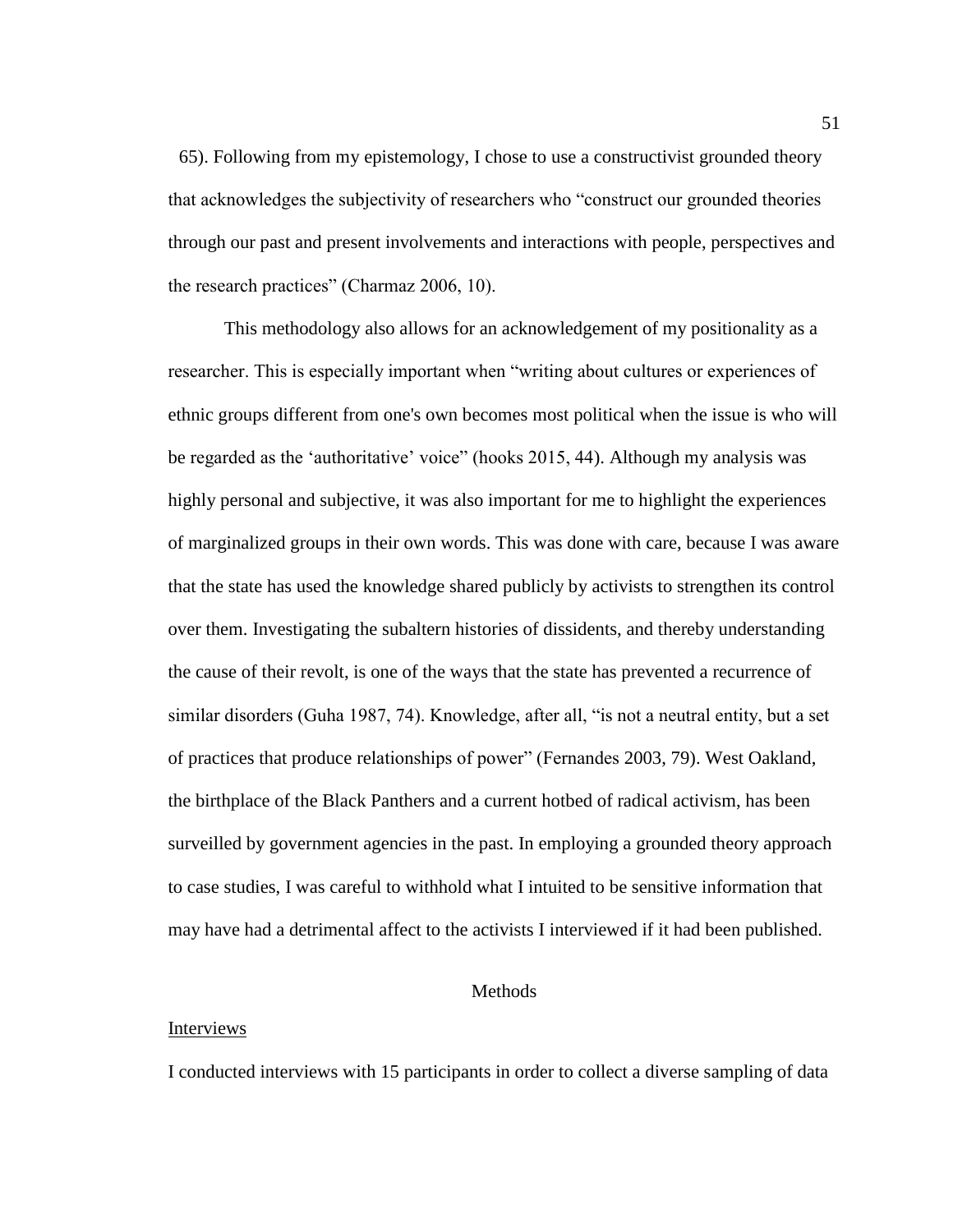for analysis and theorization. These interviews were conducted using a semi-structured format of predetermined as well as emergent questions. The interviews took place over two summers (6 months of total fieldwork), which meant there was plenty of time for the "zigzag" process of grounded theory: taking the interview data home and sitting with it, and then heading back out into the field with a new perspective on the research (Creswell 2007, 64). This gave each subsequent interview deeply layered significance and meaning, as the key themes and sentiments expressed were reflected against earlier interviews and contextualized within an ongoing literature review.

Because I sought to include a diverse array of perspectives, each interview and participant was quite different from the others. I interviewed houseless people and wealthy yuppies, white conservatives and black radicals. I approached each interview with this reality in mind, and although I asked many of the same predetermined questions, my expression of these questions shifted as I mirrored the participant to build rapport. I saw the interviews as more than just information-gathering devices, but as reflective of the performative aspects of life (Berg 2004, 1), as well as the power-laden. Relationships of social power within interviews have a tendency to produce *regimes of truth* that alter the behaviors and beliefs of the interviewed, and create binary subject positions (Toll & Crumpler 2004, 85). In order to mitigate this as much as possible, I spent time getting to know the participants and making my positionality clear before conducting the interviews. In the case of interviews with houseless people, the simple act of sharing a drink and exchanging stories of growing up in Oakland helped build rapport and understanding before the interview. In analyzing these interviews later, I did not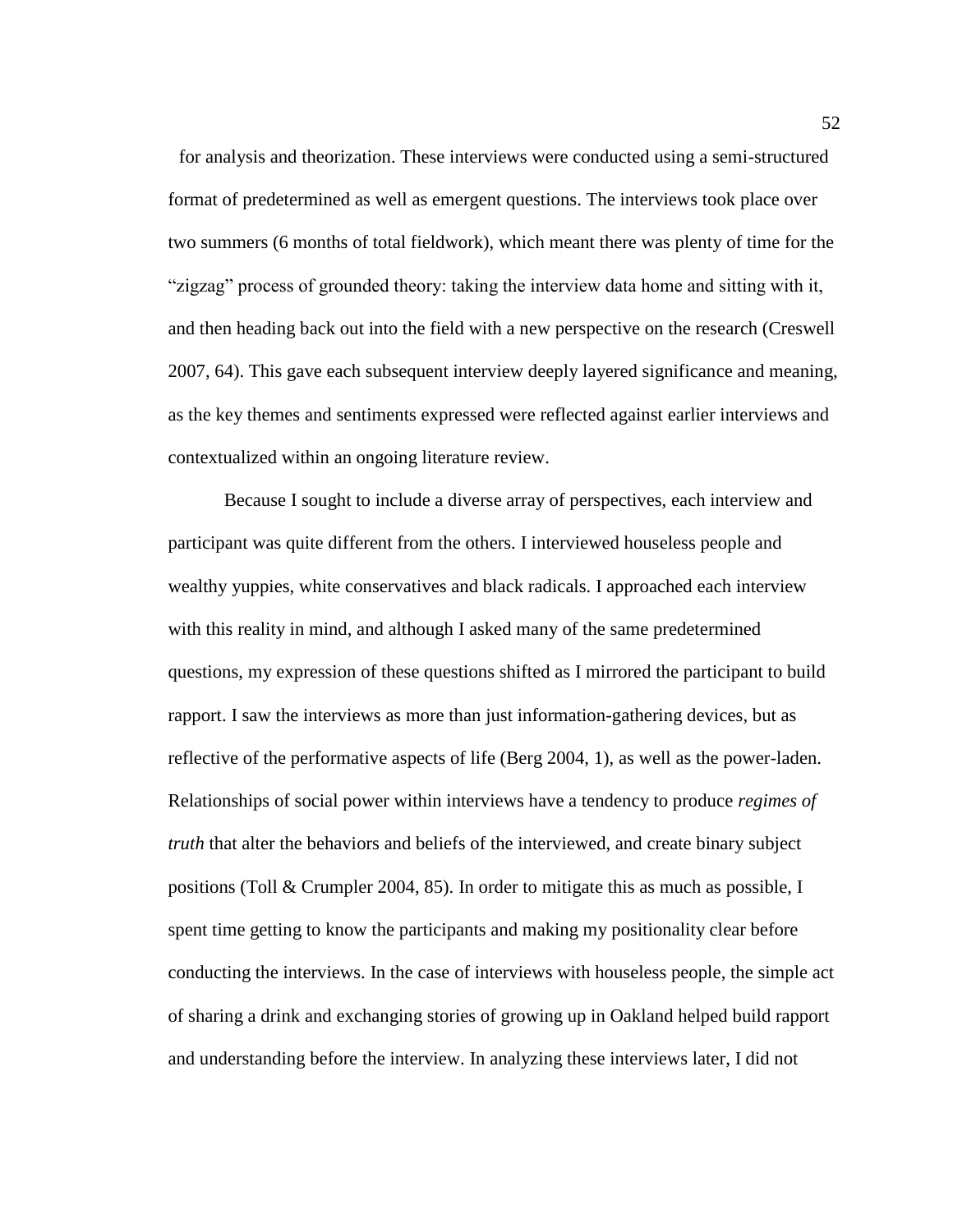discount our differences and their influence, but instead considered them an important and interesting aspect of the research.

The groups that I interviewed were garden volunteers, garden staff, neighborhood residents, and activists. I volunteered my time in both gardens, and attended events hosted by the garden organizers. Contact was established in person and transitioned naturally from my volunteer work and participatory observation in the gardens. In the case of neighborhood residents not engaged with the gardens, I made contact and initiated interviews by either knocking on their doors or approaching their encampments. My extensive experience as a door-to-door canvasser for Greenpeace helped me overcome any anxiety I felt about this, and made conversation much more comfortable and natural. Because I only needed a few interviews with each group, I was selective about which residents I asked for an interview with. If a resident answered the door and seemed hurried or otherwise uninterested, I didn't pursue the interview. On both occasions that I interviewed residents in their homes, I was invited in, offered tea, and got into long conversations about the history of the neighborhood and its changes. These interviews felt like conversations with good friends or relatives, and not like a structured, sterile collection of data.

#### Participant observation

Participant observation was needed to supplement and contextualize the interviews, to assemble complex and saturated case studies. Most of my time in the field was not spent in interviews, but rather working in the gardens, walking the streets, attending events and meetings, and simply taking in the scene. This immersion in the day-to-day life of the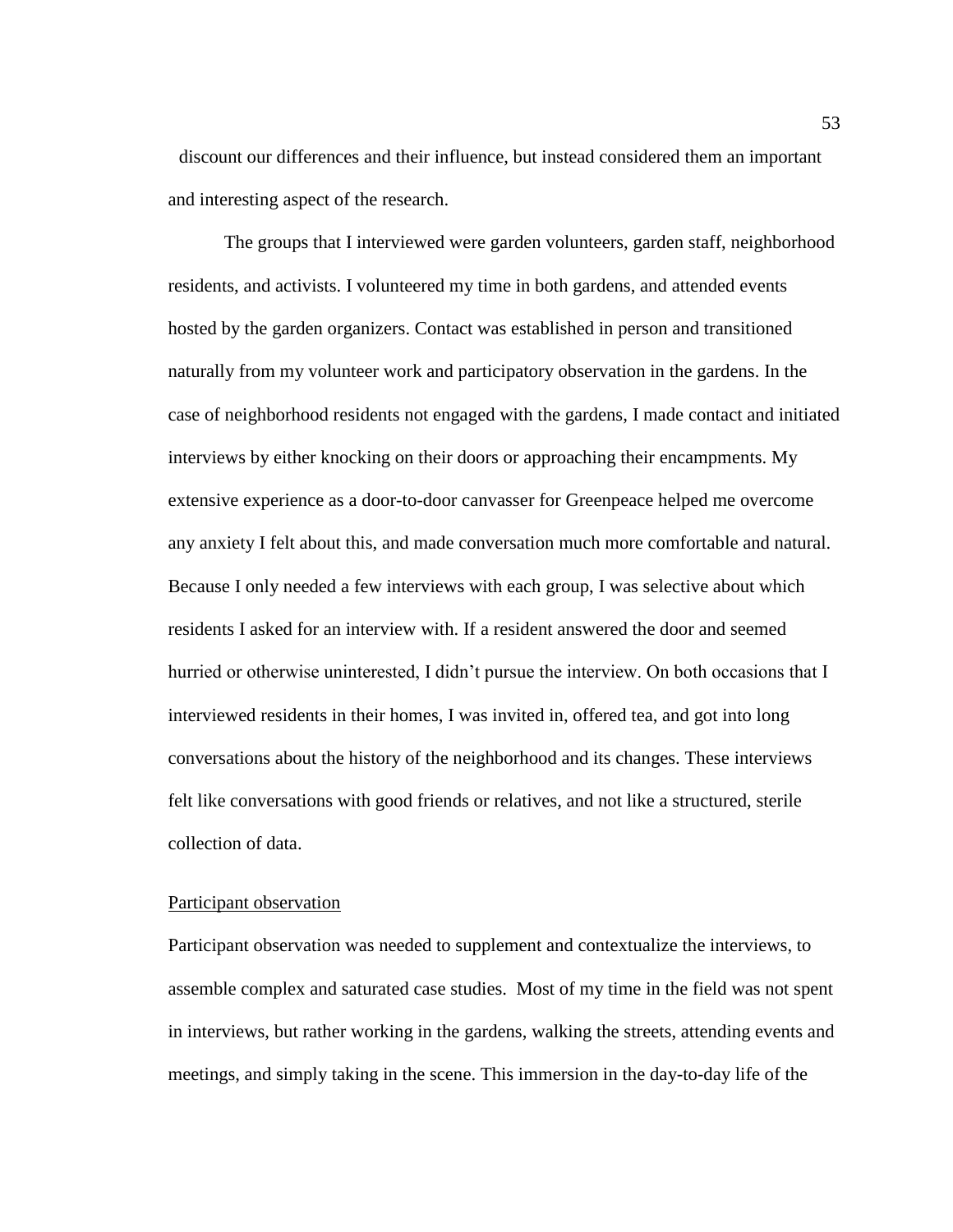neighborhoods and garden spaces of my study provided insight into the quotidian processes of gentrification as they play out on the landscape. It also highlighted the relationship of garden spaces to particular groups; while interviews provided clear explanations, observation elicited the hidden, murky, and sometimes contradictory subtext of the spaces. Furthermore, the research benefited from an observation of the landscape itself and its changes. Stretched out over two years, I was able to observe the buildings, yards, and sidewalks around the gardens as they changed ownership and were transformed with new aesthetics.

An important consideration with this method was acknowledging the influence of the gaze, which is "not the act of looking itself, but the viewing relationship characteristic of a particular set of social circumstances" (Sturken & Cartwright 2001, 76). As an academic observer, my gaze may act as a symbol of surveillance, and may encourage self-regulation among the subjects of observation (Sturken & Cartwright 2001, 98). For this reason it was important that I actively participate in garden activities rather than standing off to the side and watching. By immersing myself in the normal activities of the spaces I observed, I mitigated the extent to which my gaze would influence others. Still, my positionality played a significant role in the research, and I considered my influence on the spaces of study in my findings.

#### Document analysis

I analyzed city government documents such as the West Oakland Specific Plan, as well as organization documents relating to the garden spaces, using a Foucauldian discourse analysis. This approach, which analyzed power relationships expressed in the texts,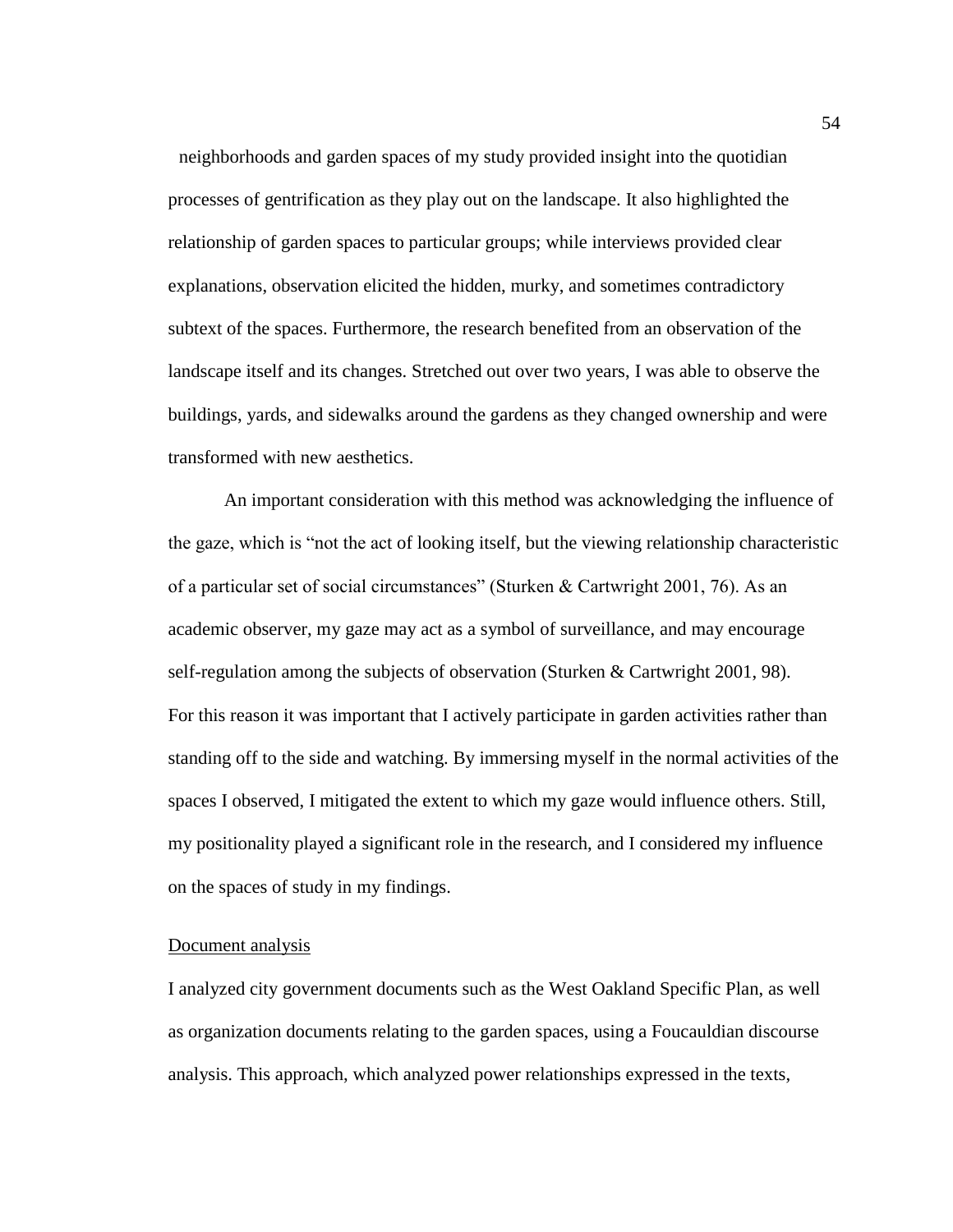sought to uncover discourses about urban green space that may be influenced by sources of power. This approach complimented my social constructionist epistemology, as it attempted to understand the way that language produces meaning and reflects existing power relationships (Given 2008, 249). In practice this entailed analyzing online texts of City Slicker Farms and Qilombo, as well as the city of Oakland, and identifying certain codes and language that were then related back to the academic literature and to my interviews. This analysis helped reveal otherwise hidden assumptions about the meaning of gardens in processes of gentrification.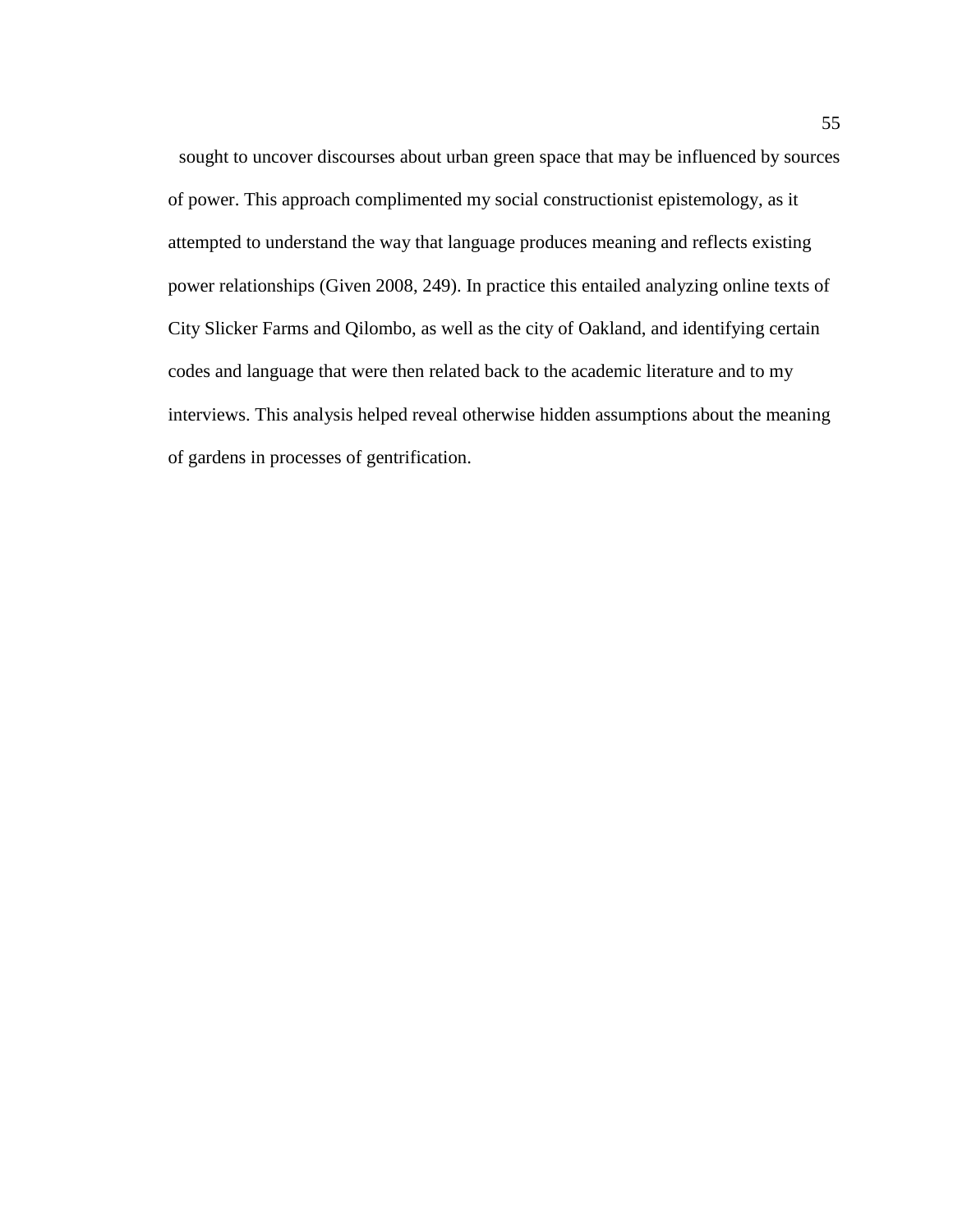#### UNION PLAZA PARK: A CASE STUDY

Union Plaza Park is a triangular plot of land between Peralta, 34<sup>th</sup>, and Haven streets in West Oakland, California. Since 2009 the park has been used as a community garden by City Slicker Farms, a  $501(c)(3)$  nonprofit organization. The garden space consists of 9 rows of raised beds that are intersected by four walkways, forming a grid of 31 beds that are filled with kale, chard, collards, and other vegetables. In the southwest corner of the park there is a chicken coop and a small structure that houses pots, garden utensils, soil, compost, and other miscellaneous materials. The garden is fenced in on all sides with a gate at the corner of 34<sup>th</sup> and Peralta, outside of which is a park bench, a trash and recycling bin, a sign with the park's name, and a tall post with an Office of Parks and Recreation (OPR) notice displaying the park rules. Across 34<sup>th</sup> street from Union Plaza is Fitzgerald Park, another triangular lot that is undeveloped save for a bench and a low wooden platform.

The neighborhood in which the garden exists is officially called Clawson, but has been renamed Dogtown in recent years. The area is a mix of residential and industrial space, and has historically been a predominately black working class enclave. Highway 580 wraps around the northwest side of the neighborhood, and beyond it is the Emeryville border and a multi-block shopping center. To the south and west large warehouses and the Mandela Parkway, a broad thoroughfare on the site of the old Cypress Freeway, cut off the neighborhood from the rest of West Oakland. Four blocks to the east of the park is San Pablo Avenue and an area where extensive residential and commercial development is planned. One of the principle routes from the shopping center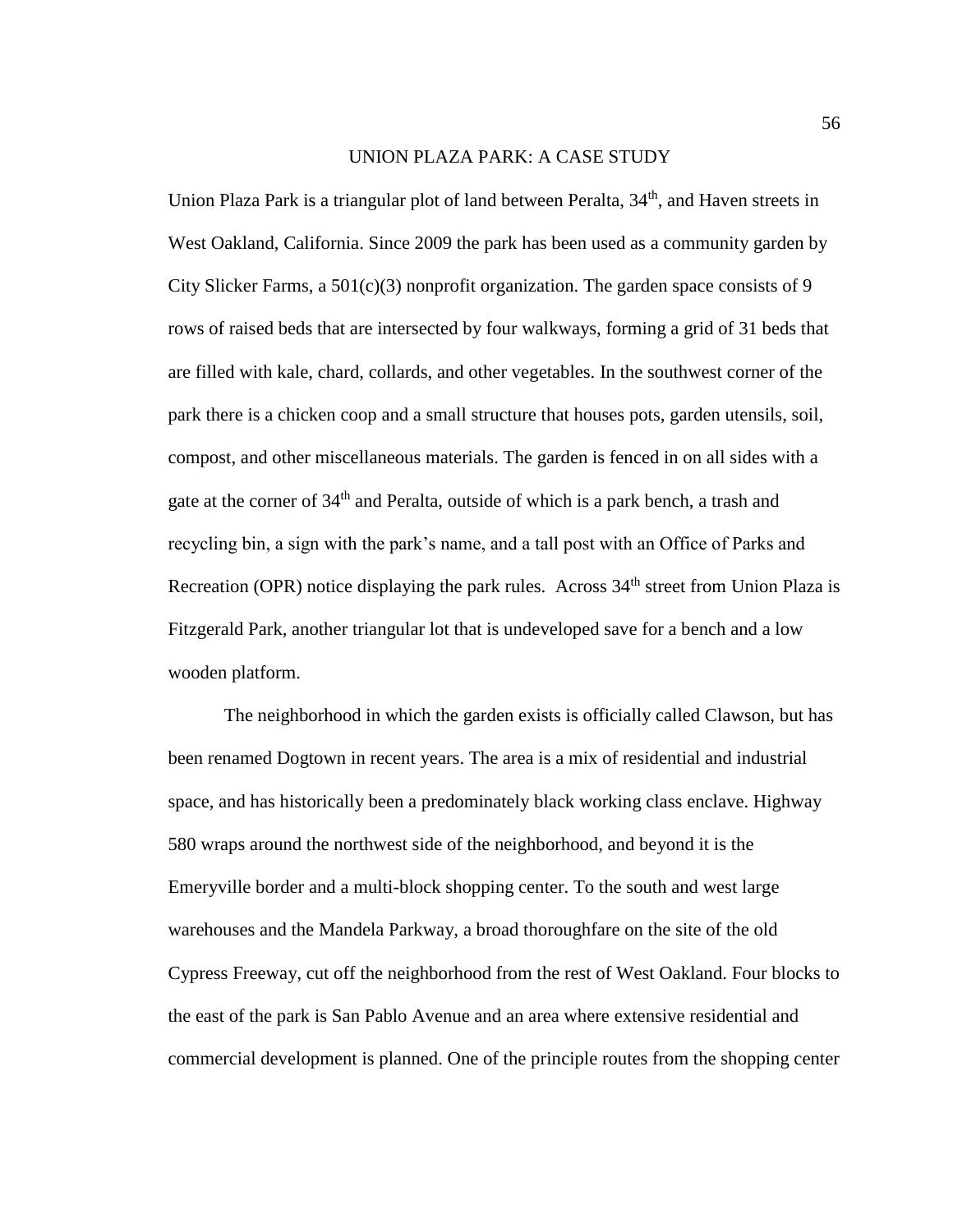in Emeryville to 580 and San Pablo Ave is  $34<sup>th</sup>$  street, and this means that although the neighborhood is geographically isolated, a steady stream of shoppers passes the garden during the day. In addition, the proximity of the garden to San Pablo Ave attracts a sizeable population of houseless residents, many of whom sleep under the Mandela Street 580 overpass and in temporary shelters along Haven Street on the west side of the garden.

It is important to mention this geographic situation because it's what makes Union Plaza Park such an interesting case study. The area has seen extensive development and gentrification in the past ten years, but is still home to many older residents and a significant houseless population. The park is owned by the City, which, along with the new Dogtown Neighborhood Association, has a vested interest in maintaining a certain aesthetic and order to the area. City Slicker Farms, an organization created to promote food justice and education, operates the park with the mission of improving the lives of the most marginalized neighborhood residents, but it also attracts wealthy outsiders and is promoted by real estate agents. In this case study I will explore the complex and contradictory relationships between these actors and they play out in relationship to the garden.

### City Slicker Farms

City Slicker Farms was founded in 2001 with the mission of "empowering West Oakland community members to meet the immediate and basic need for healthy organic food for themselves and their families by creating high-yield urban farms and backyard gardens" (City Slicker Farms, 2015). In 2006, Oakland city councilmember Nancy Nadel asked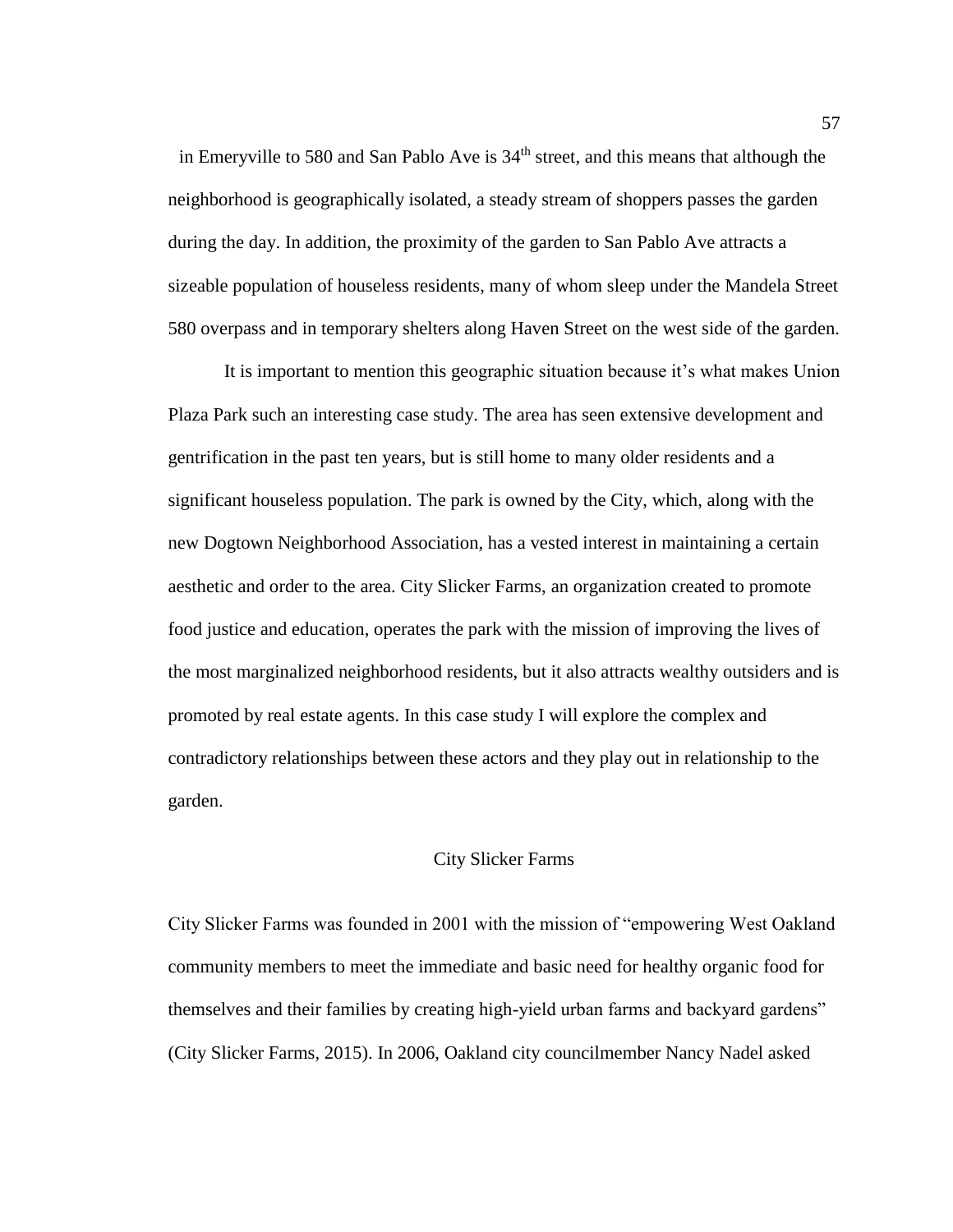City Slicker Farms to convert Union Plaza Park into a community garden, and the organization was awarded a matching grant of \$100,000 through the West Oakland Project Area Committee (WOPAC) to develop the plot (Ibid.). City Slicker Farms was able to match the grant with support from the Pacific and Forest Watershed Lands Stewardship Council, Community Development Block Grants, and Nancy Nadel (Ibid.). In 2009 the city council signed a resolution authorizing the transformation of the park into a Community Market Farm, and transferred the WOPAC funds to OPR for development (Ibid.). City Slicker Farms convened a Community Advisory Committee of park neighbors and other residents to review the park design, and in late 2009 construction of raised beds began. Construction was completed in 2010, and since then City Slicker Farms has been working with the OPR funds to maintain to the garden (Ibid.).

Since 2015, much of City Slicker Farms' efforts have gone towards the construction of a much larger garden and farmstand called the West Oakland Farm Park, which is located three blocks down Peralta Street from Union Plaza. That space was constructed on the organization's private land using 4 million dollars in grant funds from Proposition 84, a bill that set aside taxpayer money to develop open spaces in poor communities with the condition that some of the space had to include a public park (Steinberger, 2015). The park opened in 2016 and is run in a similar manner as Union Plaza, with a weekly farmstand and nutrition and gardening demos (City Slicker Farms 2016). As City Slicker Farms notes on their website, participation in the farmstand "requires an application to ensure that we are primarily serving high-need members of the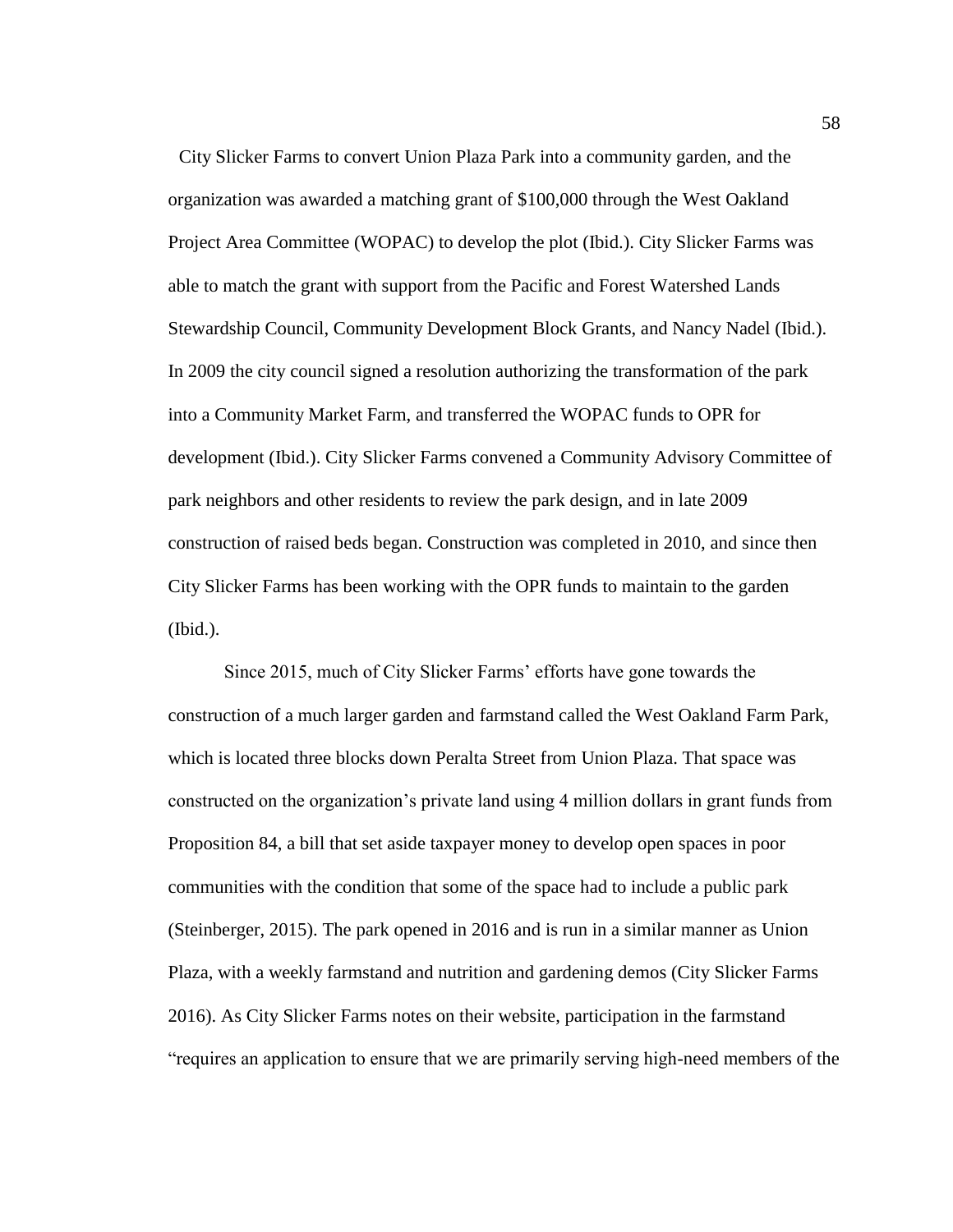community" (Ibid.).

City Slicker's development of Union Plaza Park and the new West Oakland Farm Park coincided with larger city development plans in Oakland. The gardens fall within the West Oakland Redevelopment Project Area, which was established by the city in 2003 with the plan to "improve the quality of housing, increase opportunities for home ownership, mitigate and reduce conflicts between residential and industrial uses, provide streetscape improvements, improve public safety and promote economic development" (City of Oakland, 2012). The project area was dissolved in 2012 and replaced by the West Oakland Specific Plan (WOSP), which as earlier mentioned will allow 4.7 million square feet of new industrial and commercial space, 5,000 new residential units, and the creation of "green space" for farmers markets and planned community gardens (City of Oakland, 2014).

The WOSP plans include a reforestation plan designed by the West Oakland Green Initiative (WOGI), a community-based organization formed in 2002 and sponsored by OPR. WOGI has worked closely with the City to plant trees and other vegetation in West Oakland, and as the City's website notes:

WOGI envisions a sustainable, thriving and attractive urban forest, composed of a wide spectrum of trees, shrubs, ground cover, and other vegetation that serve to enhance environmental quality and community health and opportunity. WOGI encompasses the entire eco-system by striving to use local talent, resources and labor *thereby promotes commerce and industry* along with the well-being of the community. (City of Oakland 2016, para. 4; emphasis added)

WOGI's website included the following testimonial:

I'm a newer resident to the West Oakland community from Los Angeles.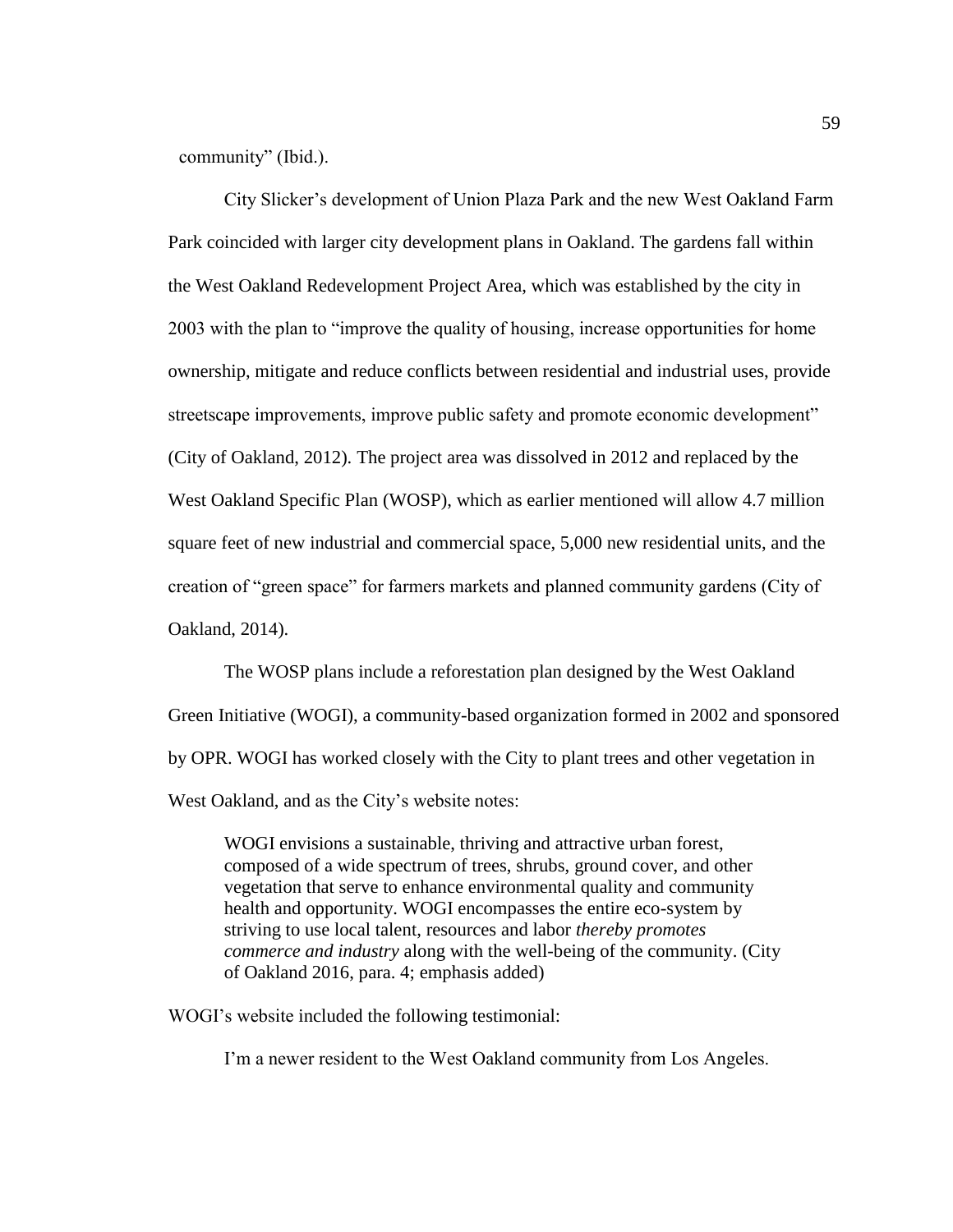[...]. I can already sense a change in the mentally of the neighborhood [...]. I am optimistic to believe that the tree planting event will be a stepping stone in bringing the community together, to eventually combat other issues, such as crime, loitering, and general nuisance. (West Oakland Green Initiative, 2011)

Urban Releaf, an urban forest non-profit established in 1998 to "address the needs of communities that have little to no greenery or tree canopy" in Oakland (Urban Releaf, 2016), charged WOGI with "advancing an agenda which reeks not only of gentrification, but colonialism" (Urban Releaf, 2012). According to Releaf, WOGI is a group of all white environmentalists who have teamed up with developers to help raise property values in the neighborhood (Ibid.). The president of WOGI's Board of Directors is also the founder and principle of BBI construction, which has been hired for large construction jobs in Oakland (Ibib.). When WOGI convened an all white panel for a neighborhood discussion, black community members voiced concerns about the project and asked if it planned to address economic inequality in West Oakland, to which the answer was "no" (Ibid.).

City Slicker Farms' parks are mentioned in the WOSP as well as the "Streetscape Master Plan" for Martin Luther King Jr. Blvd & Peralta Street. This document plans the implementation of streetscape improvements to "stimulate new development and redevelopment along the street corridor", and recommends using City Slicker Farms to improve intersections and "create a green ambiance" (City of Oakland 2012, 6; City of Oakland 2012, Appendix C). When I asked Joseph, the black Farm Manager of Union Plaza Park, about his thoughts on gentrification, he responded that there were "two aspects" of it. He said that gentrification could be positive if "it cleans up the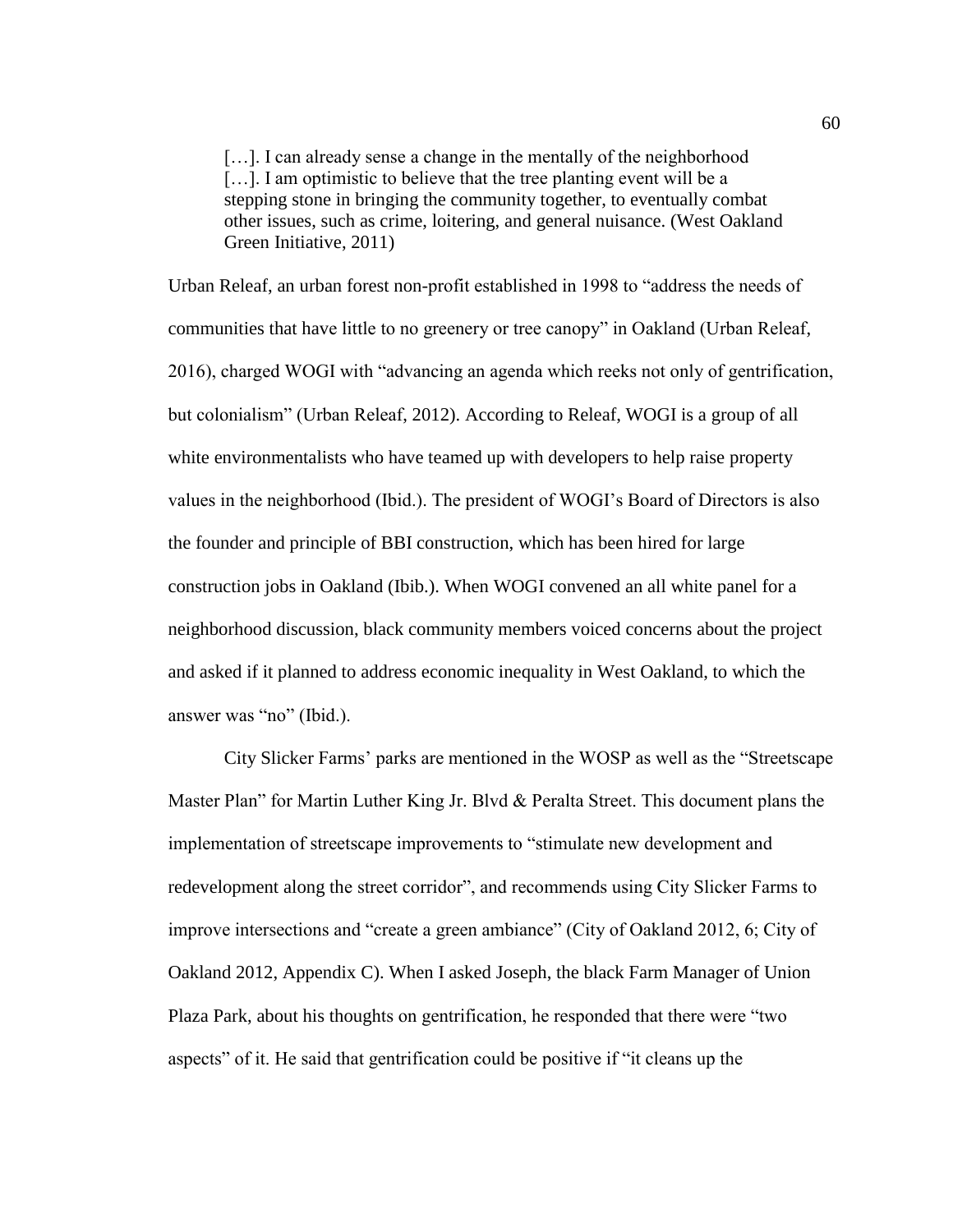neighborhood" and "makes it nicer to live in." However, he said that this benefit was outweighed by "rich people coming in" who "like the gritty look" of the neighborhood, but "don't want to interact with the people who live here, don't want them hanging around in the streets, and want to get rid of them."

When I asked Joseph about a possible connection between the garden and neighborhood development plans, he responded that the space was intended to help those residents most marginalized by gentrification. On the other hand, he noted that real estate agents had used photos of the garden on more than one occasion to help sell nearby properties. When asked how City Slicker Farms might resist this gentrification, Joseph said that it might not be possible. "Our new location is between two properties that will become condos for rich people," he said. Joseph mentioned that if the organization had more money, they might be able to employ or otherwise support houseless people nearby. Although Joseph could not speak for the City Slickers Board of Directors (I was unable to establish contact with them), it would seem that the larger organization agrees with his thoughts; City Slicker Farms' official Facebook page shared a post in September of 2016 promoting an anti-gentrification event hosted by the housing justice organization Causa Justa with the caption "What can you do to challenge gentrification and fight displacement? Find out tonight at this awesome training" (City Slicker Farms Facebook, 2016).

## Contested Spaces

Regardless of City Slicker Farms' official position, Union Plaza Park was vandalized in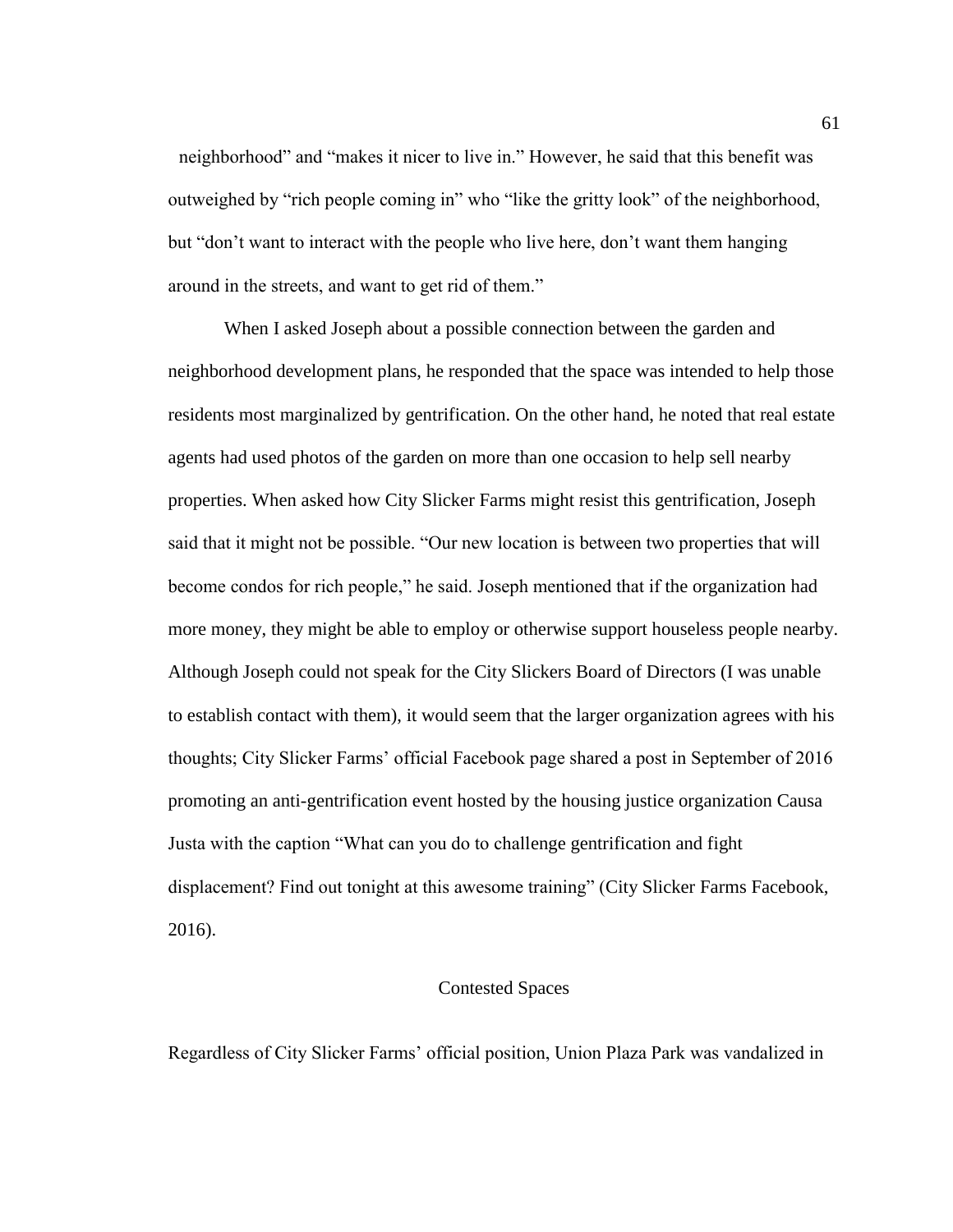2014 in what some speculate was an anti-gentrification action. As the East Bay Times reported, vandals uprooted most of the vegetables, broke through the chicken coops, and knocked over beanpoles (East Bay Times, 2016). Although the vandalism didn't bear any overt anti-gentrification messaging, a nearby high-end coffee shop had its windows smashed weeks earlier after a WOSP meeting (Ibid.), and local news coverage speculated that the vandalism was related (Ayers, 2014). In comments left online, one user of an Oakland community forum said that they worked in a North Oakland community garden and could see why people connected gardens to gentrification, explaining that they were approached multiple times by new residents complimenting the garden, and that the garden had been used by real estate agents as a selling point for houses in the neighborhood (Kimchiburrito, 2014). In 2016, a community garden in nearby Bay Point, a historically black working class neighborhood in San Francisco where new commercial development is planned, was similarly vandalized (Geha, 2016).

When I asked Joseph the Farm Manager about the vandalism at Union Plaza, he didn't speculate on its cause. Rather than assigning it any political significance, he associated the vandalism with what he considered to be a larger problem of neighborhood "blight." In our conversations he was most animated when talking about the accumulation of trash, graffiti, and belongings left behind by houseless people around the park, and in particular on Haven Street. There, he said, RVs set up long term residence and often dumped their refuse on the street before leaving. In addition, he said that houseless people who set up camp on Haven Street discarded needles and sometimes threw broken bottles into the garden at night. "You should have seen it before," he said,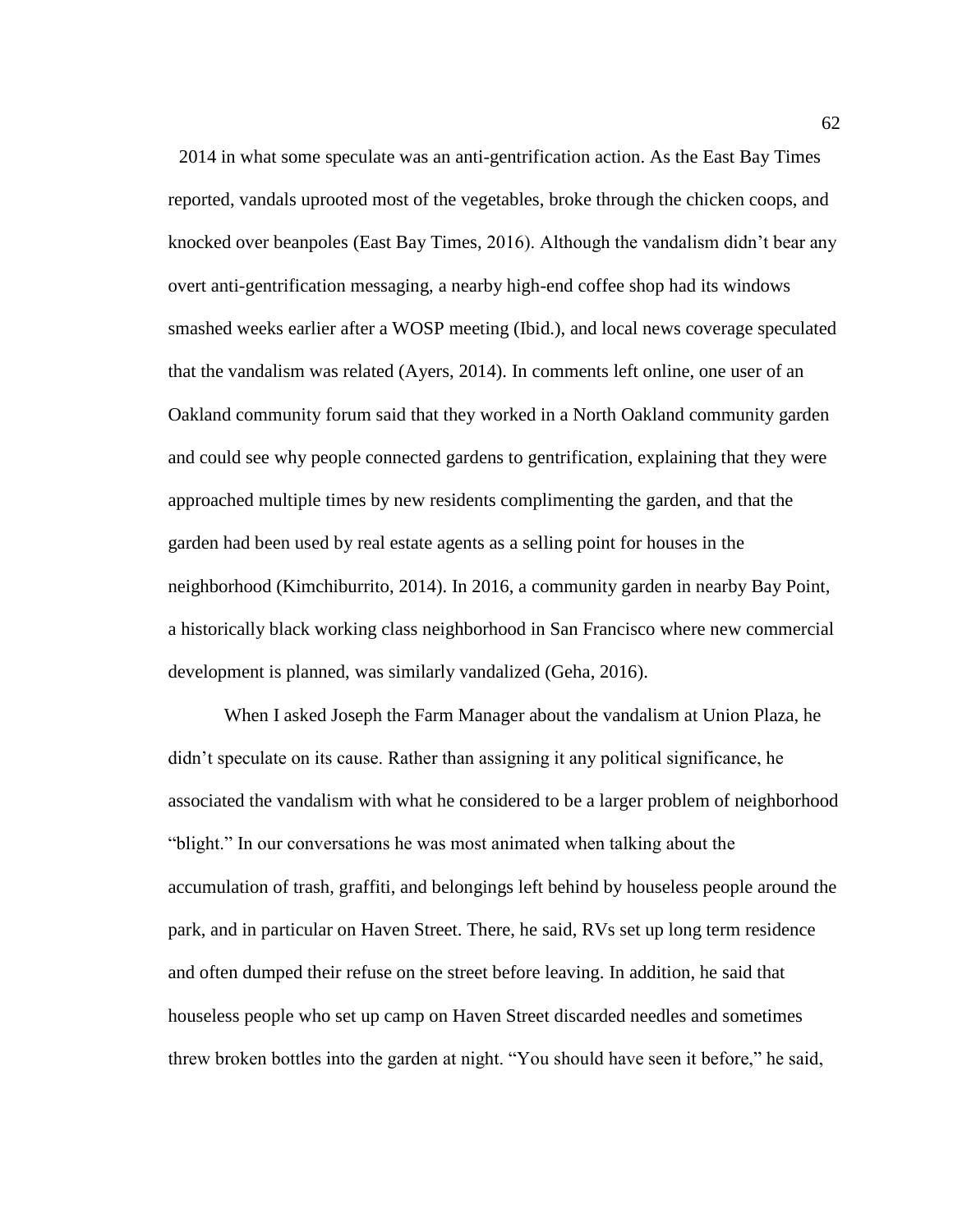"the garden helped clean up this park, but there's still a lot we need to do. The blight some of these people contribute to is one of my biggest pet peeves." During my time volunteering at the garden, Joseph seemed to be in a constant battle to maintain order. Whether inspecting kale leaves for aphids, or picking up trash that drifted against the fences, I got the feeling that much of the energy expended in the garden was in defense against forces of decay. "This neighborhood has really changed, and a lot for the better," he said. He motioned to a burnt out building with glass and plastic strewn across the front yard: "Last month that house across the street burned down. There's always something going on around here."

On one slow summer afternoon I asked a regular garden volunteer what they thought of the neighborhood. That volunteer (who didn't want me to share their name) was working at the garden on weekends to fulfill court mandated community service hours. They lived twenty minutes away in Berkeley, but chose the garden because "it's peaceful, and I wanted to learn how to grow stuff," and because their girlfriend lived nearby. "This garden definitely helps out the neighborhood," they told me, "especially because of all the produce we give away." When I asked how many neighborhood residents they'd met and talked with about the garden, they told me there were a few regulars, but mostly they got people stopping by after shopping in Emeryville. "It's cool to see people stop here. It gives them a better idea of Oakland, you know, its not what they hear on the news." During farmstand hours on the weekends I observed people parking on 34th and picking up produce for sale, but nearly all of them were white and appeared relatively wealthy. For the most part they looked out of place in the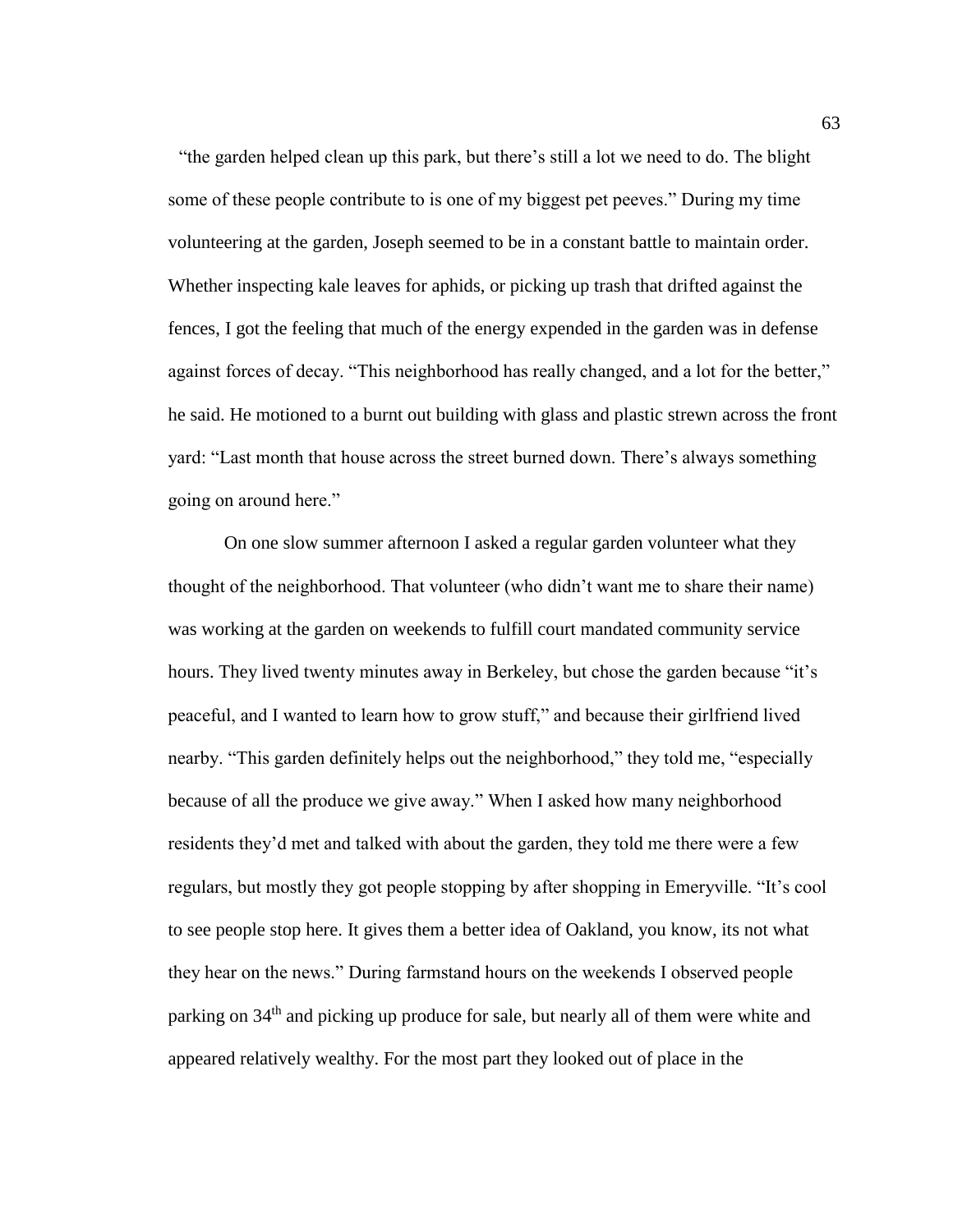neighborhood, and on one occasion I asked what their connection was to the garden. "I just stopped on the way to the freeway. I used to blow past this intersection, but since this garden has been here I stop sometimes. Best kale around, way better than Whole Foods!" They had been shopping at a commercial district in Emeryville and were heading home to Piedmont, a wealthy town in the Oakland Hills.

The visible wealth of these passersby was strongly contrasted by the nearly constant congregation of houseless folks across 34<sup>th</sup> street at Fitzgerald Park. Since at least 2004, I can remember seeing groups in the park and pushing grocery carts down Peralta towards Mandela Parkway. Across Peralta Street from Fitzgerald is the Alliance Recycling Center, where a steady stream of houseless and other residents exchange their bottles and cans for cash. Two blocks away under the 580 overpass, tents and other makeshift shelters slowly build up over weeks to become an encampment, before they are cleared out by the police. I witnessed 3 of these cycles during the summers of 2015 and 2016, and in my interviews with local residents it sounded as though it had been happening for many years. When I asked one houseless resident named Ron about sources of shelter in the area, he told me that the police had been cracking down recently, "ever since all those new buildings went up and they kicked us out of the hotel"

The hotel Ron referred to is the California Hotel – an iconic building that was once a jazz venue and a safe haven for black travelers who experienced discrimination (Seipel, 2016). Located on San Pablo Ave three blocks from Union and Fitzgerald Park, the building had fallen into disrepair in the 1970s and according to Ron it was used up until 2012 as a space where sex workers and houseless people could find temporary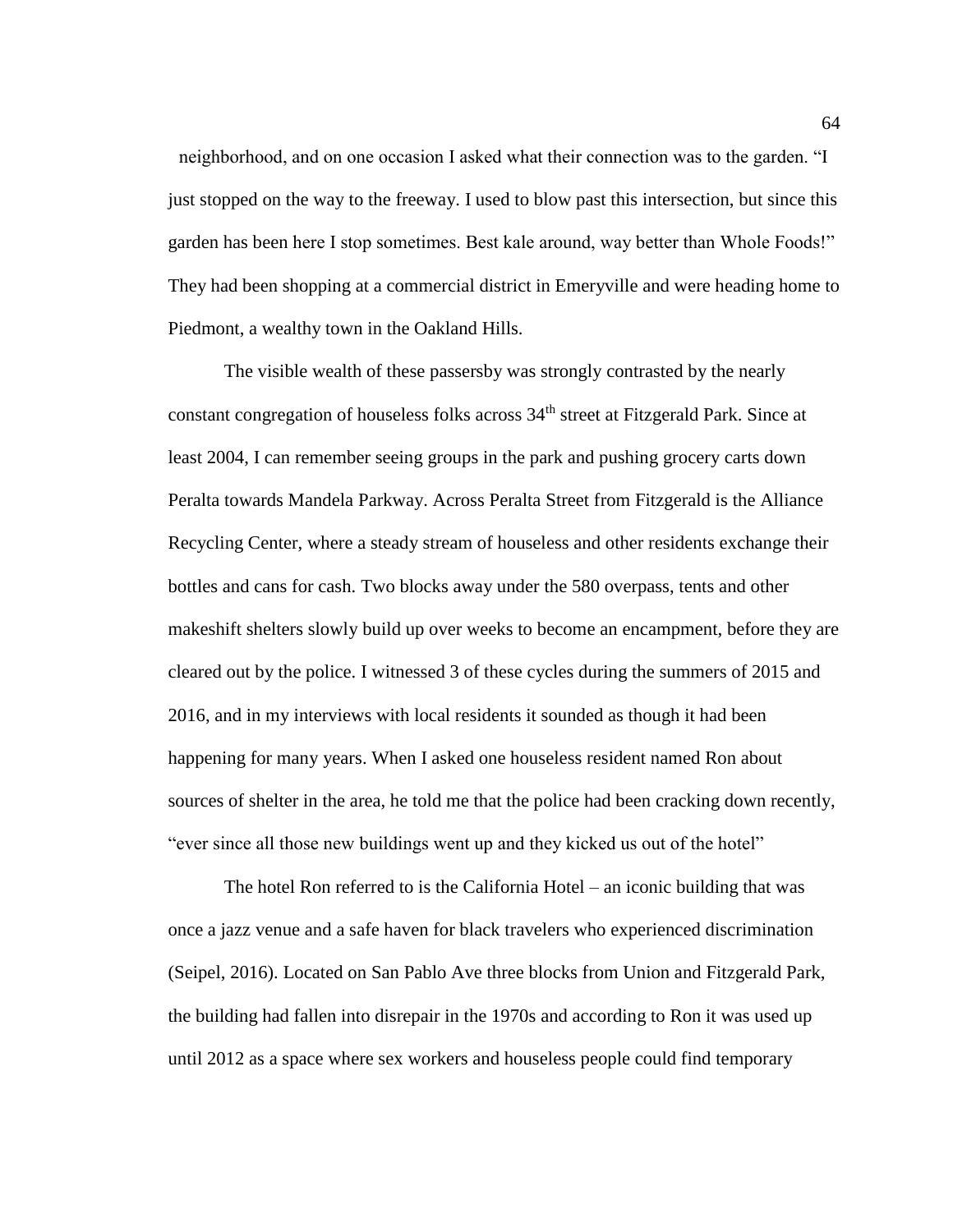shelter. In 2012 the East Bay Asian Local Development purchased the property, evicted most of the residents, and renovated the building into 137 units of low-income housing. The East Bay Times noted in their story on the renovation that "supporters hope the rehabilitated residence and the ground-floor storefronts bring new life to the block-sized building on San Pablo Avenue" (Ibid.), and the hotel is also a major component of the WOSP's new vision of the "San Pablo Corridor" (City of Oakland 2014, 335).

Two blocks down San Pablo from the hotel, and six short blocks from Union Plaza, another triangle of land called Saint Andrews Plaza has been providing a space for houseless people and sex workers. In 2014 the Oakland police descended on the plaza to clear it of its residents and to fence it off for a renovation (Pink Edge, 2014). The "clean up" of the park was carried out as part of WOSP plans to bridge Downtown Oakland with the retail spaces and luxury condos of Emeryville, but these initial efforts were ultimately unsuccessful and within days users of the plaza had torn down the fences and resumed occupation of the space (Ibid.). In 2016 the city of Oakland received a \$456,000 grant to renovate the plaza, and police and construction crews once again erected a fence and quickly began demolition of the existing concrete structures (Baldassari, 2016). The plaza, which users considered a "refuge," is adjacent to buildings identified by the WOSP as "opportunity sites" for development (Ibid.).

In Fitzgerald Park, City Slicker Farms attempted to address the crisis that houseless people are facing in the neighborhood by building a small "classroom." According to Joseph, the organization built the open, wooden pavilion in 2013 to serve as a space where volunteers could teach local residents about gardening and healthy eating.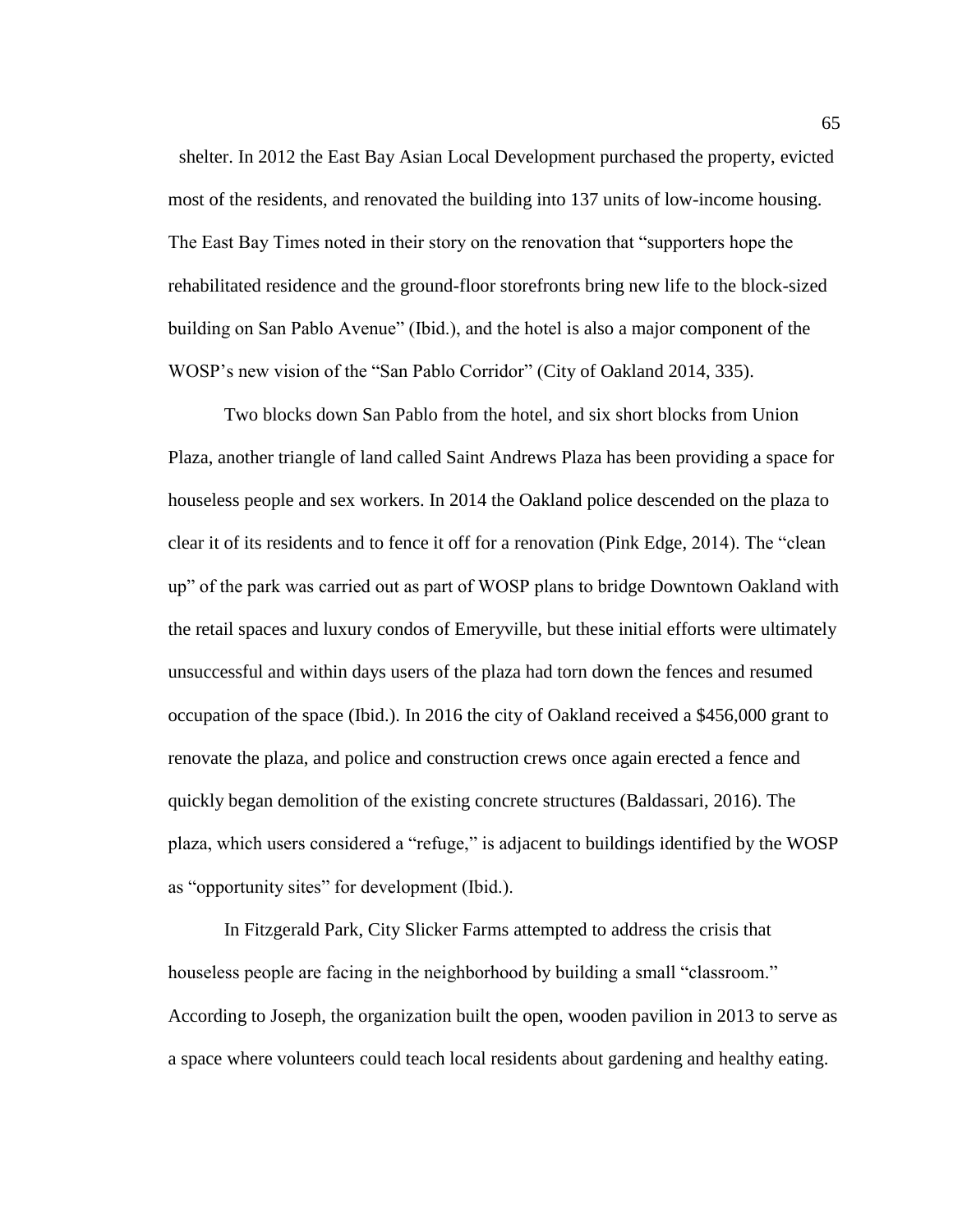Joseph told me that they held a few classes with the specific goal of teaching houseless residents in the area how to eat the greens they grew without cooking them. He conceded that unfortunately the classes didn't go well, as many of the houseless folks were missing teeth, and "breaking up kale with your hands isn't the most appetizing way of eating it." Shortly after the classroom was constructed, houseless residents began sleeping under it, and after a few months the new Dogtown Neighborhood Association pressured OPR to close off the space. The OPR ordered City Slicker Farms to board up the classroom with plywood, and by January of 2014 the building was covered in graffiti and no longer in use.

According to Joseph, after further complaints from Dogtown residents to the city about the new "eyesore" on the park, the OPR ordered complete dismantlement of the structure. Before it was torn down, a note posted on the building reading "whoever oppresses a poor man insults his maker" was crossed out and changed to "whoever oppresses a crackhead insults his [undesipherable]. Defend the hood" (Google, 2014). Today only the square wooden base of the structure remains, providing a space for residents to sit and talk. When I asked Milton – another houseless resident who was evicted from his North Oakland apartment in 2013 – about the building, he told me that although him and his friends would sleep under the shelter on rainy nights, overall they were happy it was torn down. "We don't want them to take this park away too," he said, gesturing across the street to Union Plaza.

The relationship between the houseless population and the garden at Union Plaza is complex, and the individuals I interviewed all had a different take on it. Joseph, who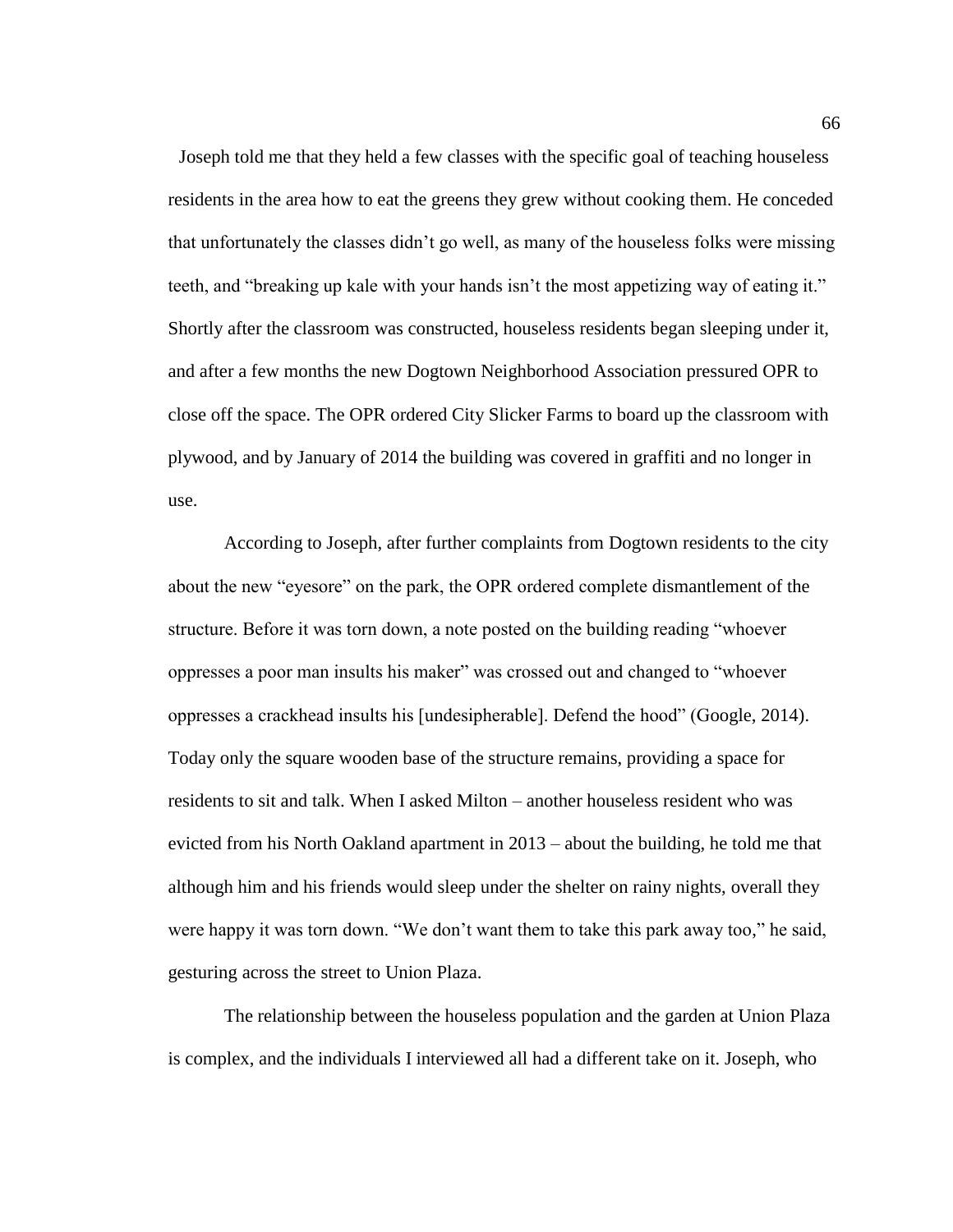came up with the idea for the Fitzgerald Park classroom, was empathetic of the plight of the poorest neighborhood residents. "As an Oakland native I've seen how bad these folks have had it out here. One of our goals is to help them in any way we can. Our farmstand is always open to them," he explained. On the other hand, Joseph viewed the houseless community as a source of litter and blight around the garden, and told me he worried some people wouldn't stop by the garden if it looked "trashy" or "intimidating." He told me he hoped the city would help construct more portable 'tiny houses' for them, and that it would also step up its response to illegal dumping and graffiti.

The garden volunteer that I interviewed had a less compassionate take on the situation, and blamed houseless residents and "junkies" for breaking in to his girlfriends house and stealing her laptop. While he felt the vegetables grown in the garden could help the most marginalized in the community, he told me "none of the homeless people ever want any." Ron, the houseless man who spent many afternoons in Fitzgerald park drinking and chatting with his friend, said he didn't really care much about the garden or the people who stopped there. "They don't give a fuck about us, and we don't care about them. Simple." When I asked if he ever entered the garden, he said he sometimes sat at the bench in front of the park, but that he didn't feel like entering, and that he hadn't accepted vegetables when Joseph offered them. "Why should I? I don't need spinach, look at my arms!"

Milton, on the other hand, associated the garden with the police. "After they built [the Fitzgerald classroom], the police would come mess with us more. I don't need that." When I asked if he thought the garden attracted new residents to the neighborhood, he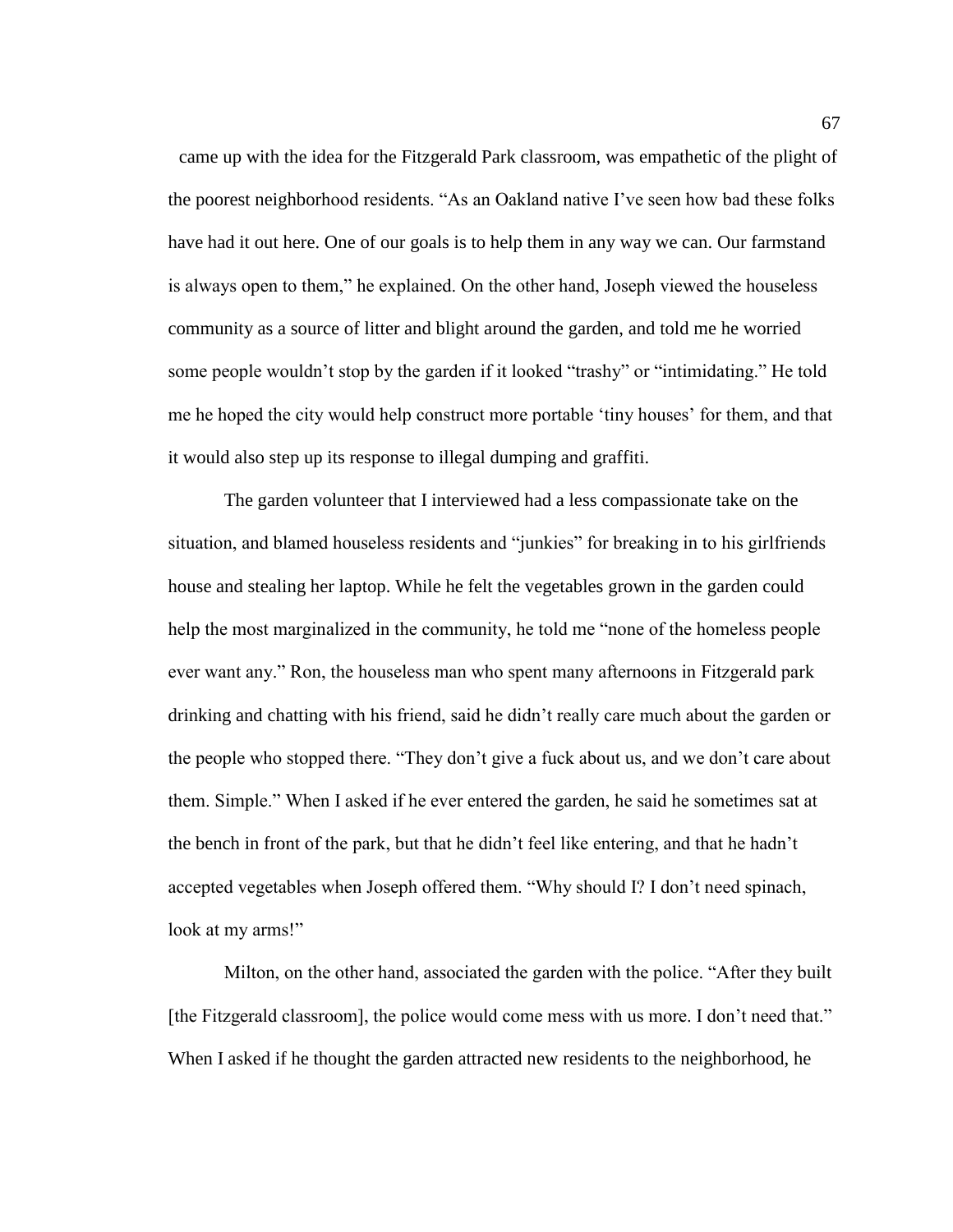nodded and added: "They trying to do the same thing on San Pablo. Why everything have to be a garden?" Shortly after this exchange a police car slowed down to crawl and a white officer in sunglasses peered out at us before speeding off down Peralta. "See?" Milton snickered. "They can't give us no peace."

# Dogtown

The neighborhood around Union Plaza was given the unofficial name Dogtown by

Oakland Police officers in the 1980s due to an unusually high population of stray dogs.

Today the name is celebrated by real estate agencies like Caldecott Properties, who in a

2010 post on their website titled "Discover Dogtown" described the neighborhood to

potential buyers:

A mix of artist studios, modern loft houses, and revived Victorian homes has since replaced the guard dogs and the junkyards. […]. Dogtown presents an excellent opportunity to live and work in an exciting and developing community situated in the heart of the Bay Area. […]. **City Slicker Farms** has started construction on what will be a beautiful urban organic farm. […]. When completed, the park will have produce fruits and vegetables that will be sold on location on Saturdays. The park will have a community space in the front and be surrounded by a beautiful fence made from reclaimed wood and lined with espalier fruit trees. The Dogtown Neighborhood Association (DNA) has recently applied for a City of Oakland grant for \$75,000 to add street trees, motion activated lights, a new modern fence and to paint the façade of the building on the corner of 34th and Hollis St. The façade improvement will make the corner of 34th & Hollis one of the most bright and colorful in the East Bay! (Caldecott Properties 2010, para. 5; emphasis added)

Expensive new housing such as Borderland, a three-home development that won an award from the American Institute of Architects, has capitalized on the "ugly" industrial aesthetic of Dogtown to sell itself (Brettkelly, 2013). New condos on the block between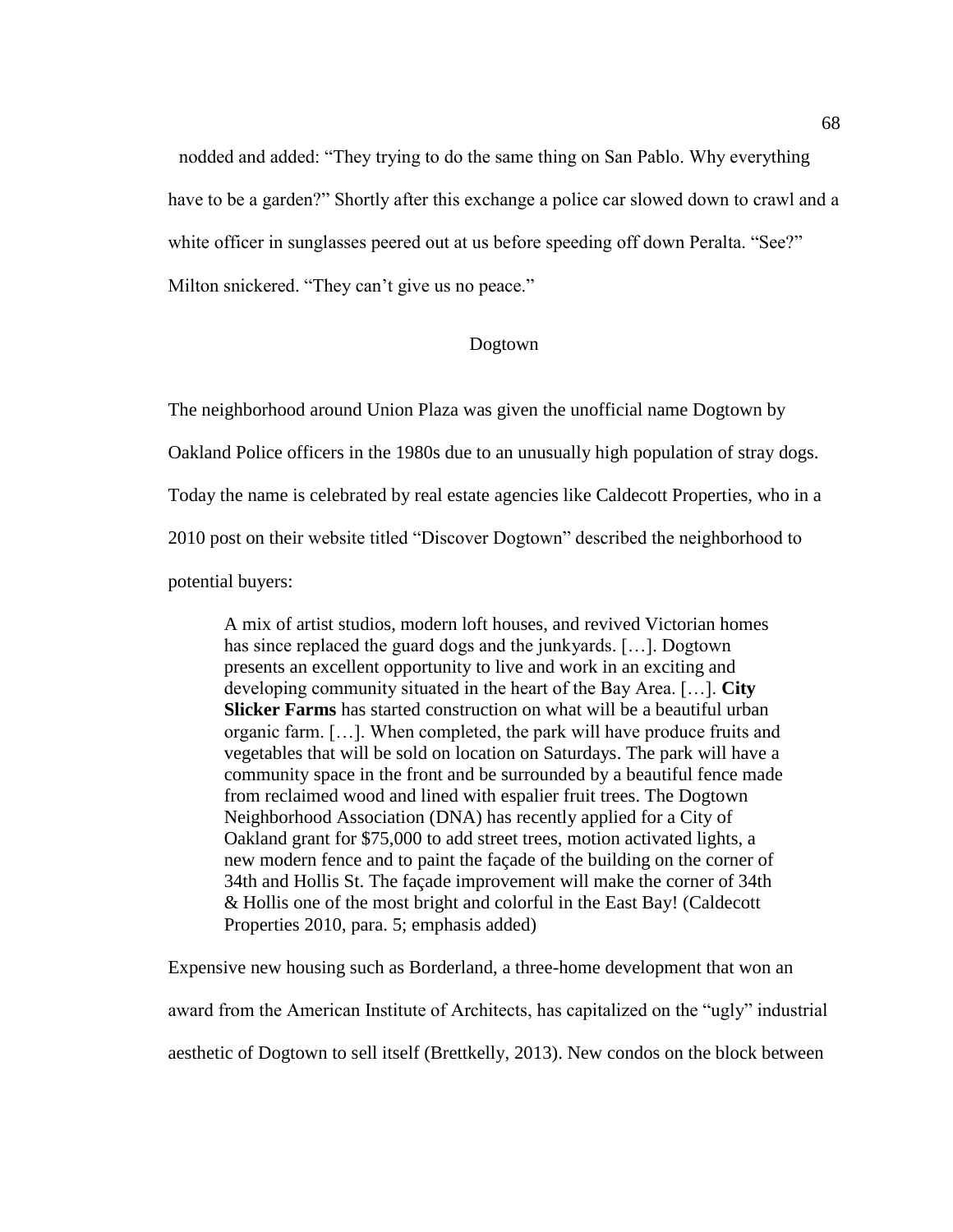Mandela Parkway and Eddie Street and have patinaed steel security gates to keep undesirables out, and further down the street new luxury lofts make extensive use of corrugated metal in their decoration.

This aesthetic is a tame and controlled reflection of the older, decaying industrial landscape of the neighborhood. In combining the aesthetics of green space with rustic urban retreat, The Ranch at Dogtown – a collection of nine buildings that share a large communal garden – has used murals to transform their formerly "gritty blend of industrial and residential" spaces into a colorful, clean space. Here they describe their mural project on a local business:

[...] although their store remained behind metal security doors and wire screened windows, it was pink wire and turquoise steel. And, the graffiti stopped. We were never vandalized, never a spray can target. […]. Help us overcome graffiti with graphic design and color! (The Ranch At Dogtown, 2017)

This sanitization of space through the use of cheerful aesthetics reflects the collective's

more general vigilance against undesirable elements in the neighborhood. They write:

While The Ranch is a convenient and hospitable "city within a city" it is located in an area which suffers all the ills of modern American city life. Crime and drugs exist right outside our front gate. Our only substantial insulation from the ravages of violent crime and drugs is our good will. We participate in civic activities, smile and acknowledge the street people, allow the "urban miners" access to our used beer bottles, resist the temptation to purchase obviously stolen tools when offered, and maintain a clean, well lighted face on the street. (The Ranch at Dogtown 2017)

City Slicker Farms has taken a more diplomatic approach to the issue of gardens and

gentrification. Rodney Spencer, the executive director of City Slicker Farms, shared his

thoughts in a 2016 interview: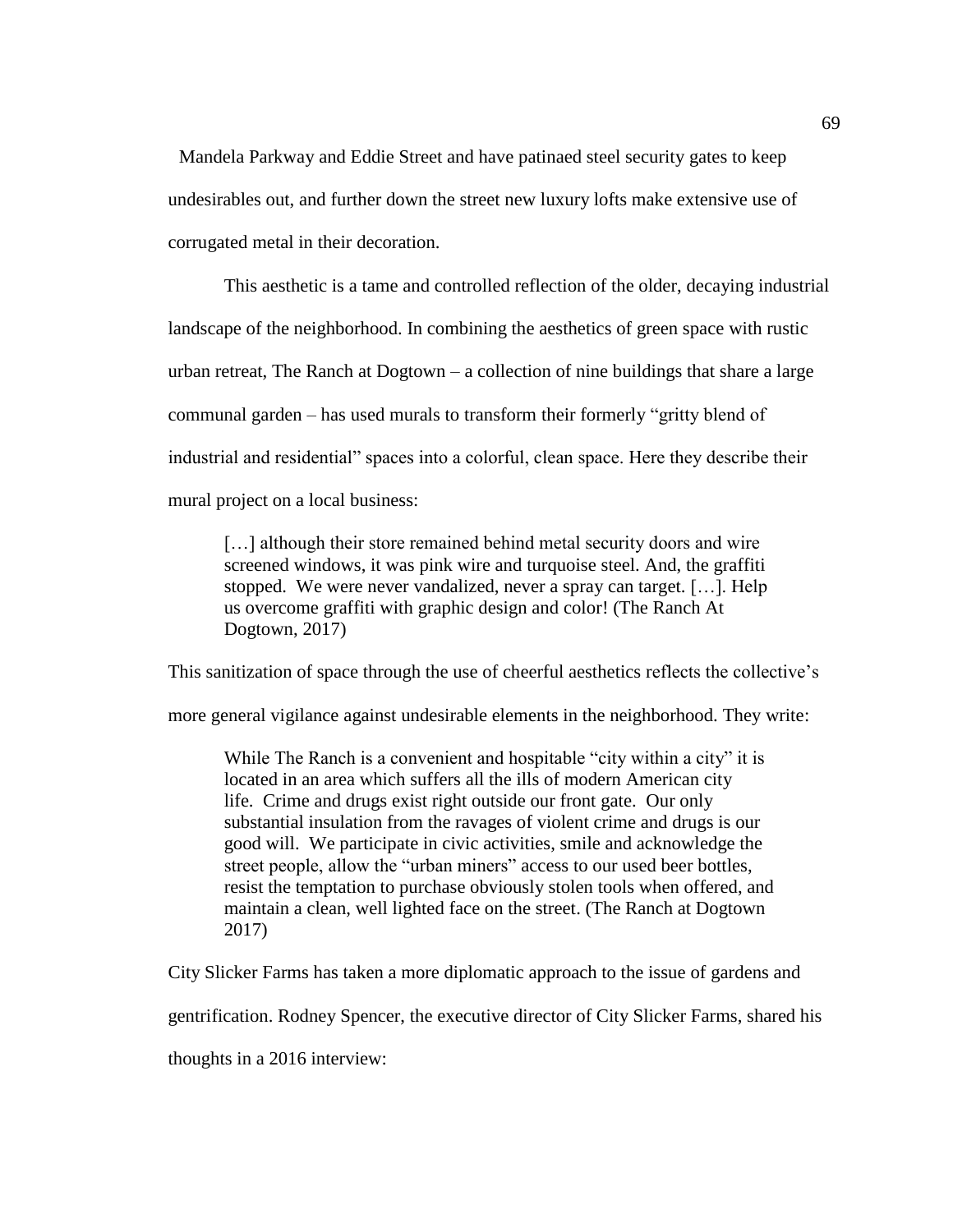We work with homeless people and drug addicts, and people associate us with bringing in that problem that they work hard to push out. At the same time, most of our volunteers are white, so we get blamed for perpetuating the gentrification in the neighborhood. You can't win for losing (Roosblad, 2016)

My interviews with residents in Dogtown reflected the community's mixed feelings about green space. Grace, an aging hippy who moved into the neighborhood in the 1970s, has seen dramatic changes in the neighborhood that started with the introduction of a nearby park. Her home, a narrow Victorian with peeling paint, is nestled between a rusting warehouse and a fenced lot full of old trucks, shipping containers, and loose metal rods. The new high end Ettie Street Lofts are just down the street, and a block passed the is the recently redesigned Mandela Parkway green space as well as the West Oakland Farm Park. In describing the changes to her neighborhood, she said:

It's like a different place now. There used to be blackouts all the time, and you'd be afraid to leave the house. You heard gunshots regularly – the house across the street was a crack den. But you know, everyone knew us and if there was a problem you could go talk to them. When the Cypress [an elevated freeway] collapsed we were all out there helping. [...]. I miss the sense of community.

Grace told me that the neighborhood really began to change in the late 2000s when the city renovated the stretch of Mandela Parkway to include a wide median with walkways and vegetation. Around the same time new, gated apartments and condos started going up, and many of her friends in the neighborhood lost their homes to foreclosure. When I asked her what she thought of the new community gardens and efforts to green the neighborhood, she thought for a moment and said:

There have been community gardens in the neighborhood for years – they're great. I'm not sure about the city planned ones, because we saw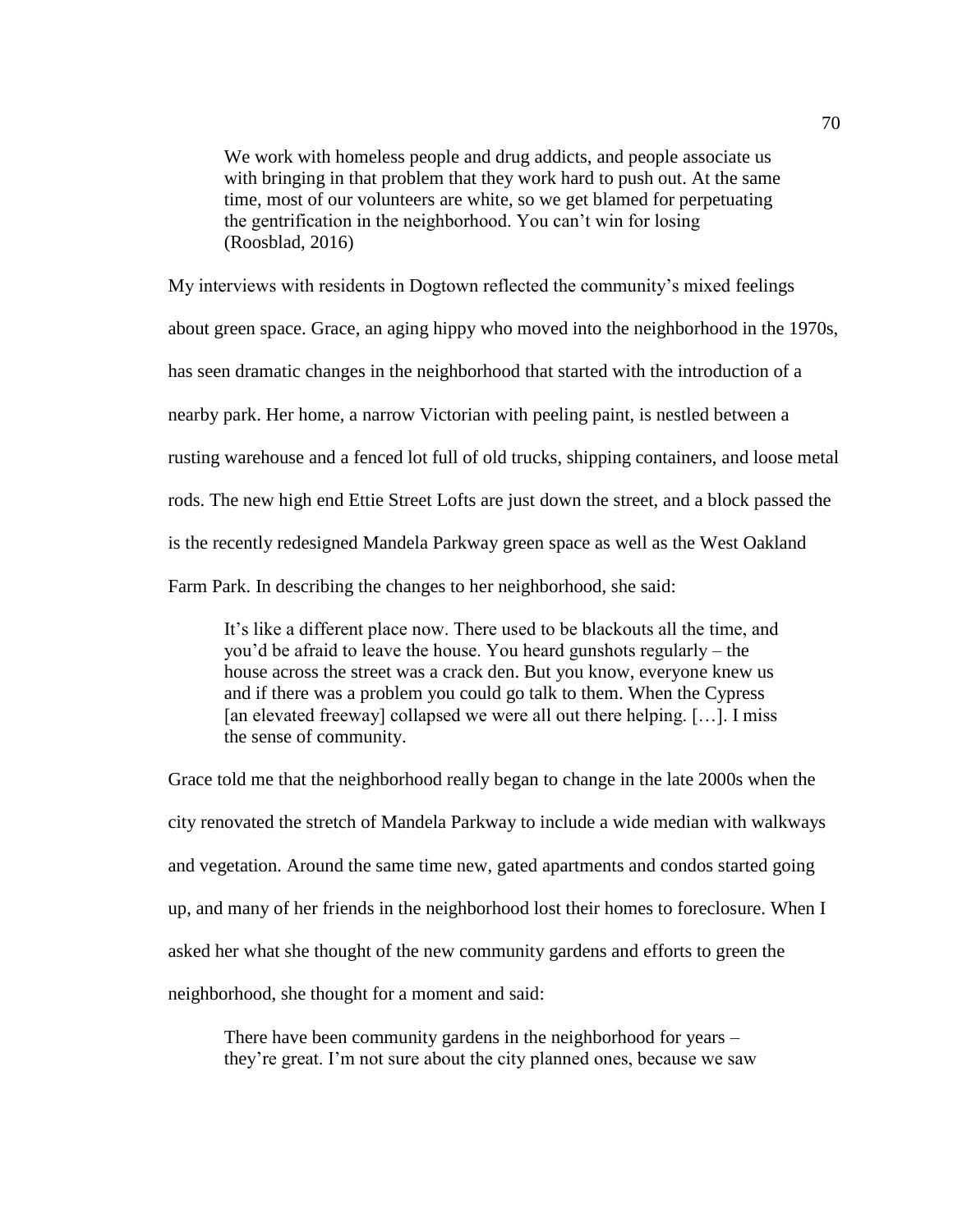what happened with the Mandela Parkway. They used it to drive up rents and kick people out. I never see anyone using the park, but there's a bunch of new businesses opening up over there.

When I asked if she had benefited from the rising value of her house, she laughed and told me that although it was worth six times as much as when she bought it, it didn't matter because she wasn't leaving until she died.

Across Dogtown on Haven Street one block away from Union Plaza, I spoke with a new resident to the neighborhood named Vicky. She moved from San Francisco into her newly constructed loft in 2012 and told me that the Plaza garden was one of the reasons she fell in love with the property. "It doesn't have a yard," she explained, "but I can just walk across the street and get some veggies whenever I want." When I asked if she felt safe in the neighborhood, she said that "it's getting better, but there's still a lot of sketchy stuff that goes on." She told me that burglaries and car break-ins were her biggest concern, but that she was also worried about "criminals and addicts" around the parks. "I lived in San Francisco, so I'm used to a few crazies. I just wish the city could do something about all the syringes and broken glass they leave around," she explained. She told me that she sometimes picks up trash when she walks her dog, and that she uses an app on her phone to report trash and graffiti directly to the city. She told me that she used the app to report graffiti on City Slicker Farm's Fitzgerald Park structure, and that she was happy to see it torn down because "it was an eyesore that attracted problems" to the area.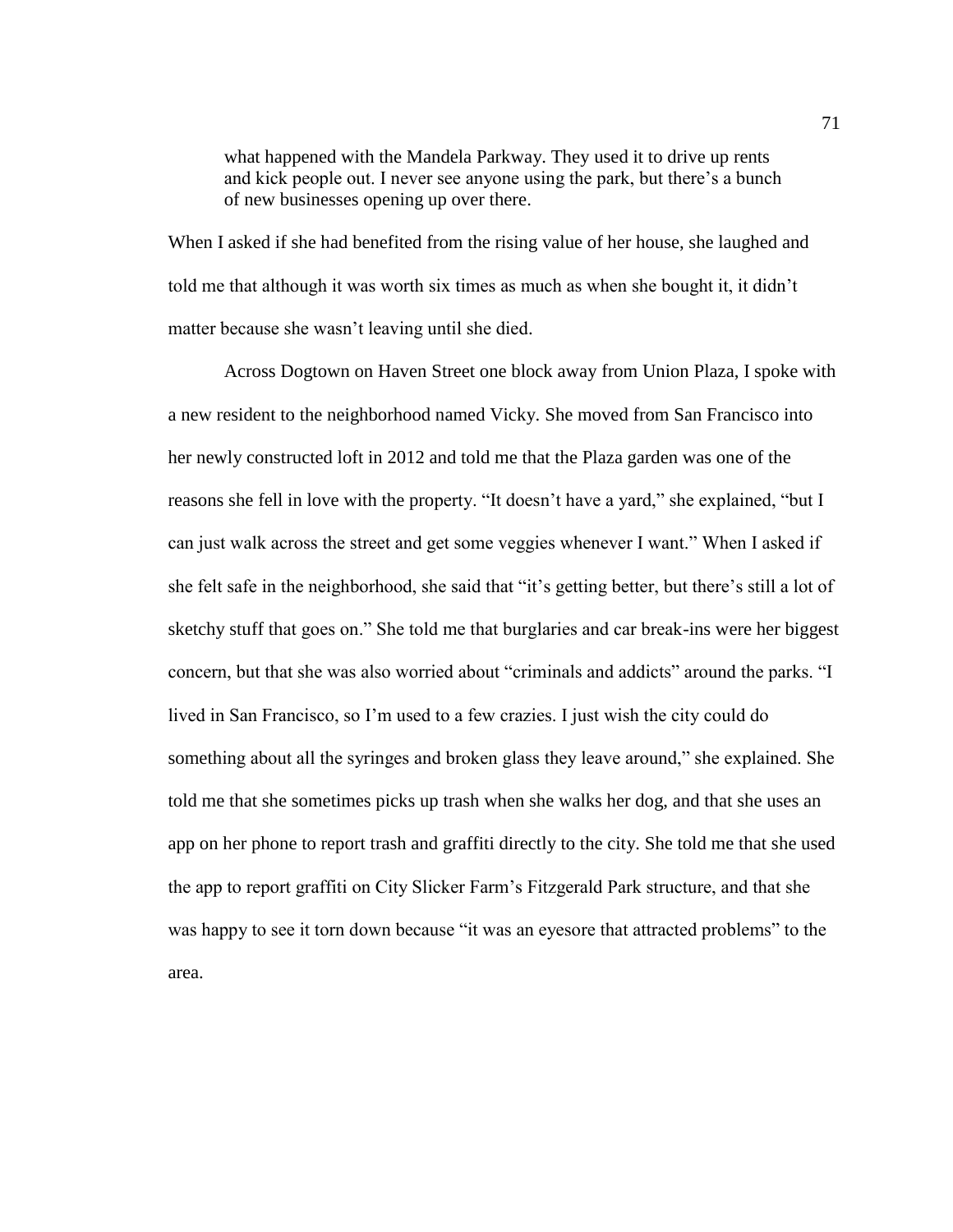

*Figure 2. New apartments planned adjacent to the garden (Madison Park, 2017)*

In the fall of 2016, after I concluded my interviews in the neighborhood, the entire city block between Hollis, Peralta, and Haven Streets, directly next to Union Plaza Park, was demolished to make room for a 4-story mixed-use structure that will include nearly 3,000 square feet of retail space (Madison Park, 2017). The developer, Madison Park, describes the property, which is expected to be completed in 2018:

All housing units will enjoy access to outdoor space through balconies and terraces as well as beautifully landscaped common courtyards. Inherent in the plan designs is an effort to create an ecologically conscious project for the individual resident as well as for the larger environment of the neighborhood and city through the use of rooftop solar panels, sustainable renewable and recycled building materials, and low-e glass coatings. Madison Park's vision is to create a uniquely interactive, artful, ecologically friendly project that builds on the energy and diversity of the local community and becomes a vital component of the neighborhood. (2017)

Madison Park's use of "green" aesthetics and diversity to advertise units in the property verifies Joseph's concerns about real estate agents using the garden to sell adjacent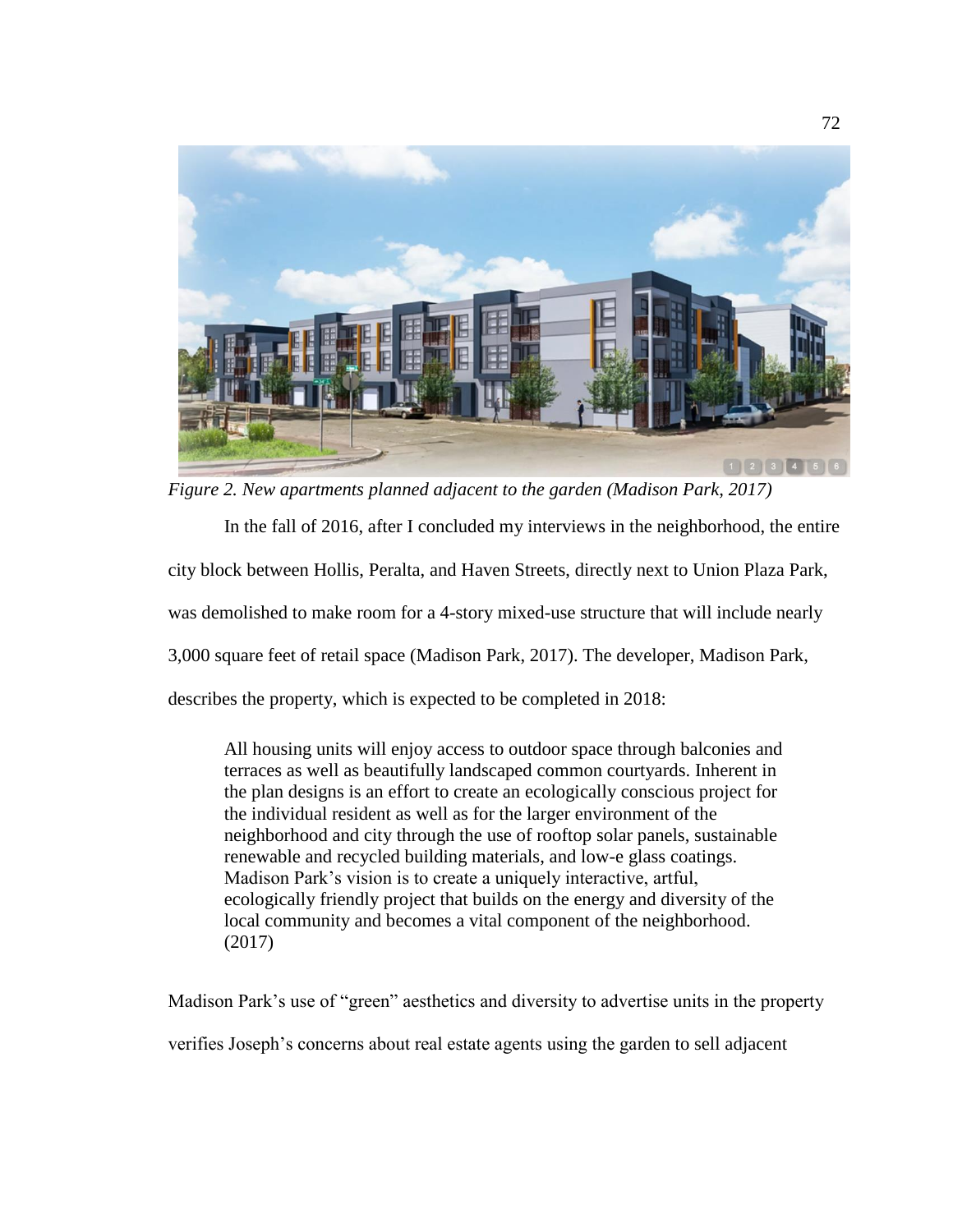property. Although it's likely the block would have been developed eventually regardless of the garden, it's existence seems to have played a role in the specific form that development and its advertisement has taken. While Union Plaza may offer benefits to the local houseless population, it also seems to have worked directly to their disadvantage, as their community on Haven Street is cleared to make way for construction. Gentrification might be, as Joseph said, inevitable in the neighborhood, but it would seem that the political and aesthetic significance of the garden has played a role in welcoming it.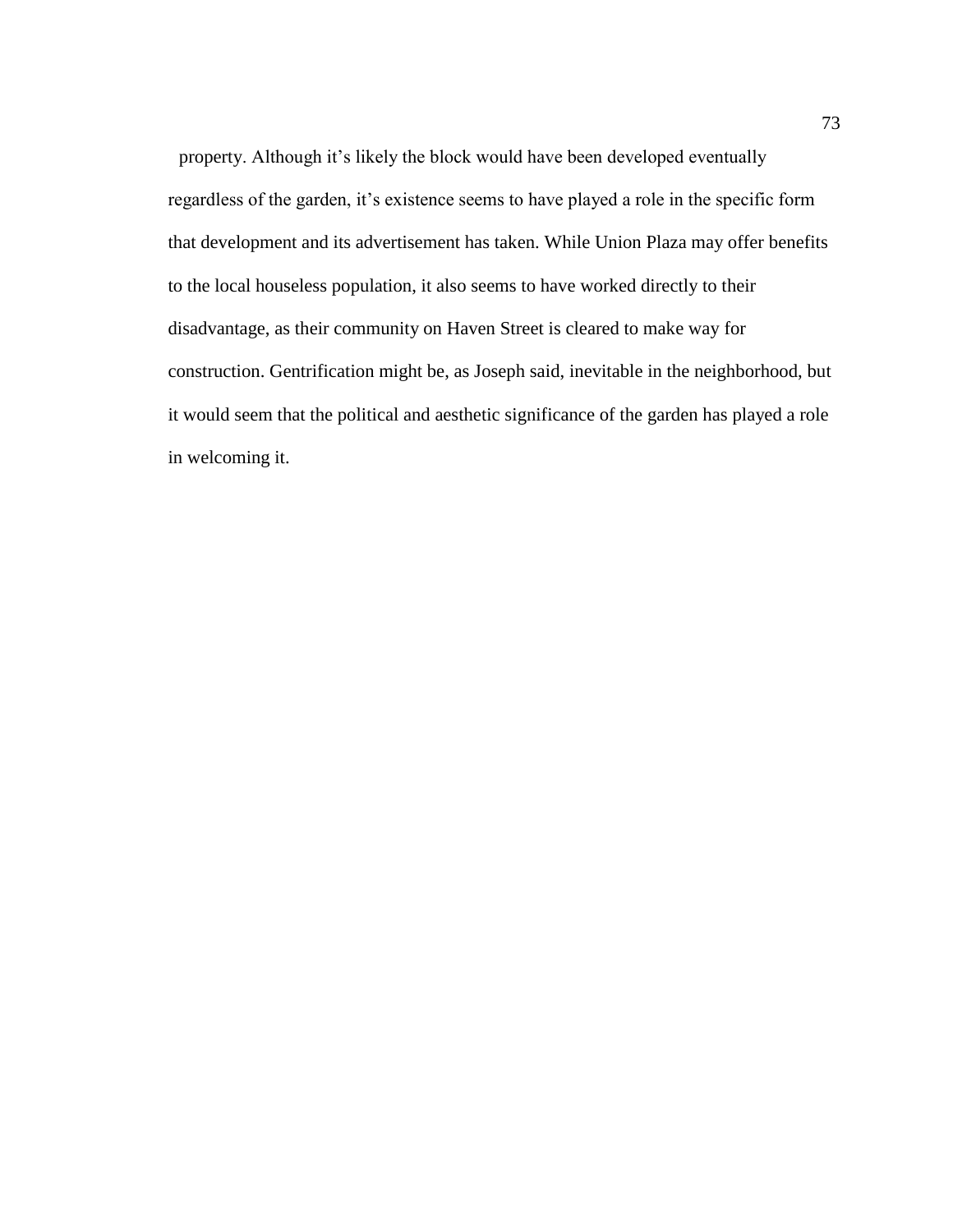### AFRIKATOWN: A CASE STUDY

Afrikatown is a community garden at the intersection of San Pablo Avenue, Brush Street and 23rd Street in West Oakland, not far from downtown. Qilombo, a "radical community social center" (Qilombo, 2017) created the garden over several months in 2014 to prevent real estate development on the empty lot adjacent to their building. Sullivan Real Estate officially owns the lot, which had been empty and fenced off for decades, and has attempted to bulldoze the garden with the help of the Oakland Police Department and sell the land to luxury condominium developers (Tsai, 2015). As a result, the garden became a focal point of the debate over gentrification in Oakland, and continues to serve as a rallying point for anti-gentrification activists.

The immediate neighborhood around Afrikatown has a history of radical activism. San Pablo Avenue was the site of anti-war and civil rights marches and protests in the 1960s, and the neighborhood was the home of the Black Panthers. In the decades since many of the buildings along this stretch of San Pablo Avenue burned down or were abandoned and boarded up. The area became home to a sizeable population of houseless folks, many of whom took up residence in the abandoned buildings and hotels that lined the old commercial district of the street. In addition, the area has a history of sex work, and has been referred to as "The Stroll" by locals.

In recent times, however, San Pablo Ave has been changing. As the main artery of the planned development in the WOSP, city efforts to 'clean up' the neighborhood have been extensive. Across Brush Street from Afrikatown is a small triangular park where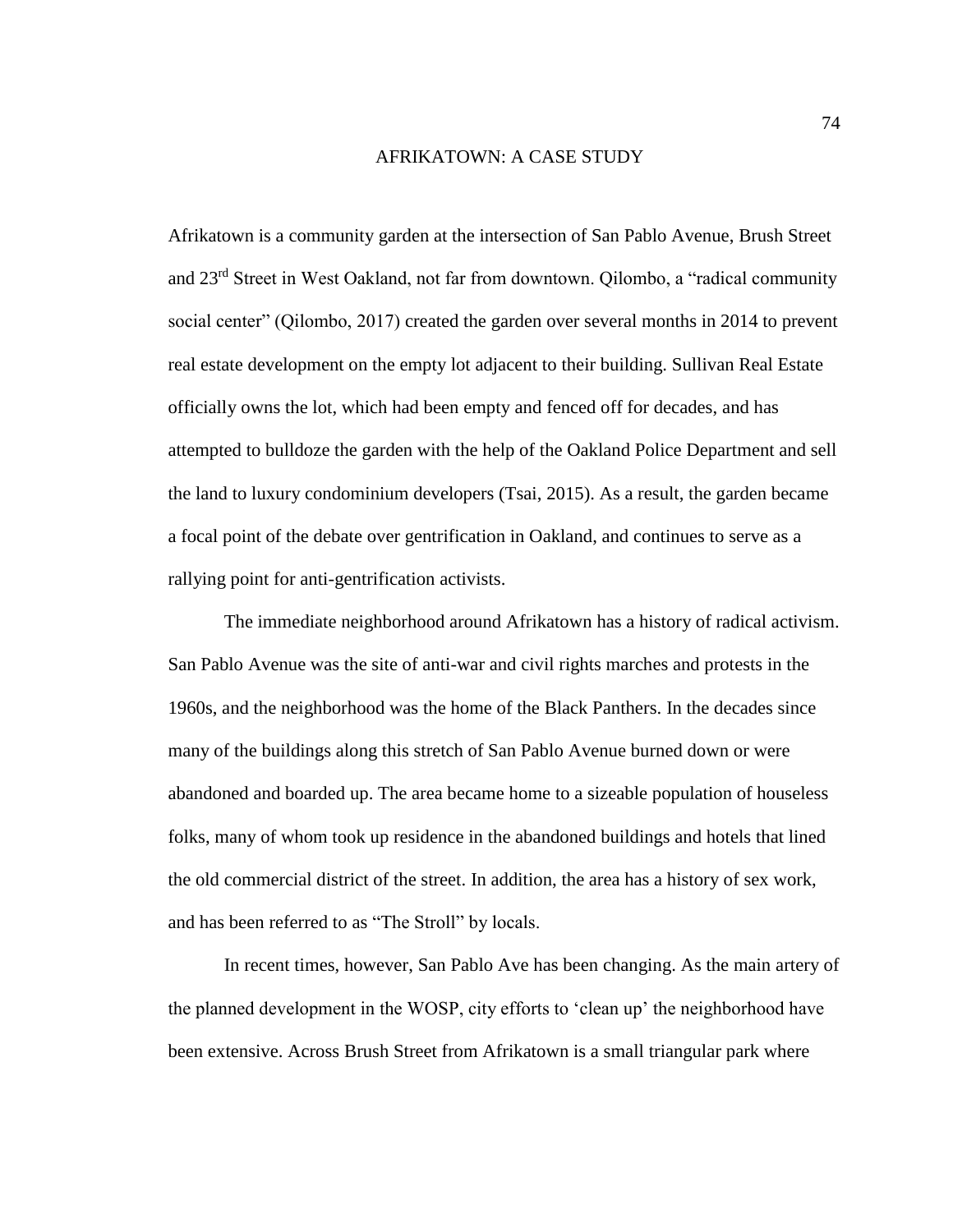houseless people have been sleeping in tents and under tarps since early 2016, when police displaced them from other nearby areas now undergoing renovations and development. In December of 2016, city inspectors evicted Qilombo from their building as part of a larger crackdown on unpermitted spaces in the wake of the tragic Ghost Ship fire. With the future of the space in question, activists are asking for donations and have applied for a \$25,000 garden grant, and have said that they will attempt to buy the Afrikatown lot, which is now valued at \$995,000 (Qilombo, 2017). In this case study I will discuss the politics of Afrikatown and the difficulties it has faced in resisting gentrification.

## Qilombo

Afrikatown came into existence spontaneously in the fall of 2014, when activists from the adjacent Qilombo community center began clearing the lot of debris and building raised beds (Tsai, 2015). On March 7, 2015 activists from the Qilombo Community Center entered the lot, set up a soup kitchen, and painted a colorful mural inspired by the black liberation movement on the wall overlooking the park (Shabazz, 2015). Local media reported at the time that "the colorful mural not only attracted the approving eye of residents, activists say, but also the attention of developers" (Shabazz 2015, para. 5). On March 26 the owner of the property arrived with a bulldozer and several Oakland Police officers, and attempted to clear the lot, but activists stood between the bulldozer and the fence to prevent its movement (Shabazz, 2015). The owner ultimately agreed to give the activists until April 3 to vacate the lot, but on that date over 300 activists attended a rally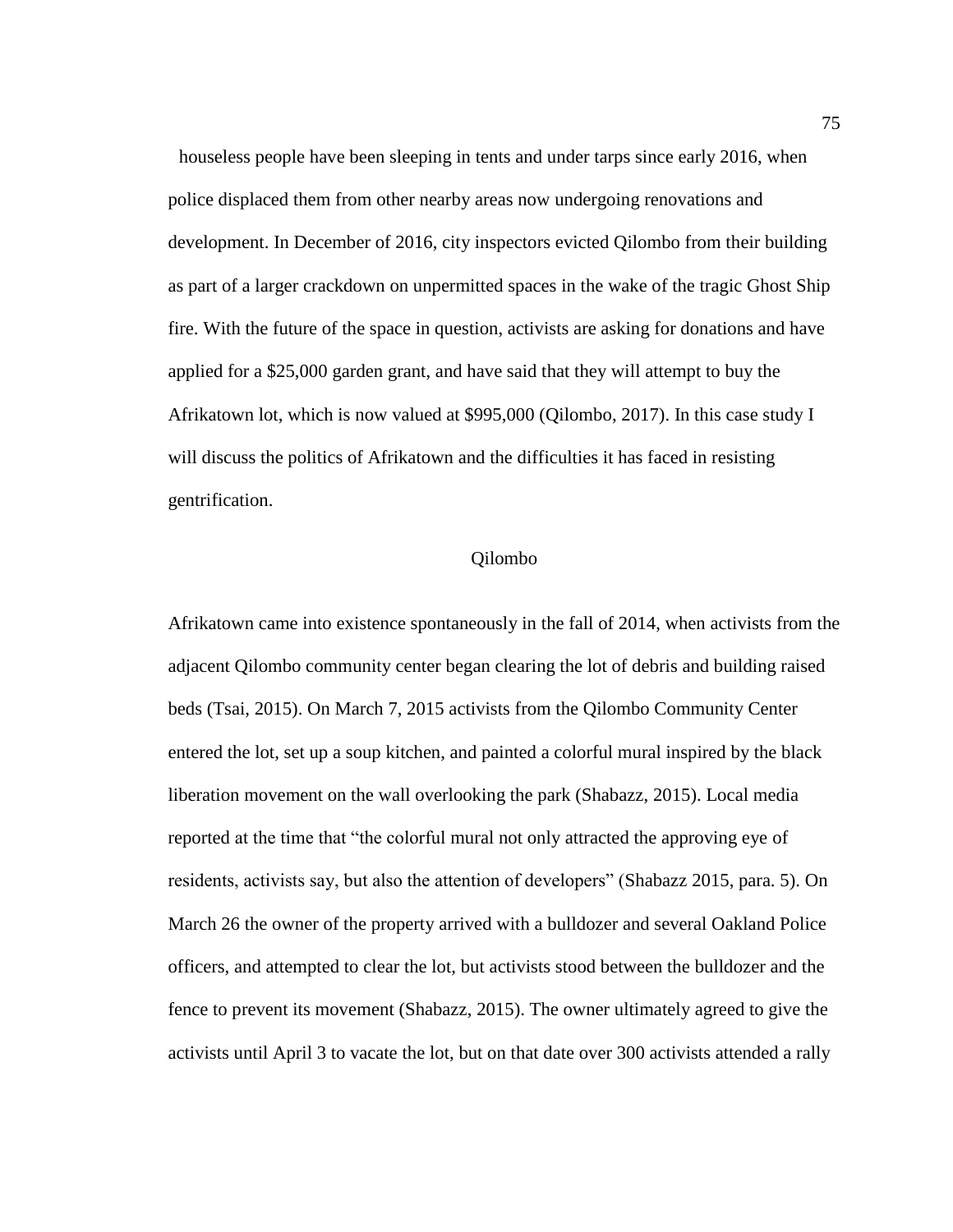at the garden to prevent encroachment on the space. After receiving call from Oakland City Councilwoman Lynette McElhaney, the owner and his realtor agreed to work with the activists, but maintained that the property was still for sale (Ibid.).

In contrast to other community gardens in West Oakland, Afrikatown is completely open to the public. There's no gate, and during events a volunteer run soup kitchen helps feed houseless residents in the area (Tsai, 2015). Afrikatown supporters have stated that their goal is to raise money to purchase the property, which is valued at nearly one million dollars, in order to prevent development and halt gentrification (Qilombo, 2017). Unlike other community gardens that have received city grants for their development, Afrikatown has depended on community donations and volunteer work. The ultimate goal of Afrikatown, according to volunteers, is to transform the area into a haven for marginalized residents, and to act as a model for other communities facing gentrification (Tsai, 2015).

The unique aspects of the Afrikatown community garden reflect Qilombo's broader political vision, which is not limited to urban agriculture. Qilombo explains:

Our neighbors are largely low income and/or houseless Black & Brown people; specifically we want to acknowledge our neighbors who reside in West Oakland's "tent-city" where houseless peoples pitch tents and community members who live in the motels or low-come housing projects close to the community garden. […]. We are a land-based movement that reconceptualizes community control: we are the frontline community, Black and Brown, who gather and learn together as we face ecological and social crises. (Qilombo, 2017)

 $\sum_{s \in P}$ Qilombo has partnered with other justice oriented community organizations to help establish their movement. One of these organizations is Hip-Hop for Change, which has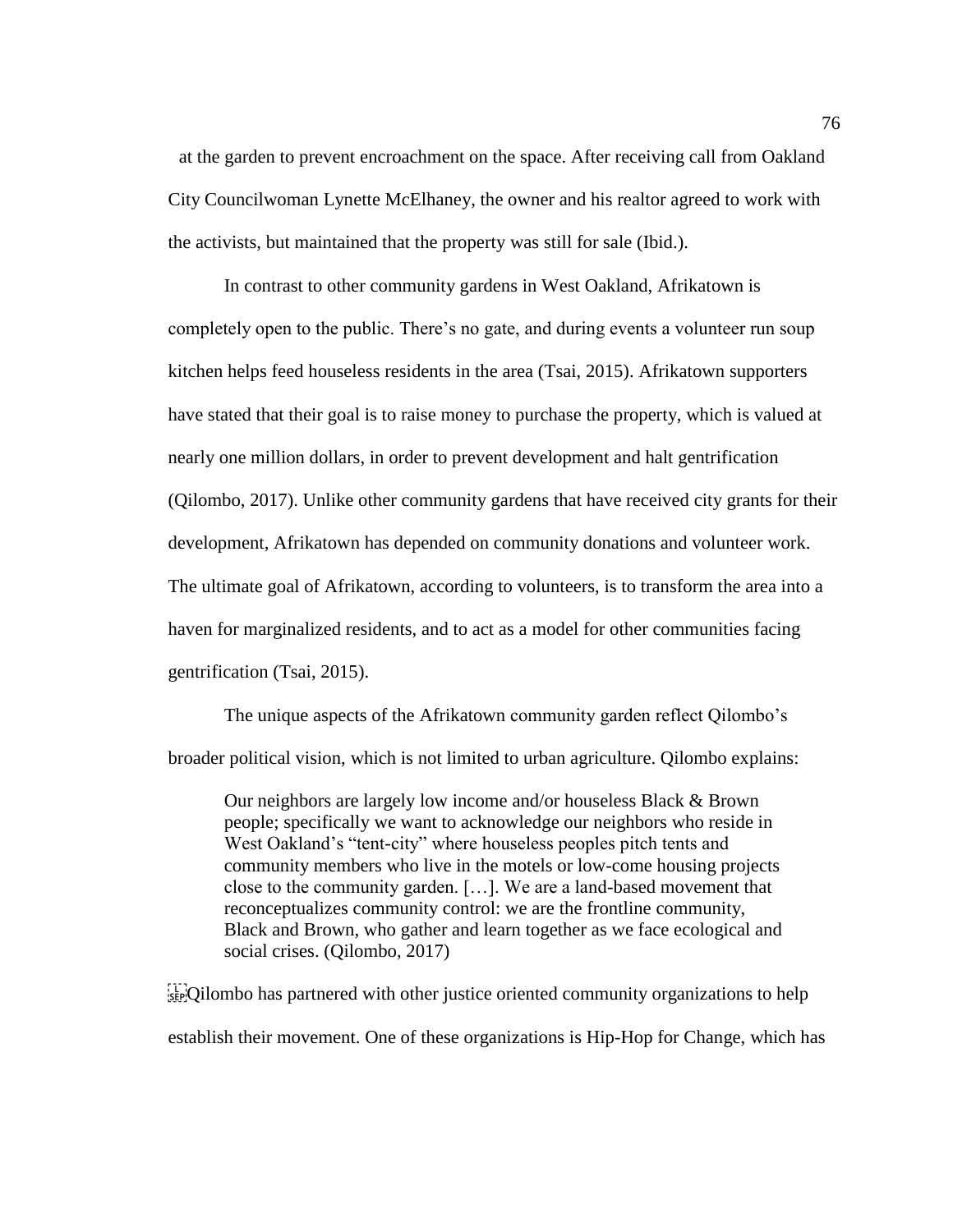an office in the Qilombo Community Center and works alongside Qilombo in organizing benefit concerts. I briefly worked as a canvasser for Hip-Hop for Change in 2014 and got to know the Founder and Executive Director Khafre Jay. His organization employs and promotes local artists, advocates for non-commercial hip-hop that has empowering political messages, and hosts fundraising concerts in the community. Khafre's black nationalist politics mirror Qilombo's; the Afrikatown mural prominently depicts the Black Panthers and Kwama Nkrumah, a Pan-Africanist who led Ghana's independence movement. Qilombo writes:

Afrikatown […] is an attempt to reclaim and hold space for Afrikan people, to celebrate Afrikan culture, heritage and legacies of resistance. By turning our block into Afrikatown we are responding to our community's need for transformation that is not centered around the desires of rich white colonizers, and that resists the city's plans for displacing Black and Brown people. (Afrikatown Community Garden, 2016)

Qilombo's vision of Afrikatown, however, doesn't reflect its current reality. The events that I participated in were attended mostly by white people, and on other days I visited white volunteers seemed to outnumber people of color in the garden. During an event in the spring of 2016, Qilombo activists stood on the edge of the space near the soup kitchen and looked on, visibly unhappy, as white participants took photos and socialized in the garden. The tension between Qilombo and local white radicals boiled over at the 2014 Bay Area Anarchist Bookfair, when activists claiming affiliation with the community center were involved in a altercation with a white anarchist who insisted that "all churches need to be burned down, even the black ones" (Social Insurrection, 2014). Following the event, some local anarchists have derided Qilombo activists as Maoists,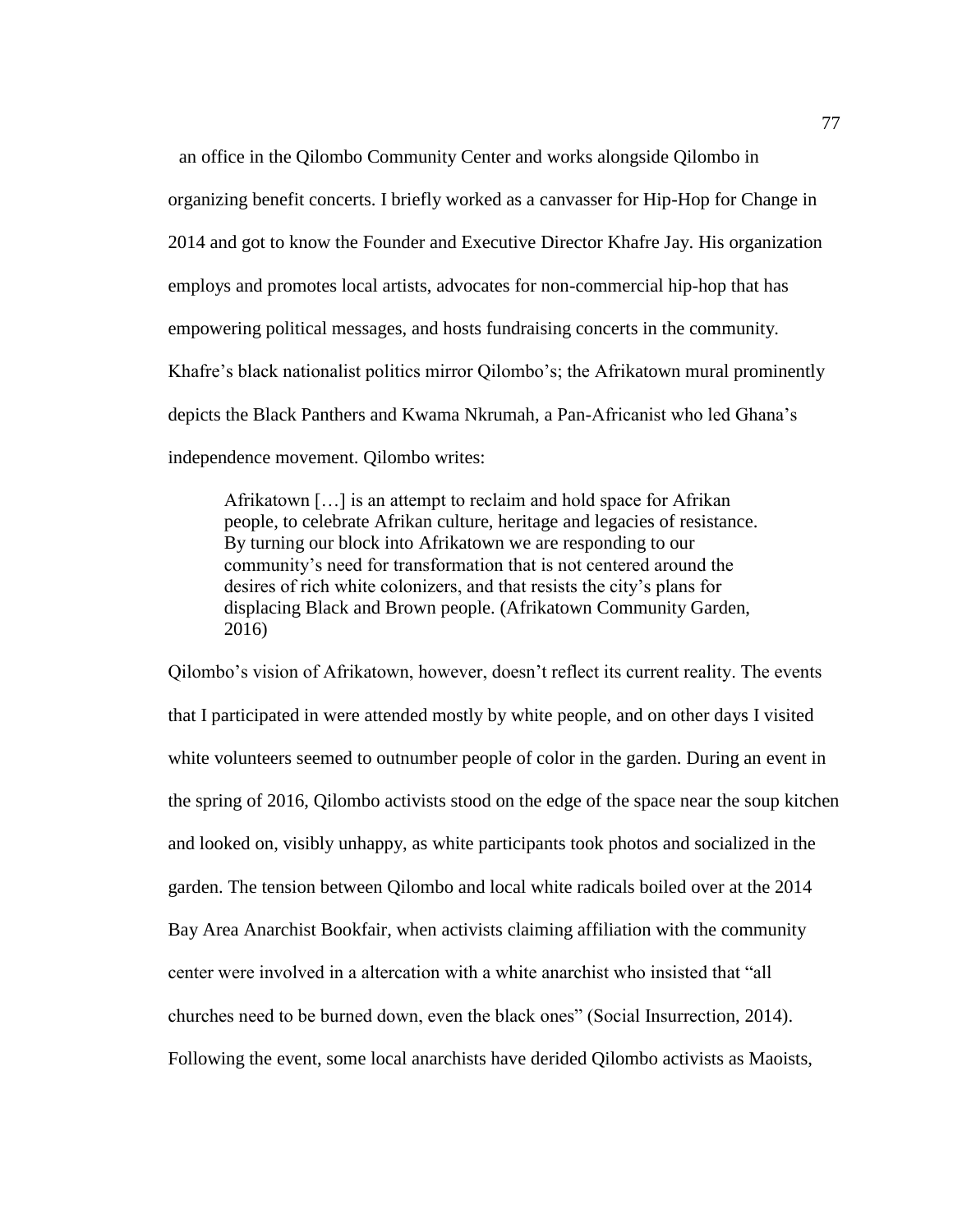and in turn an anonymous Qilombo supporter has called the local anarchist scene a "subcultural playpen" and an "all-white fantasy world" (Dragonowl, 2015).

While these disagreements haven't had an effect on the resilience of the garden thus far, they highlight a question Qilombo will face as the neighborhood continues to gentrify: How can the garden remain as an autonomous space for black and brown people while simultaneously generating support from the larger activist community? During an Afrikatown event I asked Dea, a white food justice activist tending some kale, what she thought of the garden politics. She told me she was there acting as an ally, helping in whatever way she was asked to, and that she was careful not to dictate how the garden space was used. "It's important to bring an intersectional perspective here," she told me, "and part of that is being a good listener and being aware of my privilege in this space." Dea said that being aware of her privilege as a white woman entailed using that privilege to the advantage of people of color, and that she would be the first in line protecting the garden if the police arrived. "They're way less likely to shoot *me* over nothing," she explained.

When I asked a member of Qilombo about white volunteers and activists in the garden, their answer was similar. "Afrikatown is open to everyone," they said, "as long as you're respectful of us and are down to resist white cultural hegemony. We need as much help as we can get." They clarified that the majority of people who used the garden in everyday life were people of color, but that their events attracted a wider array of activists from different backgrounds. The diversity of actors converging at the garden during events was made especially clear during a group meditation in the Qilombo building that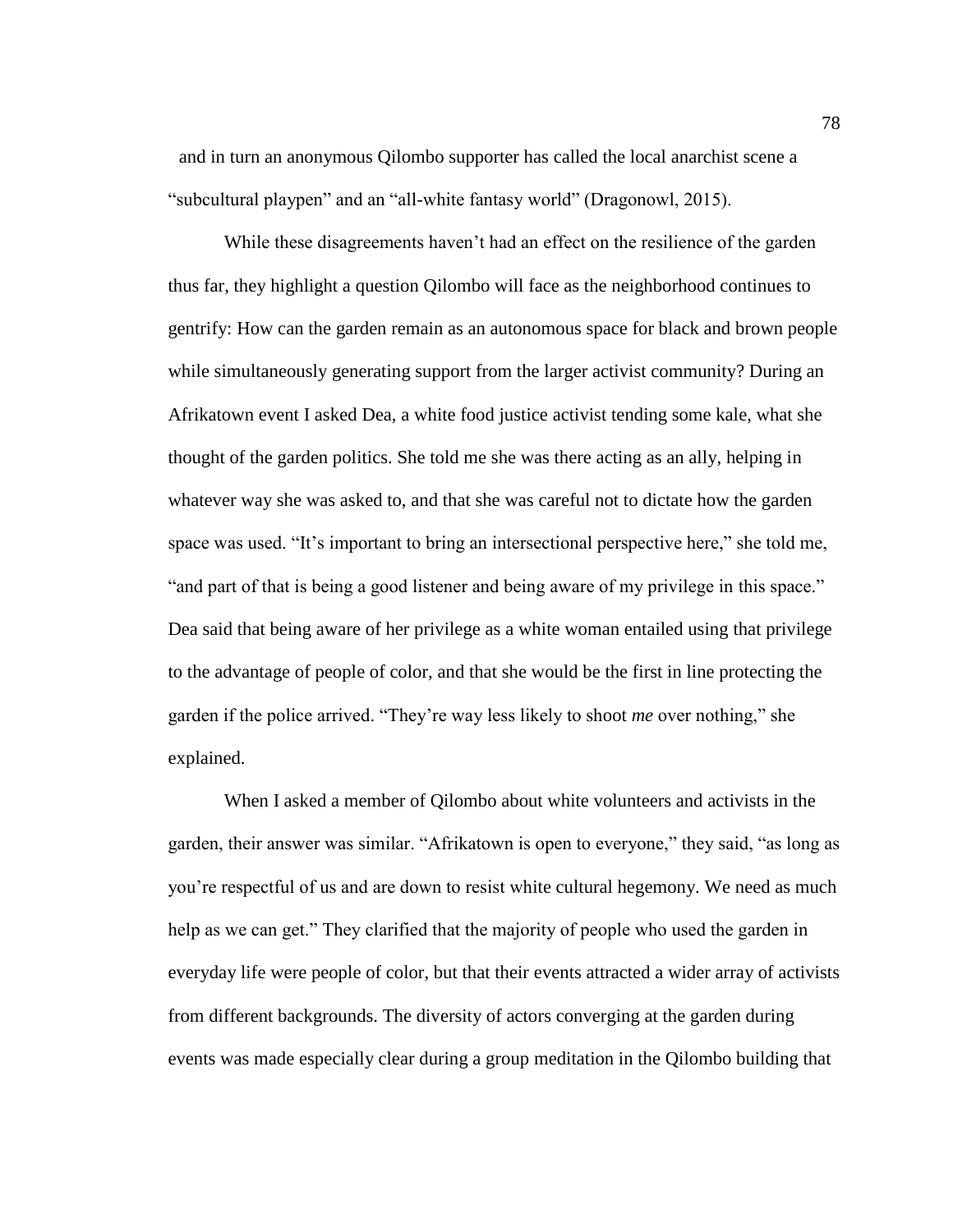I participated in. Twenty or so people from different ethnic and socioeconomic identities sat together in a circle and, after a moment of silence, shared their reasons for attending. Many in the circle said they were there solely for the meditation, while others said that they wanted to support the garden. When I shared why I was there and explained my thesis, several people told me they thought it was great, but insisted that the best way to "stop the spread of hatred" was through mindfulness and "seeking the change within."

The Qilombo member I interviewed took a more proactive approach to the political work of Afrikatown. "The garden is here first and foremost to stop gentrification. […]. This is our neighborhood and we want a future in it," they told me. When I asked if they worried that the garden and mural might actually attract developers and gentrifiers to the neighborhood, they said that "realistically" there was nothing that could stop West Oakland from being gentrified, and that their goal was to "provide a safe haven" for their community in the midst of development. A National Lawyer's Guild representative present at a Spring 2016 Afrikatown event was similarly pessimistic about the future of West Oakland. She said that while the efforts of Qilombo were "admirable" and "making an impact" on the lives of those involved with the garden space, overall "the city has been cracking down on the houseless more than ever. […]. They're committed to policies of displacement, and the best we can do is provide assistance to those who resist them." The National Lawyer's Guild set up their booth at the event that day to provide information and support "in case the police show up with bulldozers," and to act as Legal Observers. Although no police arrived that day, the inevitability of their presence seemed to haunt the participants. As one Qilombo member remarked: "It's only a matter of time."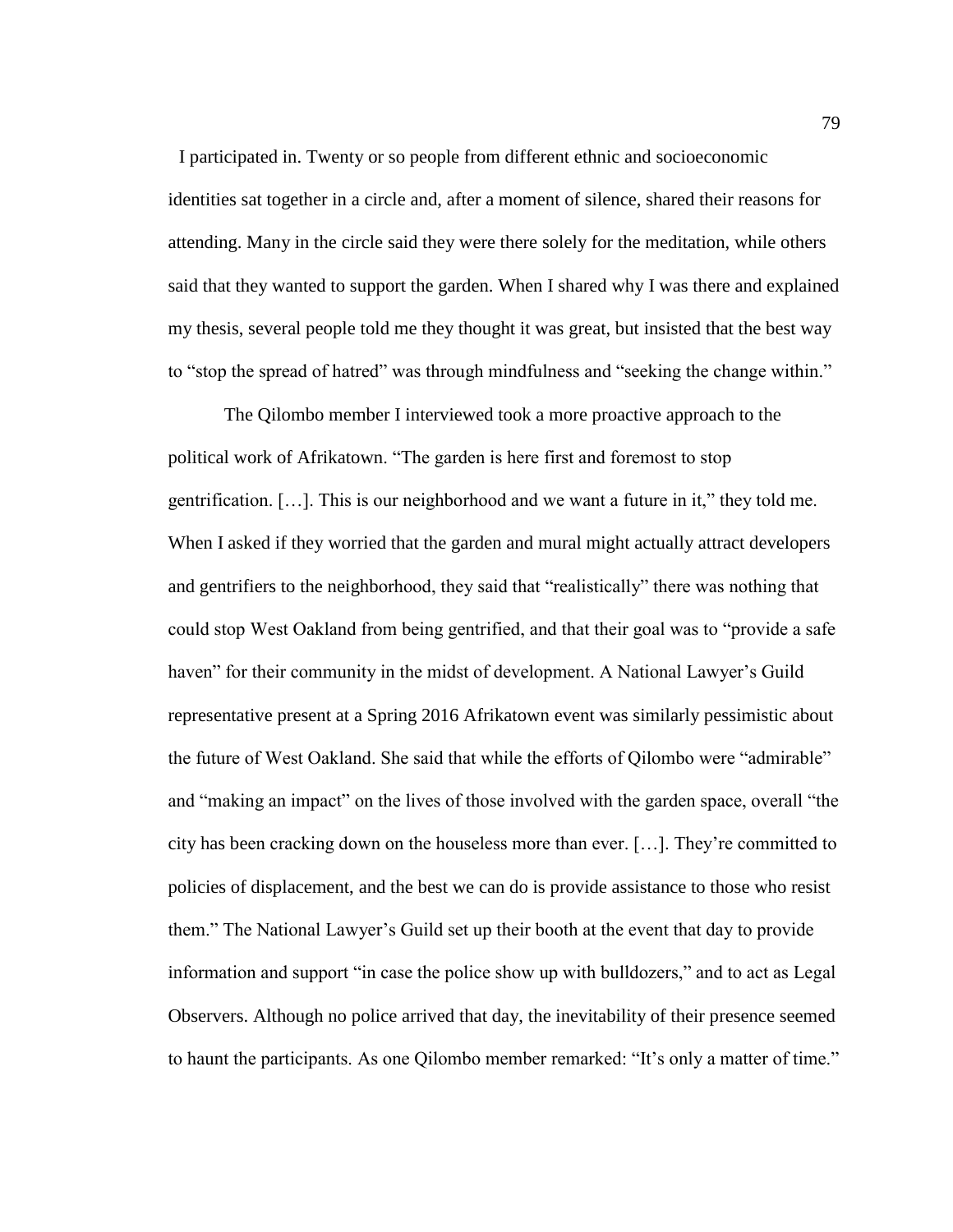## Opportunity Site #37

**EVALUATE:** The political importance of the space to City officials is revealed in the WOSP, which was finalized in 2014 before the garden was established. The Afrikatown lot is identified in the WOSP as one of four "opportunity sites" in the "San Pablo Opportunity Area," and "Opportunity Site #37" within greater West Oakland (WOSP 2014, 176). The WOSP defines opportunity sites as:

Individual parcels or groups of commercial and/or industrial parcels that are strategically located, and are vacant, underutilized, blighted, or are not developed to the intensity of land uses allowed by current zoning. Development of these sites has been historically challenging, yet their strategic location affords them the potential to assist in revitalizing the areas surrounding them. (WOSP 2014, 126)

In developing the San Pablo Opportunity Area, the WOSP intends to "transform" the corridor with new residential buildings and commercial spaces, as well as "enhanced streetscapes that activate the street, increase pedestrian activity and enliven the neighborhood" (WOSP 2014, 176). Because of the strategic location of the lot, Opportunity Site #37 features prominently in WOSP development strategies for San Pablo Ave:

Opportunities for new development exist at each of the three corners of Opportunity Site #37, with additional infill development potential in between. Encourage the integration of all of these parcels into an overall development plan, potentially vacating the small section of Brush Street parallel to West Grand. […]. Implement substantial streetscape and landscape improvements along this site's frontage, linking it thematically with the small pocket park at San Pablo and West Grand. (2014, 177)

Mixed-use commercial and residential development at the site is hoped to be a "strong retail-based anchor" that will become "catalyst" for further development in the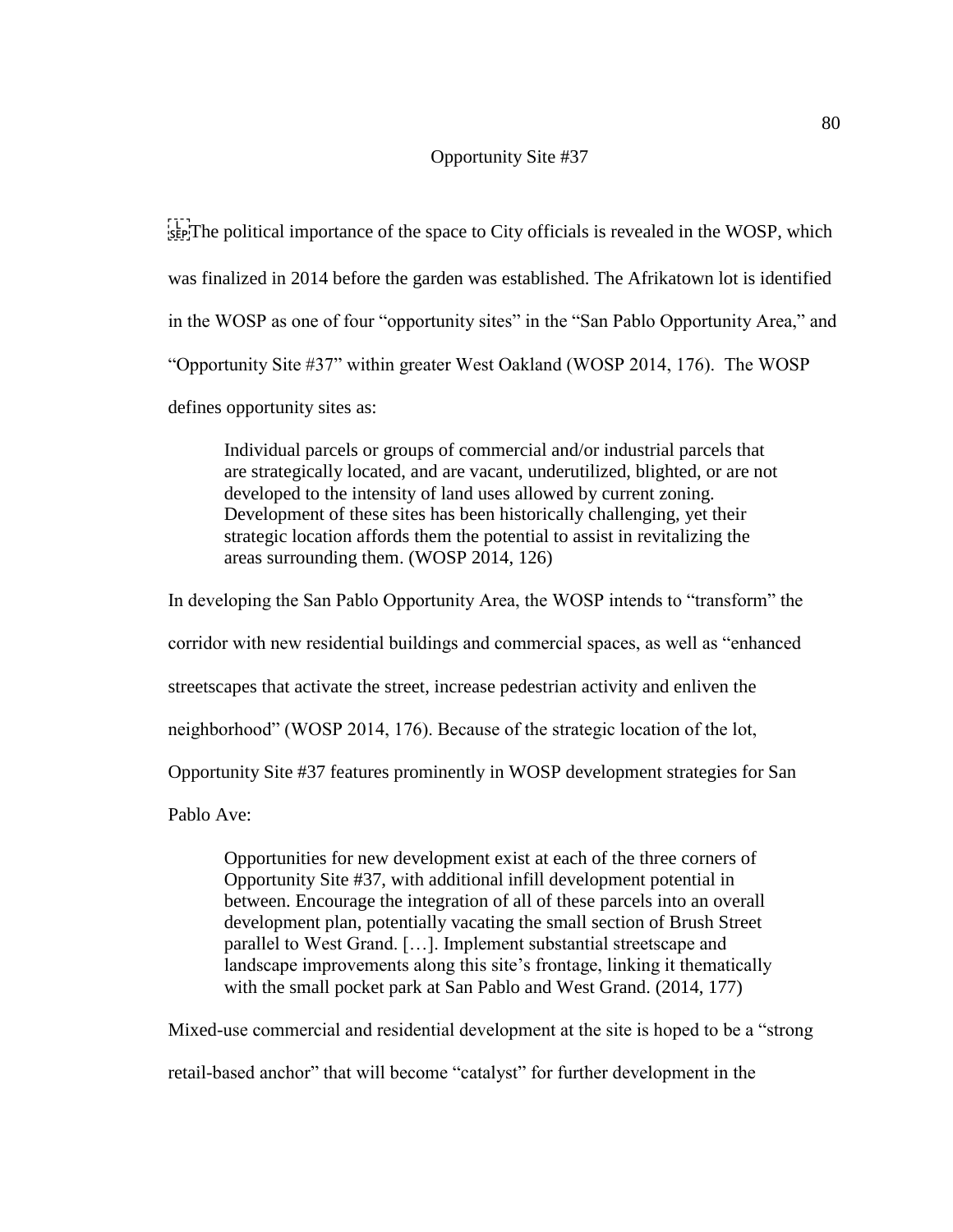### neighborhood (WOSP 2014, 176). The WOSP notes:

With new retail anchors at either end of the corridor, San Pablo Avenue can re-emerge as a thriving neighborhood-serving retail corridor and the numerous smaller vacant and underutilized sites in between will be more likely to infill with similar types of development. The two anchor development Opportunity Sites can serve as gateways with streetscape and pedestrian amenities and improved roadway sections. (2014, 177)

As a "gateway" to West Oakland, the site's aesthetics are of importance in encouraging further development in the area; The "improved streetscape" and "pedestrian amenities" mentioned in the plan are part of the WOSP's larger vision for changes in West Oakland. The plan notes the utility of a "creative economy" in promoting aesthetic changes in the area, and identifies "urban farms and gardens" as "one of the vibrant 'creative economy' business types in West Oakland" (WOSP 2014, 351). Plans for increased green space in West Oakland are discussed in terms of their economic benefits, and in its "Reforestation Plan Objectives" the WOSP notes that the "potential net economic benefit to West Oakland that could be realized by planting a mix of as many as 113,210 street trees, trees in parks and public open spaces, and trees at private businesses and residences is estimated to be as much as \$6.7 million" (2014, 373). With an increase in trees and green space, the plan hopes to attract new businesses and (wealthy) new residents (Ibid.).

Another "creative economy" that is mentioned by the WOSP is the arts, and it sets out several strategies for using it to encourage development in West Oakland (WOSP 2014, 353). The first strategy outlined in the WOSP's "Cultural Assets" section is to "acknowledge the arts as economic development catalysts" (2014, 356). In 2016, the Oakland City Council approved the creation of a "Black Arts Movement Business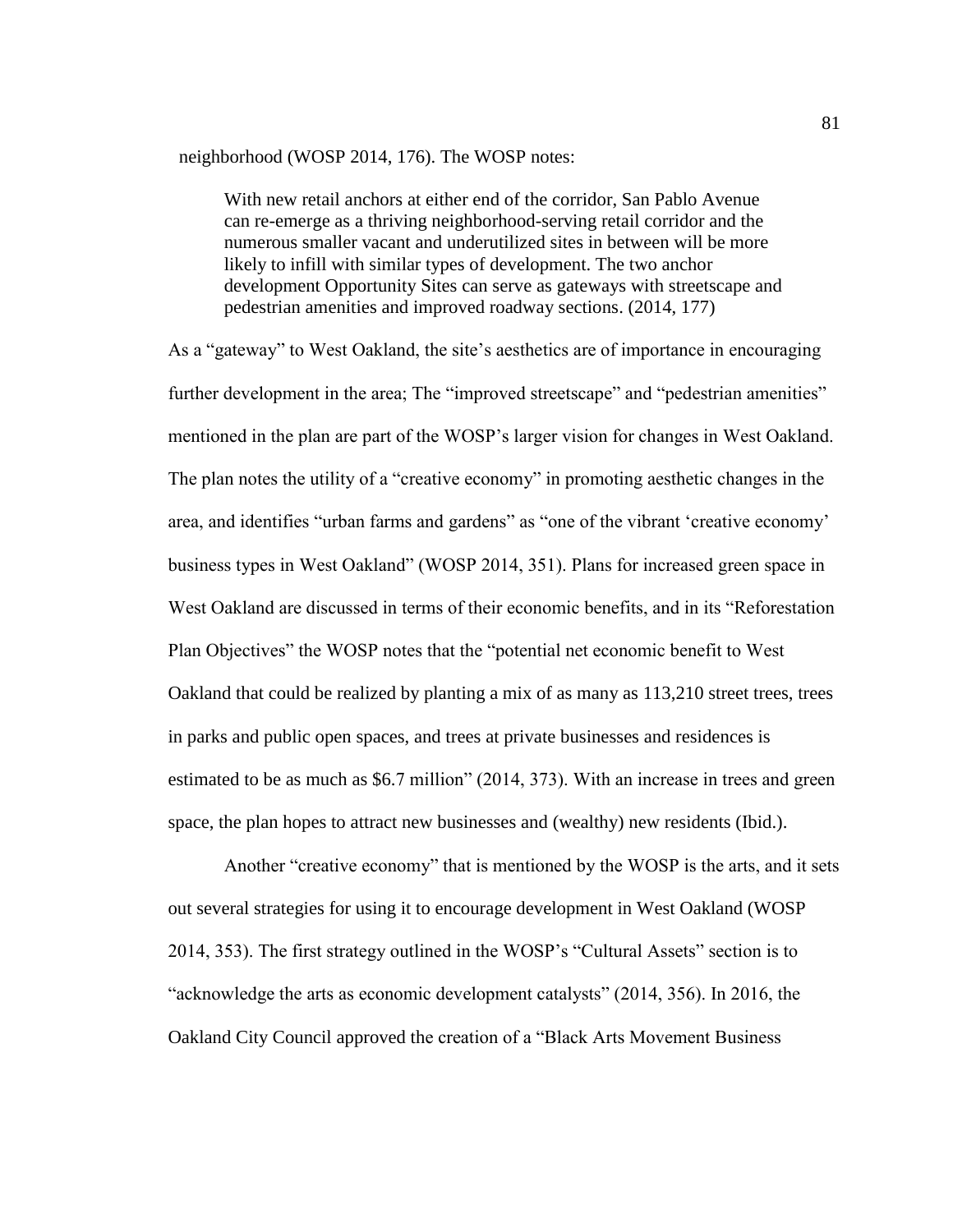District" along 14<sup>th</sup> Street in West Oakland (Jackmon, 2016). Marvin X Jackmon, a planner in the creation of the district and a well-known community member who worked with the Black Panthers in the 1960s, advocates for a "Afrikan Women's Market Day" and a "Black Farmers Market" to help generate money in the Black Arts Movement Business District (Jackmon, 2016). In order to secure funds for the community, Jackmon writes that black businesses will "initially need help from City, State and Federal agencies, along with generous donations from Silicon Valley firms and Globalists who have caused much of the displacement and destruction of the cultural vitality of our community. Governor Jerry Brown recently passed legislation to establish cultural districts throughout California" (2016, para. 14).

Jackmon's invitation for help from the City of Oakland and Governor Brown may be shortsighted. As noted in the introduction, Brown used the creation of the Uptown Arts District in Oakland to attract new development and the gentrification of the neighborhood. As one Qilombo volunteer said in response to the Black Arts District plans, "How can you have a Black Arts District without Black people?" (Qilombo, 2017). Opportunity Site #37, which is only a few blocks from Uptown, is identified in the WOSP as a site where public art can be used to enhance the "community gateway" and attract new commercial and residential development (2014, 355). The WOSP mentions the importance of incorporating arts districts and public art "within the development of major new institutional, private, and non-profit developments" (2014, 356), and its strategy "Include Art-3" is to "work with community groups to install educational and interpretive signs, artwork and landscaping that highlight West Oakland's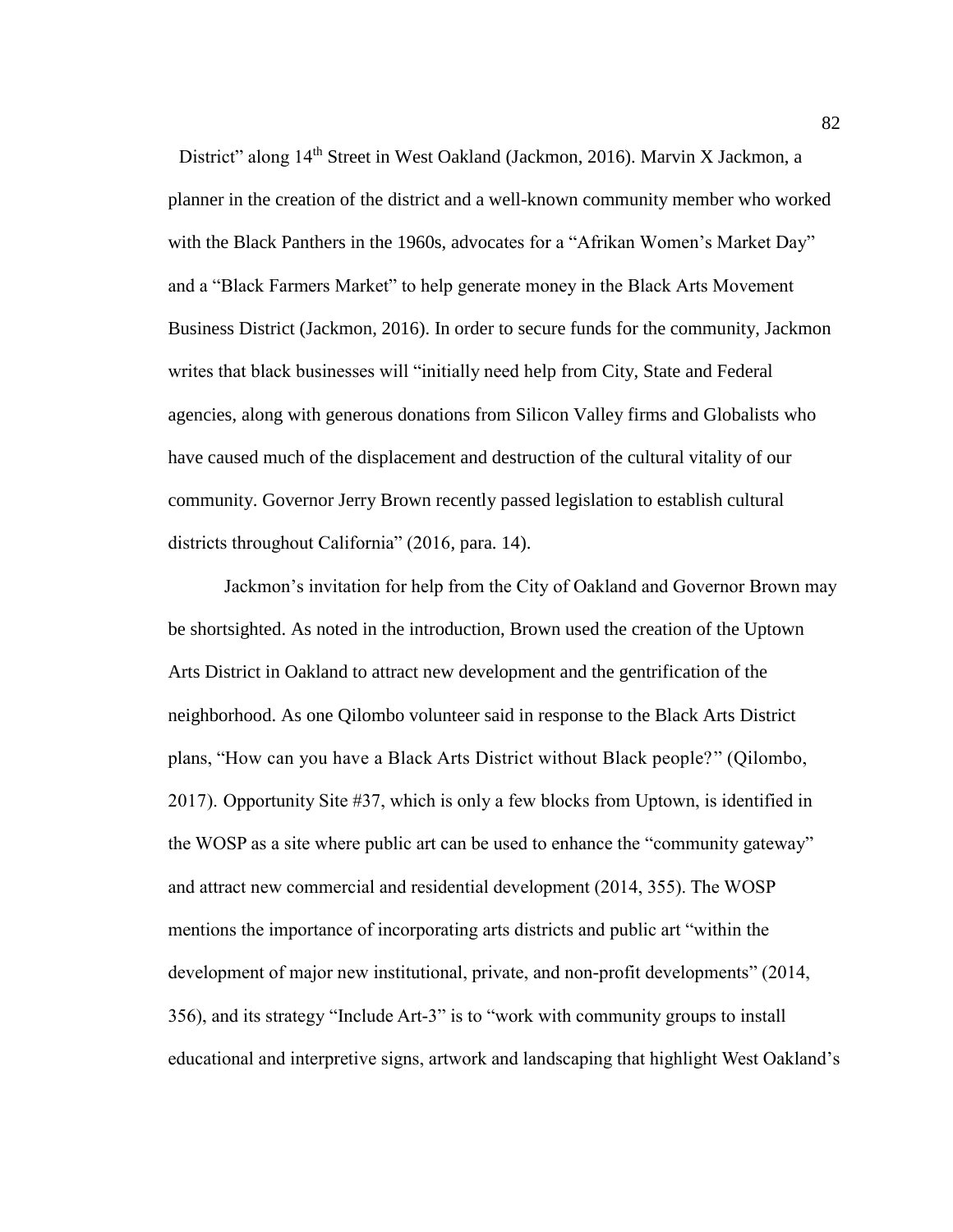historic and cultural features" (Ibid.). With this strategy, the WOSP works to recuperate the radical iconography of West Oakland's past in order to promote an aesthetic that attracts new residents and development. Seen through this lens, the Afrikatown mural, which was intended to create a sense of community and place for black residents and activists resisting development, may in fact be welcomed by the city.

The City's promotion of the arts seems ultimately more about attracting capital than it is about the wellbeing of artists and their communities. The "Creative Assets" section of the WOSP details city plans for monetizing artist spaces through regulatory controls and business license fees:

Intent: Foster a business-friendly approach to regulations affecting local West Oakland artists, supporting the local artist economy while requiring the submission of necessary business licenses. Such an approach could further recognize the 'creative economy' in West Oakland. (2014, 360)

In detailing this business-friendly approach, the plan states that "zoning regulations for home occupancy permits should be relaxed throughout the residential neighborhoods in the Plan Area, offering expanded self-employment opportunities and relaxed regulations about on-site sales" (Ibid.). Relaxed city regulation and code enforcement in one such artist space, the Ghost Ship, may have allowed the unsafe conditions implicated in the fire there that killed 36 people. Records indicate that city officials received several complaints that conditions inside the building were unsafe, but failed to enforce building regulations (Willon et al., 2017).

Following the fire, which was an international news story, the city enacted sweeping building inspections and evictions of artist spaces, in a reversal of its earlier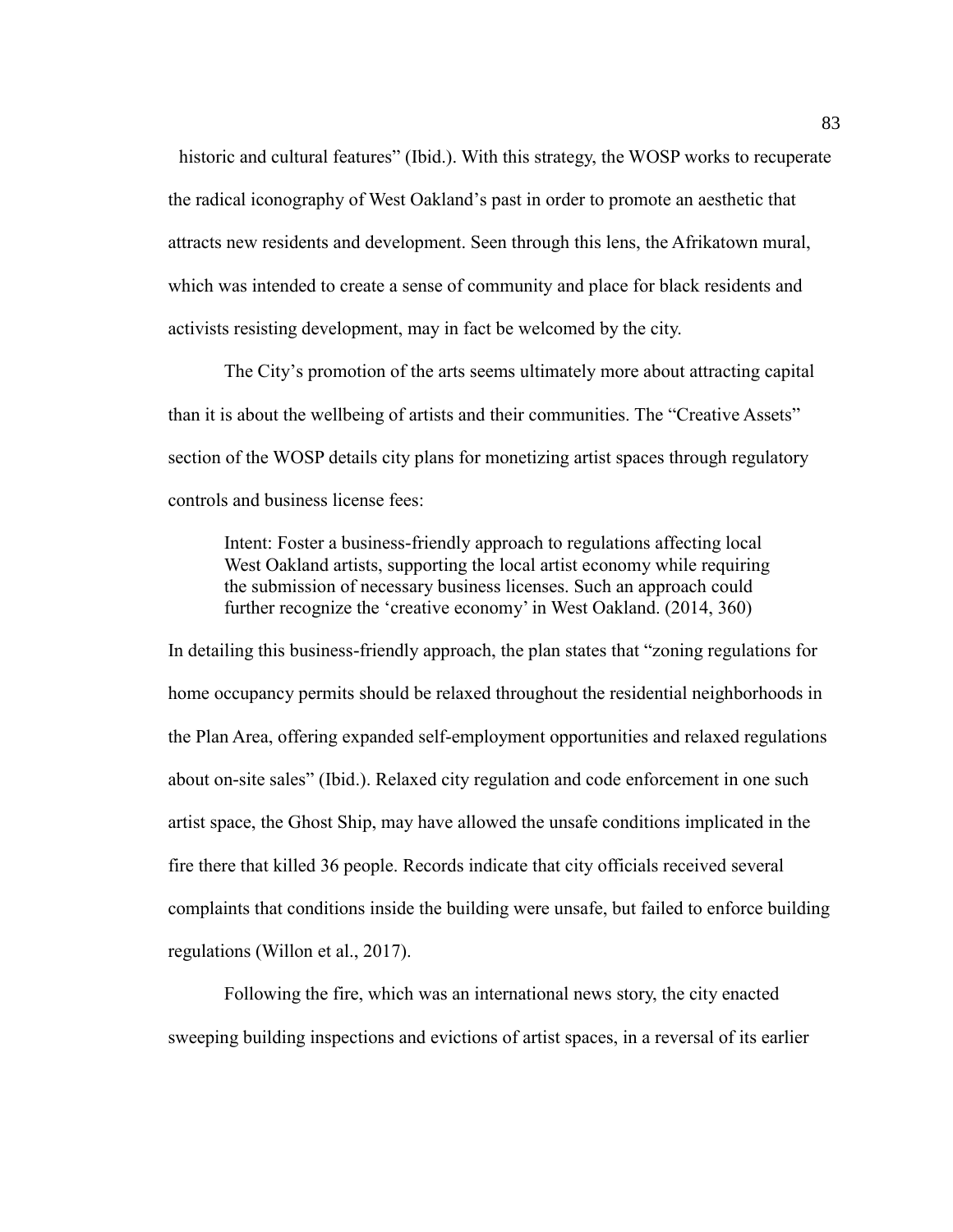strategy of lax code enforcement. One of these spaces, the Omni Commons, was shut down not for any concerns over the safety of the warehouse, but rather over an obscure technicality in the building's insurance map dating to the 1950s (Baldassari, 2016). The closure came as artists in Oakland voiced fears that the city would use the Ghost Ship tragedy to clear out artist spaces for new development, a strategy city councilmember Rebecca Kaplan critiqued as "Trumpian" (Ibid.).

These seemingly contradictory responses by the city to artist spaces and other unpermitted building use reflect city official's recuperative strategies. One theme that seemed to emerge in the wake of the Ghost Ship, however, was that if spaces weren't business friendly or lucrative, they'd be cleared. In December of 2016, fire inspectors shut down the Qilombo space, which has been used to organize the resistance to development on Opportunity Site #37. As Qilombo explain:

It is fueled by a systematic crackdown by the State  $\&$  the city, where opportunistic landlords and property management companies are excited for their building to not be up to code. It means property mangers can finally get rid of their pesky tenants who have "rights" and community support and keep the rent low. […]. Qilombo will work with the very comrades who stepped up after Ghostship to help us through a SERIES of fire inspections and false claims of our building being on fire (a slew of harassment against us and all DIY spaces). We will aim to give people the support needed to face gentrification as it is. To debunk how the wrecklessness they call the law never favors our people and delegitimize the "evidence" needed uphold claims of foul play. (Afrikatown Community Garden, 2016)

Following the crackdown, Qilombo lost its lease on the space, but members have not yet been evicted. In January of 2017 Qilombo hosted an anti-gentrification art showcase and gallery, and in March it renewed its request for donations to help buy the Afrikatown plot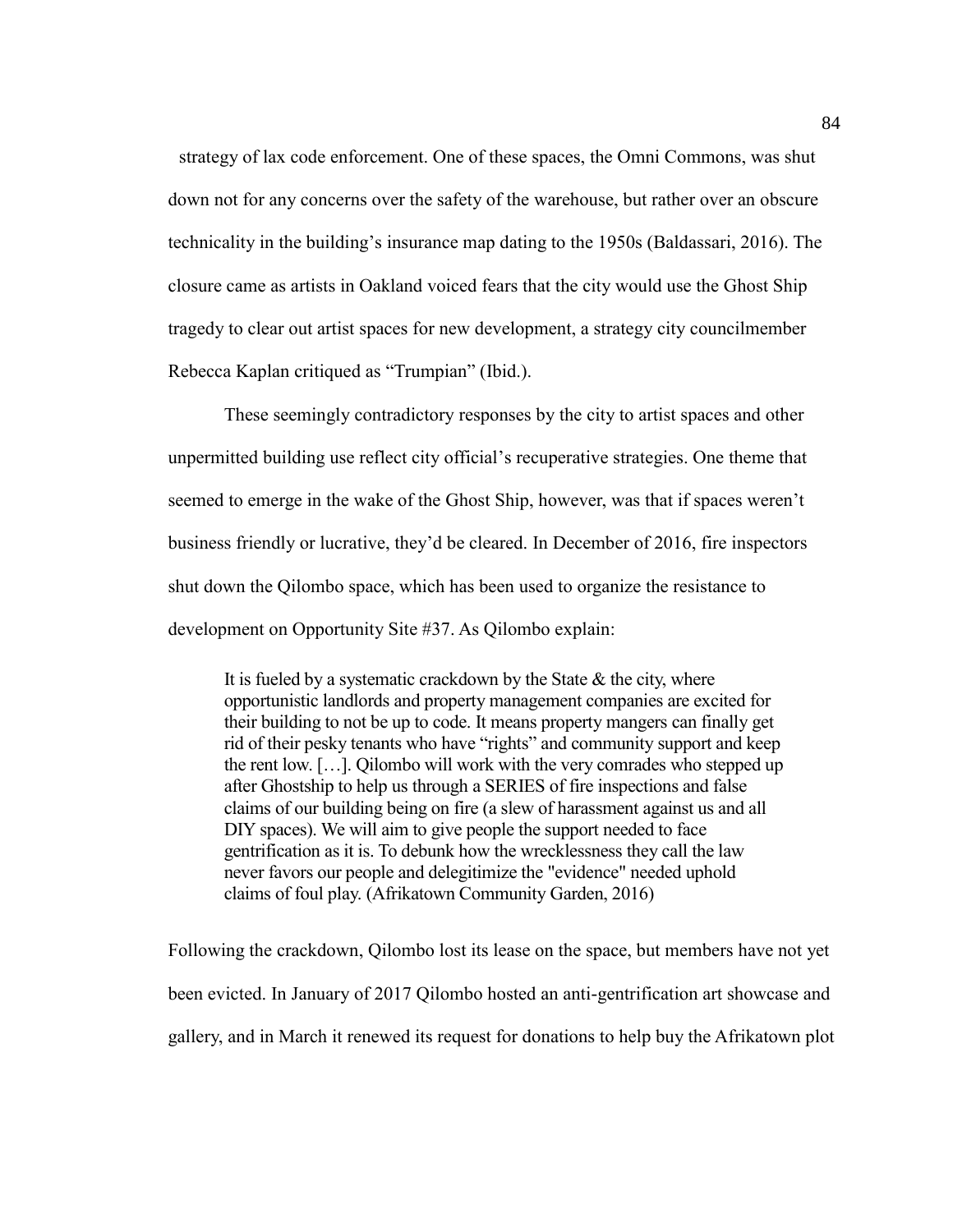(Qilombo, 2017). In April, a post on the Afrikatown Community Garden Facebook page asked supporters to vote for the garden for a chance to win a \$20,000 Seeds of Change grant. However, the garden did not generate enough votes for inclusion in the grant contest (Seeds of Change, 2017).

These relatively recent developments reveal the precarious predicament of Afrikatown. Condemned but not evicted, Qilombo operates the garden seemingly at the mercy of the city's shifting policies and strategies. While the garden exists as a space of resistance against planned development at Opportunity Site #37, it also may help generate the new aesthetics central to the neighborhood transformation detailed in the WOSP. As a space intended for black and brown sovereignty, the political vision of the garden space may generate future conflict with white volunteers and new residents, who are rapidly changing the demographics of West Oakland. While Qilombo hopes to receive enough donations to buy the expensive lot, it seems its fate will be decided by the city.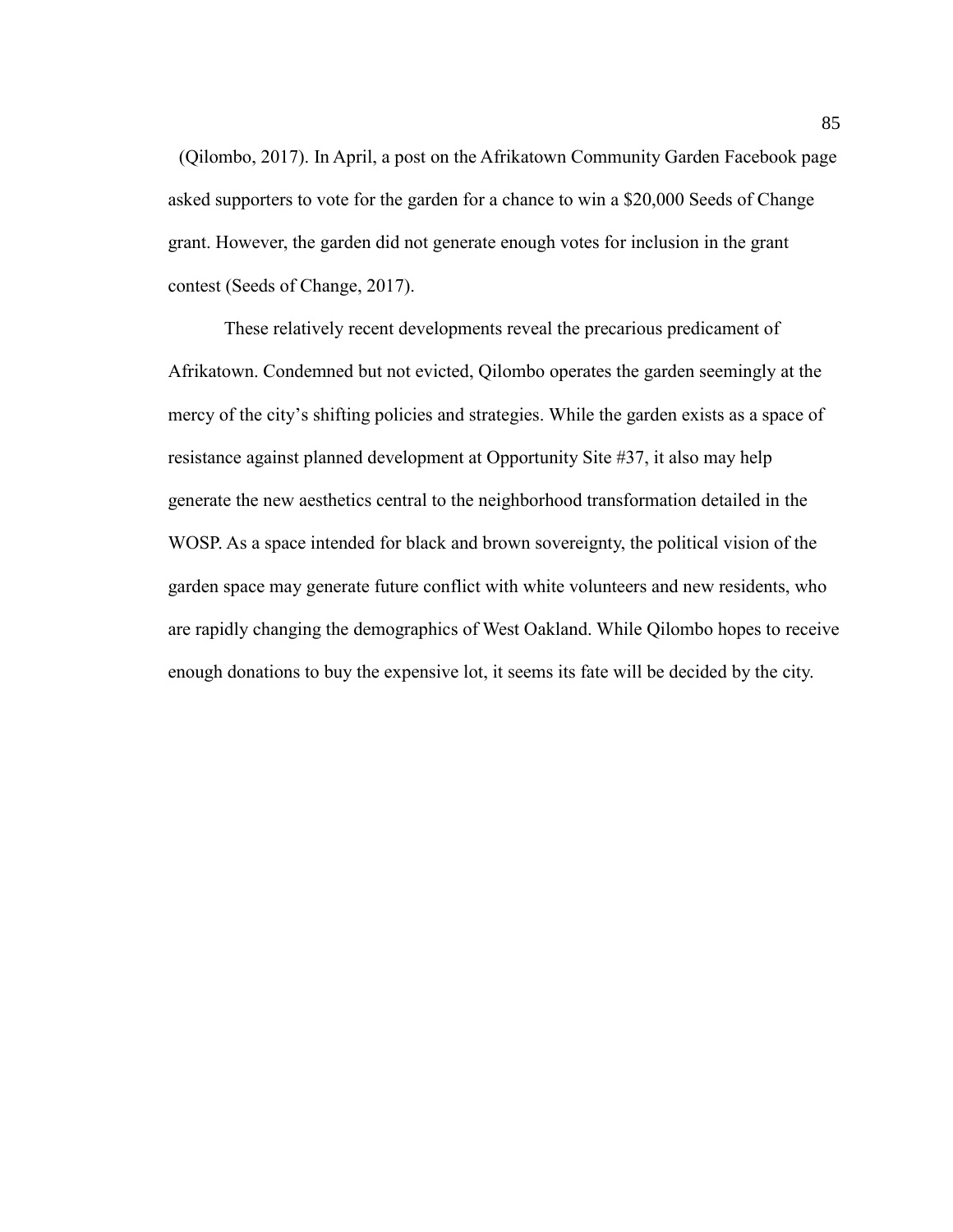#### DISCUSSION

These two case studies attempted to understand how urban green space relates to processes of gentrification in West Oakland. The gardens were selected because of their important geographic situation, as well as for their differing intentions. The findings of my research showed that these gardens serve multiple purposes for different actors. The organizers of Union Plaza Park intended the space to feed and educate marginalized residents, but the garden has also been used by developers to sell adjacent property, leading to the displacement the neighborhood's most vulnerable groups. Afrikatown, on the other hand, was created to resist new development in the neighborhood, but city planning documents show that it may nevertheless accomplish the aesthetic transformation central to gentrification.

These conflicting effects of the gardens illustrate the complexity of processes of gentrification and its impacts on residents. My research shows that it's possible for urban green space to exist both in defiance and invitation of new development, and highlights the importance of aesthetics in processes of gentrification. The findings of the Union Plaza Park case study are in agreement with earlier research that has shown urban green spaces being used by developers. In addition, the "urban reforestation" project of residents in the area connects to discussion on the cultural significance of green space in the gentrifying city. The use of Afrikatown to resist gentrification, on the other hand, represents a unique case that, as far I can tell, has not yet been discussed in the academic literature. However, neighborhood clean ups and the creation of new aesthetics can still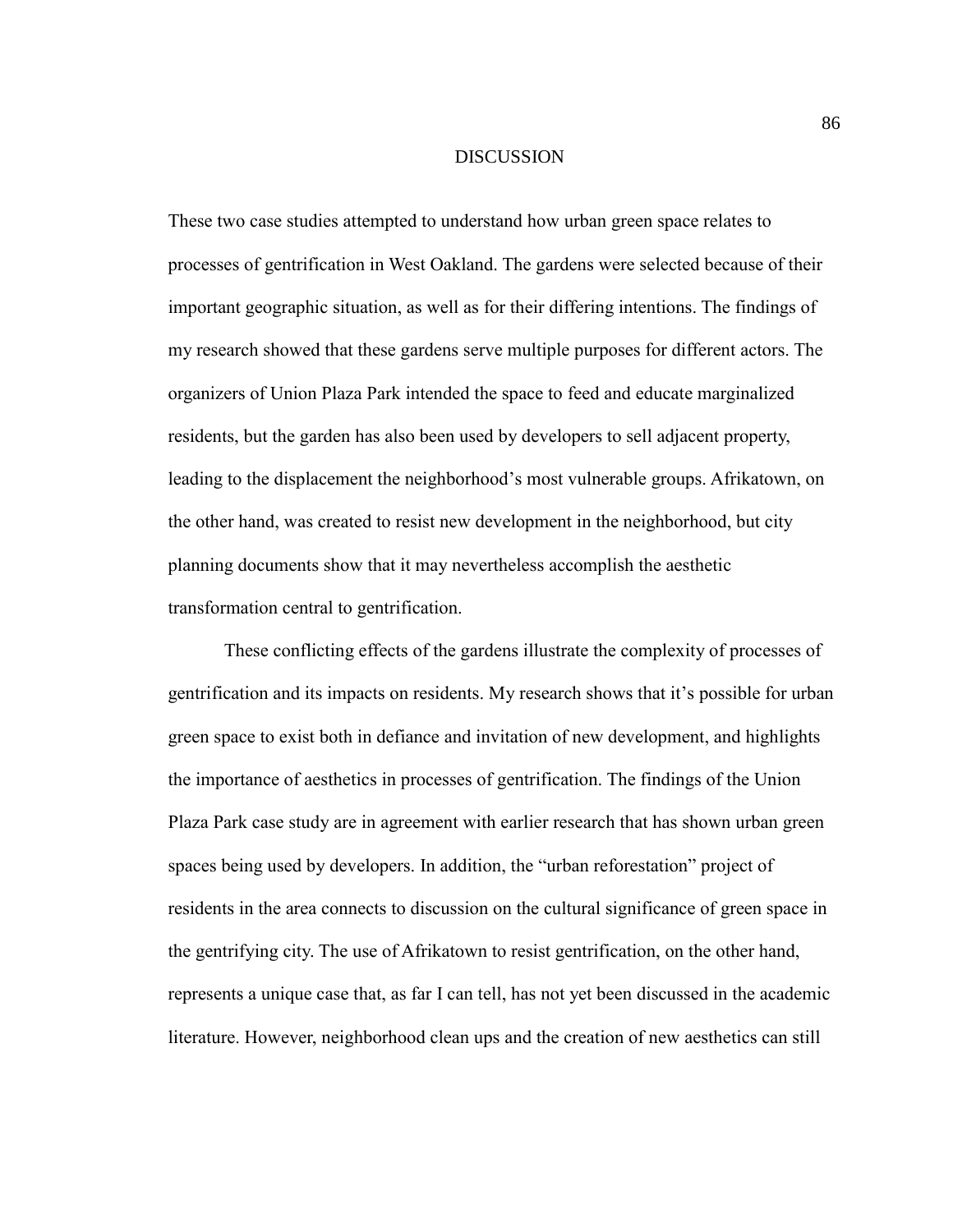be seen occurring there, and from this perspective the garden can be interpreted as an example of recuperation by the growth machine. Explain just a bit more how it does

These findings raise the question of how urban gardens may be better designed to resist gentrification. In this discussion I will relate my findings back to the existing literature in an attempt to address this question, and ultimately to better understand the specific cultural and political significance of garden spaces in gentrifying black neighborhoods.

# Citizenship in the Gardens

One of my research questions was whether or not the gardens accomplished their goal of addressing food insecurity, and if they did not what their purpose was. In the case of Union Plaza Park, I wanted to know if its crops actually fed marginalized residents in the neighborhood. In addition, I was interested in whether or not the garden were successful at generating support and funds for City Slicker Farms, the organization that runs it. I had similar questions for Afrikatown, although its organizers did not state that the garden was intended to feed food insecure residents.

My findings suggest that the gardens do not support food insecure residents in their neighborhoods, but that overall they serve the interests of their organizers, and in the process create forms of citizenship. From my observation and interviews at Union Plaza, it did not appear as though the garden attracted significant interest from black residents, houseless residents, and other marginalized groups. Farm Manager Joseph's efforts to help the surrounding houseless community, by teaching them how to prepare and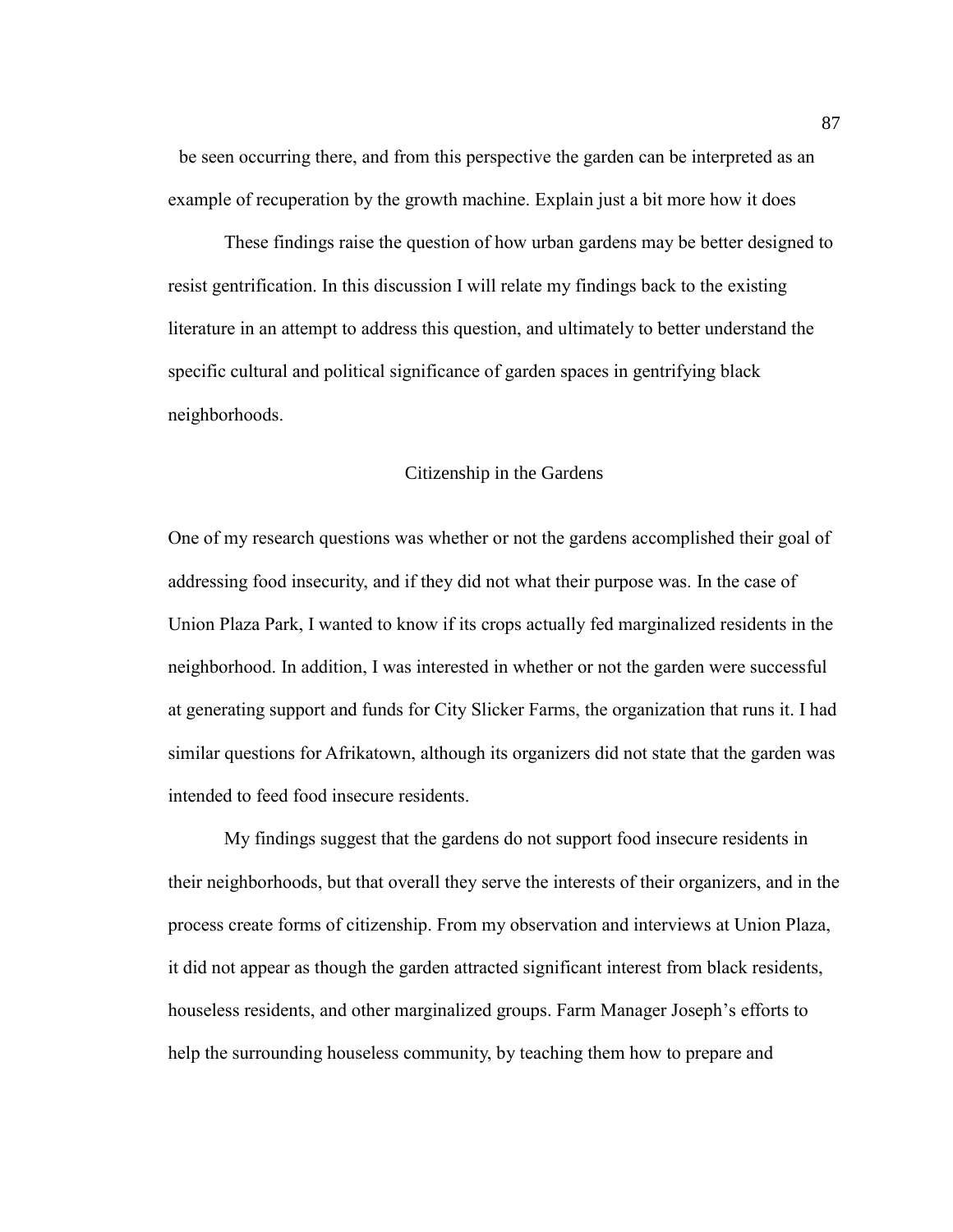consume raw vegetables and by constructing a "classroom" on Fitzgerald Park, all seemed to fail. In addition, I only observed one person of color stopping by to purchase food from the farm stand, while the overwhelming majority of supporters appeared to be wealthy residents from other neighborhoods who were simply passing through.

The seeming reluctance of black neighborhood residents to engage with the garden supports Guthman's (2008) study of Oakland farmers markets, which found that such spaces "hail white subjects" and discourage participation by people of color (395). In addition, this finding is mirrored by Ghose & Pettygrove (2014), who found that community gardens cultivate racist agendas (1094), and exclude residents who do not behave according to established rules and norms (1108). Farm Manager Joseph's attitude of disdain for the "unsightly" "nuisance" of the houseless population, and his reluctance to "turn the garden into a soup kitchen," might explain why that group was reluctant to engage in the organization's "education" attempts.

On the other hand, Union Plaza is one of many "successful" community gardens that City Slicker Farms has opened. Since building Union Plaza Park, the organization has receive large grants from the city to create new gardens such as the West Oakland Farm Park, which seems to have incorporated concepts from Union Plaza such as the "classroom" structure. The failure of the classroom structure at Union Plaza, along with the relative lack of community interest in City Slicker's educational agenda and farm stand, did not prevent the organization from investing taxpayer funds to recreate them in the new park. Instead of addressing the community's actual needs, City Slicker Farms' use of public funds to create a private garden for education and the sale of organic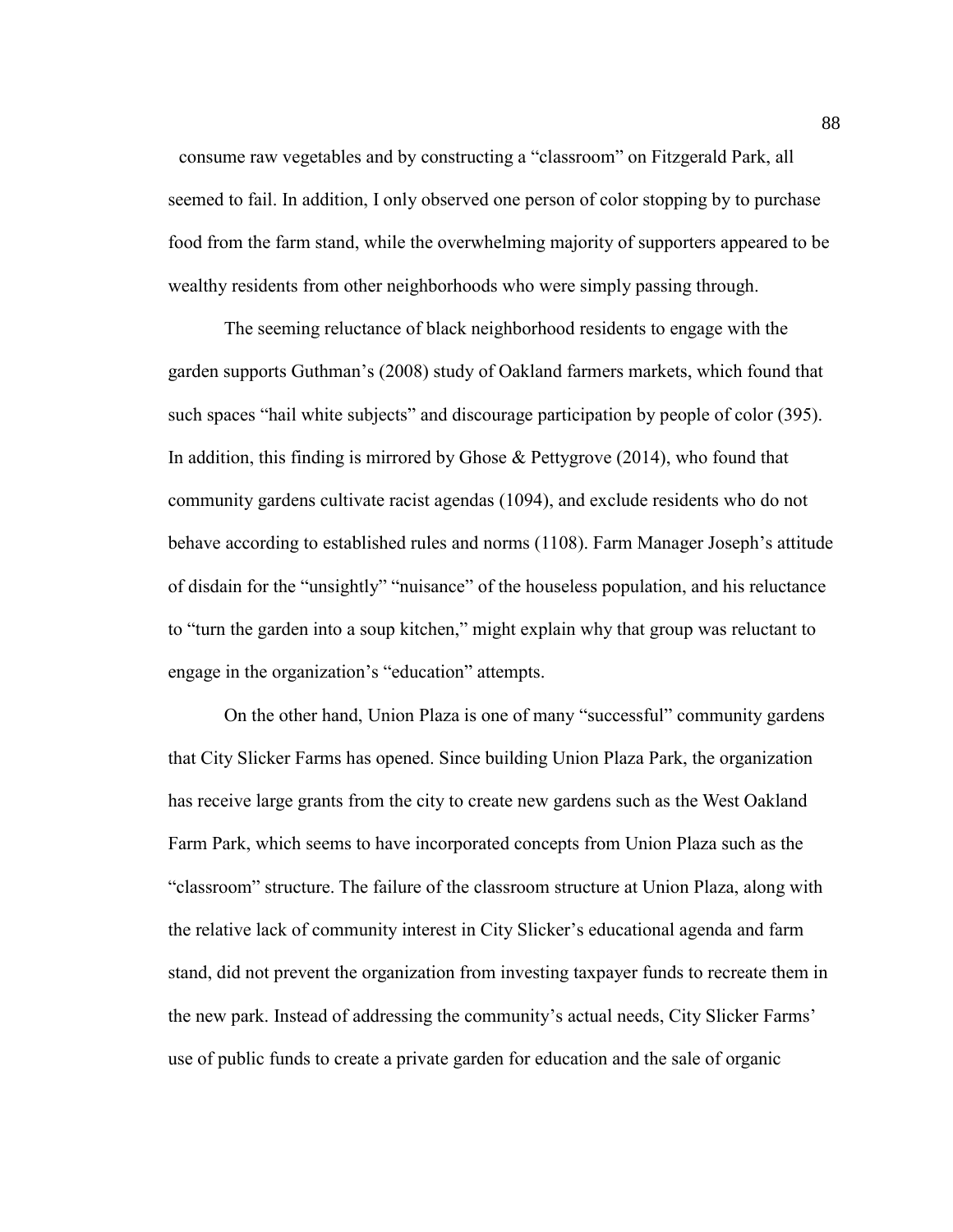vegetables promotes a neoliberal agenda of self-improvement draped in the façade of food justice activism.

In an analysis of the food security movement in California, Guthman (2006, 1177) notes that community garden projects are increasingly viewed as "mechanisms to produce 'empowered,' self-sufficient subjects and encourage 'citizenship' more broadly, irrespective of the actual production of food." As Brown (2005, 42) notes, in neoliberalism, "political discourse on all matters is framed in entrepreneurial terms" that only value what is profitable. The neoliberal processes driving development in West Oakland both create the conditions of economic insecurity that produce hunger, while also restricting participation by "unfit" residents in the private enterprises meant to address them. In this way, community building in the new West Oakland is only allowed for those who are capable of participating in the market.

The promotion of neoliberal citizenship in the garden also encourages vigilant citizenship by new neighborhood residents. The monitoring and policing of gentrifying neighborhoods by new residents has been discussed by Jacobs (1996), Smith (1996), and Herbert (1998), but the vigilance they noted relied on the state to enforce it. This older form of vigilance can be seen occurring at Union Plaza Park in the reporting of "blight" by residents to the OPR, which resulted in the removal of City Slicker Farm's education structure. However, Newman's (2013) vigilant citizenship is also at work around the garden. As Newman writes, "vigilant citizenship is a departure from previous forms of vigilance because it articulates with a trend in neoliberal urban governance that shifts previously 'public' responsibilities (in this case, preserving order and managing public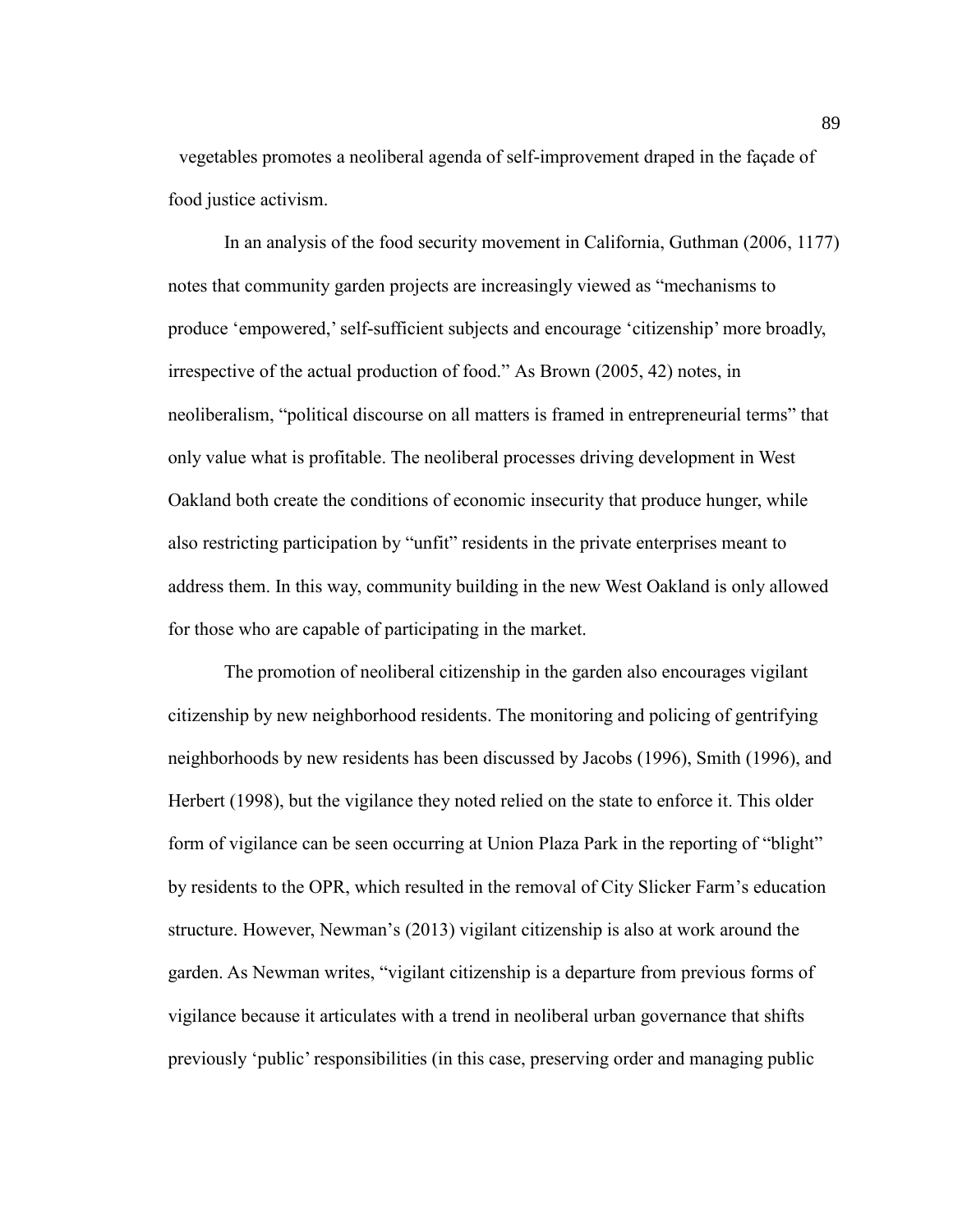space) to privileged groups of residents" (2013, 949). Farm Manager Joseph exercises vigilant citizenship when he collects trash, paints over graffiti, and restricts the use of the garden by neighborhood houseless residents. Residents of "The Ranch" at Dogtown similarly pacify their "ravaged" neighborhood by participating in local political projects and installing lighting and colorful murals on the street.

This expression of vigilant citizenship is contrasted by the historical vigilance of the Black Panthers, who formed "citizens' patrols" in West Oakland not as a replacement to the state's policing, but as protection against it. Their Black Nationalist project imagined the community as a sovereign space granting citizenship and protection to all black residents. This black citizenship was opposed to the liberal project in the Civil Rights Movement, which emphasized individual representations of "good black citizens" and celebrated assimilation into the existing society (Hohle 2013, 12). In contrast, the Black Nationalist project attempted to create a separate state, which defined citizenship on the group scale in terms of race (Ibid.).

This understanding of citizenship informs the politics of Afrikatown, which is imagined as a space of sovereignty for black residents. Although participation in the garden is open to everyone, citizenship is granted along lines of race, with white volunteers being identified as "allies" rather than members. This works in opposition to the neoliberal and vigilant citizenships of Union Plaza, which erase the material inequalities of race and class and reward citizenship to those who embody notions of progress, cleanliness, and self-determination. The activists of Afrikatown, on the other hand, identify the systemic privileges that whites possess as a class, and their politics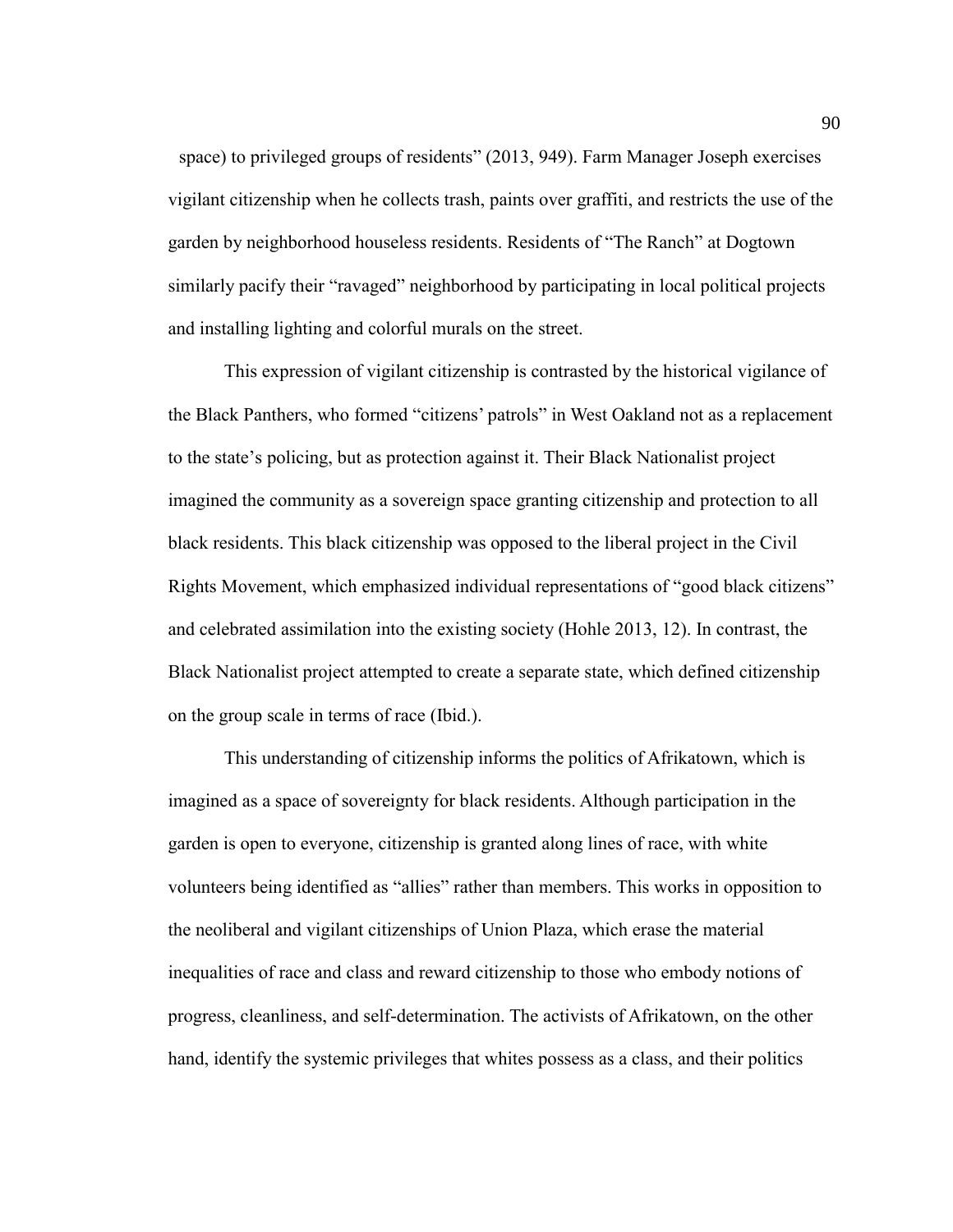therefore seek to empower black residents that would have been denied participation in Union Plaza and similar gardens. As a space constructed in defense against capitalist development, Afrikatown's rejection of neoliberal citizenship is fundamental to its larger purpose.

# Symbolism and Aesthetics of the Gardens

As a sites were citizenship are produced, Union Plaza Park and Afrikatown exist both as a physical pieces of land, and as symbolic spaces of belonging. In their existence as symbolic spaces, both gardens inspire action to transform the surrounding physical landscape. In the case of Union Plaza, the idealized aesthetics of green space have led City Slicker Farms to "clean up" the area of graffiti, trash, and drug paraphernalia, and to discourage houseless residents from sleeping in and using the space. In Afrikatown, the ideal of a rejuvenated place of black sovereignty led activists to paint a colorful mural and remove debris from the once empty lot. The City of Oakland may have allowed this to happen because of it's own plans for the lot, which it identifies as a symbolic "gateway" into West Oakland for future developers and residents.

The aesthetics that drive these changes are influenced by notions of progress and an opposition to aesthetics associated with decay and pollution. In Union Plaza, City Slicker Farms' enforcement of an aesthetic of cleanliness can be tied to the biopolitical association of "blight" with dangerous other, and purification with order and progress (Stoler 2002, 69; Bickford 2000, 365). The maintenance of this specific aesthetic in the garden can also be attributed to the dominant imagination of green space as pristine and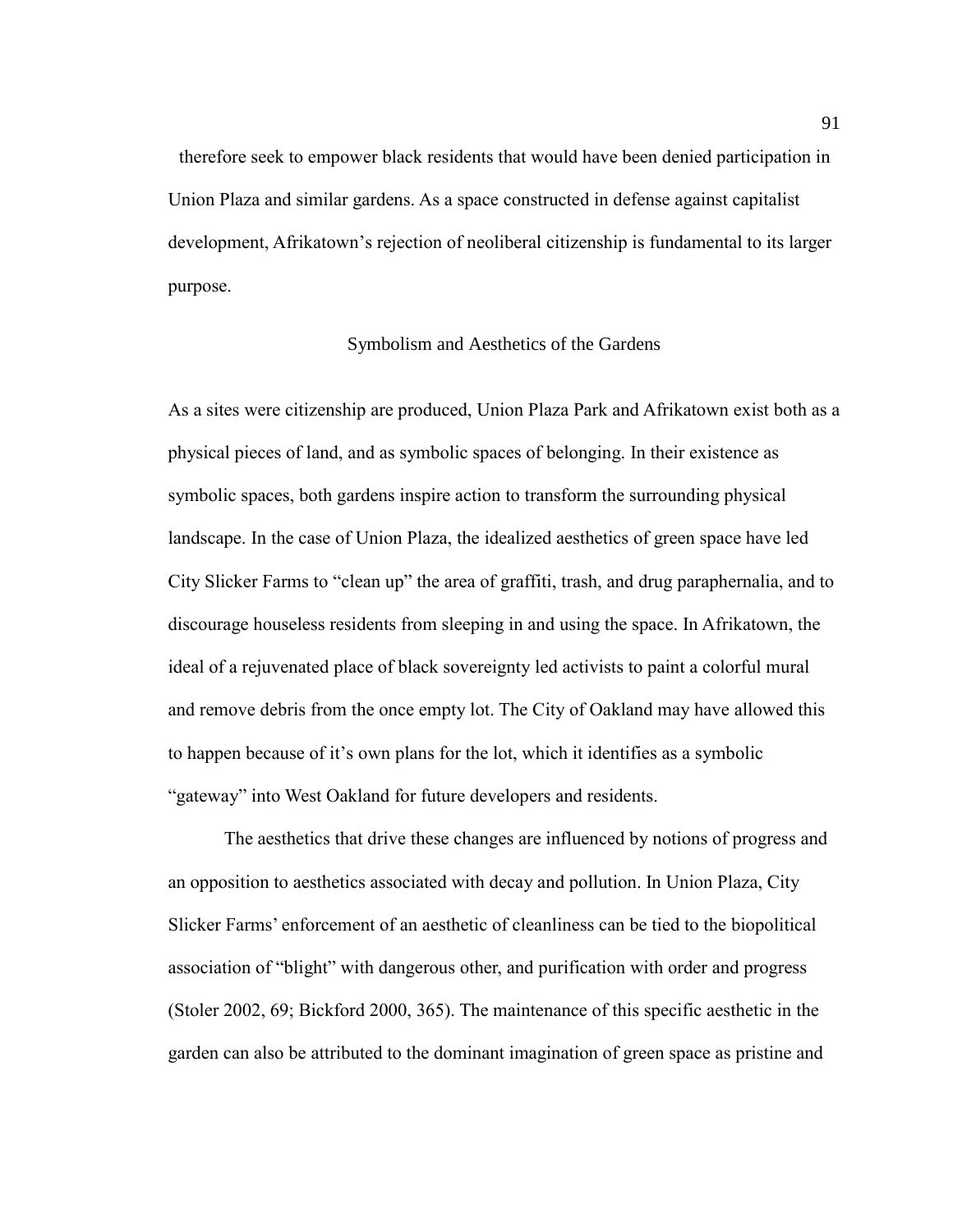protected, an idea that has its roots on the US frontier (Kosek 2006, 158). On the urban frontier, the names City Slicker Farms and "The Ranch" adopt the language of the cowboy and appeals to the frontier nostalgia identified by Smith (1996) and Jacobs (1996). Existing within a larger area of planned "reforestation" by the city, the frontier around Union Plaza is "restored" in the image of a pristine, pre-urban past (Smith 1996, 26). In this process, ideas of wilderness are associated with managed green space in the city, and the community garden at Union Plaza functions as a both a colonial outpost and miniature national park, protected against the "violence" and "ills" of the racialized urban environment and encouraging an influx of new, whiter residents.

Qilombo's transformation of the Afrikatown lot can also be attributed to an aesthetic sense that values order and progress. However, as a space intended to promote community and political resistance for black residents, the significance of this aesthetic can be differentiated from that of Union Plaza Park. Through the transformation of the lot from a fenced space full of discarded needles, into a lush garden and vibrant mural depicting black political leaders and African art, the aesthetics of Afrikatown can be seen both as a symbol of the resilience of black residents in the face of systematic oppression, and as a shining new chapter in the neighborhood's history of black liberation politics.

This celebration of resilience and history may rely on similar associations as Union Plaza, as the garden is imagined as a space that will defend and preserve the natural state of the black community against the hostile influx of wealthy white residents. The original Africatown, which inspired Qilombo's Afrikatown, was a black community in Alabama founded by former slaves who wanted to recreate their old homes in Africa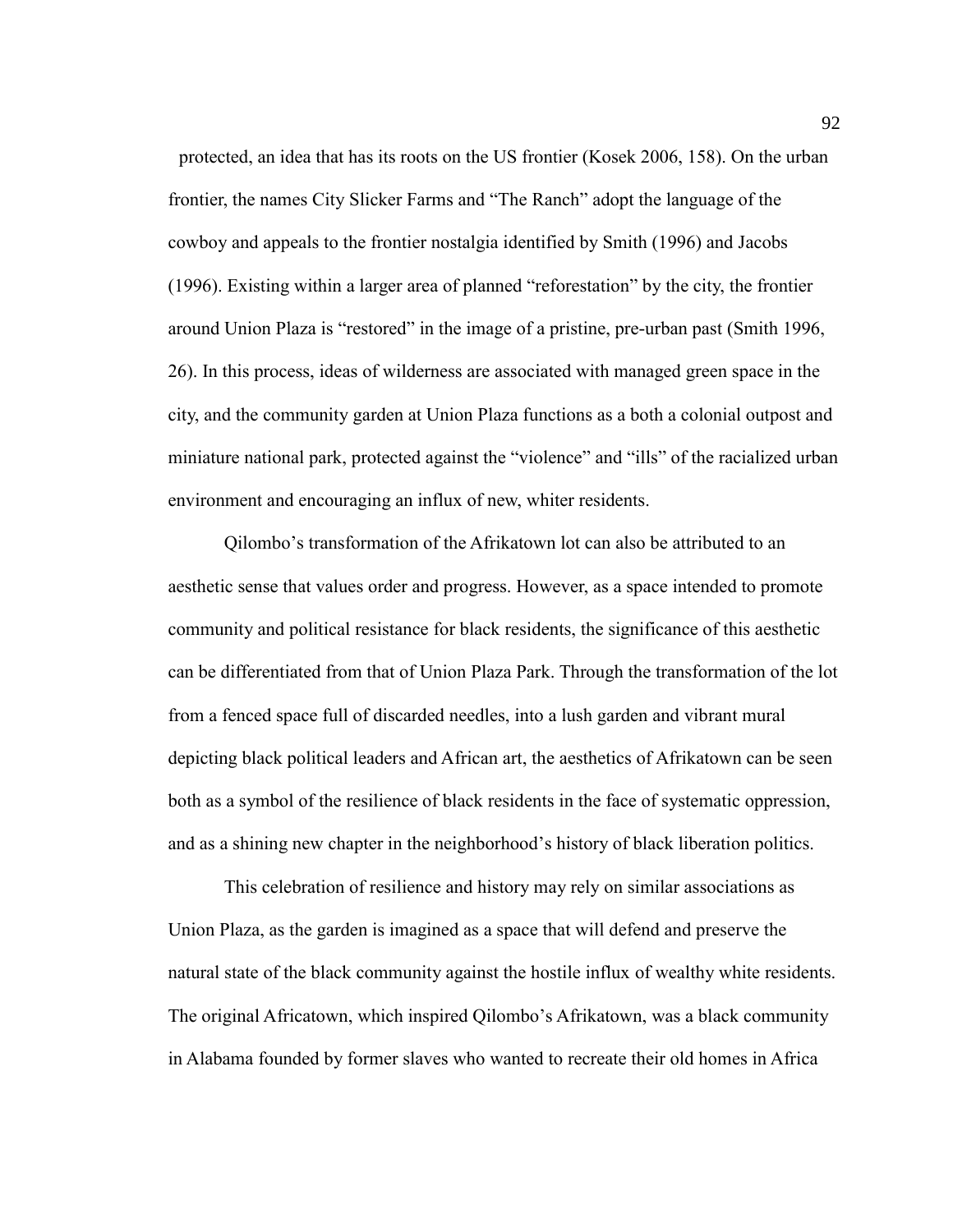(Knight 2016, page). In drawing on this, Qilombo's Afrikatown may be informed by an idealized notion of "home," into which members can retreat (Bickford 2000, 364). This works to both support as well as potentially disadvantage black activists, as the "phantasmatic imaginary" of home creates a space for resistance, but also segregates its members as they attempt to restrict the "other" from polluting it (Ibid.). The more intensely the garden space is associated with black ethnicity and history, the more attractive it becomes for white gentrifiers hungry for the "authentic" experience of ethnicity and rebellion (Erbacher 2011, 250).

In this way, the colorful mural of Afrikatown, meant as a symbol of autonomy, may also function as a beacon attracting the participation of apolitical white residents who are more interested in the ethnic imaginary of the space than in its resistance against gentrification. While Dea, the white garden volunteer I interviewed, was engaged with the politics of Afrikatown, a white couple I spoke with at a garden event in the spring of 2015 told me that they normally didn't participate in politics, but that the mural and the people in the garden had attracted them as they biked past. At the same event I also observed a white woman taking a "selfie" with the mural and garden behind her.

The power of political street art to attract new, wealthy residents to a neighborhood has been documented in the academic literature on gentrification. In a similar case to Afrikatown, an iconic mural in a vacant lot in Berlin attracted guided "street art tours" and ultimately led to plans for the development of luxury apartments on the site, which would incorporate the public art into their design (Henke 2015, 292). The murals, which depicted businessmen chained by their gold watches, were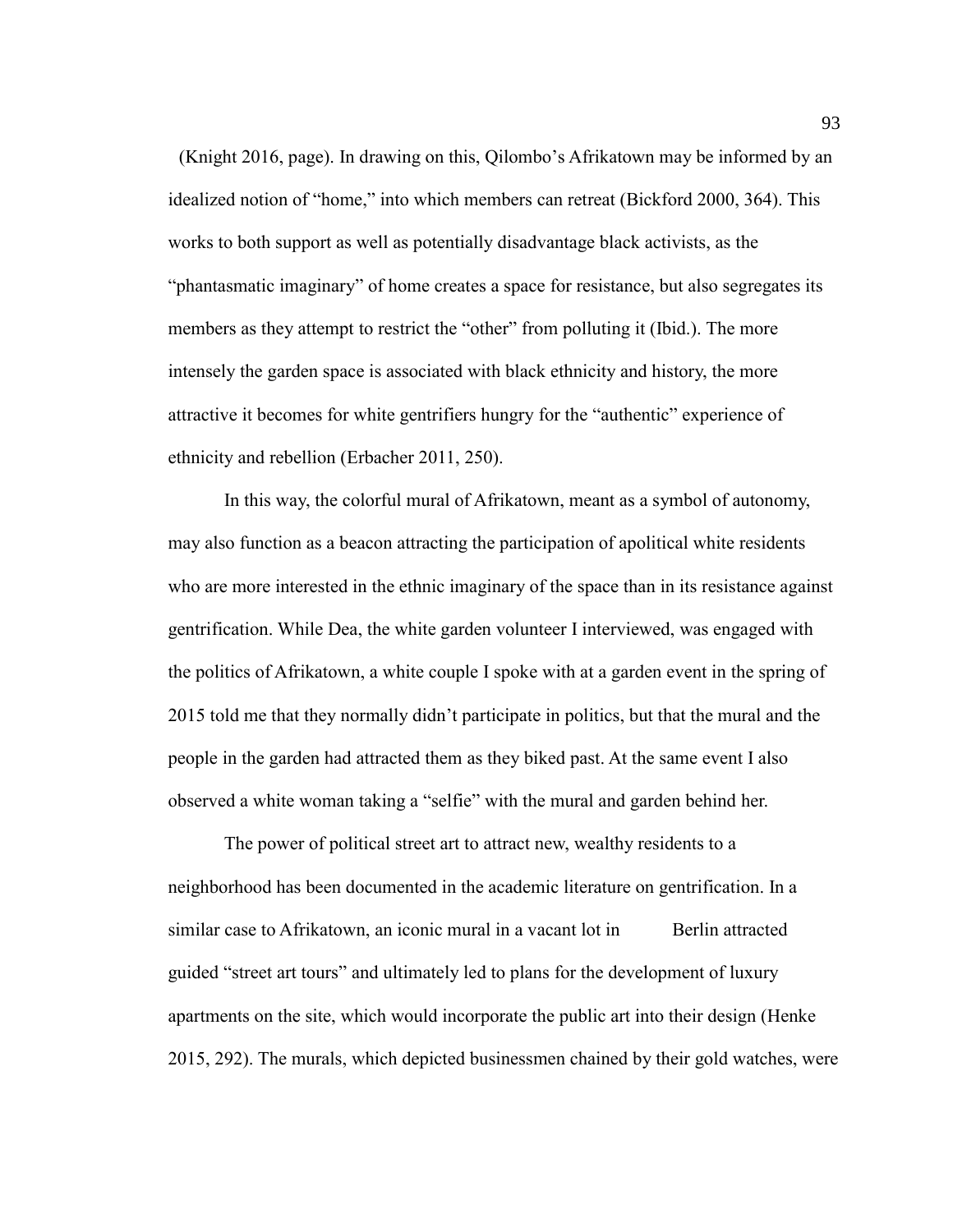destroyed by their artists in response to the development plans, which they were opposed to (Henke 2015, 294). The importance of public art to development reflects the way that gentrifiers consume Oakland, which Jager (1986, 88) calls the "stylization of life." Architecture and politics undergo an "estheticization of form," in which "facadal displays, […], cultural days, and festivals assume increasing importance in daily life" (Jager 1986, 89), transforming once dissident street art into valuable property decorations (Schacter 2015, 1).

The important differences between the aesthetics of Afrikatown and Union Plaza Park are perhaps best interpreted through the WOSP, which details plans for "artwork, and landscaping to highlight historical and cultural features" (City of Oakland 2014, 229). From this perspective, both gardens can be seen as helping city planners and real estate developers, which reflects the power of aesthetics over more traditional forms of political engagement. As sites producing an aesthetic of vibrancy that reuses cultural and historical symbols, both gardens can be seen as recreating capitalism's logic of progress, growth, and its reclamation of the past. As noted by Kapferer (2007, 72), in the process of gentrification the geography of the city becomes an expression of the image of capital.

These findings agree with the connection that Wolch et al. (2014), Checker (2011), and Martinez (2010) noted between the introduction of new urban green space and capitalist development. As was the case in their studies of garden projects in New York, Union Plaza Park was also used by the City to clear houseless residents and promote the development of luxury apartments on an adjacent lot. Although Afrikatown was not a sanctioned project, it resembles Wolch et al.'s discussion of Seattle's removal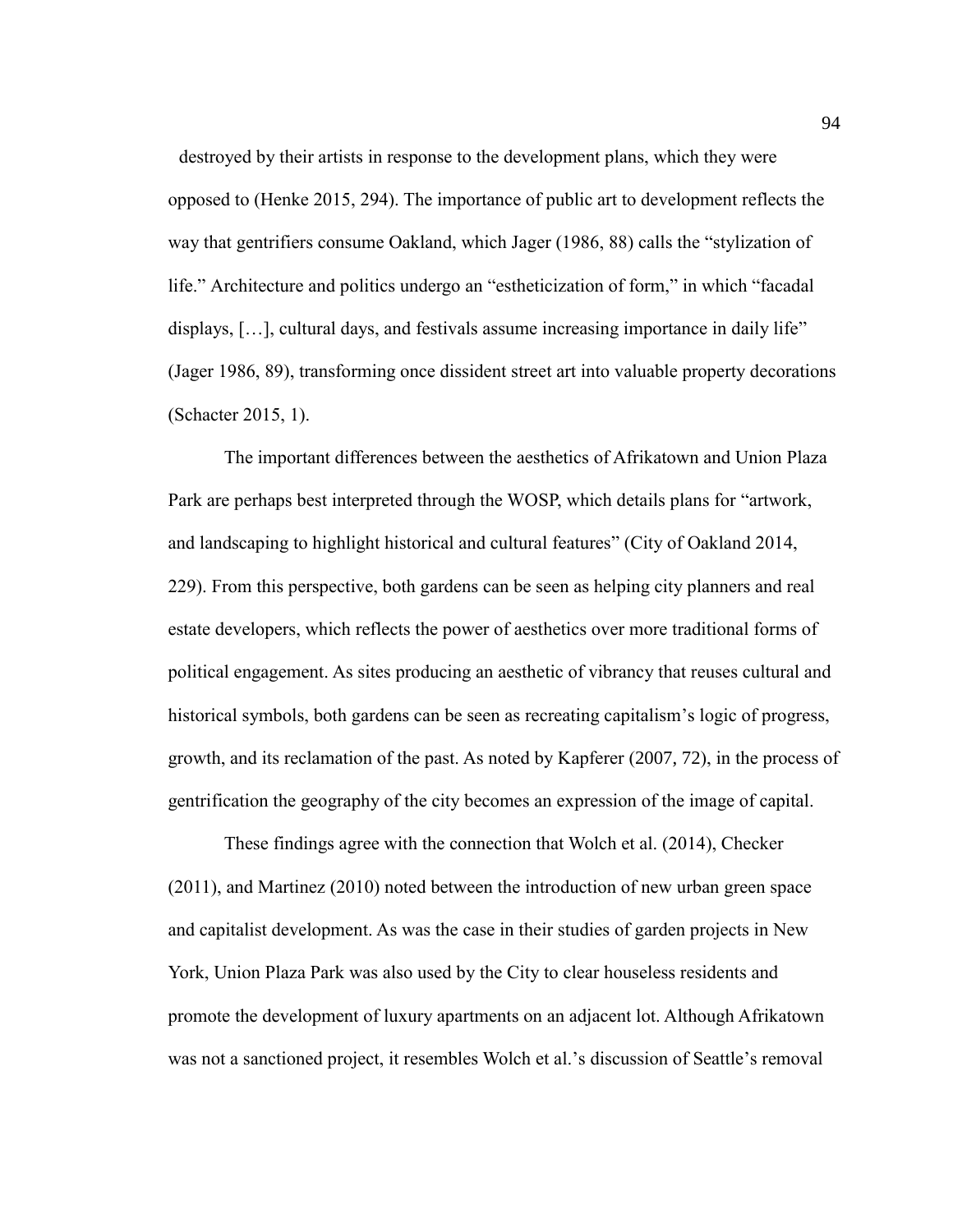of houseless residents from a riparian zone; the City of Oakland allows for the existence of Afrikatown while simultaneously clearing houseless residents from their encampments on nearby plazas. In addition, the City has stepped up its campaign to displace sex workers from San Pablo Ave. These shows of force remind us that the City could also clear Afrikatown, and that it has not suggests the garden benefits the growth machine.

The control of the city over the garden spaces and their surroundings, however, is not as constant or absolute as it may appear, but rather undulates with the sun and its illumination of the streets. Walking past Union Plaza Park one summer night in 2016, I heard men talking and laughing loudly in the middle of the garden, their identities concealed by the darkness. In Fitzgerald Park, men drinking alcohol from uncovered bottles called out something to me, and in the three blocks to San Pablo two more men and a sex worker all nodded and said hello as I passed. This level of interaction never occurred during days in the neighborhood; the darkness and its comfort seemed to embolden those whom the daylight stripped of power. The long stretch down San Pablo to Afrikatown similarly came alive at night, as sex workers strolled and stood on dark blocks that were almost always deserted during the day, and at Afrikatown the muffled bass of a nearby queer night club gave rhythm to the sounds of an old man talking to himself as he leaned against the chain link fence of the garden.

Stripped of their image by the darkness, both gardens, like the surrounding unlit blocks, became inviting voids that exemplified the subversive potential of the night discussed by Edensor (2015), van Liempt (2015), and Gaissad (2005). While police crackdowns have "cleansed" San Pablo of sex workers during the day, ironically their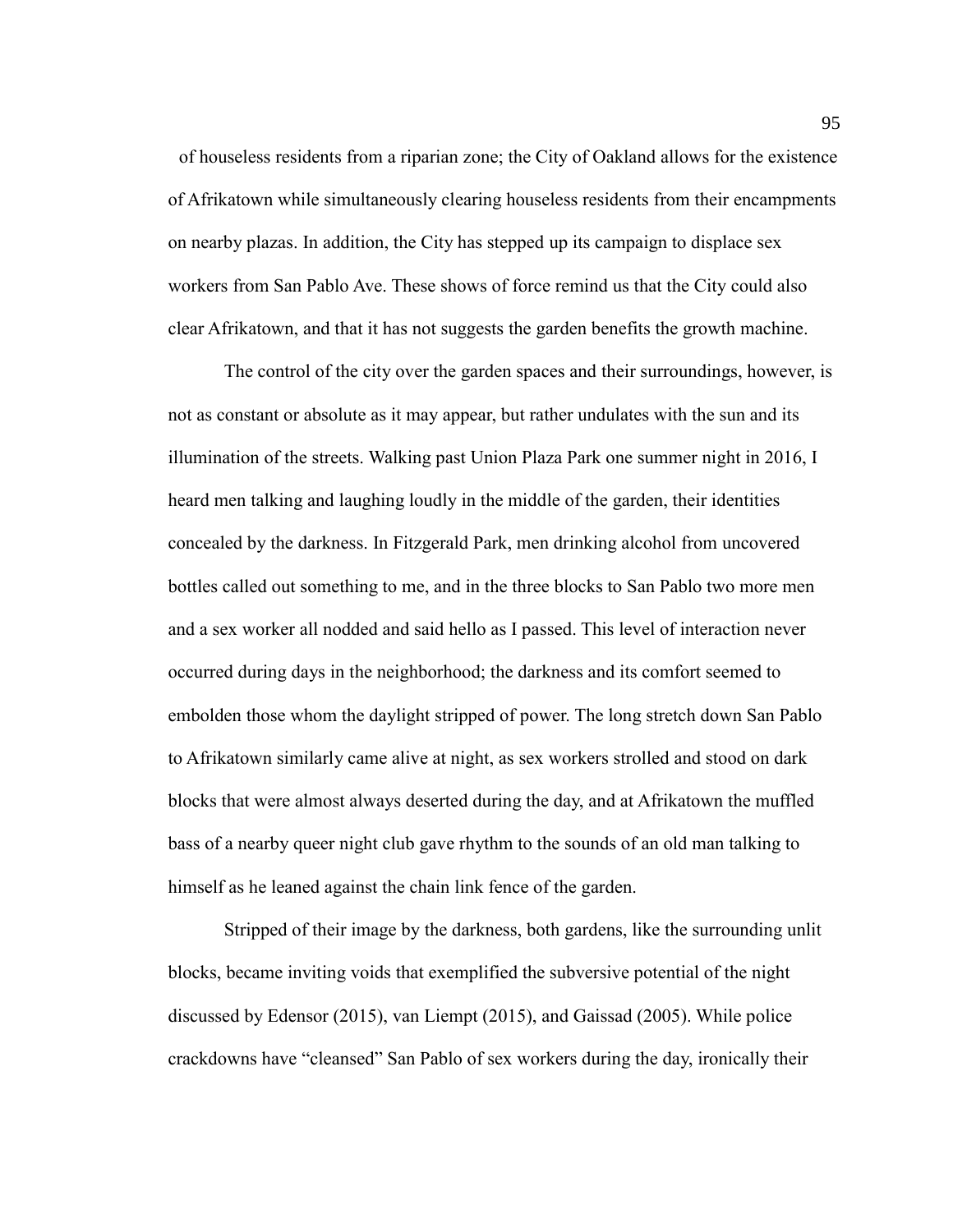power to patrol is contested in many places at night by the large, leafy trees that the city has planted in the median and which now cover the street lamps. The City, in its fight against the night (Edensor 2015, 561), has compensated by increasing its police patrols, and by promoting a moral panic (Belanger 2012, 34) about prostitution. In 2014, Mayor Quan described this increase in policing of sex workers as an initiative that will "put sunshine" on "sex trafficking" and discourage "predators" such as pimps and johns from "preying on victims" [\(Dakessian](https://oaklandnorth.net/author/lena_dakessian/%22%20%5Co%20%22Posts%20by%20Lena%20Dakessian) 2014, 1). The mayor's invocation of the iconography of rape (Bumiller 2008, 22) relies on an imagination of the city night as being prowled by evil predators, who slip in and out of reality through cracks in the darkness, and who can only be defeated by sunlight. This cartoonish picture reflects the dominant cultural association of darkness and sexuality with the terrifying unknown of the subconscious, and reveals the potential of ghostly, haunted spaces to fundamentally resist control and recuperation by the growth machine.

## Haunted Lots and Incorporated Gardens

As spaces that both resist and invite gentrification, the gardens of my study can be conceptualized in terms of haunting as well as incorporation. In its resistance against capitalist development, Qilombo invokes the ghosts of the Black Panthers and other activists to symbolize their collective resilience against the relentless violence and incorporation of space by the neoliberal growth machine. On the other hand, Afrikatown seems to have made Opporunity Site #37 legible as a colorful, welcoming gateway to the ethnic city for new residents, reflecting the growth machine's adaptive recuperation. In the case of Union Plaza Park, the food justice activism of City Slicker Farms is co-opted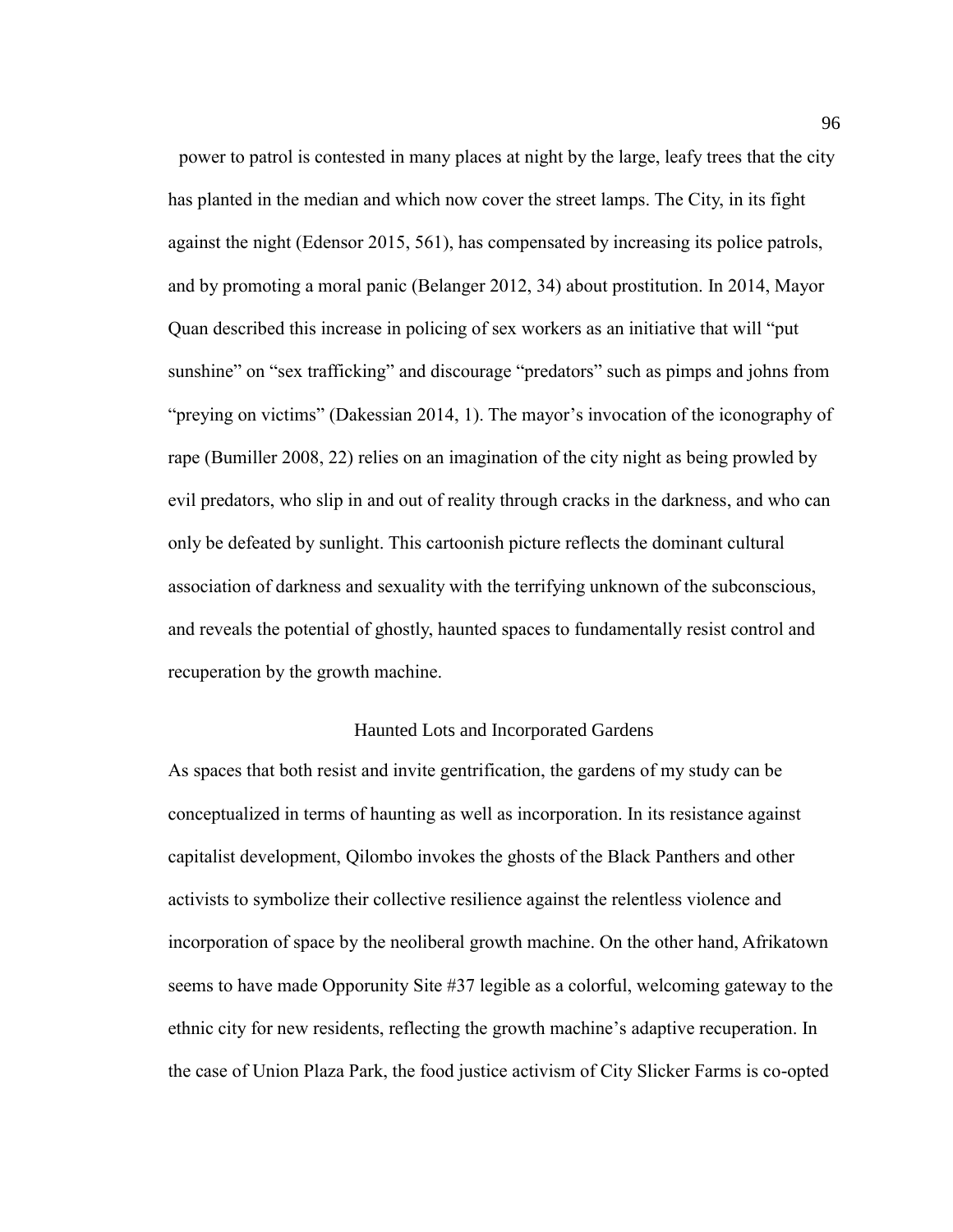by the growth machine to promote neoliberal citizenship, and the garden's rustic aesthetics are incorporated in the City's project of restoring an idyllic urban forest. At the same time, the dense canopy of this new urban forest, and the raised beds and lush greens of Union Plaza Park, block the street lights and provide concealment for houseless residents and sex workers at night. Shrouded in darkness, these spaces become unknowable and ungovernable, and thus represent the spectres that haunt and threaten capitalism: reversibility and death (Robinson, 2012; Gordon, 2011).

This haunting can be distinguished from nostalgia in the way that it frames the past. Nostalgia is the sentimental longing for a cherished past, while haunting recalls a profane and frightening past that has been buried in attempts to forget it. Both of these relationships to the past inspire action in the present. As has been discussed, nostalgia for the colonial era by dominant groups has shaped the particular form that gentrification takes in post-colonial cities. This colonial nostalgia erases the brutality of the frontier and naturalizes the aesthetics of biopower that inspired it. On the other hand, when traces of colonial violence that could not be destroyed are unearthed, such as the corpses of its victims, they threaten its image as a benign and positive force. By bringing into question the fundamental ideology of capitalist growth and development, which frames itself as sacred and unquestionably good, haunting freezes time and allows for the ghosts of capitalism to rise into the picture.

Used as a form of resistance against capitalism, haunting has the capacity to reclaim the aesthetic forms that have been co-opted by the growth machine. For example, a mural memorializing a murder victim on the Market Street corner where he was killed,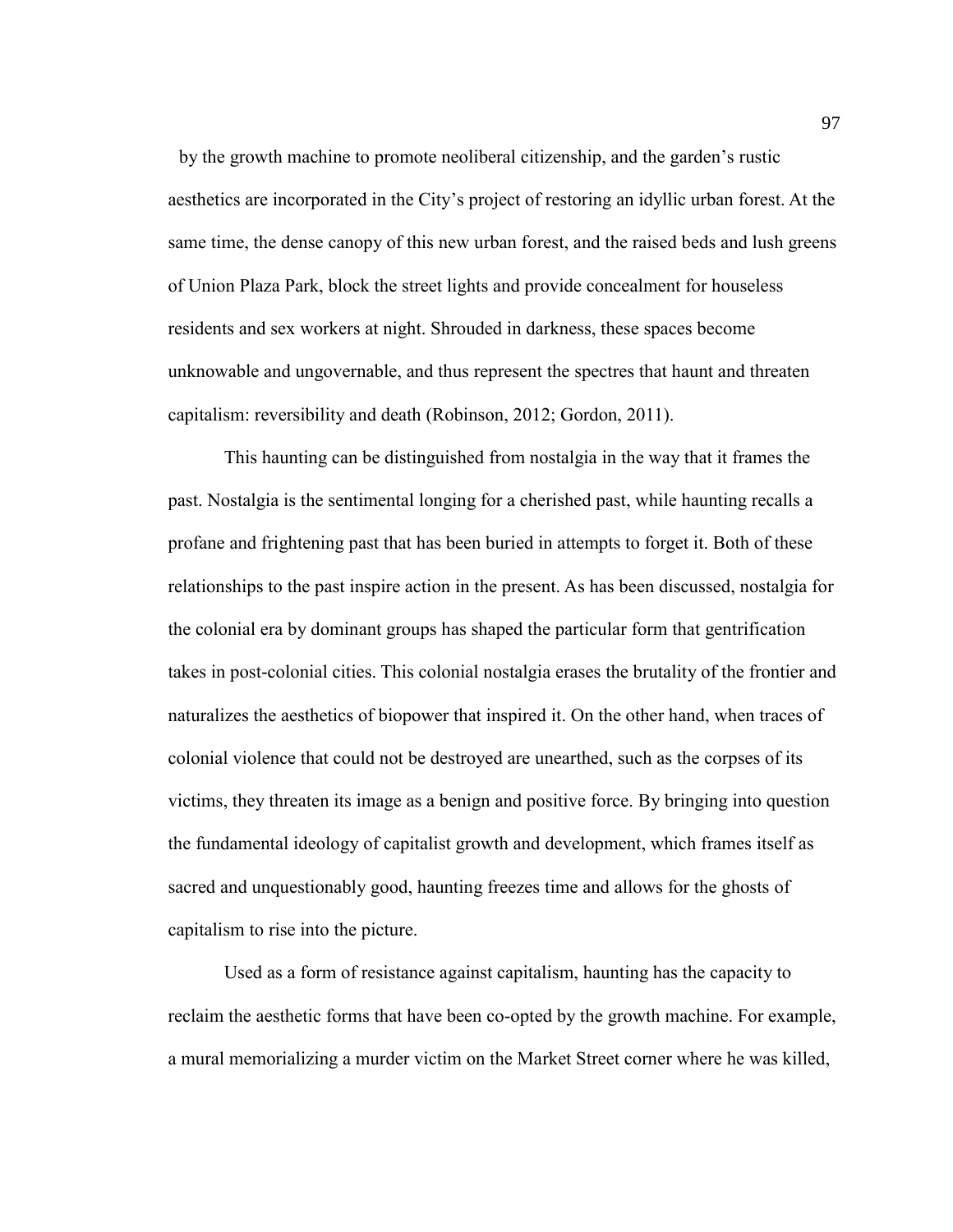has not been photographed and cataloged on social media, while I found that the mural of Afrikatown has been uploaded to Instagram hundreds of times. Because gentrification is driven in part by Post-Fordist identity formation, those city aesthetics that do not promote the self-image of a happy and desirable consumer are ignored, and therefore are prevented from being commodified. Perhaps the most striking and relevant example of the power of haunting in Oakland is the Ghost Ship. The Ghost Ship, which caught on fire during a party on December 2, 2016, trapping and killing thirty six people inside, stands today as a disturbing reminder of City's culpability in their deaths, and as a ghostly void in an otherwise vibrant, gentrifying Latino neighborhood. Although the gaping, blackened windows of the warehouse façade have been boarded up by the City, the charred artwork of its exterior, which depicts a screaming ghost, is still clearly visible from the busy hub of Fruitvale and MacArthur Streets. There are currently no plans for the demolition of the structure, which has become a shrine where family and friends gather to remember those they lost in the fire. If any future development is planned on the site and its adjacent empty lot, it will have to contend not only with anti-gentrification activists, but also with these mourners and with the ghosts that haunt the space.

The terrifying spectre of the Ghost Ship, on the other hand, has driven the City to clear numerous artist collectives and political spaces, including Qilombo. This reflects the growth machine's exaggerated response to it's ghostly Other (Aretxaga, 2012). The problem of using haunting as a tactic of resistance in Afrikatown, then, is that it may provoke a disproportionate response by the City, threatening the very real place and community that has been formed through the creation of the garden. Just as Wolch et al.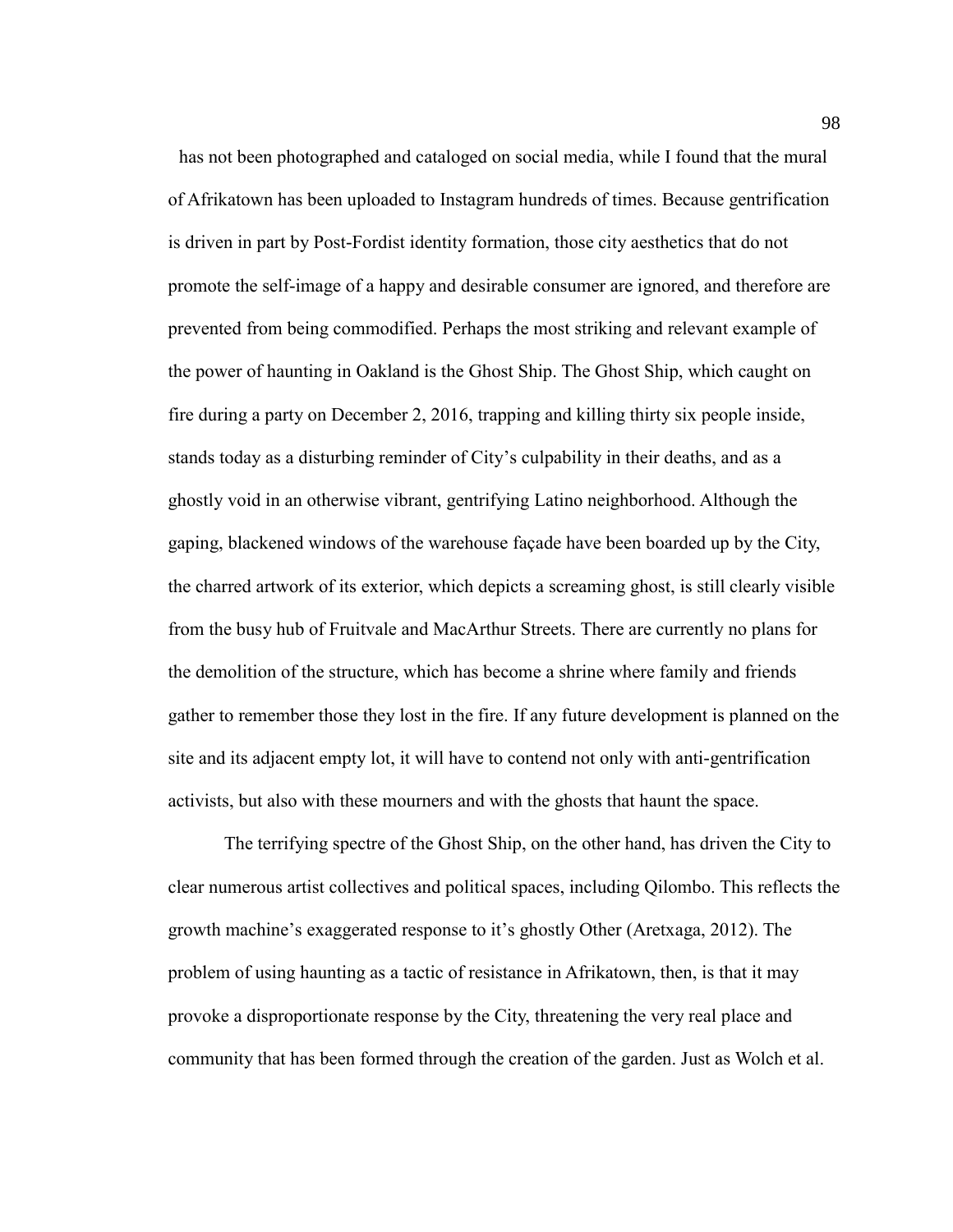(2014) asked how neighborhoods could be made "just green enough" that they provide benefits to residents while also not attracting gentrification, a question that emerges here is how spaces of resistance can be made "just haunted enough" that they repel commodification, but not so haunted that they provoke a defensive response by the state. Rather than speculating on what this might look like, I leave this question open for future research and discussion.

In closing this discussion, which has added to the larger academic discussion on gentrification and urban green space, I would like to avoid any final judgments the gardens. Recalling Stuart Hall's "politics without guarantees," this discussion cannot and should not provide any satisfying, totalizing conclusions. Although I've analyzed the functions the gardens have played in ongoing processes of gentrification, these processes are much larger than the gardens themselves. The gardens have multiple meanings for multiple actors, many of which could not be covered in this discussion. As such, the idea that both gardens have contributed to processes of gentrification would likely be rebuked by those who have experienced the spaces differently. In particular, Afrikatown has existed as a place of very real resistance against capitalist development, and has served as a place of belonging for residents whose community has been continually bulldozed and destroyed by the state. With these realities in mind, perhaps the garden should not be measured for its success or failure in resisting citywide gentrification, but rather for the role it has played in catalyzing radical political activism and community building. Ultimately, the question of what these spaces are is left open to the individual and group experiences of them.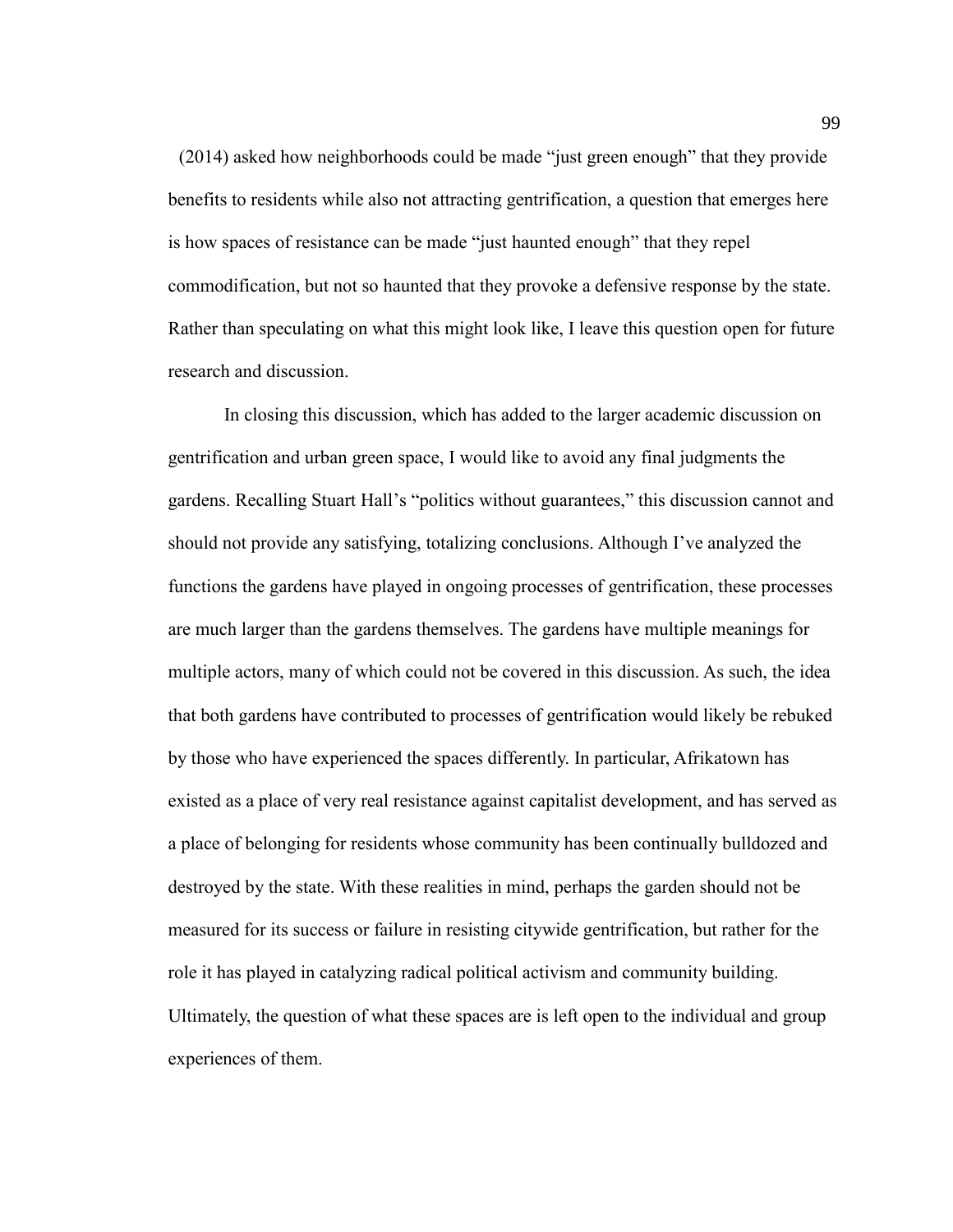#### **CONCLUSIONS**

The relationship between the politics of green space in the United States, the imagination and construction of urban community gardens, and processes of gentrification has not been well studied in the academic literature. In this case study of two community gardens in West Oakland, California, I attempted to bridge the gaps between these discussions by exploring their intersections in the physical space of the gardens. Much of the writing on gentrification has focused on larger structural changes in the economy and society, as well as on the consumptive patterns of the individual, and in turn has neglected the significance of race and the imagination of space and place in historical and contemporary American society. My research therefore gave special attention to these topics and their relationship to gentrification, in order to better understand the emergence of community gardens in Oakland.

In the process of conducting this research, I developed several questions. In asking how the surrounding communities interacted with the gardens, I wanted to gain insight into the day to day functioning and use of garden space, and to reveal whether or not participation in the garden space was segregated along lines of race and class. Another question that arose was whether or not the aesthetics of the gardens attracted development and new residents, and following from this was the related question of whether or not the gardens fit into the City's development plans. The purpose of these questions was twofold; first, I wanted to know whether or not gardens could exist as spaces of community resilience and resistance against gentrification, and in addition I wanted to better understand the underexplored relationship between city government,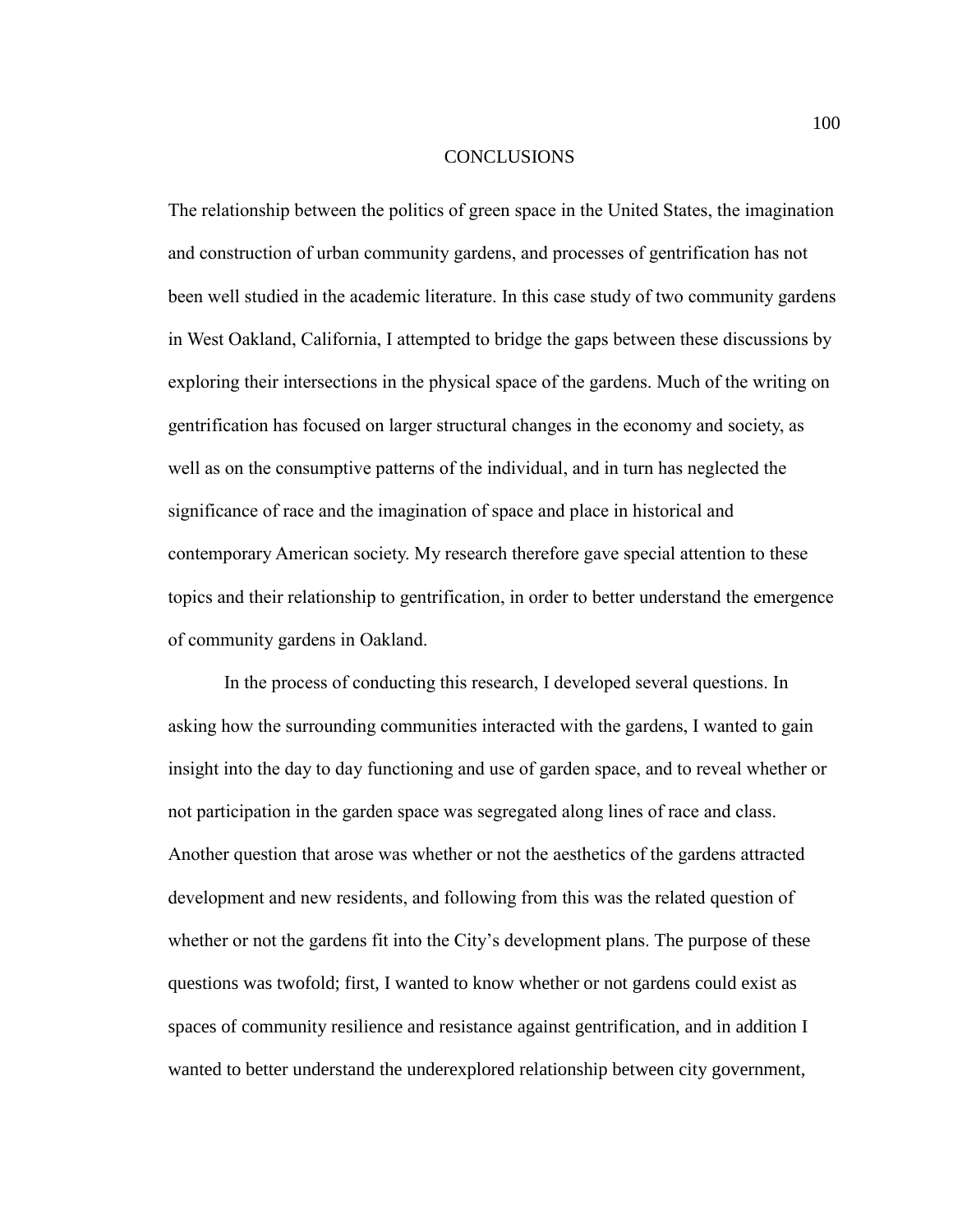capital development, and local nonprofits. Finally, I asked what the symbolic significance of the gardens was, which opened up parallels between the gardens of my case study and surrounding green space in West Oakland and the discussion in my literature review on colonialism, wilderness, haunting, and desire.

To accomplish the task of exploring these questions, I employed a social constructivist perspective and used grounded theory to develop a qualitative case study of two gardens in West Oakland: Union Plaza Park and Afrikatown Community Garden. The social constructivist approach allowed for a reading of the space and place of the gardens as they have been collectively imagined, created, and governed, and in addition it acknowledged my own biases and subjective experiences as they emerged in the research. The use of grounded theory complimented my social constructivist perspective, as it allowed my research questions and objectives to change over time as I learned more about the garden spaces from residents. My case study design, which included interviews, participant observation, and document analysis, provided space to fully explore the complexity of interactions between residents, garden members, and the physical landscape of the city, and in turn to compare the gardens to each other.

There were several clear findings of my research. First, it was evident from interviews with garden members, local residents, and from analysis of the City's development plan, that both gardens serve the purpose of attracting development and new residents. Union Plaza Park was used by real estate agencies to sell adjacent properties, and as of Fall 2017, a new "green" luxury apartment complex was being constructed on directly across the street from the garden. In addition, although intended to resist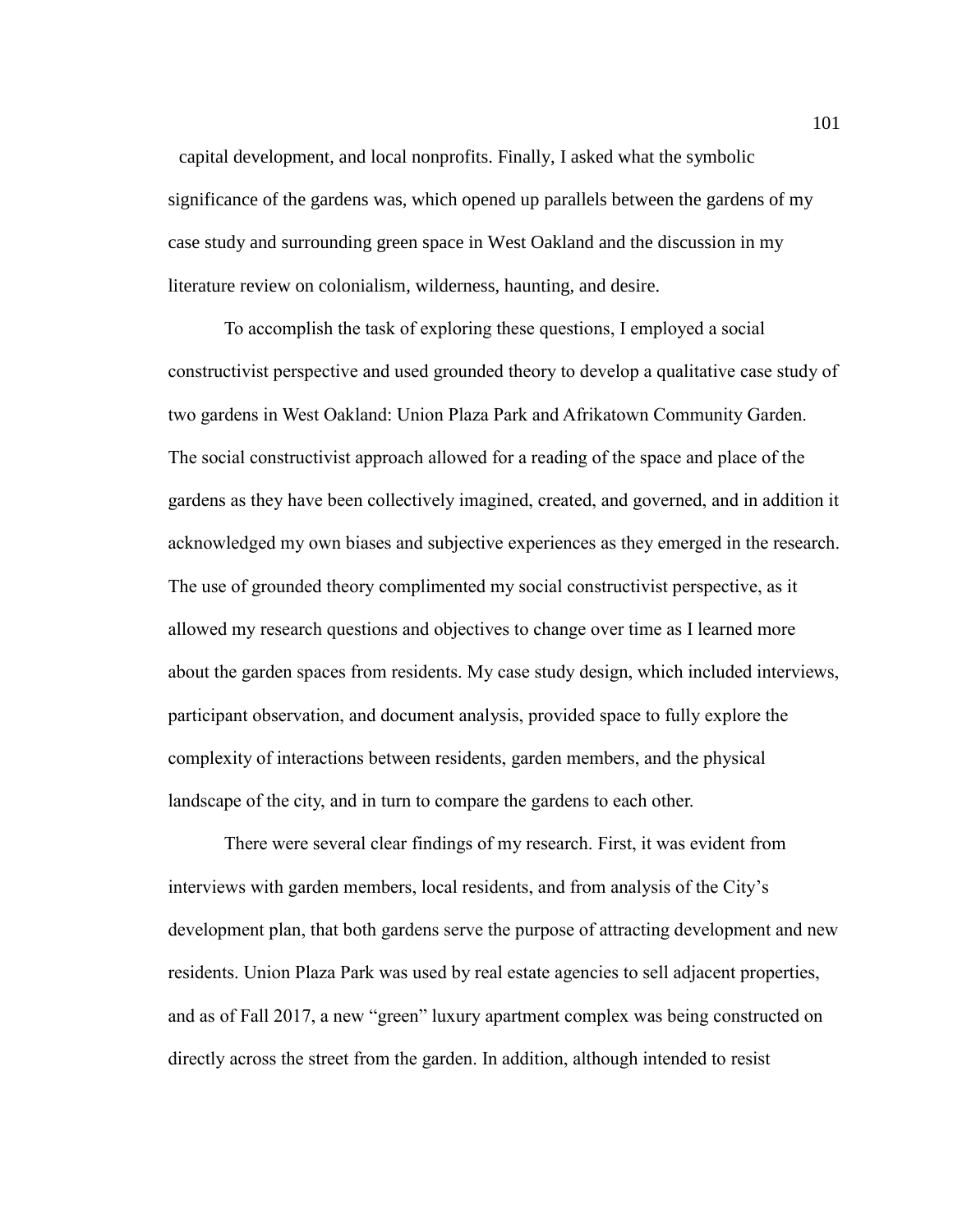development on its parcel of land, the space of Afrikatown was shown to function as a "community gateway" to future development along the San Pablo Corridor in City planning documents.

Another clear finding was the City's and local nonprofit's more general use of green space, clean ups, and "reforestation" in the larger project of transforming and gentrifying West Oakland. The West Oakland Green Initiative, a nonprofit sponsored by the Office of Parks and Recreation, used tree planting to promote business investment and community well-being in West Oakland, and major streetscape improvements and the creation of parks by the City were revealed in planning documents to be intended to attract new residents and redevelopment. City Slicker Farms, the organization that created and manages Union Plaza Park, was named in these city documents as playing a role in this project.

It was also clear from this research that both gardens created very distinct forms of citizenship and senses of place. Union Plaza Park and the related West Oakland Farm Park encouraged forms of neoliberal citizenship that promoted self-sufficiency and excluded those who did not conform to the model of an ideal garden citizen, such as houseless residents in the adjacent area. In contrast, Afrikatown Community Garden created a form of citizenship along lines of race and class, encouraging solidarity and participation among black and brown residents and the houseless, and attempting to create an oasis of home in the rapidly gentrifying neighborhood.

These two contrasting forms of citizenship were both suspected to contribute to processes of gentrification. By promoting neoliberal self-sufficiency and the logic of the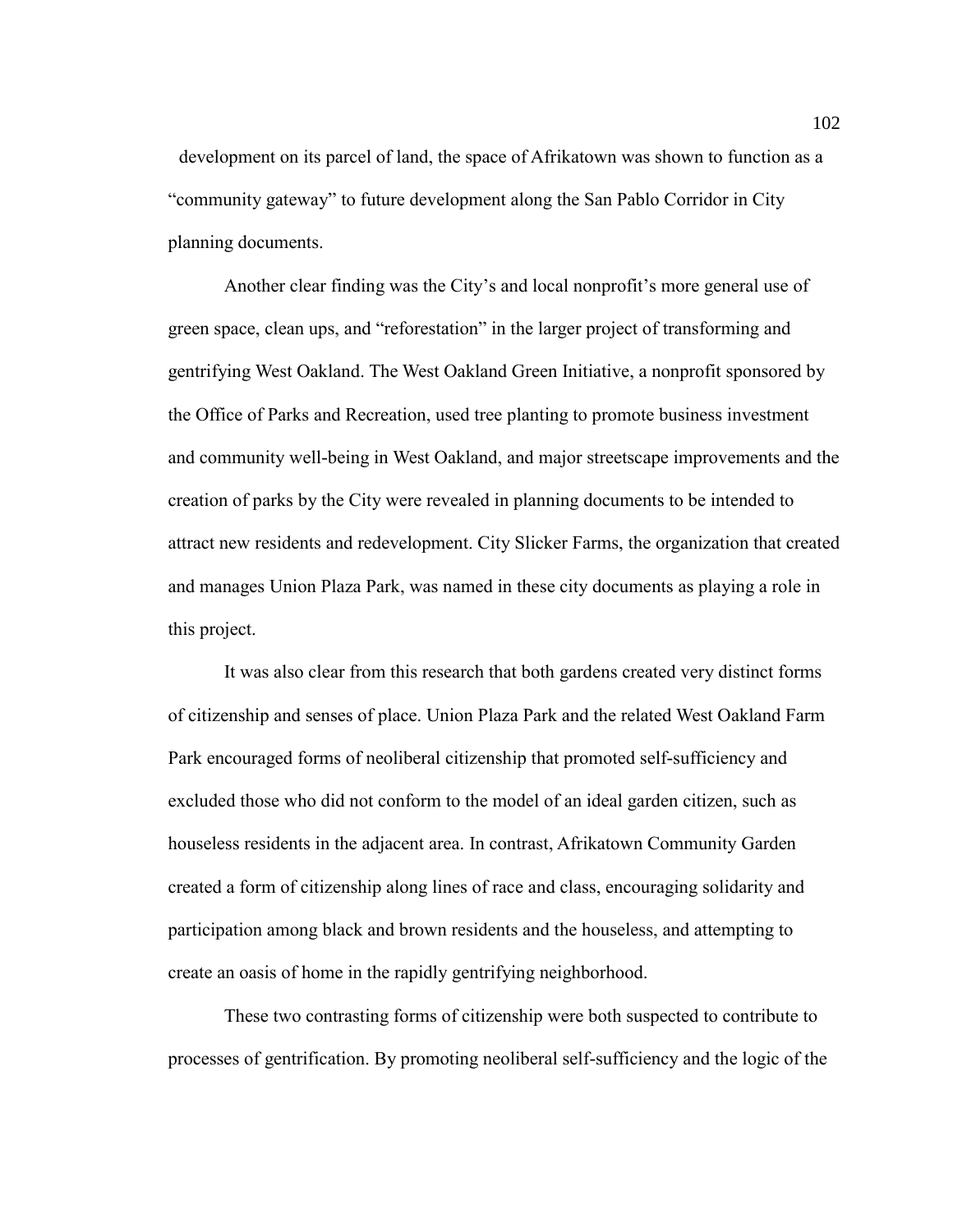market, Union Plaza Park produced a vigilant citizenship which excluded and displaced houseless residents and encouraged cleanups and control of the neighborhood by new residents. The Black Nationalist approach of Afrikatown and it's colorful mural, on the other hand, may unintentionally be inviting gentrification to the neighboring community, as gentrifiers have been shown to be driven by the consumption and occupation of ethnic spaces in processes of gentrification. In this way, the visible symbols of resistance that give the garden its identity may in fact energize those forces they are meant to oppose.

These findings, however, need to be analyzed within the larger context of gentrification. It is unlikely that either garden has had an exceptional impact on the *overall* trend of gentrification in the city. While the gardens seem to have contributed to processes of gentrification in West Oakland in their own ways, they are by no means the primary driver of those processes, nor should they be viewed as solely detrimental places within this context. After all, Afrikatown was successful in preventing development on its lot, and the greening of the areas surrounding Union Plaza and along the San Pablo Corridor were shown to provide refuge and privacy for houseless residents and sex workers at night. This case study therefore highlights the ways that the gardens exist simultaneously as spaces of citizenship, control, and consumption, as well as spaces of resistance, freedom, and belonging.

Future research would benefit from a more narrow focus on one of the many topics covered in the literature review and subsequent case study. This thesis attempted to draw together many different ideas and discourses to examine their relationship to the space of the community gardens studied, but this analysis was unfortunately limited by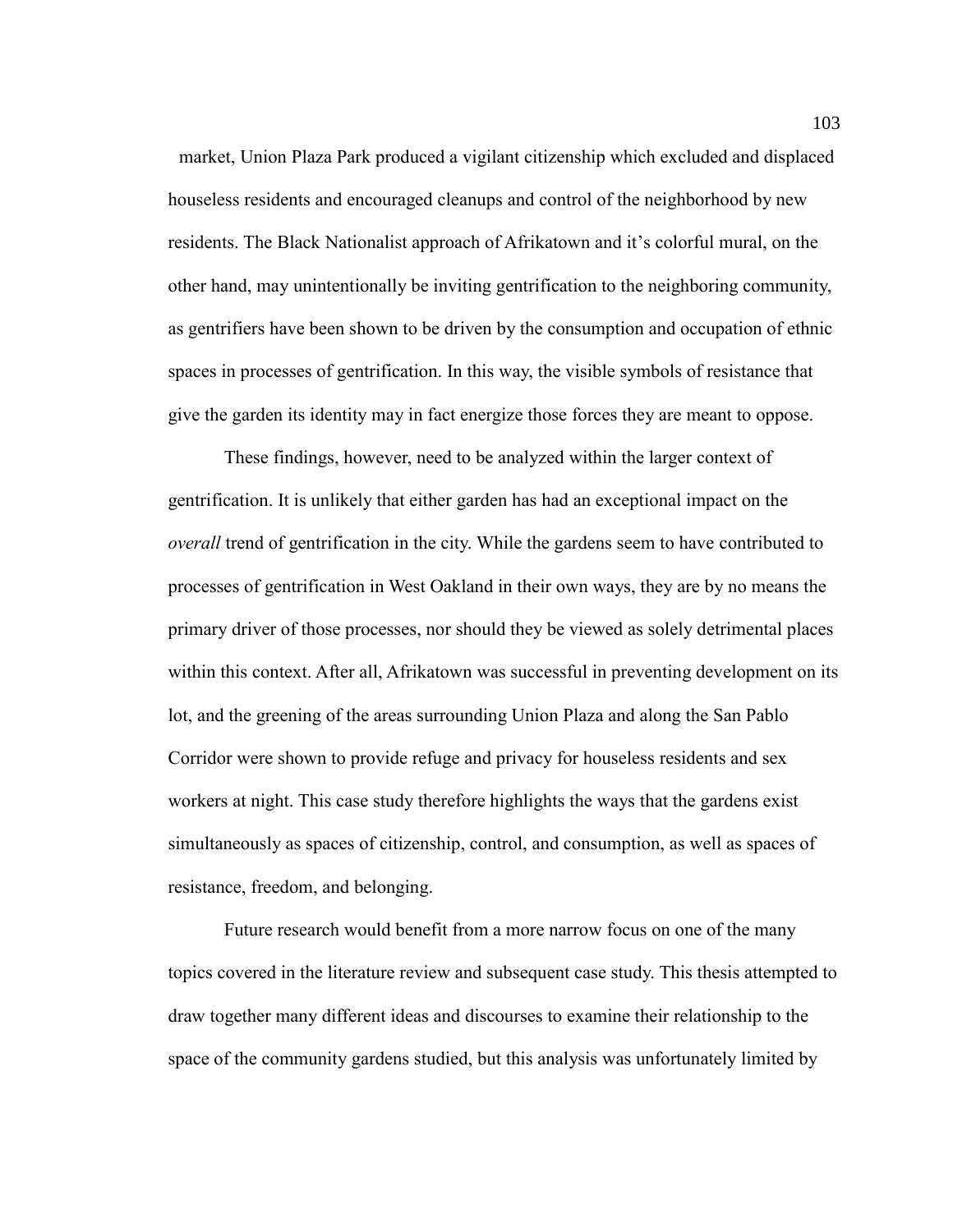the time and length constraints of the masters thesis format. Future study of gardens in Oakland could benefit from an exclusive focus on the influence of garden aesthetics, forms of garden citizenship, and city policy and development plans. In addition, the research would benefit from more extensive interviewing, not only of community garden and nonprofit members, but also of local government officials. The research would also greatly benefit from a much longer period of study; although processes of gentrification have developed rapidly in Oakland, it will be years before the impact of Afrikatown on the neighboring area can be fully and accurately analyzed. Finally, the concept and power of haunting, which emerged late in this research as a possible form of resistance against gentrification, was not fully explored. My analysis served only as an introduction to the concept in Oakland's development, but I believe an entire thesis could be written on the relationship between haunting and gentrification.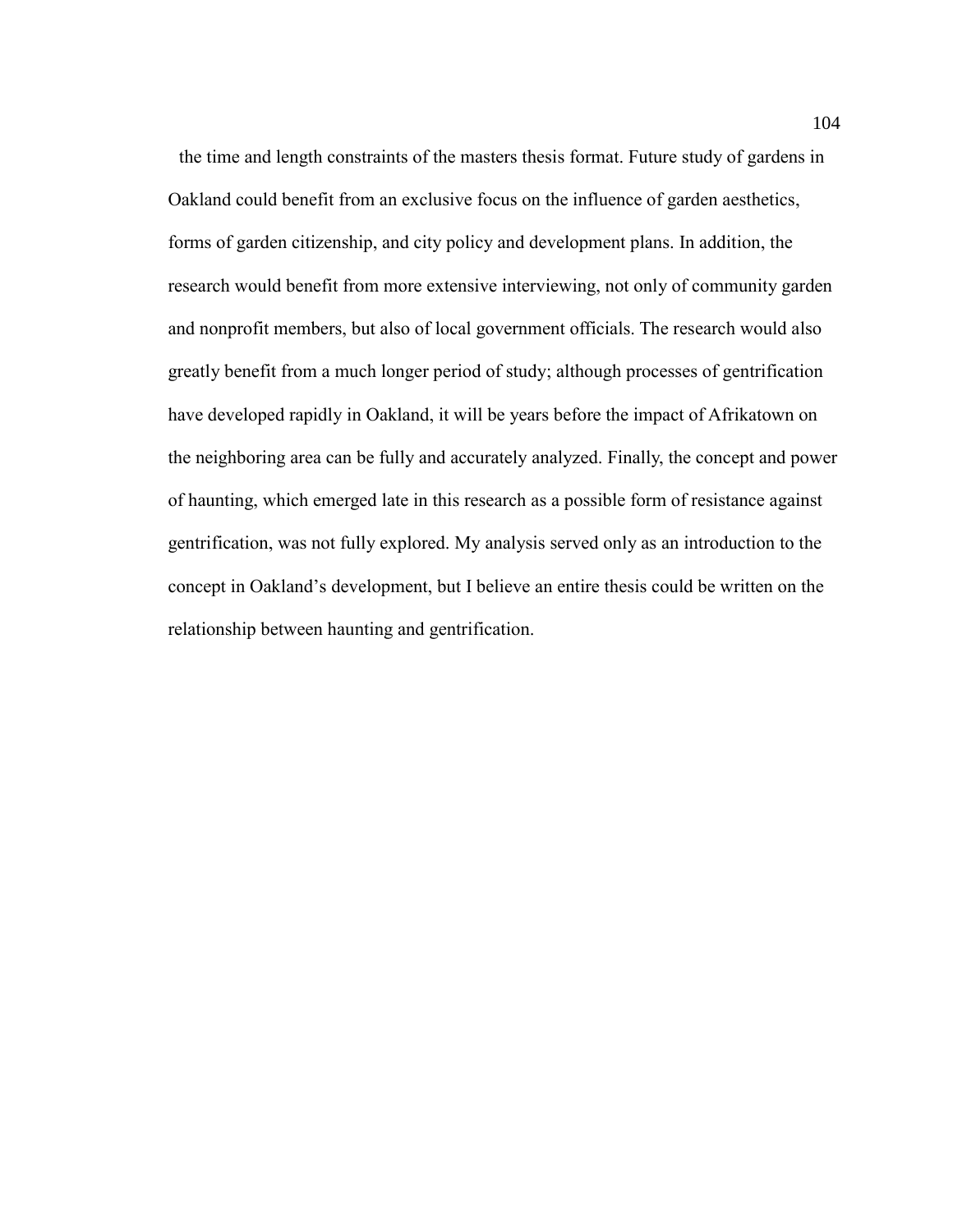## REFERENCES

- Afrikatown Community Garden Facebook (2016) *Facebook*, 17 Mar. 2016,
	- https://www.facebook.com/afrikatowncommunitygarden/posts/525825584264371 (accessed May 2017)
- Afrikatown Community Garden Facebook (2016) *Facebook*, 16 Dec. 2016 https://www.facebook.com/afrikatowncommunitygarden/posts/652618361585092 (accessed May 2017)
- Aretxaga, B (2000) "Playing terrorist: ghastly plots and the ghostly state" *Journal of Spanish Cultural Studies* 1(1)
- Arnold, E (2011) "Oakland gang injunctions: gentrification or public safety?" *Race, Poverty & the Environment* 18(2): 70-74.
- Ayers, C (2014) "West Oakland community garden trashed by vandals, possibly over gentrification" *CBS San Francisco Bay Area* Available online http://sanfrancisco.cbslocal.com/2014/08/05/west-oakland-community-gardentrashed-possibly-over-gentrification/ (accessed May 2017)
- Back, L, Solomos, J (1996) *Racism and Society* UK: Palgrave Macmillan
- Baldassari, E (2016) "Saint Andrews Plaza: more than a triangle" *East Bay Express* available online https://www.eastbayexpress.com/oakland/st-andrews-plaza-morethan-a-triangle/Content?oid=4705691 (accessed April, 2017)
- Barreneche, C (2012) "Governing the geocoded world: environmentality and the politics of location platforms" *Convergence* 18(3)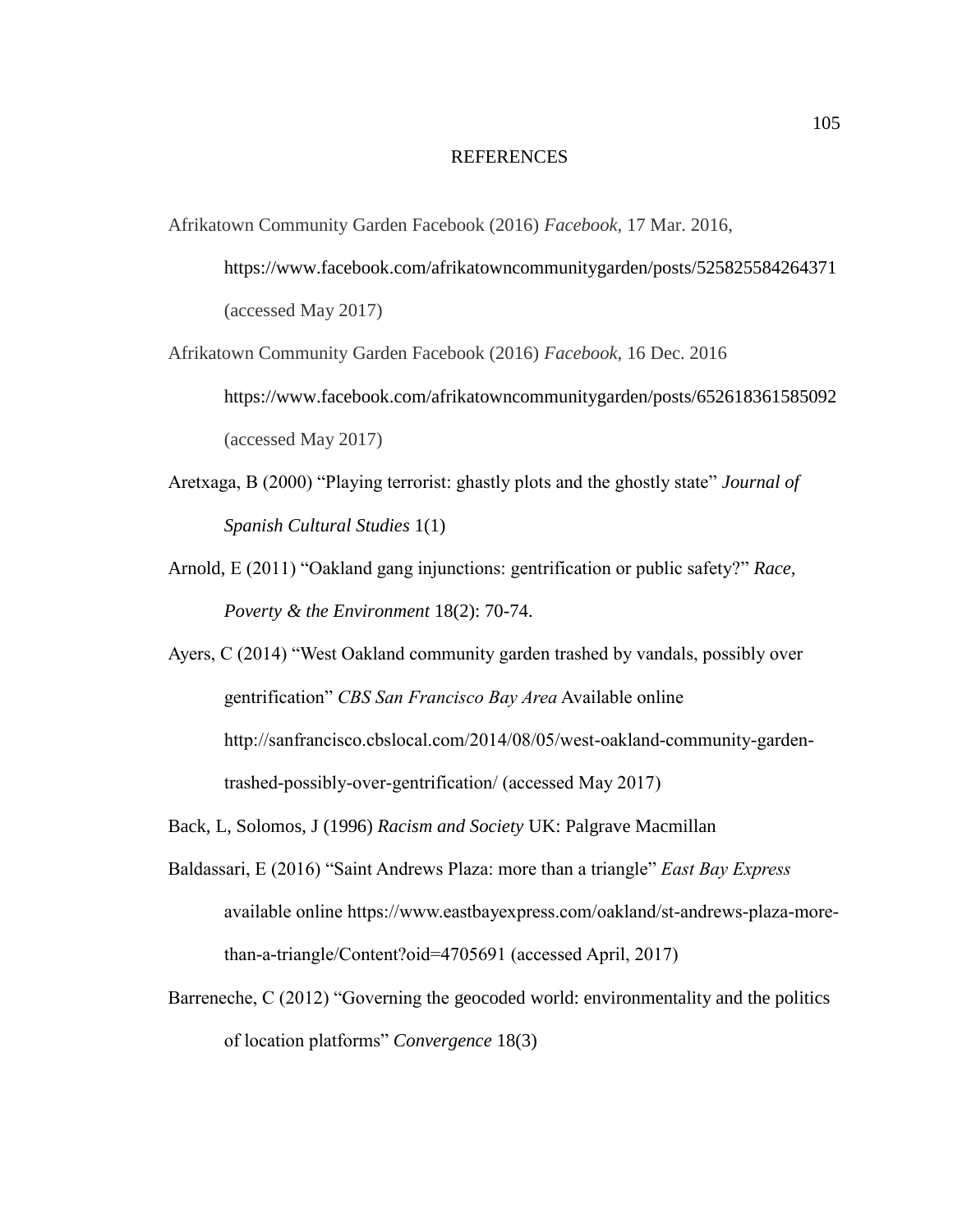Baudrillard, J (1994) *Simulacra and simulation* MI: University of Michigan Press

- Bay Area News Group (2014) "Vandals wreck West Oakland farm" *East Bay Express* Available online http://www.eastbaytimes.com/2014/08/02/vandals-wreck-westoakland-farm/ (accessed June 2017)
- Belanger, H (2012) "The meaning of the built environment during gentrification in Canada" *Journal of Housing and the Built Environment* 27(1): 31-47
- Belina, B (2007) "From disciplining to dislocation: Area bans in recent urban policing in Germany" *European Urban and Regional Studies* 14(4)
- Berg, B (2004) "A dramaturgical look at interviewing" *Qualitative Research Methods for the Social Sciences* MA: Pearson
- Bernardo, R (2017) "2017's most diverse cities in America" *WalletHub* Available online https://wallethub.com/edu/most-diverse-cities/12690/#main-findings (accessed March 2017)
- Betancur (2002) "The politics of gentrification: the case of west town in Chicago" *Sage* 37(6): 780-814
- Bickford, S (2000) "Constructing inequality: city spaces and the architecture of citizenship" *Political Theory* 28(3): 355-376
- Boyd, M (2008) "Defensive development: the role of racial conflict in gentrification" *Urban Affairs Review* 43(6): 751-776
- Brenner, N, Theodore, N (2002) "Cities and the geographies of 'actually existing neoliberalism'" *Antipode* 34(3): 349-379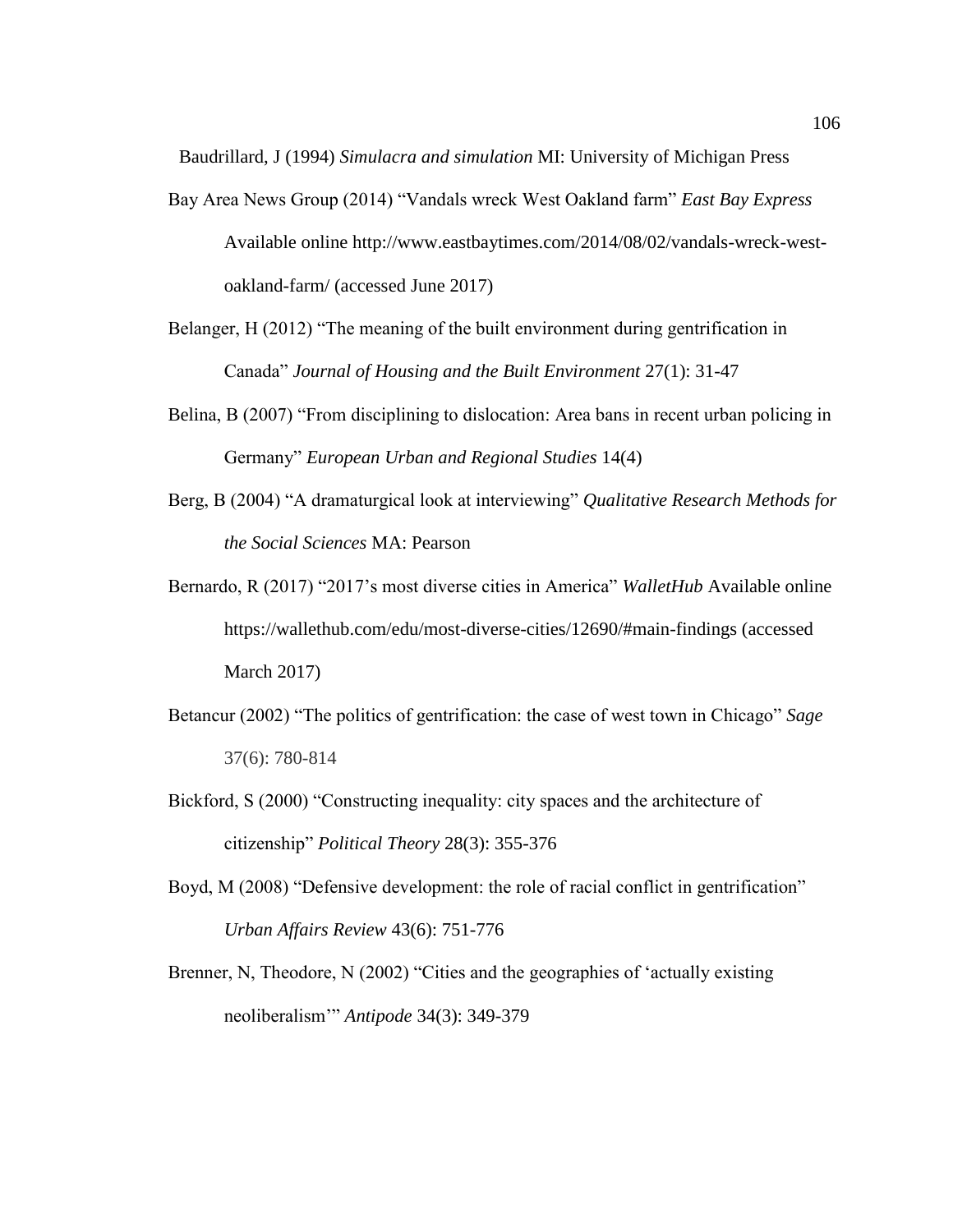Brettkelly, J (2013) "Matthew Baran builds up Oakland's Dogtown" *San Francisco Chronicle* Available online http://www.sfgate.com/homeandgarden/article/Matthew-Baran-builds-up-

Oakland-s-Dogtown-4924343.php (accessed December 2016)

- Brown, W (2005) *Edgework: critical essays on knowledge and politics* UK: Princeton University Press
- Bumiller, K (2008) *In an abusive state: how neoliberalism appropriated the feminist movement against sexual violence* NC: Duke University Press
- Cagle, S (2016) "The incredible leaning flip of West Oakland: squatters, fraudsters, and flippers in the epicenter of Oakland gentrification" *Curbed* available online https://www.curbed.com/2016/6/29/12009800/oakland-flip-leaning-house (accessed April 2017)
- Caldecott Properties (2010) "Discover Dogtown" Available online https://caldecottproperties.wordpress.com/2010/04/14/discover-dogtown/ (accessed February 2017)
- Caulfield, J (1989) "'Gentrification' and desire" *Canadian Review of Sociology* 26(4): 617-632
- Checker, M (2011) "Wiped out by the 'greenwave': Environmental Gentrification and the Paradoxical Politics of Urban Sustainability" *City & Society* 23(2): 210-229
- City of Oakland (2012) "MLK Jr & Peralta: streetscape master plan" *City of Oakland*  Available online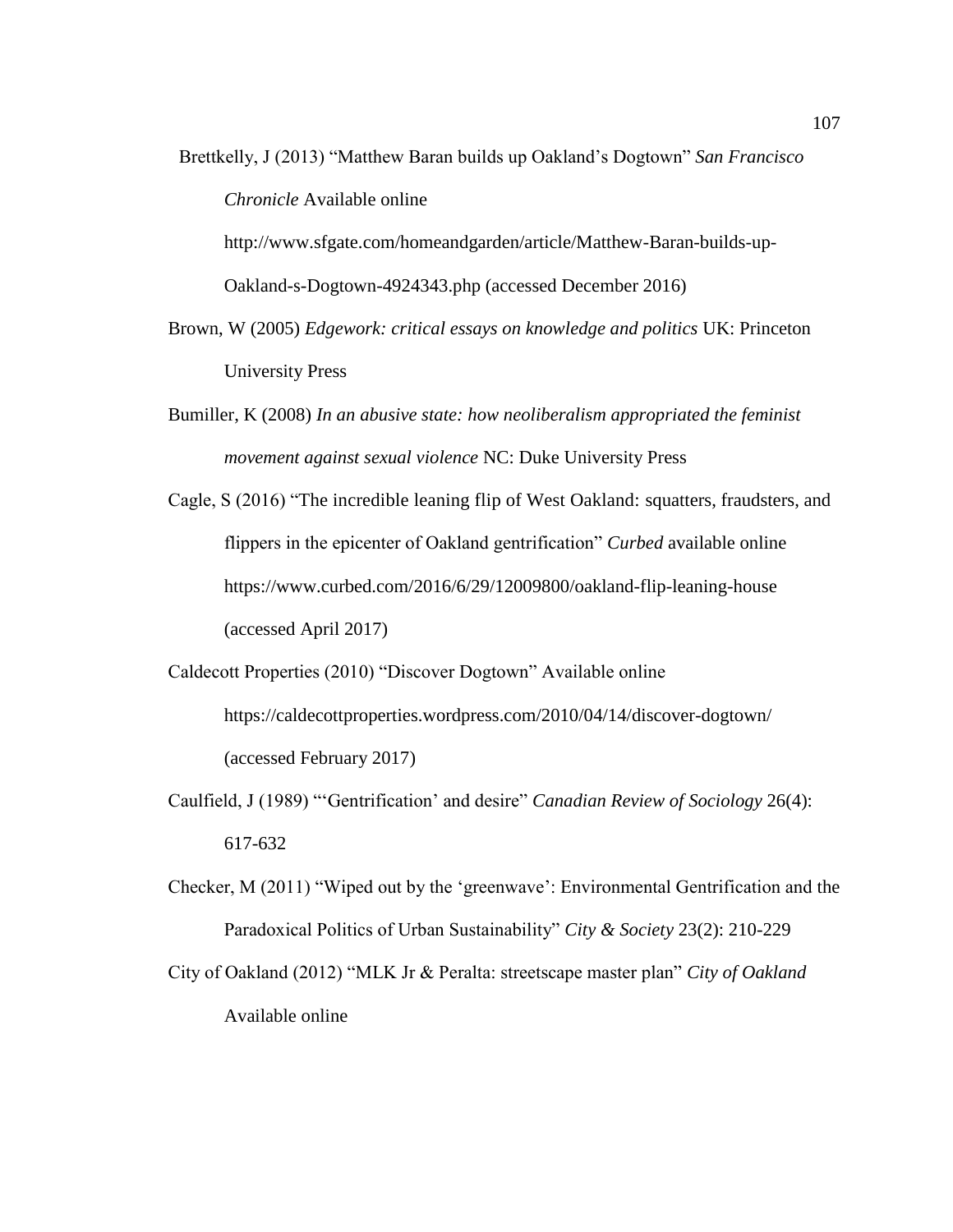http://www2.oaklandnet.com/oakca1/groups/ceda/documents/report/oak034887.p df (accessed February 2017)

- City of Oakland (2012) "West Oakland Redevelopment Project Area" Available online http://www2.oaklandnet.com/government/o/CityAdministration/d/NeighborhoodI nvestment/o/WestOakland/index.htm (accessed March 2017)
- City of Oakland (2014) "West Oakland specific plan: final plan" *City Of Oakland: Department of Planning and Building*
- City of Oakland (2016) "West Oakland Green Initiative" *City of Oakland* Available online

http://www2.oaklandnet.com/government/o/CityCouncil/o/District3/District3/Abo utCouncilDistrcit3/index.htm (accessed March 2017)

- City Slicker Farms (2015) "Growing food with the West Oakland community" *City Slicker Farms* Available online http://www.cityslickerfarms.org/about\_us.php (accessed June 2017)
- City Slicker Farms (2016) "What can you do to challenge gentrification and fight displacement? Find out tonight at this awesome training" *Facebook* Available online https://www.facebook.com/CitySlickerFarms (accessed March 2017)
- Charmaz, K (2005) "Grounded theory in the  $21<sup>st</sup>$  century: applications for social Justice Studies" in Denzin and Lincoln ed. *The Sage Handbook of Qualitative Research, 3rd Edition*. CA: Sage Publications.
- Charmaz, K (2006) *Constructing grounded theory: a practical guide through qualitative analysis* London: Sage Publications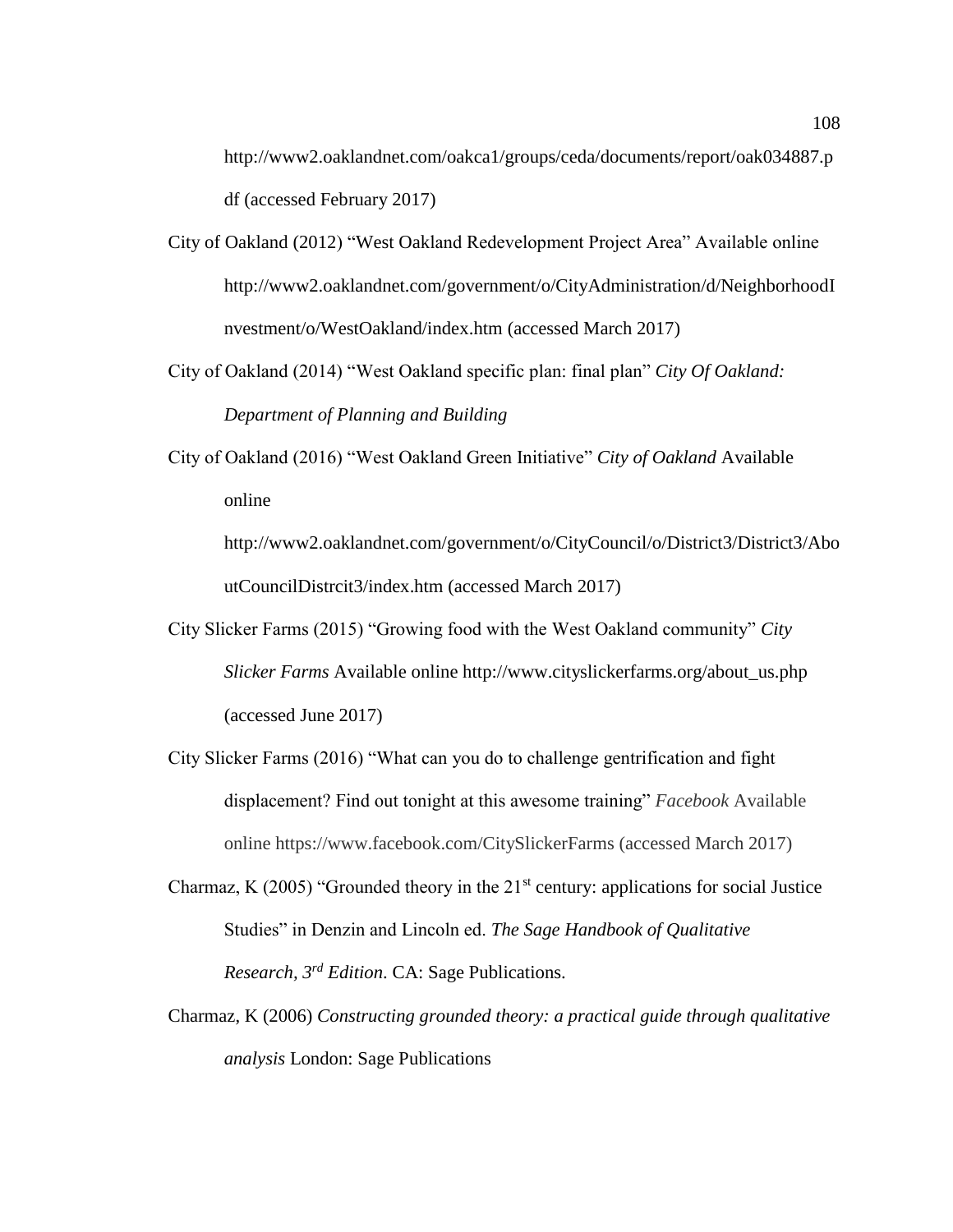- Coleman, R (2003) "Images from a neoliberal city: the state, surveillance and social control" *Critical Criminology* 12: 21-42
- Comaroff, J (2007) "Ghostly topographies: landscape and biopower in modern Singapore" *Cultural Geographies* 14(1)
- Creswell, J (2003) *Research design: qualitative, quantitative, and mixed methods approaches* SAGE Publications
- Creswell, J (2007) *Inquiry and research design: choosing among five approaches* CA: Sage Publications

[Dakessian,](https://oaklandnorth.net/author/lena_dakessian/%22%20%5Co%20%22Posts%20by%20Lena%20Dakessian) L (2014) "Quan announces plan to stop sexual exploitation of children in Oakland" *Oakland North* available online https://oaklandnorth.net/2014/12/12/quan-announces-plan-to-stop-sexual-

exploitation-of-children-in-oakland/ (accessed April, 2017)

- Dragonowl, L (2015) "Against identity politics: spectres, joylessness, and the contours of ressentiment" *Anarchy – A Journal for Desire Armed* 76: 29-51
- Duarte, F, Firmino, R, Crestani, A (2015) "Urban phantasmagorias: cinema and the immanent future of cities" *Space and Culture* 18(2): 132-142

Dunn, N (2016) *Dark matters: a manifesto for the nocturnal city* UK: Zero Books

East Bay Solidarity Network (2017) "Evict this! A history of housing in West Oakland and tools to resist development" *East Bay Solidarity Network* Available online https://eastbaysol.files.wordpress.com/2014/01/evict-this1.pdf (accessed May 2017)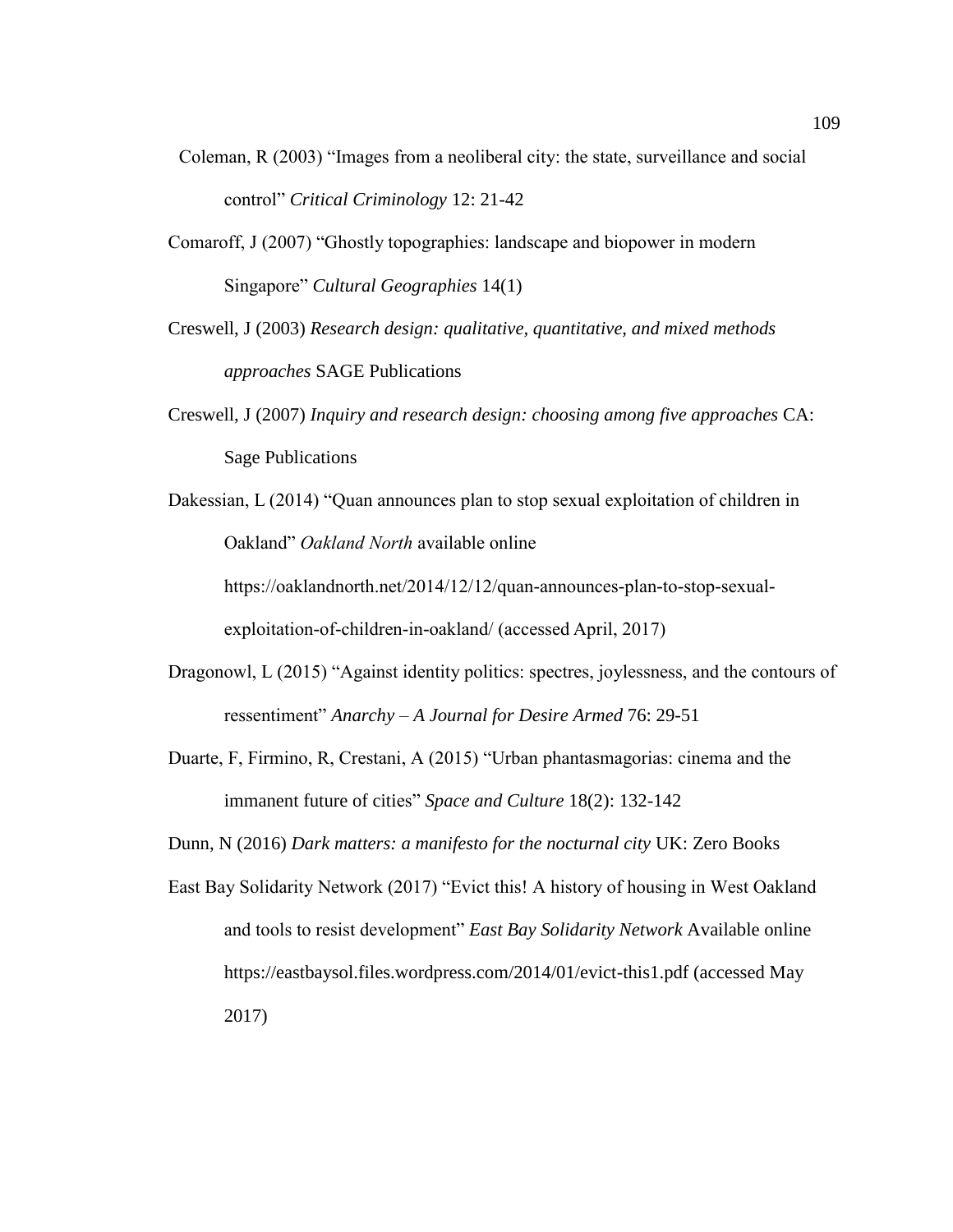Edensor, T (2015) "Introduction to geographies of darkness" *Cultural Geographies*  22(4): 559-565

Elinson, Z (2010) "As mayor, Brown remade Oakland's downtown and himself" *New York Times* Available online http://www.nytimes.com/2010/09/03/us/politics/03bcbrown.html (accessed March 2017)

- Erbacher, E (2011) "(Re-)Constructing the Ethnic Neighborhood: Gentrification in the United States and the Longing for a Unique Identity" in Olaf Kaltmeier ed. *Selling EthniCity: Urban Cultural Politics in the Americas* VT: Ashgate Publishing Company
- Faber, A (2017) "How Facebook has changed the way we live our 'offline' lives" *Political Critique* available online http://politicalcritique.org/longread/2017/facebook-changed-our-offline-lives/ (accessed April, 2017)
- Ferguson, C (2012) *Eugenics, Heredity and Racial Regeneration in Anglo-American Spiritualist Writing, 1848-1930* Edinburgh University Press
- Fernandes, L (2003) "Knowledge" *Transforming Feminist Practice: Non-Violence, Social Justice and the Possibilities of a Spiritualized Feminism*. CA: Aunt Lute Books. 77-99

Foucault, M (1978) *The history of sexuality: volume I* NY: Pantheon Books

Gabrielson, T, Parady, K (2010) "Corporal citizenship: rethinking green citizenship through the body" *Environmental Politics* 19(3): 374-391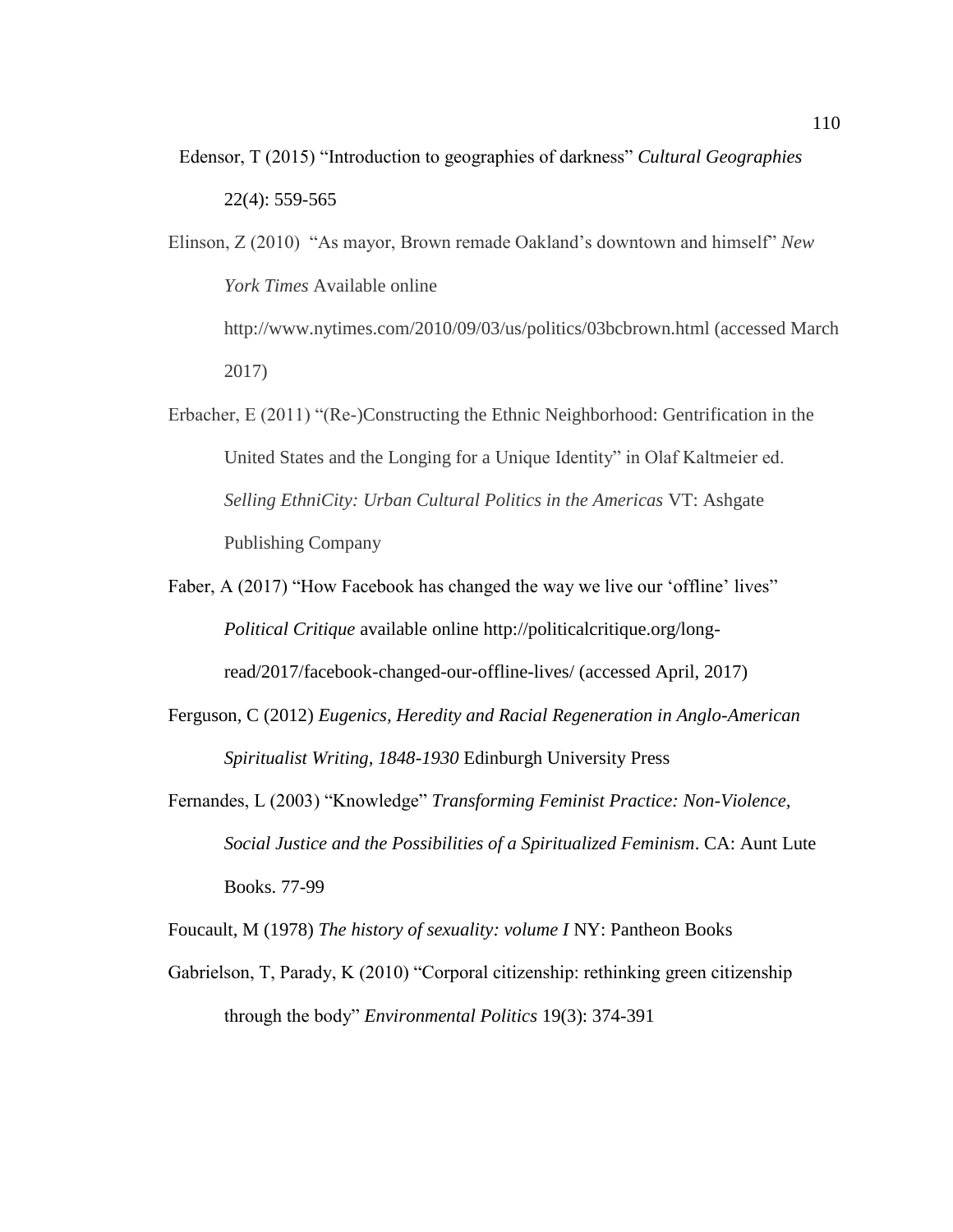- Gaissad, L (2005) "From nightlife conventions to daytime hidden agendas: dynamics of urban sexual territories in the South of France" *The Journal of Sex Research*  42(1): 20-27
- Geha, J (2016) "Bay Point garden destroyed by vandals" *East Bay Times* Available online http://www.eastbaytimes.com/2016/07/15/bay-point-garden-destroyed-byvandals/ (accessed March 2017)
- Ghose, R, Pettygrove, M (2014) "Urban community gardens as spaces of citizenship" *Antipode* 46(4): 1092-1112Guthman, J (2008) "'If they only knew': Color blindness and universalism in California alternative food institutions" *The Professional Geographer* 60(3): 387-397
- Google (2014) "Street View" Google Maps, photograph of Fitzgerald Park, Oakland, CA Viewed March, 2017
- Given, L (2008) *The Sage encyclopedia of qualitative research methods*. SAGE.
- Glasersfeld, E. V. (1995) *Radical constructivism: a way of knowing and learning*. London: Routledge
- Guha, R (1987) "The Prose of Counter-Insurgency" in Guha and Spivak ed. *Selected Subaltern Studies* Delhi: Oxford University Press.
- Guterson, H (2005) "Decoding the Debate on 'Frankenfood'" in Betsy Hartmann, Banu Subramaniam, and Charles Zerner ed. *Making Threats: biofears and environmental anxieties*, Oxford: Rowman & Littlefield Publishers
- Guthman, J (2008) "'If they only knew': Color blindness and universalism in California alternative food institutions" *The Professional Geographer* 60(3): 387-397.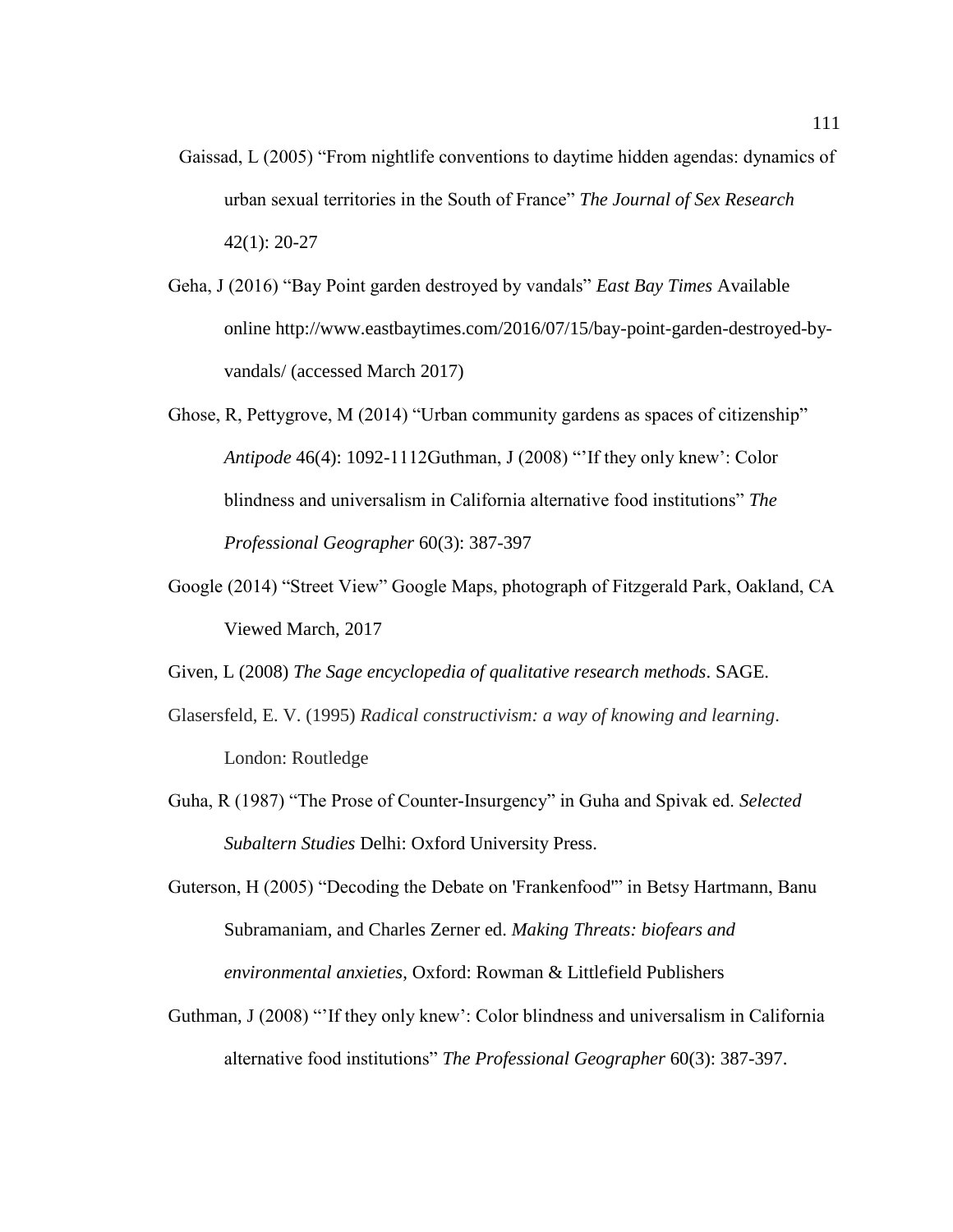- Hadfield, P, Lister, S, Traynor, P (2009) "This town's a different town today': Policing and regulating the night-time economy" *Criminology and Criminal Justice* 9(4): 465-485
- Hamnet, C (1991) "The blind men and the elephant: the explanation of gentrification" *Transactions, Institute of British Geographers* 16: 259-279
- Henke, L (2015) "Kill your darlings: the auto-iconoclasm of Blu's iconic murals in Berlin" *Ephemera* 15(1): 291-295
- Herbert, S (1998) "Policing contested space: On patrol at Smiley and Hauser" in Nicholas Fyfe ed. *Images of the Street* NY: Routledge
- Hohle, R (2013) *Black citizenship and authenticity in the civil rights movement* NY: Routledge
- hooks, b (2015) *Talking Back: Thinking Feminist, Thinking Black* NY: Routledge
- Huisman, C (2014) "Displacement through participation" *Tijdschrift voor Economische en Sociale Geografie* 105(2): 161-174
- Jackmon, M (2016) "Economics and the Black Arts Movement Business District" *Black Arts Movement District* available online

http://blackartsmovementbusinessdistrict.blogspot.com/2016/01/economics-andblack-arts-movement.html (accessed April, 2017)

Jacobs, J (1996) *Edge of empire: Postcolonialism and the city* London: Psychology Press

Jager, M (1986) in Smith and Williams ed. *Gentrification of the City* Boston: Allen & Unwin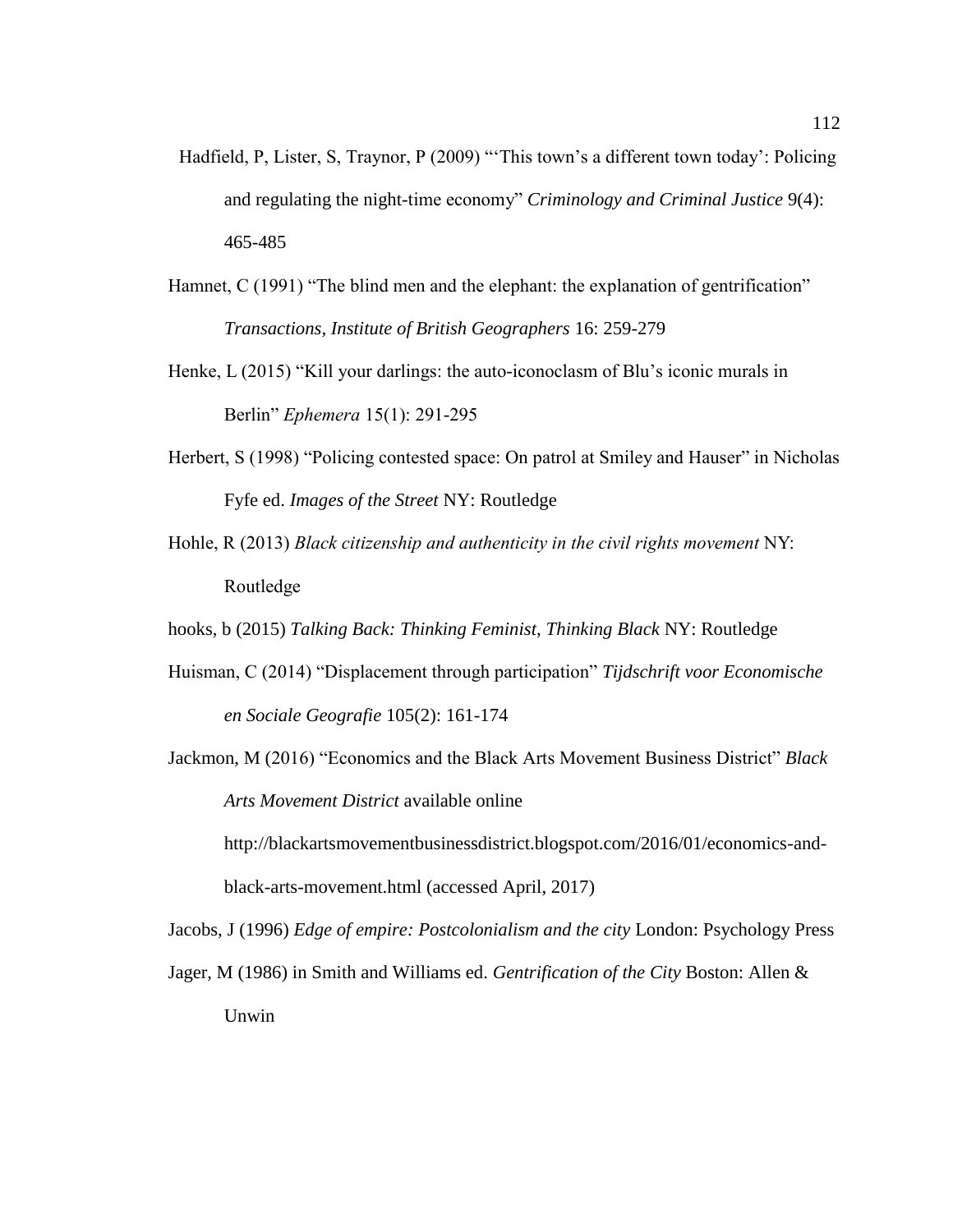Jarvis, B (1998) *Postmodern cartographies: the geographical imagination in contemporary American culture* NY: St. Martin's Press

Johnson, C (1984) "Who is Aristotle's Citizen?" *Phronesis* 29(1): 73-90

- Jonker, J, Till, K (2009) "Mapping and excavating spectral traces in post-apartheid Cape Town" *Memory Studies* 2(3)
- Kapferer, J (2007) "Constructing a public sphere: materiality and ideology" *The International Journal of Social and Cultural Practice* 51(1): 68-85
- Kaltmeier, O (2011) "Ethnic heritage and/or cultural commodification in the city" in *Selling ethniCity: urban cultural politics in the Americas* VT: Ashgate Publishing Company
- Kimchiburrito (2014) Re: West Oakland community garden trashed by vandals, possibly over gentrification [forum comment] *Reddit* available online https://www.reddit.com/r/bayarea/comments/2cp050/west\_oakland\_community\_g arden\_trashed\_by\_vandals/ (accessed May 2017)
- Kosek, J (2006) *Understories: The political life of forests in northern New Mexico* NC: Duke University Press
- Koslovsky, C (2011) *Evening's empire: a history of the night in early modern Europe*  MA: Cambridge University Press
- Kramer, R (2010) "Moral panics and urban growth machines: official reactions to graffiti in New York City, 1990-2005" *Qual Sociol* 33: 297-311
- Laukner, H, Paterson, M, Krupa, T (2012) "Using Constructivist Case Study Methodology to Understand Community Development Processes: Proposed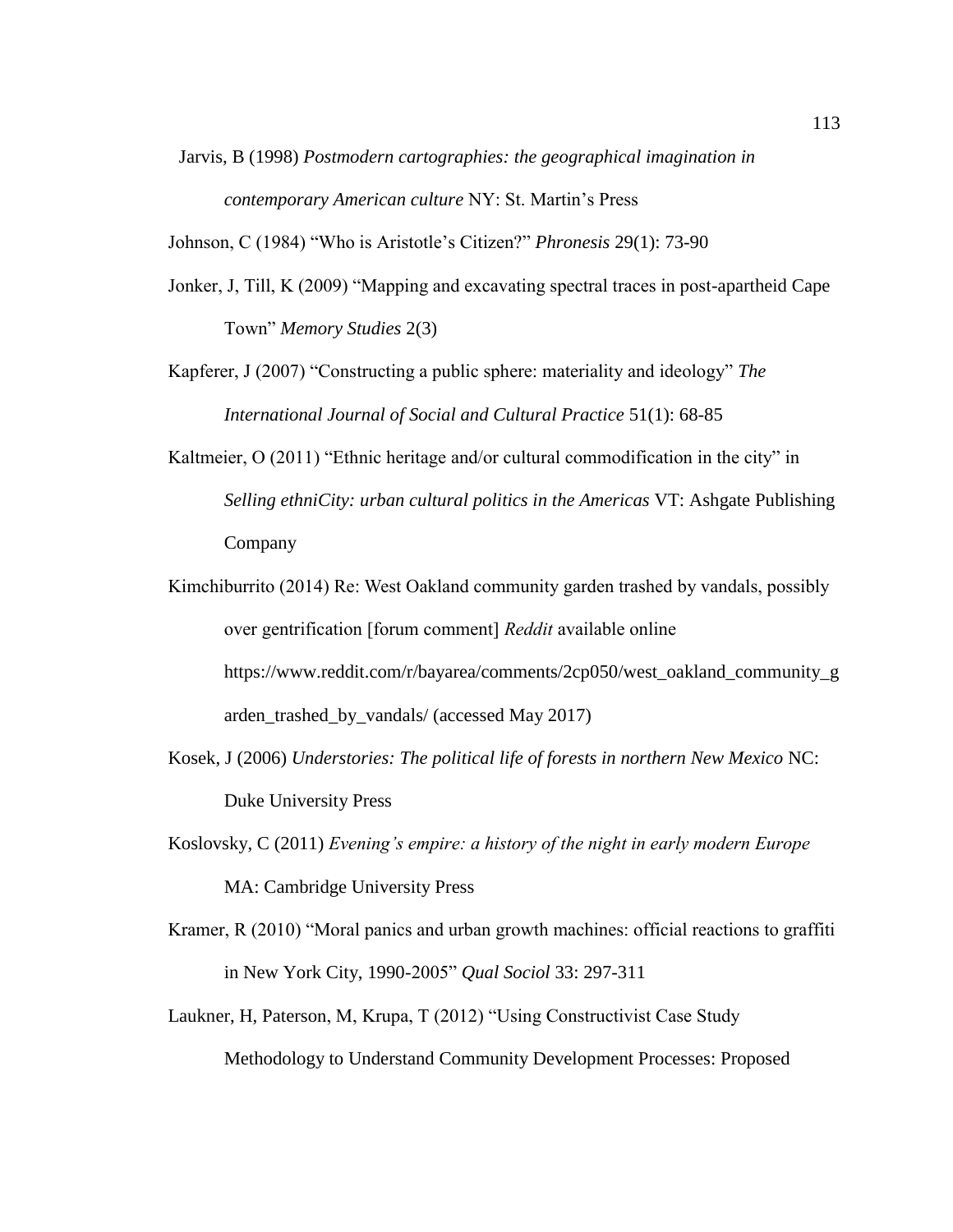Methodological Questions to Guide the Research Process" *The Qualitative Report* 17(13): 1-22

- Lees, L (1998) "Urban renaissance and the street: spaces of control and contestation" in Nicholas Fyfe ed. *Images of the Street* NY: Routledge
- Lees, L (2000) "A reappraisal of gentrification: towards a 'geography of gentrification'" *Progress in Human Geography* 24(3): 389-408
- Ley, D (1996) *The new middle class and the remaking of the central city* Oxford University Press
- Madison Park (2017) "3250 Hollis" Available online *Madison Park*  http://www.mpfcorp.com/HOL.html (accessed June 2017)
- Markham, L (2014) "Gentrification and the urban garden" *The New Yorker* Available online http://www.newyorker.com/business/currency/gentrification-and-theurban-garden (accessed December 2014)
- Martin, D (1999) "Power play and party politics: the significance of raving" *Journal of Popular Culture* 32(4): 77-99
- Martinez, M (2010) *Power at the Roots: Gentrification, Community Gardens, and the Puerto Ricans of the Lower East Side* MD: Lexington Books
- Mavrommatis, G (2010) "A racial archaeology of space: a journey through the political imaginings of Brixton and Brick Lane, London" *Journal of Ethnic and Migration Studies* 36(4): 561-579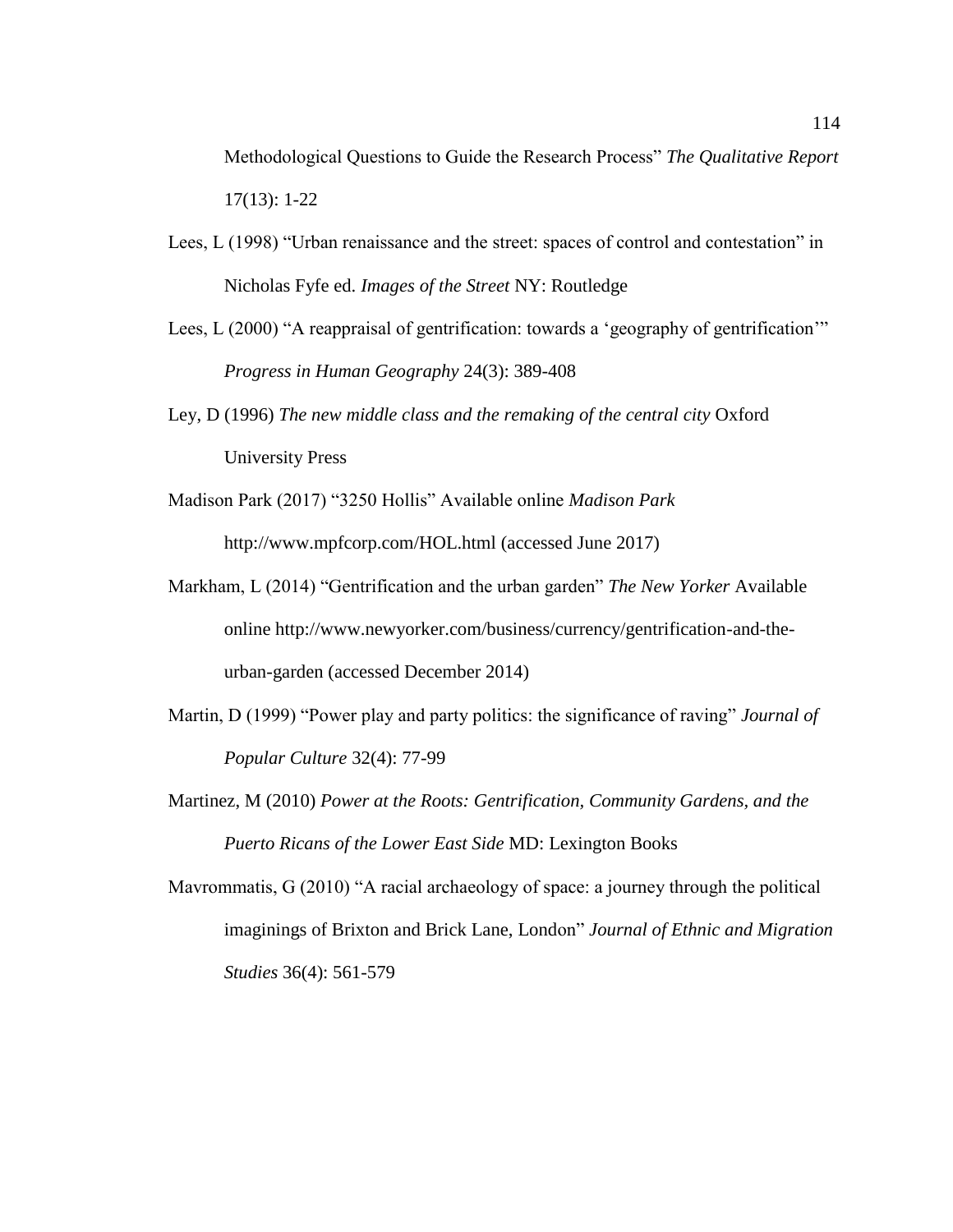- McCarthy, B, Lawrence, S (2014) "Crime Trends in the City of Oakland A 25-Year Look (1987 – 2012)" *The Chief Justice Earl Warren Institute on Law and Social Policy,* University of California, Berkeley School of Law
- Minton, A (2009) *Ground control: fear and happiness in the twenty-first century city* UK: Penguin
- Molotch, H (1993) "The political economy of growth machines" *Journal of Urban Affairs* 15(1): 29-53
- Newman, A (2013) "Gatekeepers of the urban commons? Vigilant citizenship and neoliberal space in multiethnic Paris" *Antipode* 45(4): 947-964

Neumann, D (1999) "Before and after metropolis: film and architecture in search of the modern city" in D. Neumann (Ed.), *Film architecture: set designs from Metropolis to Blade Runner* Munich: Prestel

- O'Brien, D (2016) "Zumper national rent report: January 2016" *Zumper* Available online https://www.zumper.com/blog/2016/01/zumper-national-rent-report-january-2016/ (accessed January 2017)
- Ong, A (2006) *Neoliberalism as exception: mutations in citizenship and sovereignty* NC: Duke University Press

Painter, J (2006) "Prosaic geographies of stateness" *Political Geography* 25: 752-774

Perkins, H (2009) "Out from the (green) shadow? Neoliberal hegemony through the market logic of shared urban governance" *Political Geography* 395-405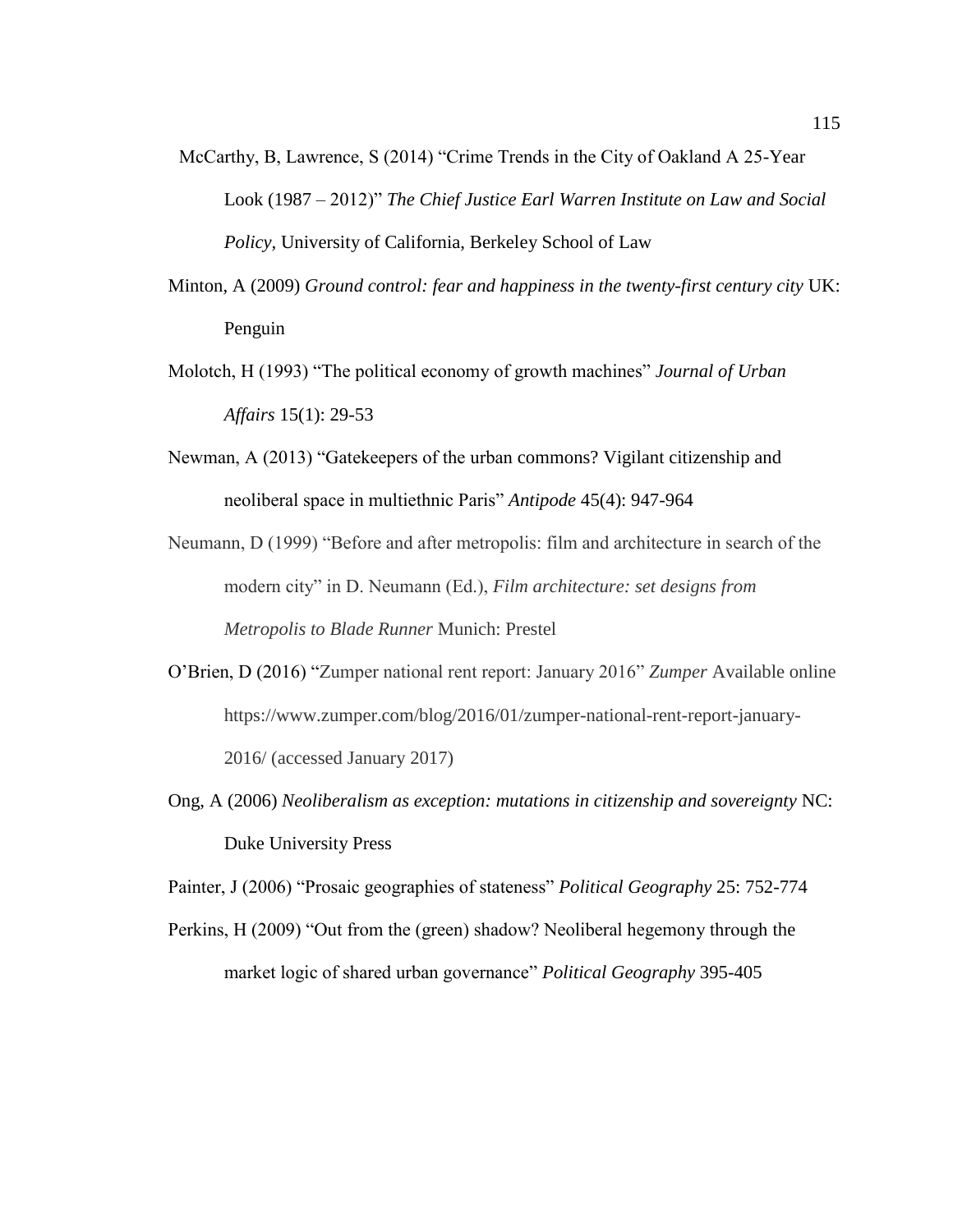- Pink Edge (2014) "Will St Andrews Plaza be the first to be stung by WOSP?" *Indy Bay*  Available online https://www.indybay.org/newsitems/2014/09/04/18761159.php (accessed June 2017)
- Price, D (2014) "The new surveillance normal: NSA and corporate surveillance in the age of global capitalism" *Monthly Review* (July-August): 43-53
- Qilombo (2017) "Help Us Own Afrikatown" *Qilombo Community Center* Available online http://qilombo.org/help-us-own-afrikatown-community-garden/ (accessed March 2017)
- Roberts, D, Mahtini, M (2010) "Neoliberalizing race, racing neoliberalism: placing 'race' in neoliberal discourses" *Antipode* 42(2): 248-257
- Robinson, A (2012) "Jean Baudrillard: the rise of capitalism & the exclusion of death" *Ceasefire Magazine* available online https://ceasefiremagazine.co.uk/in-theorybaudrillard-2/ (accessed April, 2017)
- Roman, R (2016) "Uber now tracks passengers' locations even after they're dropped off." *National Public Radio* Available online

http://www.npr.org/sections/alltechconsidered/2016/12/01/503985473/uber-nowtracks-passengers-locations-even-after-theyre-dropped-off (accessed April 2017)

Roosblad, S (2016) "Healed from the drugs epidemic, Dogtown now fears the gentrification virus" *Oakland North* Available online https://oaklandnorth.net/2016/10/03/healed-from-the-drugs-epidemic-dogtownnow-fears-the-gentrification-virus/ (accessed January 2017)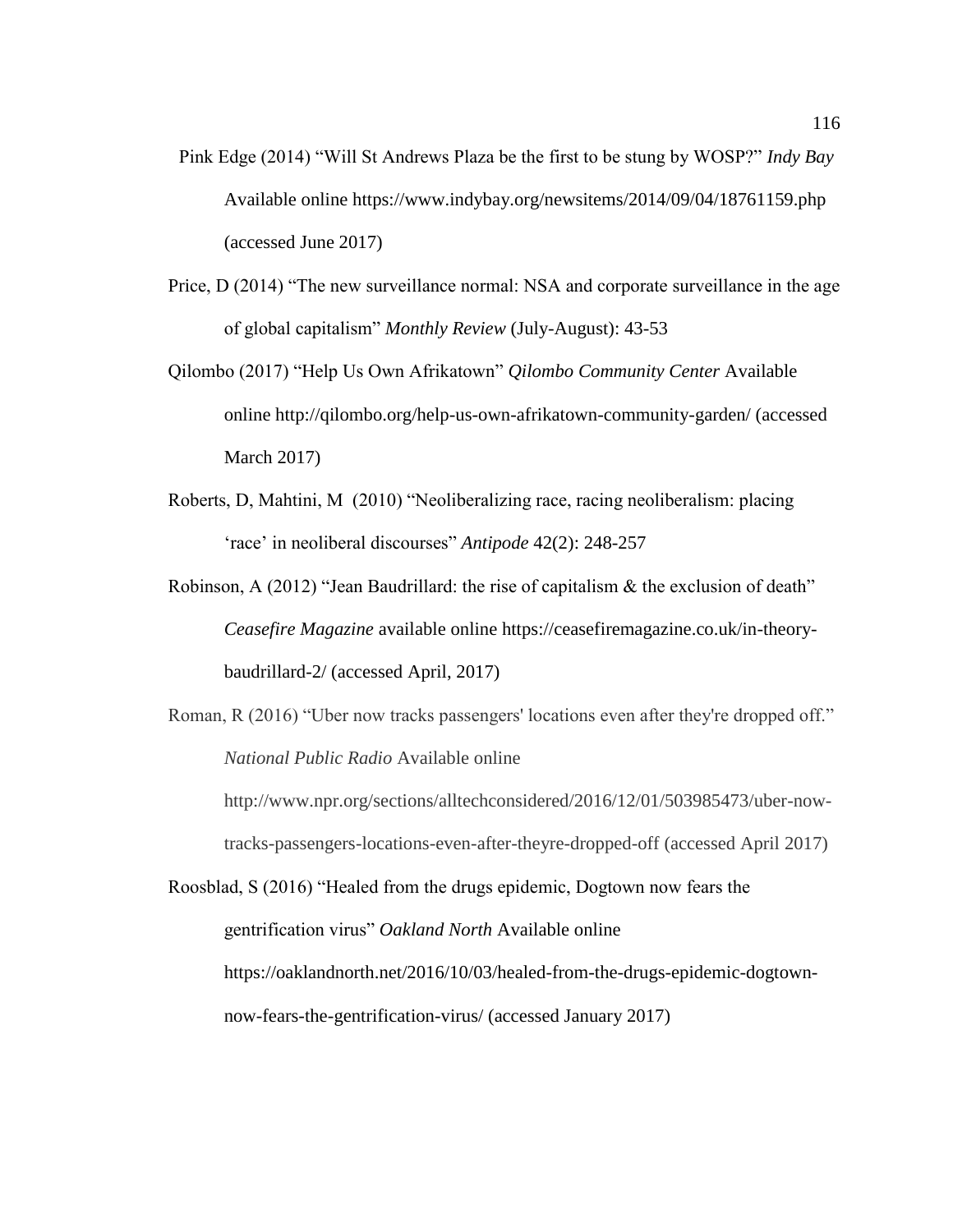- Schacter, R (2015) "From dissident to decorative: why street art sold out and gentrified our cities" *The Conversation* available online https://theconversation.com/fromdissident-to-decorative-why-street-art-sold-out-and-gentrified-our-cities-46030 (accessed April, 2017)
- Seeds of Change (2017) "Announcing our 2017 grant recipients" *Seeds of Change Grant* available online https://www.seedsofchangegrant.com/ (accessed April 2017)
- Seipel, T (2016) "Renovated historic Oakland hotel a refuge for the homeless" *East Bay Times* Available online http://www.eastbaytimes.com/2016/04/13/renovated-historicoakland-hotel-a-refuge-for-the-homeless/ (accessed June 2017)
- Shabazz, R (2015) "Hundreds defend 'Afrika Town' community garden in Oakland" *Indybay* Available online
	- https://www.indybay.org/newsitems/2016/01/07/18781577.php (accessed March 2017)
- Smith, L (1999) *Decolonizing methodologies: research and indigenous peoples*. NZ: University of Otago Press
- Smith, N (1984) *Uneven development: nature, capital, and the production of space* GA: University of Georgia Press
- Smith, N (1986) "Gentrification, the frontier, and the restructuring of urban space" in Smith and Williams ed. *Gentrification of the city* MA: Allen & Unwin
- Smith, N, Williams, P (1986) "Invitation to a debate" in Smith and Williams ed. *Gentrification of the City* MA: Allen & Unwin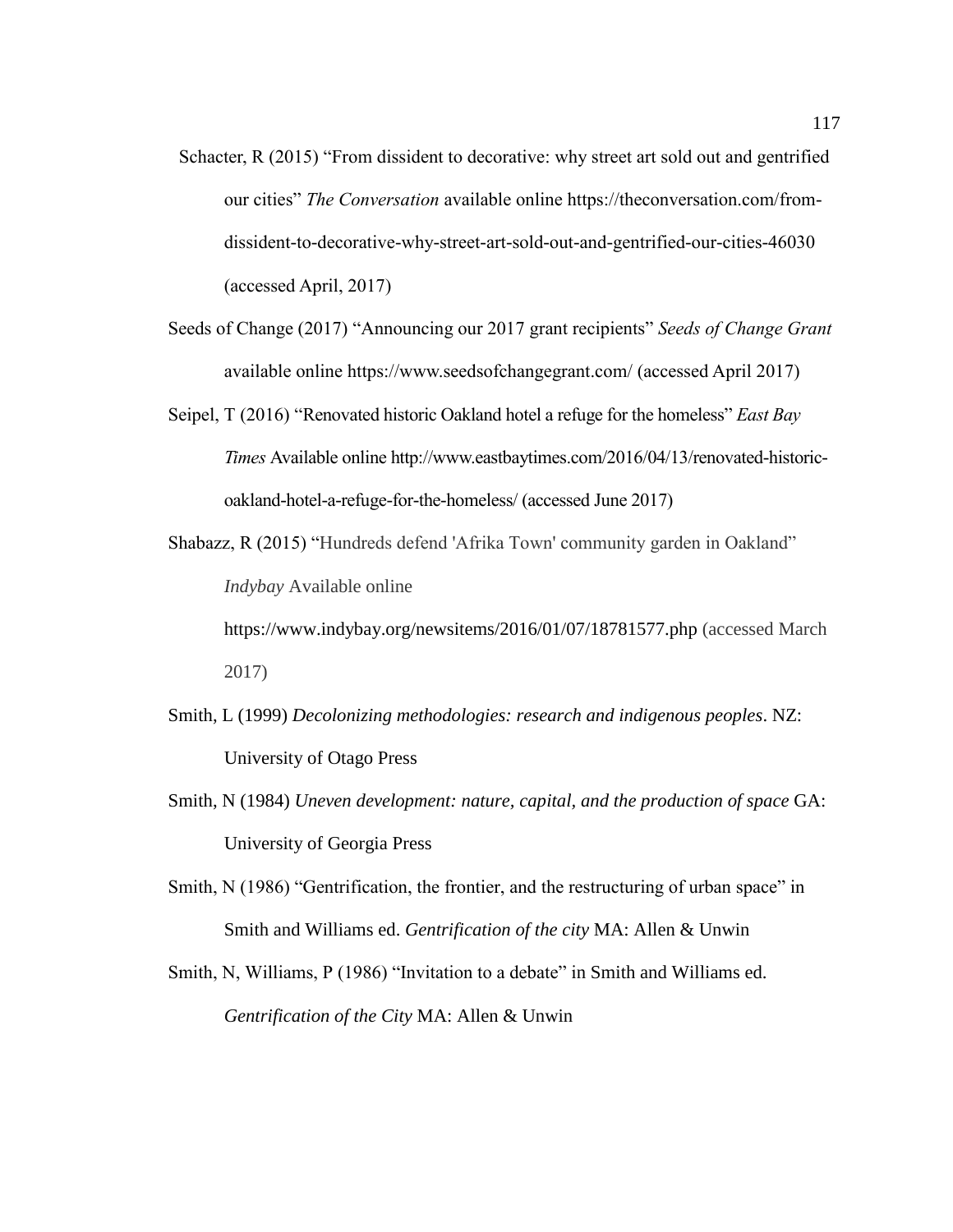- Smith, N (1996) *The new urban frontier: gentrification and the revanchist city* NY: Routledge
- Sorkin, M (1992) *Variations of a theme park: the new American city and the end of public space* NY: Hill & Wang

Stabrowski, F (2014) "New-Build Gentrification and the Everyday Displacement of Polish Immigrant Tenants in Greenpoint, Brooklyn" *Antipode* 46(3): 794-815 Stake, R (2000) "Case Studies" in Denezin & Lincoln ed. *Handbook of qualitative research* CA: Sage

- Steinberger, L (2015) "The new West Oakland Farm Park" *Edible East Bay* Available online http://edibleeastbay.com/online-magazine/fall-harvest-2015/the-new-westoakland-farm-park/ (accessed March 2017)
- Stoler, A (2002) *Carnal knowledge and imperial power: race and the intimate in colonial rule* CA: University of California Press
- Sturken, M, Cartwright, L (2001) *Practices of Looking: An Introduction to Visual Culture* NY: Oxford University Press
- Taylor, D, Gin, J (2010) "Movements, neighborhood change, and the media newspaper coverage of anti-gentrification activity in the San Francisco Bay Area: 1995– 2005" *Research in Social Problems and Public Policy*, *18*, 75-114.

The Ranch at Dogtown (2017) "The Mural Project" Available online http://theranchatdogtown.com/?page\_id=56 (accessed March 2017)

Toll, C, Crumpler, T (2004) "Everything is Dangerous: Pastoral Power and University Researchers Conducting Interviews" in Baker and Heyning ed. *Dangerous*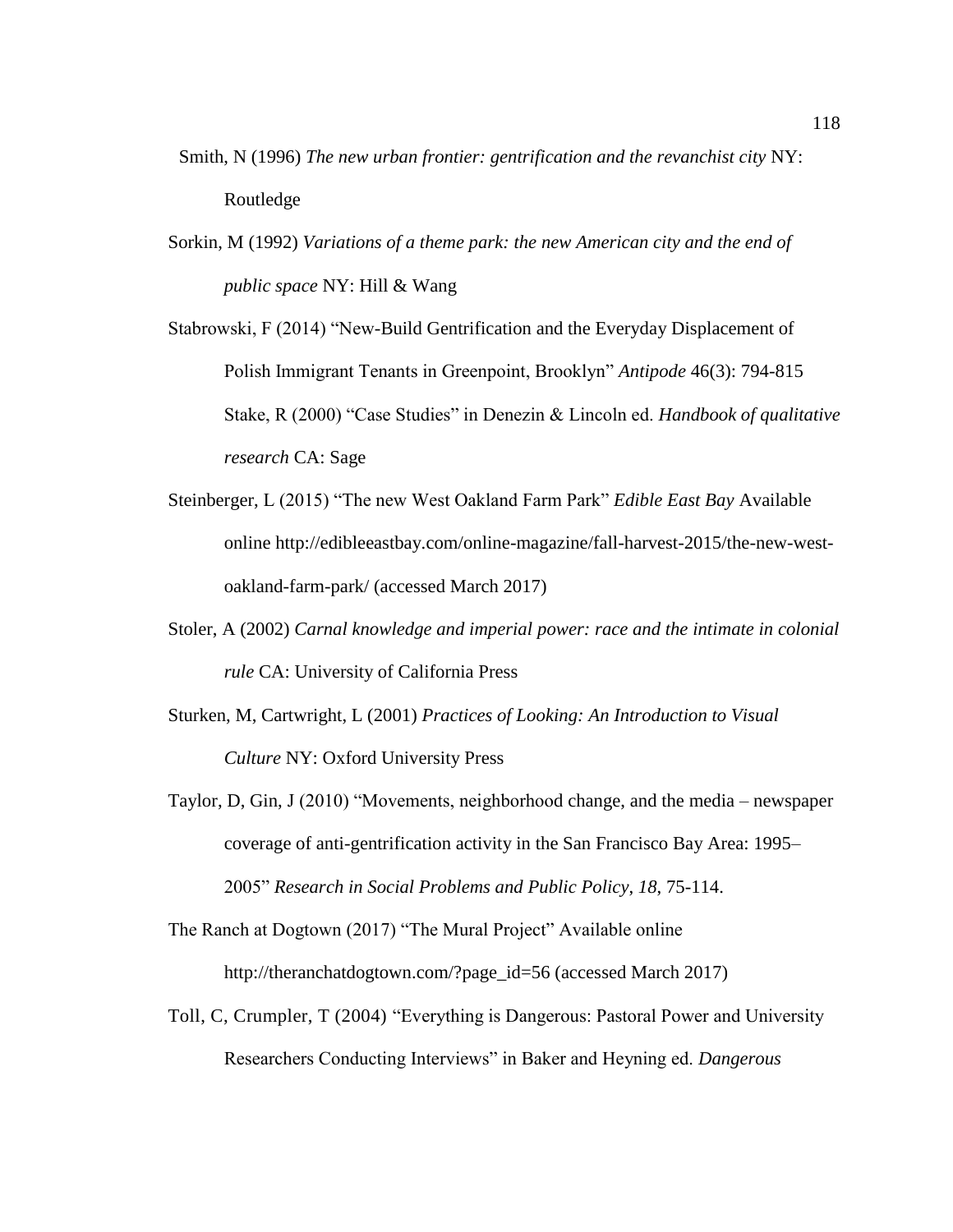*Coagulations? The Uses of Foucault in the Study of Education* Lang Press 384- 404

Troshynski, Lee, C, Dourish, P (2008) "Accountabilities of presence: reframing locationbased systems" *CHI 2008* April 5-10, Florence, Italy

Tsai, L (2015) "A minor victory against gentrification in West Oakland" *East Bay Express* Available online https://www.eastbayexpress.com/oakland/a-minorvictory-against-gentrification-in-west-oakland/Content?oid=4241061 (accessed March 2017)

- Turner, B (2011) "Embodied connections: sustainability, food systems and community gardens *Local Environment* 16(6): 509-522
- Urban Releaf (2012) "West Oakland reforestation plan: just another case of gentrification?" *Urban Releaf* Available online http://www.urbanreleaf.org/fromour-founder/west-oakland-reforestation-plan-just-another-case-of-gentrification (accessed March 2017)
- Urban Releaf (2016) "About us" *Urban Releaf* Available online

May 2017)

http://www.urbanreleaf.org/about\_us.html (accessed March 2017)

- van Liempt, I (2015) "Introduction: geographies of the urban night" *Urban Studies* 52(3): 407-421
- West Oakland Green Initiative (2011) "Volunteer viewpoint" *Trees for West Oakland*  Available online https://web.archive.org/web/20110926123142/treesforwestoakland.org (accessed